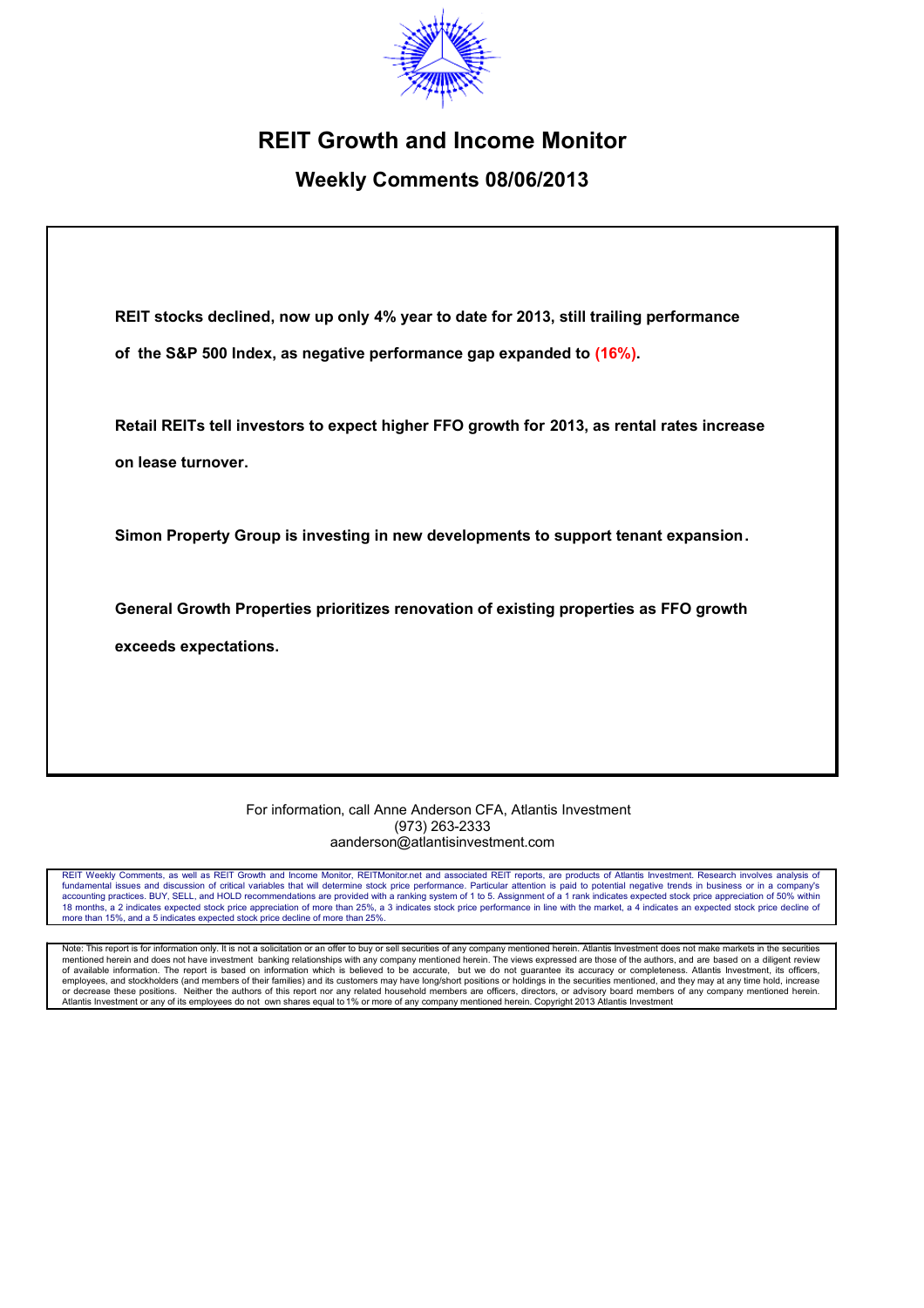

#### **Weekly REIT Comments 08/06/2013**

REIT stocks traded down on fears of higher interest rates, trading down (3%) for the week ended August 2, 2013. REITs are now up 4% year to date for 2013, trailing performance of the S&P 500 Index, up 20%, as negative performance gap expanded to (16%) year to date for 2013. Average gain for all REITs followed by REIT Growth and Income Monitor is now 10% for 2013, trailing 20% gain for the S&P 500 Index.

Residential REITs expect exceptional FFO growth to continue through 2013, driven by tight occupancy and rental rate increases. Specialty Timber REITs, with portfolios of timberlands and sawlog mills, benefit from improving environment for homebuilders. Industrial REITs are gaining occupancy, while their stocks trade in line with economic indicators. Tenants of Health Care REITs will be impacted by Medicare sequestration during 2013, pending positive impact of the Affordable Care Act in later years. Outlook for Retail REITs is impacted by higher payroll taxes that reduce consumer income growth for 2013. Investors remain skittish over Office REITs, due to exposure to financial industry layoffs and continued rent rolldowns, lagging economic recovery. Hotel REITs trade inversely to gasoline prices, while better than expected FFO growth restores confidence.

Financial Mortgage REITs face significant fundamental change, as recently proposed reform legislation is introduced to Congress during 3Q 2013, to be debated during 4Q 2013. Proposals to liquidate Fannie Mae within 5 years face stiff opposition from liberal Congressmen and Senators, as industry experts and lobbyists warn another recession could follow removal of government support from the housing sector. Reform of Fannie Mae may ultimately impact the housing sector starting in 2014 and 2015, changing the outlook for Financial Mortgage REITs and certain Specialty REITs subject to demand fluctuations from home construction. Meanwhile, renewed investor interest in CMBS provides a lift for Financial Commercial REITs, although fears of higher interest rates cause all Financial Mortgage REITs to underperform.

REIT stocks normally perform like interest rate sensitive stocks, although none of the 14 REITs in the S&P 500 Index are actually invested in financial assets. Dividends continue to move higher during 2013. As dividend payers, REITs may be viewed as income stocks, attracting investors in need of both consistent income and growth.

#### **Retail REITs Increase Guidance for FFO Growth, Supported by Higher Rents**

Positive results for 2Q 2013 provide important support for Retail REIT stock prices. Retail tenants have reported modestly positive same store sales growth throughout 2Q 2013, supporting decisions to expand retail space to take advantage of shifting market share. This moderately positive news on tenant sales has screened even better pending earnings reports from Retail REITs. FFO growth for Retail REITs is directly supported by rental rate growth, with rents on lease turnover increasing as much as 14% or more. Retail REITs also see FFO growth driven by portfolio expansion, as acquisitions add scale and new retail developments attract key tenants seeking additional space to find incremental shoppers. Better than expected FFO growth for 2Q 2013 is now leading to higher guidance for FFO for 2013. Dividend increases also excite investors. Attractive Retail REITs with portfolios of regional malls, including **Simon Property Group**, **General Growth Properties**, **Taubman Centers**, **Macerich**, **Pennsylvania REIT** and **CBL & Associates**. We also mention **Tanger Factory Outlet Centers** as offering portfolio growth and positive consumer traffic trends.

#### **Trading Opportunities**

**Simon Property Group**, the largest US publicly traded REIT at market cap of \$57.0 billion, offers investors broad exposure to retail formats, with a total portfolio of 242 million square feet of retail space in regional malls and brand name outlet centers in US, Europe and Asia. The stock is now unchanged year to date for 2013, underperforming Retail REITs, up 7%. **Simon Property Group**'s financial strength is exceptional, making it a likely acquiror of other Retail REITs over the next few years. **Simon Property Group** reported 12% FFO growth for 2Q 2013, with occupancy strong at 95.1% and average rents trending up 14%, as tenant sales increased 4% for the trailing 12 months ended 2Q 2013. Increased guidance for FFO for 2013 indicates as much as 9% growth. **Simon Property Group** increased dividends 5% so far during 2013 to an annual rate of \$4.60 per share. **Simon Property Group** provides income investors with current yield of 2.9%.

**General Growth Properties** now concentrates on improving profitability, after restructured balance sheet and sales of assets strengthened capital base. The stock rallied 4% year to date for 2012, underperforming Retail REITs. With market cap of \$21 billion, **General Growth Properties** owns and operates 124 regional malls with 128 million square feet of retail space. Performance metrics for 2Q 2013 were strong, with same property NOI up 6.8%, on 1.6% occupancy gain, and rents on lease turnover up 11%. Average annual tenant sales per square foot for trailing 12 months increased 5%. Core FFO increased 17% for 2Q 2013, while guidance for FFO growth for 2013 was increased to indicate growth of as much as up 16%. Following 8% dividend increase for 2013, **General Growth Properties** now provides income investors with yield of 2.5%.

Note: This report is for information only. It is not a solicitation or an offer to buy or sell securities of any company mentioned herein. Atlantis Investment does not make markets in the securities mentioned herein and<br>do information which is believed to be accurate, but we do not guarantee its accuracy or completeness. Atlantis Investment its officers, employees, and stockholders (and members of their families) and its customers may<br>direct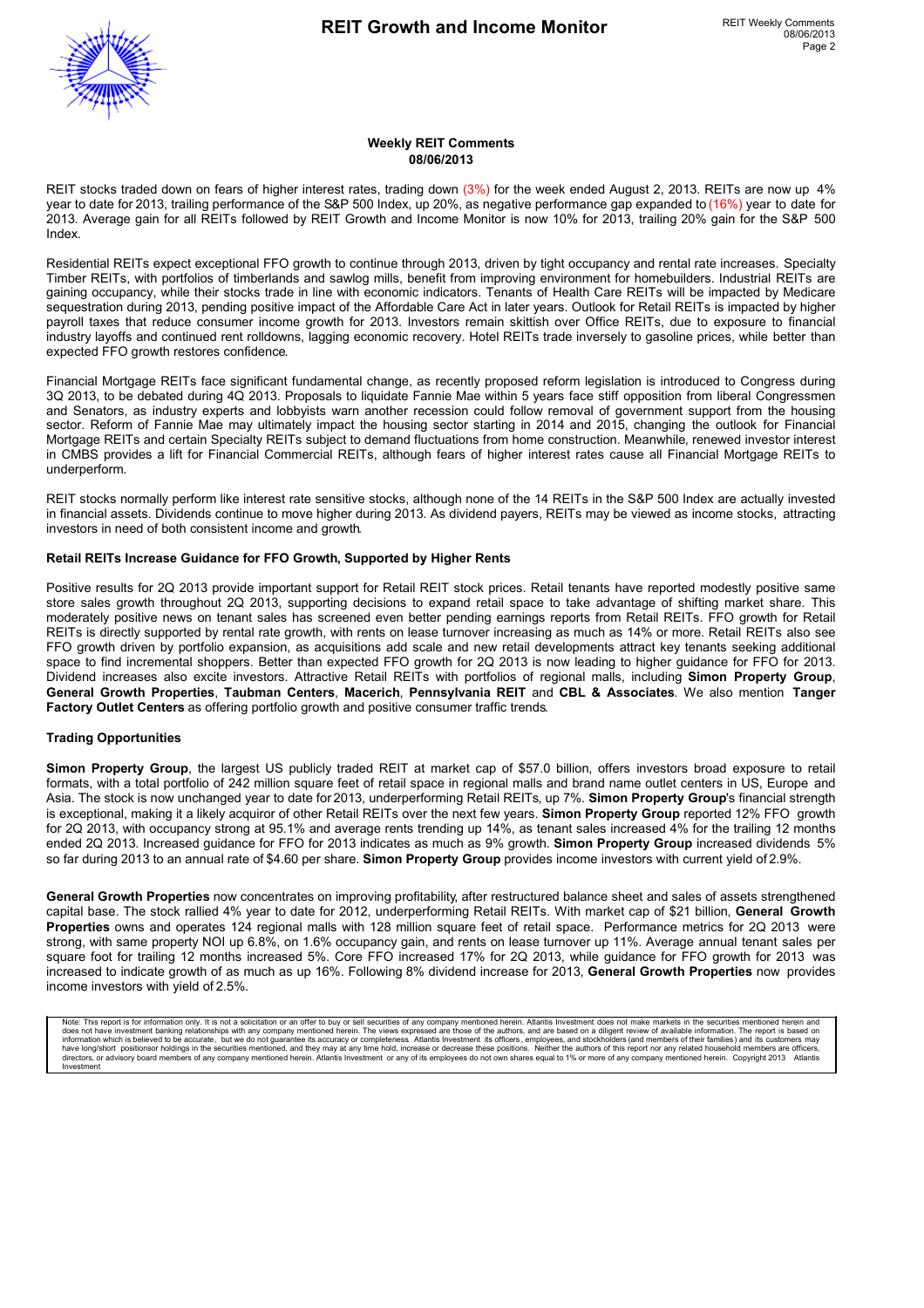

#### **Weekly Price Change for S&P 500 Index REITs**

| S&P 500 Index PELTS:                |                   | <b>Price</b><br>12/31/2012 | <b>Price</b><br>07/26/2013 | <b>Price</b><br>08/02/2013 | Weekly<br>Price Change | 2013<br>Price Change |
|-------------------------------------|-------------------|----------------------------|----------------------------|----------------------------|------------------------|----------------------|
| <b>American Tower Corp</b>          | AMT               | \$77                       | \$73                       | \$71                       | $-3%$                  | -9%                  |
| Apartment Investment and Management | ۸M                | \$27                       | \$31                       | \$29                       | $-6%$                  | 7%                   |
| <b>AvalonBay Communities</b>        | AVB               | \$136                      | \$139                      | \$134                      | $-4\%$                 | -1%                  |
| <b>Boston Properties</b>            | <b>BXP</b>        | \$106                      | \$110                      | \$104                      | $-5%$                  | $-2\%$               |
| <b>Equity Residential</b>           | EQR               | \$57                       | \$58                       | \$55                       | $-5%$                  | $-3\%$               |
| HCP Inc.                            | HCP               | \$45                       | \$45                       | \$43                       | $-6%$                  | $-5%$                |
| <b>Health Care REIT</b>             | <b>HCN</b>        | \$61                       | \$66                       | \$63                       | $-42$                  | 3%                   |
| <b>Host Hotels &amp; Resorts</b>    | HST               | \$16                       | \$18                       | \$19                       | 2%                     | 18%                  |
| Kimco Realty                        | KIM               | \$19                       | \$23                       | \$23                       | $-12$                  | 16%                  |
| Macerich                            | MAC               | \$58                       | \$64                       | \$62                       | $-3\%$                 | 6%                   |
| <b>Plum Creek Timber</b>            | PCL               | \$44                       | \$49                       | \$48                       | $-1%$                  | 9%                   |
| Prologis, Inc.                      | PLD               | \$36                       | \$40                       | \$38                       | $-4%$                  | 5%                   |
| <b>Public Storage</b>               | <b>PSA</b>        | \$145                      | \$161                      | \$161                      | $-0\%$                 | 11%                  |
| Simon Property Group                | SPG               | \$158                      | \$165                      | \$158                      | $-4%$                  | $-0\%$               |
| Ventas                              | VTR               | \$65                       | \$68                       | \$65                       | $-5%$                  | Ū%                   |
| <b>Vornado Realty Trust</b>         | VNO               | \$80                       | \$88                       | \$83                       | $-5%$                  | 4%                   |
| Weyerhaeuser                        | wY                | \$28                       | \$29                       | \$28                       | $-3\%$                 | $1\%$                |
| <b>S&amp;P 500 Index</b>            | <b>S&amp;P500</b> | \$1,426                    | \$1,692                    | \$1,710                    | $1\%$                  | 20%                  |
| Average for S&P 500 Index PEITs     |                   |                            |                            |                            | $-3%$                  | 4%                   |

REIT stocks continued to decline on renewed fears of higher interest rates, trading down (3%) for the week including the last 3 trading days of July and the first 2 days of August, the week ended August 2, 2013. REITs underperformed the S&P 500 Index, trading up 1% for the week. REITs now show 4% gain year to date for 2013, lagging performance of the S&P 500 Index, up 20%. Negative performance gap expanded to (16%), as REIT underperformance reflects fears of higher interest rates. This dramatic performance gap represents the worst underperformance for REITs since 3Q 2009, when fears of collapsing US economy dominated the news.

None of the 17 REITs included in the S&P 500 Index is up the same or more than 20% gain for the S&P 500 Index, while 11 REITs are up less than the S&P 500 Index. A total of 6 of the S&P 500 REITs REIT traded down year to date for 2013. Leading performer among REITs is **Host Hotels & Resorts**, up 18% on a positive earnings report for 2Q 2013, followed by **Kimco Realty**, up 16% on joint venture equity investment in SUPERVALU grocery chain properties. The only other REIT up more than 10% for 2013 is **Public Storage**, up 11%. **Prologis Inc**, now up 5% for 2013, also underperformed the S&P 500 Index. Specialty Timber REITs **Plum Creek Timber**, up 9%, and **Weyerhaeuser**, up 1%, indicate expectation for further improvement for US housing sector. Gains eroded for Health Care REITs, with **HCP** now down (5%), while **Health Care REIT** is up 3% and **Ventas** is unchanged. Retail REITs **Macerich**, up 6%, and **Simon Property Group**, unchanged year to date for 2013, have not yet shown restored momentum. Lagging Residential REITs include **Apartment Investment and Management**, up 7%, **AvalonBay Communities** down (1%), and **Equity Residential**, down (3%) as investors consider eventual impact of multifamily housing starts on occupancy for Residential REITs. Office REITs also lag, with **Boston Properties**, down (2%), and **Vornado Realty Trust**, up 4%, as rental rates decline in most urban areas. **American Tower Corp**, a newcomer to REIT status, traded down (9%) year to date for 2013.

Note: This report is for information only. It is not a solicitation or an offer to buy or sell securities of any company mentioned herein. Atlantis Investment does not make markets in the securities mentioned herein and do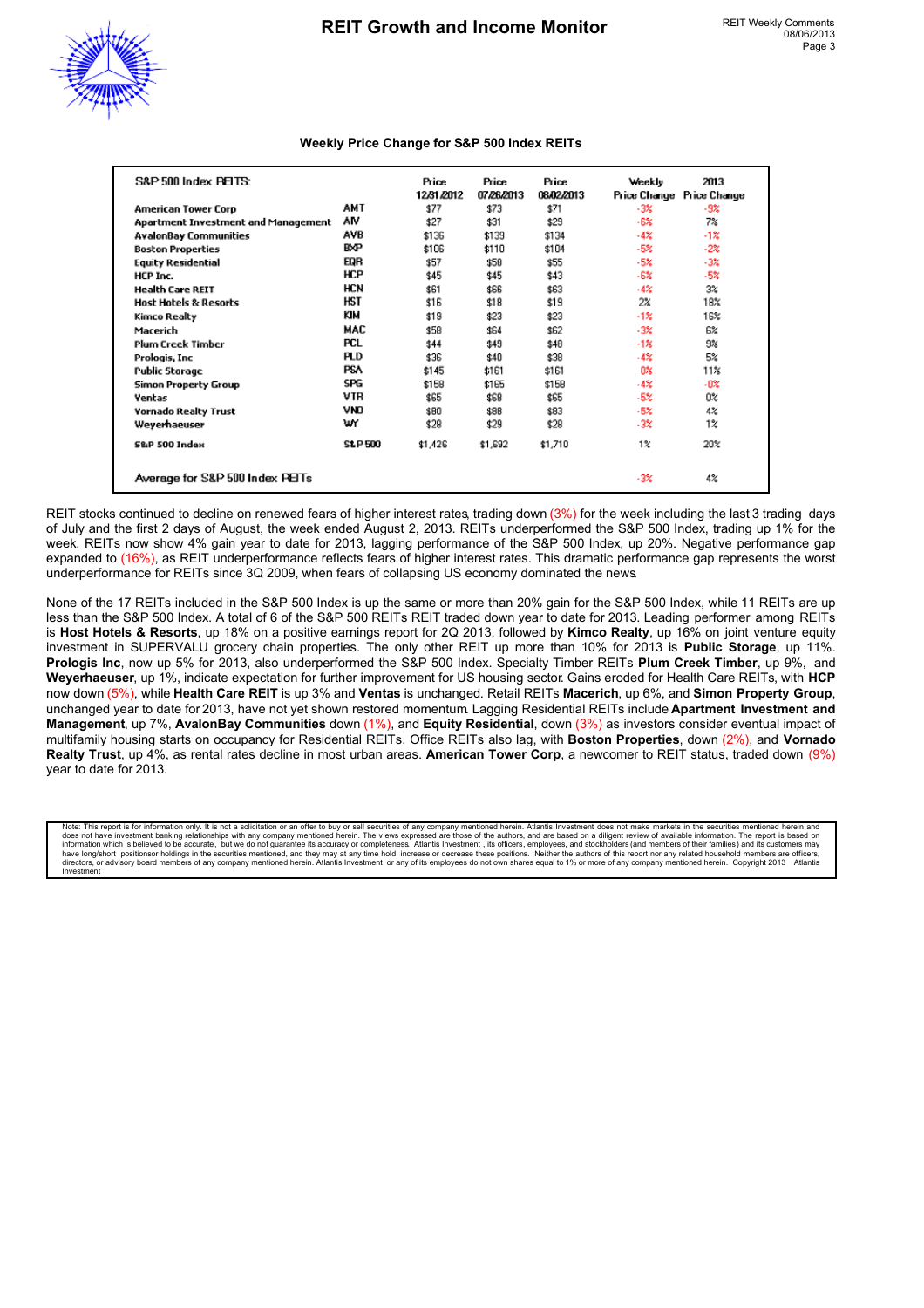#### **Weekly REIT Price Changes by Sector**



All REIT sectors traded lower for the week including the last 3 trading days of July and the first 2 days of August, the week ended August 2, 2013. Best performance was demonstrated by Hotel REITs, unchanged, followed by Financial Commercial REITs and Financial Mortgage REITs, both down (1%). Office REITs, Residential REITs and Specialty REITs all traded down (3%). Larger losses were shown by Retail REITs, down (4%). Lagging sectors were Health Care REITs and Industrial REITs, trading down (5%). On average, stock prices for REIT Growth and Income Monitor traded down (3%) for the week ended August 2, 2013.



Stock prices for REITs followed by REIT Growth and Income Monitor traded up 10% on average year to date for 2013, trailing performance of the S&P 500 Index, now up 20% year to date for 2013. REITs previously outperformed, as investors sought dividend income. REITs offer higher yields than S&P 500 stocks, with REIT dividends taxed at the same rate as ordinary income. REIT funds flow remains consistent, at a time when other market sectors face adjusted expectations due to currency exposure and variable international economies. Leading sector for 2013 is Financial Commercial REITs, up 37%, as investor interest in non-agency securities revives. Hotel REITs show 23% gain, as investors see better than expected FFO growth. Industrial REITs show 9% year to date gain for 2013, followed by Office REITs, now up 8%. Retail REITs and Specialty REITs are both up 7%. Health Care REITs now show gain of 5%, with expectation for positive impact of the Affordable Care Act partially offset by fear of Medicare sequestration. Residential REITs are up only 1%, although guidance indicates continued rapid FFO growth through 2013. Lagging Financial Mortgage REITs show loss of (11%), as investors prepare for pending Fannie Mae reform to be considered by Congress.

Note: This report is for information only. It is not a solicitation or an offer to buy or sell securities of any company mentioned herein. Atlantiis lines and a these more in the securities mentioned herein. The report is Investment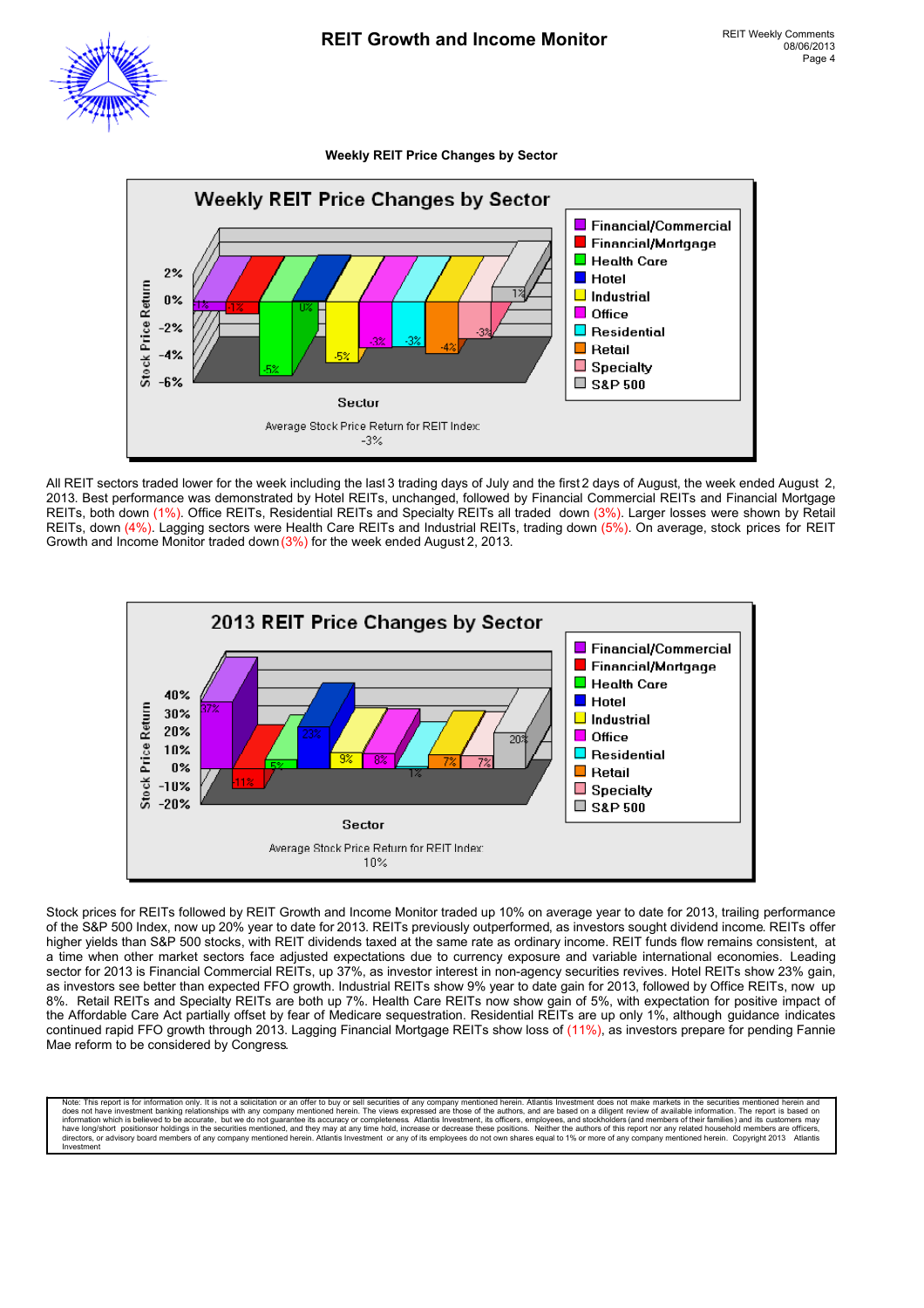

#### **INDEX TO DAILY REIT COMMENTS Week from 07/27/2013 to 08/02/2013**

| <b>Camden Property Trust</b>              | <b>CPT</b>  | page 7    |
|-------------------------------------------|-------------|-----------|
| <b>General Growth Properties</b>          | GGP         | page 8    |
| <b>Taubman Centers</b>                    | <b>TCO</b>  | page 9    |
| Simon Property Group                      | <b>SPG</b>  | page 10   |
| <b>First Industrial</b>                   | FR          | page 11   |
| <b>Sun Communities</b>                    | SUI         | page 12   |
| <b>Annaly Capital Management</b>          | <b>NLY</b>  | page $13$ |
| EdR <sup>T</sup>                          | <b>EDR</b>  | page 14   |
| <b>Getty Realty</b>                       | <b>GTY</b>  | page 15   |
| Weyerhaeuser                              | WY          | page 16   |
| <b>Strategic Hotels &amp; Resorts</b>     | <b>BEE</b>  | page 17   |
| <b>Plum Creek Timber</b>                  | PCL         | page 18   |
| <b>General Growth Properties</b>          | <b>GGP</b>  | page $19$ |
| Plum Creek Timber                         | PCL         | page 20   |
| UDR, Inc                                  | <b>UDR</b>  | page 21   |
| <b>General Growth Properties</b>          | <b>GGP</b>  | page 22   |
| <b>Post Properties</b>                    | <b>PPS</b>  | page 23   |
| <b>Senior Housing Properties Trust</b>    | <b>SNH</b>  | page 24   |
| <b>HCP Inc</b>                            | <b>HCP</b>  | page 25   |
| <b>Kilroy Realty</b>                      | KRC         | page 26   |
| <b>Annaly Capital Management</b>          | <b>NLY</b>  | page 27   |
| <b>Anworth Mortgage Asset</b>             | <b>ANH</b>  | page 28   |
| <b>Agree Realty</b>                       | <b>ADC</b>  | page 29   |
| Alexandria Real Estate Equities           | <b>ARE</b>  | page 30   |
| Alexandria Real Estate Equities           | <b>ARE</b>  | page 31   |
| <b>Senior Housing Properties Trust</b>    | <b>SNH</b>  | page 32   |
| <b>Post Properties</b>                    | <b>IPPS</b> | page 33   |
| <b>HCP</b> Inc                            | <b>HCP</b>  | page 34   |
| <b>Anworth Mortgage Asset</b>             | <b>ANH</b>  | page 35   |
| <b>AvalonBay Communities</b>              | <b>AVB</b>  | page 36   |
| <b>American Tower</b>                     | <b>AMT</b>  | page 37   |
| <b>American Tower</b>                     | <b>AMT</b>  | page 38   |
| <b>Equity Residential</b>                 | <b>EQR</b>  | page 39   |
| <b>Kimco Realty</b>                       | KIM         | page 40   |
| <b>Boston Properties</b>                  | <b>BXP</b>  | page 41   |
| <b>Tanger Factory Outlet Centers</b>      | <b>SKT</b>  | page 42   |
| <b>Annaly Capital Management</b>          | <b>INLY</b> | page 43   |
| <b>Healthcare Realty Trust</b>            | HR          | page 44   |
| Agree Realty                              | <b>ADC</b>  | page 45   |
| <b>Tanger Factory Outlet Centers</b>      | <b>SKT</b>  | page 46   |
| <b>Boston Properties</b>                  | <b>BXP</b>  | page 47   |
| <b>Equity Residential</b>                 | EQR         | page 48   |
| <b>Government Properties Income Trust</b> | GOV         | page 49   |
| <b>BRE Properties</b>                     | <b>BRE</b>  | page 50   |
| <b>Prologis Inc</b>                       | PLD         | page 51   |
| <b>BRE Properties</b>                     | <b>BRE</b>  | page 52   |
| National Retail Properties                | <b>NNN</b>  | page 53   |
| <b>MFA Financial</b>                      | <b>MFA</b>  | page 54   |
| <b>Regency Centers</b>                    | <b>REG</b>  | page 55   |
| <b>Ashford Hospitality Trust</b>          | AHT         | page 56   |
| <b>Essex Property Trust</b>               | <b>ESS</b>  | page 57   |
| <b>CBL &amp; Associates</b>               | <b>CBL</b>  | page 58   |
| National Retail Properties                | <b>NNN</b>  | page 59   |
| <b>Regency Centers</b>                    | <b>REG</b>  | page 60   |

Note: This report is for information only. It is not a solicitation or an offer to buy or sell securities of any company mentioned herein. Atlantis Investment does not make markets in the securities mentioned herein and do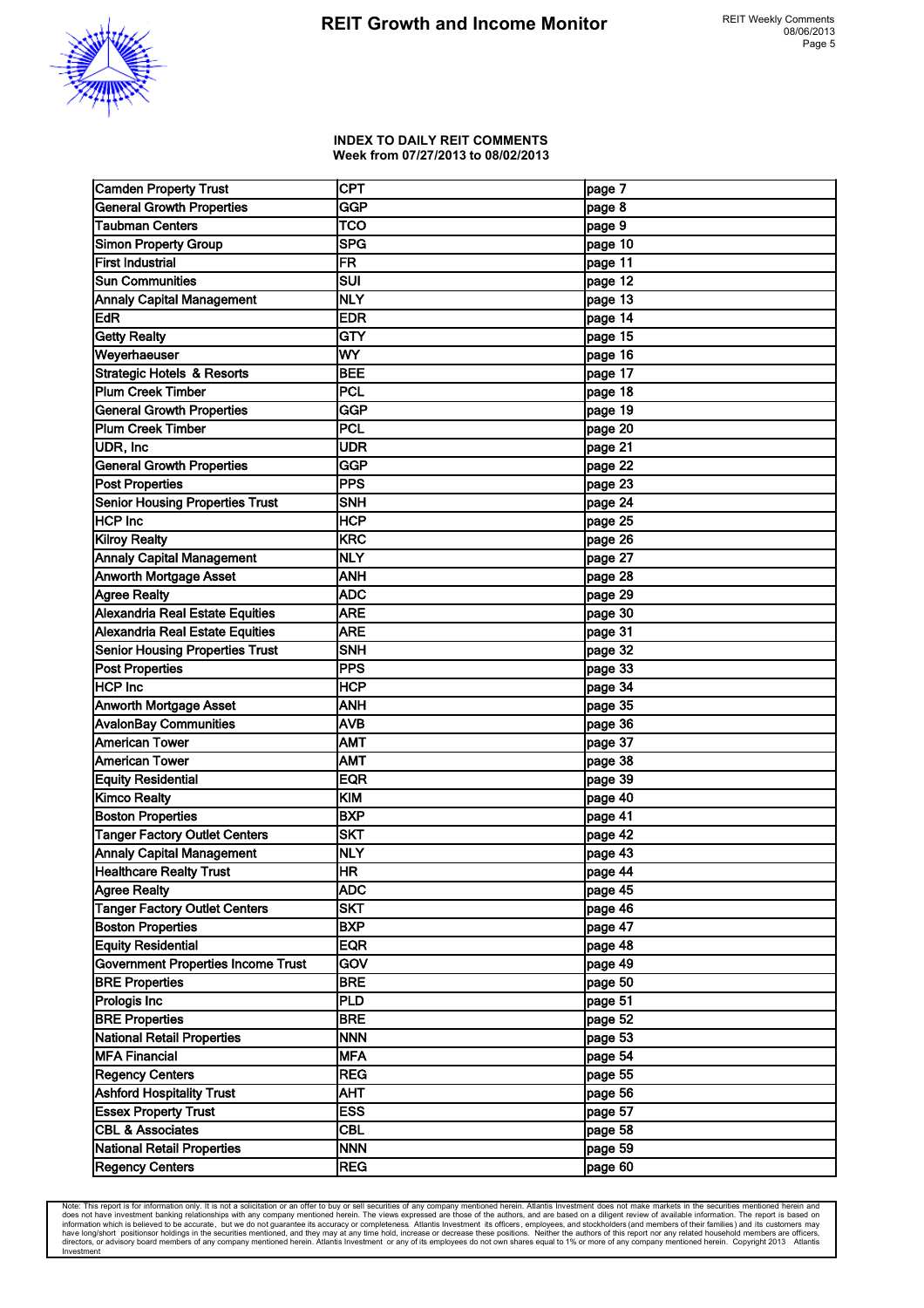

#### **INDEX TO DAILY REIT COMMENTS, continued Week from 07/27/2013 to 08/02/2013**

| <b>MFA Financial</b>                       | <b>MFA</b>                       | page 61 |
|--------------------------------------------|----------------------------------|---------|
| <b>CBL &amp; Associates</b>                | <b>CBL</b>                       | page 62 |
| <b>Equity Residential</b>                  | EQR                              | page 63 |
| Host Hotels & Resorts                      | <b>HST</b>                       | page 64 |
| <b>DDR Corp</b>                            | <b>DDR</b>                       | page 65 |
| Host Hotels & Resorts                      | <b>HST</b>                       | page 66 |
| Omega Healthcare Investors                 | $\overline{\overline{\bigcirc}}$ | page 67 |
| <b>Duke Realty</b>                         | <b>DRE</b>                       | page 68 |
| Omega Healthcare Investors                 | OHI                              | page 69 |
| <b>DCT Industrial Trust</b>                | <b>DCT</b>                       | page 70 |
| <b>Prologis Inc</b>                        | PLD                              | page 71 |
| <b>Apartment Investment and Management</b> | <b>AIV</b>                       | page 72 |
| Public Storage                             | PSA                              | page 73 |
| <b>DCT Industrial Trust</b>                | <b>DCT</b>                       | page 74 |
| Host Hotels & Resorts                      | <b>HST</b>                       | page 75 |
| <b>HCP Inc</b>                             | <b>HCP</b>                       | page 76 |
| Corporate Office Properties Trust          | <b>OFC</b>                       | page 77 |
|                                            |                                  |         |
|                                            |                                  |         |
|                                            |                                  |         |
|                                            |                                  |         |
|                                            |                                  |         |
|                                            |                                  |         |
|                                            |                                  |         |
|                                            |                                  |         |
|                                            |                                  |         |
|                                            |                                  |         |
|                                            |                                  |         |
|                                            |                                  |         |
|                                            |                                  |         |
|                                            |                                  |         |
|                                            |                                  |         |
|                                            |                                  |         |
|                                            |                                  |         |
|                                            |                                  |         |
|                                            |                                  |         |
|                                            |                                  |         |
|                                            |                                  |         |
|                                            |                                  |         |
|                                            |                                  |         |
|                                            |                                  |         |
|                                            |                                  |         |
|                                            |                                  |         |
|                                            |                                  |         |
|                                            |                                  |         |
|                                            |                                  |         |
|                                            |                                  |         |
|                                            |                                  |         |
|                                            |                                  |         |
|                                            |                                  |         |
|                                            |                                  |         |
|                                            |                                  |         |
|                                            |                                  |         |
|                                            |                                  |         |
|                                            |                                  |         |

Note: This report is for information only. It is not a solicitation or an offer to buy or sell securities of any company mentioned herein. Atlantiis lines and all these investment banking relationships with any company men Investment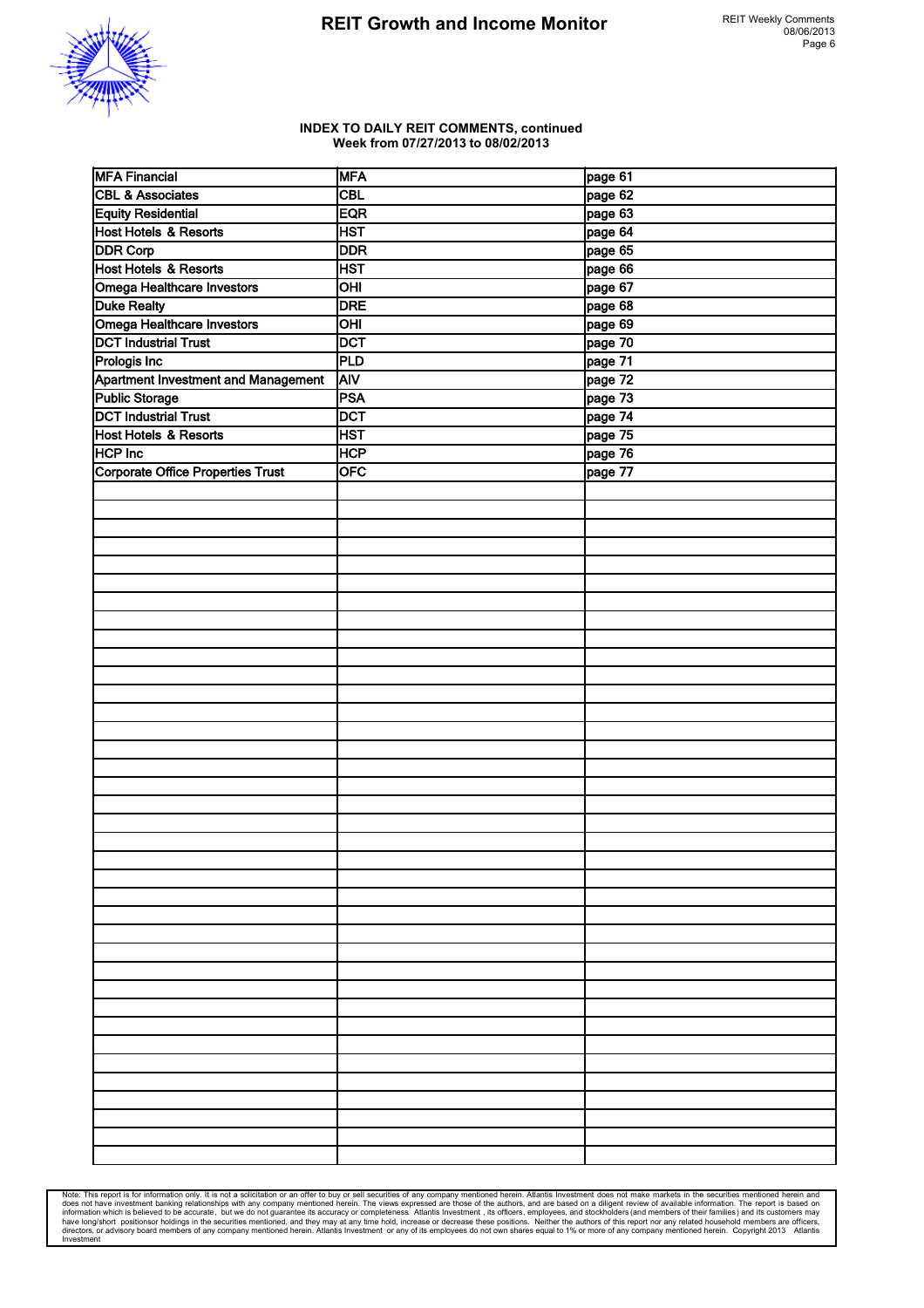

| Company:                                                                                                                                                           | <b>Camden Property Trust</b>                                                                                       |  |  |
|--------------------------------------------------------------------------------------------------------------------------------------------------------------------|--------------------------------------------------------------------------------------------------------------------|--|--|
| Price:                                                                                                                                                             | \$72                                                                                                               |  |  |
| Recommendation:                                                                                                                                                    | <b>BUY</b>                                                                                                         |  |  |
| Ranking:                                                                                                                                                           | 2                                                                                                                  |  |  |
| Market Cap:                                                                                                                                                        | \$6,282                                                                                                            |  |  |
| Link:                                                                                                                                                              | http://www.reitmonitor.net/atlantis/REITWebRpt.nsf/PayBuy?OpenFor<br>m&REIT                                        |  |  |
| <b>Additional Text:</b><br>07/29/2013<br>CPT \$72                                                                                                                  |                                                                                                                    |  |  |
|                                                                                                                                                                    | Camden Property Trust CPT 2Q 2013 FFO \$1.02 v \$0.89 UP +15%                                                      |  |  |
|                                                                                                                                                                    | CPT increased guidance 2013 FFO \$4.00-4.08 UP +10%-+12%<br>CPT previous quidance 2013 FFO \$3.89-\$4.05 per share |  |  |
|                                                                                                                                                                    | CPT new quidance 3Q 2013 FFO \$0.99-\$1.03 v \$0.93 UP +6%-+11%                                                    |  |  |
| CPT 2Q 2013 same property NOI UP +6.4%<br>CPT 2Q 2013 occupancy 95.4% DOWN (0.7%)<br>CPT 2Q 2013 same property average monthly rent \$1,126 UP +5.4%               |                                                                                                                    |  |  |
| CPT 2Q 2013 rents on new leases UP +5.1% with renewed leases UP +7.3%                                                                                              |                                                                                                                    |  |  |
|                                                                                                                                                                    | CPT 2Q 2013 move-outs for home purchase increased UP +2.3% to 14.6%                                                |  |  |
| CPT 2Q 2013 acquisition \$109 million<br>CPT 2Q 2013 divestitures \$241 million                                                                                    |                                                                                                                    |  |  |
| CPT investing \$594 million to develop 10 new apartment communities, providing 5% portfolio<br>expansion, as well as \$175 million for 3 joint venture communities |                                                                                                                    |  |  |
| CPT provides current annual dividend yield of 3.5%                                                                                                                 |                                                                                                                    |  |  |
| CPT a Residential REIT with a diverse portfolio of apartment communities                                                                                           |                                                                                                                    |  |  |
| CPT we rank 2 BUY                                                                                                                                                  |                                                                                                                    |  |  |
| CPT market cap \$6.3 billion                                                                                                                                       |                                                                                                                    |  |  |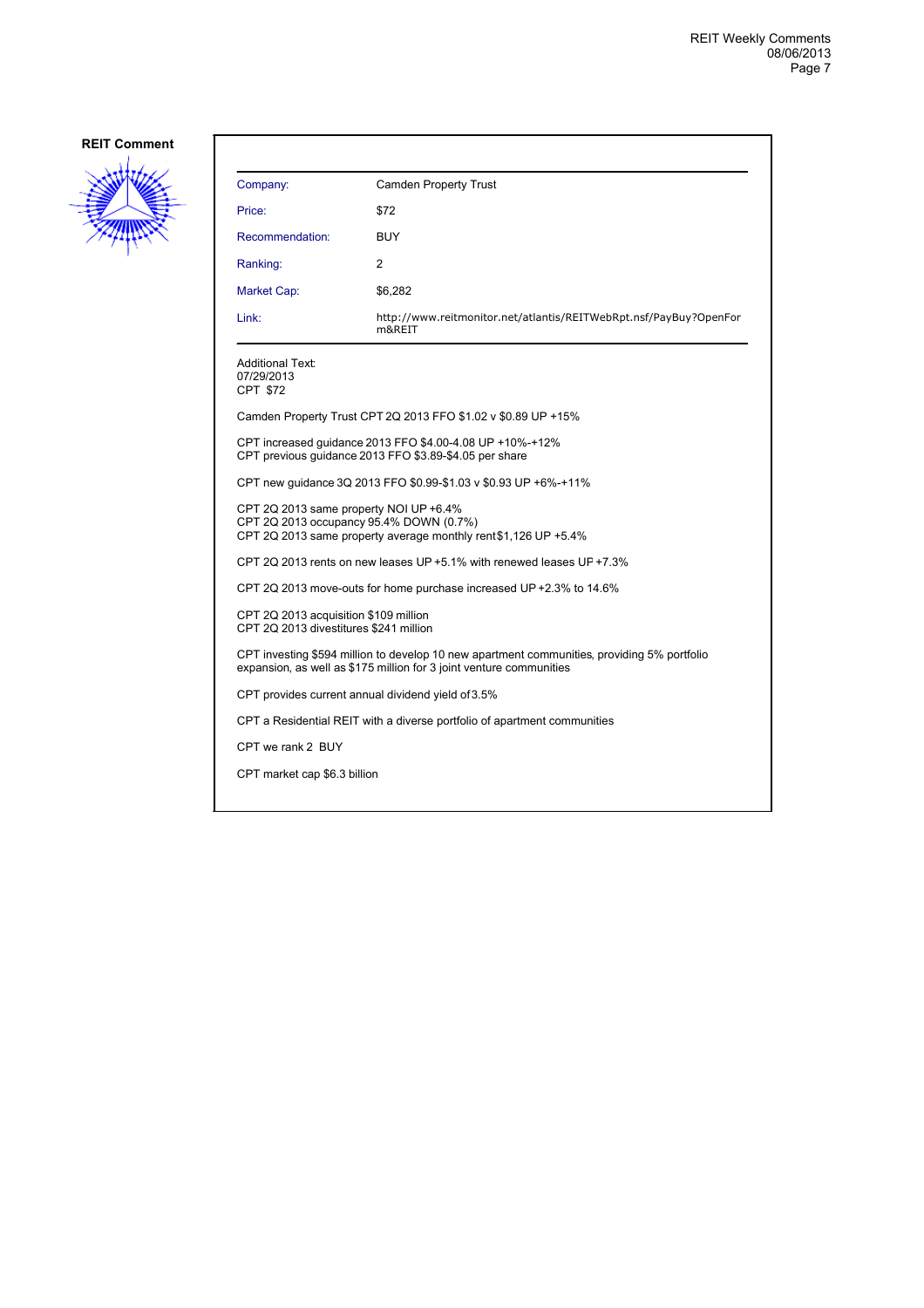

| Company:                                                                                                                                                                                            | <b>General Growth Properties</b>                                            |  |
|-----------------------------------------------------------------------------------------------------------------------------------------------------------------------------------------------------|-----------------------------------------------------------------------------|--|
| Price:                                                                                                                                                                                              | \$22                                                                        |  |
| Recommendation:                                                                                                                                                                                     | <b>BUY</b>                                                                  |  |
| Ranking:                                                                                                                                                                                            | 2                                                                           |  |
| Market Cap:                                                                                                                                                                                         | \$21,985                                                                    |  |
| Link:                                                                                                                                                                                               | http://www.reitmonitor.net/atlantis/REITWebRpt.nsf/PayBuy?OpenFor<br>m&REIT |  |
| <b>Additional Text:</b><br>07/29/2013<br>GGP \$22                                                                                                                                                   |                                                                             |  |
| General Growth Properties GGP pending \$2.4 billion merger of Saks Inc SKS with Canada's Hudson<br>Bay Company may cause excitement among investors in Retail REITs                                 |                                                                             |  |
| GGP Hudson Bay also owns more moderately priced full line department store Lord& Taylor,<br>causing speculation that plans may emerge to rationalize real estate between the 2 department<br>chains |                                                                             |  |
| GGP another bidder for Saks may emerge within the next40 days                                                                                                                                       |                                                                             |  |
| GGP both Saks and Lord & Taylor represent less than 1% of rental revenue for GGP                                                                                                                    |                                                                             |  |
| GGP quidance for FFO for 2013 indicates growth UP +16%                                                                                                                                              |                                                                             |  |
| GGP provides current annual dividend yield of 2.2%                                                                                                                                                  |                                                                             |  |
| GGP a Retail REIT with a portfolio of regional malls                                                                                                                                                |                                                                             |  |
| GGP we rank 3 HOLD                                                                                                                                                                                  |                                                                             |  |
| GGP market cap \$22.0 billion                                                                                                                                                                       |                                                                             |  |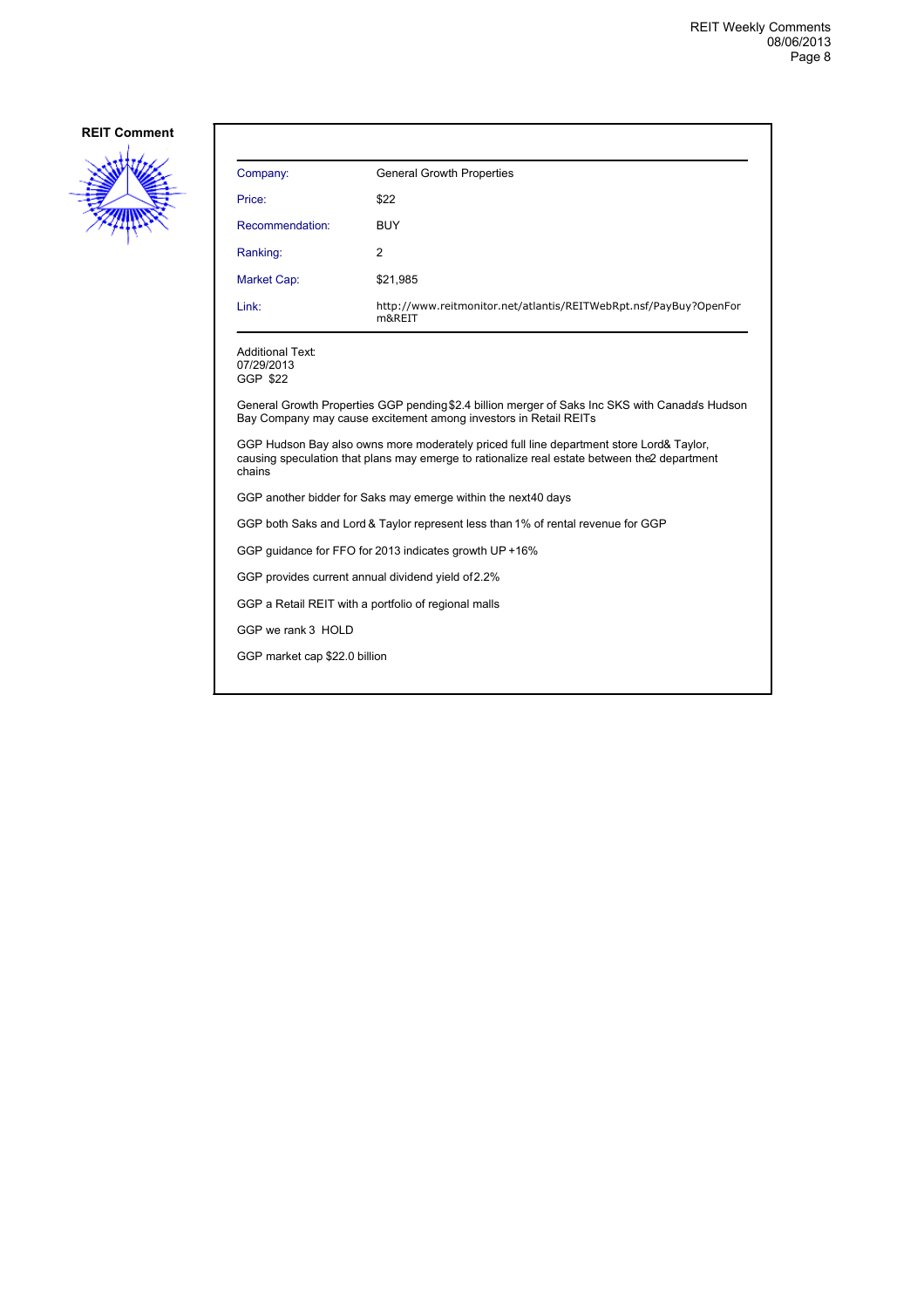

| Company:                                                                                                                         | <b>Taubman Centers</b>                                                      |  |
|----------------------------------------------------------------------------------------------------------------------------------|-----------------------------------------------------------------------------|--|
| Price:                                                                                                                           | \$76                                                                        |  |
| Recommendation:                                                                                                                  | <b>BUY</b>                                                                  |  |
| Ranking:                                                                                                                         | 2                                                                           |  |
| Market Cap:                                                                                                                      | \$11,735                                                                    |  |
| Link:                                                                                                                            | http://www.reitmonitor.net/atlantis/REITWebRpt.nsf/PayBuy?OpenFor<br>m&REIT |  |
| <b>Additional Text:</b><br>07/29/2013<br><b>TCO \$76</b>                                                                         |                                                                             |  |
| Taubman Centers TCO 2Q 2013 FFO \$0.75 v \$0.73 UP +3%                                                                           |                                                                             |  |
| TCO made no change to quidance 2013 FFO \$3.57-\$3.67 v \$3.34 UP +7%-+10%                                                       |                                                                             |  |
| TCO 2Q 2013 same property NOI UP +3.9% excluding lease termination income<br>TCO 2Q 2013 mall portfolio occupancy 90.7% UP +0.6% |                                                                             |  |
| TCO 2Q 2013 trailing 12 month tenant sales per square foot \$698 UP +3.9%                                                        |                                                                             |  |
| TCO 2Q 2013 average mall rents per square foot \$48.98 UP +4.8%                                                                  |                                                                             |  |
| TCO increased dividend by 8% for 2013, now providing current yield of 2.6%                                                       |                                                                             |  |
| TCO a Retail REIT with a portfolio of upscale regional malls                                                                     |                                                                             |  |
| TCO we rank 2 BUY                                                                                                                |                                                                             |  |
| TCO market cap \$11.7 billion                                                                                                    |                                                                             |  |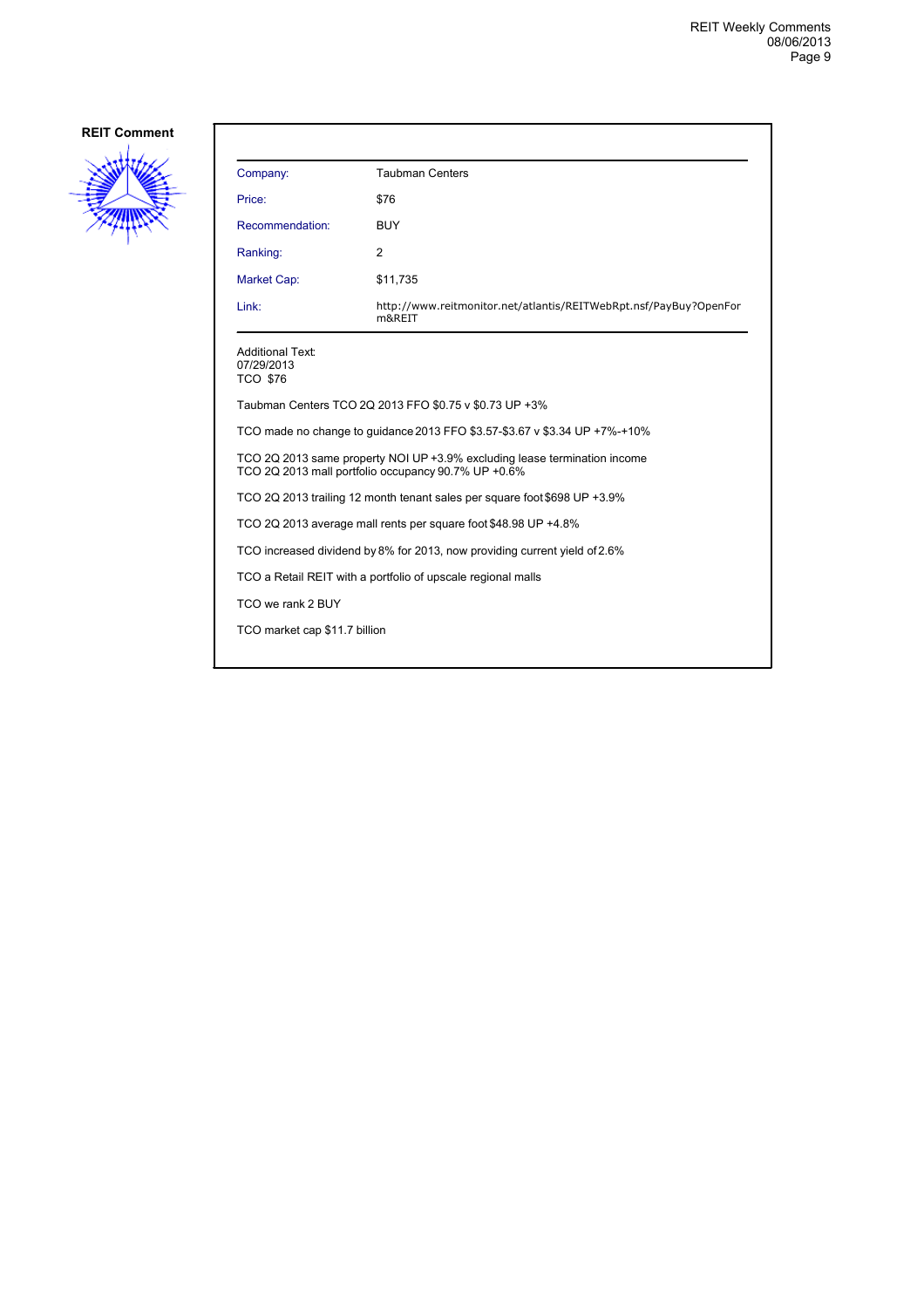

| Company:                                                                                                                                                                                                                                                                                                                                                                                                                                                                                                                           | Simon Property Group                                                                                                        |  |
|------------------------------------------------------------------------------------------------------------------------------------------------------------------------------------------------------------------------------------------------------------------------------------------------------------------------------------------------------------------------------------------------------------------------------------------------------------------------------------------------------------------------------------|-----------------------------------------------------------------------------------------------------------------------------|--|
| Price:                                                                                                                                                                                                                                                                                                                                                                                                                                                                                                                             | \$165                                                                                                                       |  |
| Recommendation:                                                                                                                                                                                                                                                                                                                                                                                                                                                                                                                    | BUY                                                                                                                         |  |
| Ranking:                                                                                                                                                                                                                                                                                                                                                                                                                                                                                                                           | 2                                                                                                                           |  |
| Market Cap:                                                                                                                                                                                                                                                                                                                                                                                                                                                                                                                        | \$59,517                                                                                                                    |  |
| Link:                                                                                                                                                                                                                                                                                                                                                                                                                                                                                                                              | http://www.reitmonitor.net/atlantis/REITWebRpt.nsf/PayBuy?OpenFor<br>m&REIT                                                 |  |
| <b>Additional Text:</b><br>07/29/2013<br>SPG \$165                                                                                                                                                                                                                                                                                                                                                                                                                                                                                 |                                                                                                                             |  |
|                                                                                                                                                                                                                                                                                                                                                                                                                                                                                                                                    | Simon Property Group SPG 2Q 2013 FFO \$2.11 v \$1.89 UP +12%                                                                |  |
|                                                                                                                                                                                                                                                                                                                                                                                                                                                                                                                                    | SPG increased guidance 2013 FFO \$8.60-\$8.70 v \$7.98 UP +8%-+9%<br>SPG previous quidance 2013 FFO \$8.40-\$8.50 per share |  |
| SPG 2Q 2013 same property NOI UP +5.9%<br>SPG 2Q 2013 occupancy 95.1% UP +0.9%                                                                                                                                                                                                                                                                                                                                                                                                                                                     |                                                                                                                             |  |
| SPG 2Q 2013 trailing 12 month tenant sales per square foot \$577 UP +4.2%<br>SPG 2Q 2013 average base rent \$41.41 UP +3.6%<br>SPG 2Q 2013 average rents on releasing of mall space UP +14.1%                                                                                                                                                                                                                                                                                                                                      |                                                                                                                             |  |
| SPG 2Q 2013 acquisition \$147 million<br>SPG 2Q 2013 divestiture \$110 million                                                                                                                                                                                                                                                                                                                                                                                                                                                     |                                                                                                                             |  |
| SPG management commented on pending \$2.4 billion merger of Saks Inc SKS with Canada's<br>Hudson Bay Company (also owner of Lord & Taylor) that speculation over pending real estate<br>turnover is premature<br>SPG management noted department store conversions have proven difficult to manage without<br>significantly eroding sales<br>SPG any pending sales of real estate by Hudson Bay Co likely to provide opportunities for SPG as<br>well positioned developer, either for direct investment or through joint ventures |                                                                                                                             |  |
| SPG provides current annual dividend yield of 2.8%                                                                                                                                                                                                                                                                                                                                                                                                                                                                                 |                                                                                                                             |  |
| SPG a Retail REIT with a portfolio of regional malls and brand name outlet centers in US Europe<br>and Asia                                                                                                                                                                                                                                                                                                                                                                                                                        |                                                                                                                             |  |
| SPG we rank 2 BUY                                                                                                                                                                                                                                                                                                                                                                                                                                                                                                                  |                                                                                                                             |  |
| SPG market cap \$59.5 billion                                                                                                                                                                                                                                                                                                                                                                                                                                                                                                      |                                                                                                                             |  |
| SPG an S&P 500 Index REIT                                                                                                                                                                                                                                                                                                                                                                                                                                                                                                          |                                                                                                                             |  |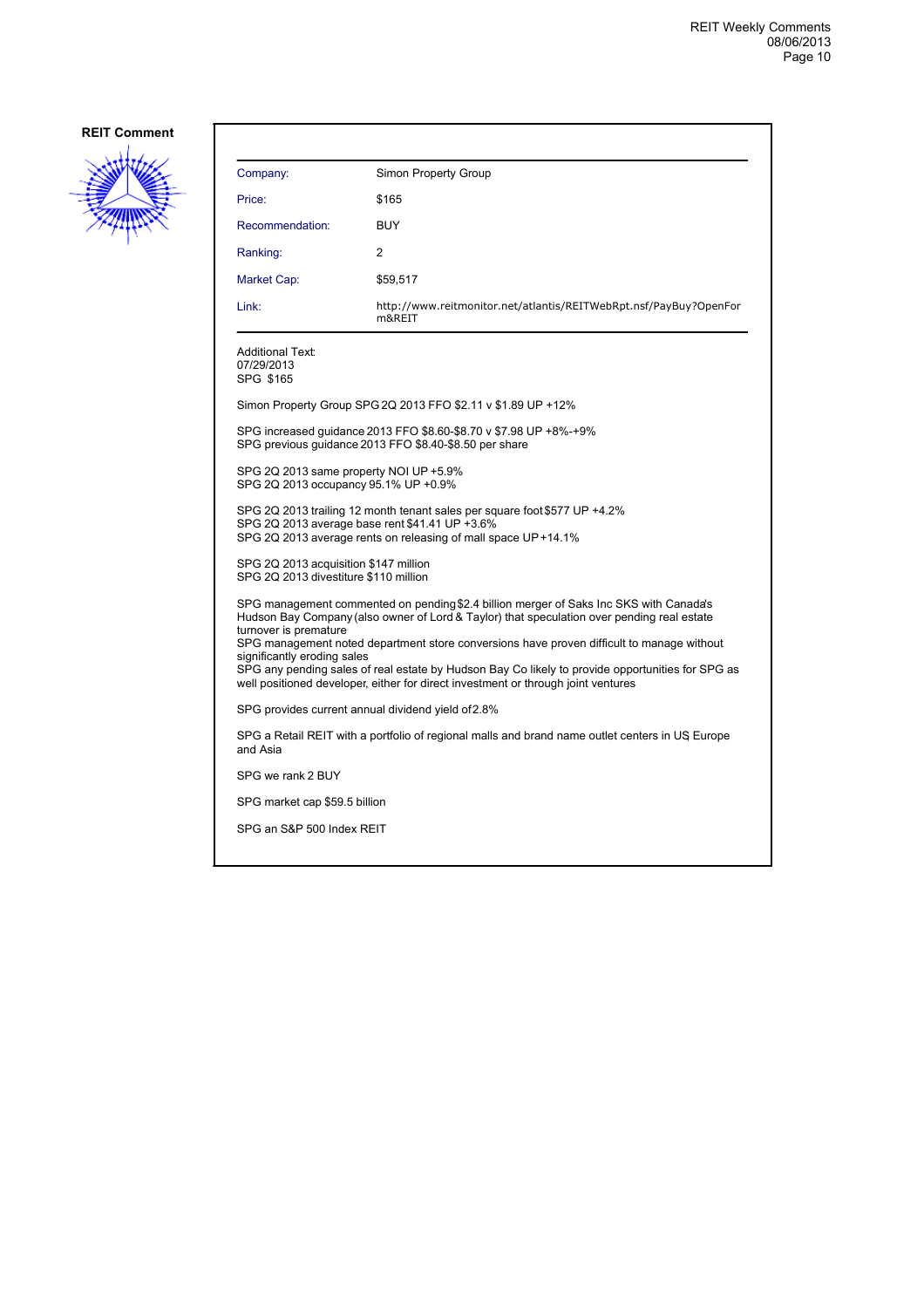

| Company:                                                                                                                                                                                                                                             | First Industrial                                                                                                                                                            |  |
|------------------------------------------------------------------------------------------------------------------------------------------------------------------------------------------------------------------------------------------------------|-----------------------------------------------------------------------------------------------------------------------------------------------------------------------------|--|
| Price:                                                                                                                                                                                                                                               | \$17                                                                                                                                                                        |  |
| Recommendation:                                                                                                                                                                                                                                      | <b>HOLD</b>                                                                                                                                                                 |  |
| Ranking:                                                                                                                                                                                                                                             | 3                                                                                                                                                                           |  |
| <b>Market Cap:</b>                                                                                                                                                                                                                                   | \$1,721                                                                                                                                                                     |  |
| Link:                                                                                                                                                                                                                                                | http://www.reitmonitor.net/atlantis/REITWebRpt.nsf/PayBuy?OpenFor<br>m&REIT                                                                                                 |  |
| <b>Additional Text:</b><br>07/29/2013<br>FR \$17                                                                                                                                                                                                     |                                                                                                                                                                             |  |
|                                                                                                                                                                                                                                                      | First Industrial FR 2Q 2013 FFO \$0.18 (adjusted) v \$0.15 (adjusted) UP +80%<br>FR 2Q 2013 FFO (adjusted) excludes net gain of \$0.02 per share relating to non-cash items |  |
| FR slightly increased quidance 2013 FFO \$1.02-\$1.12 v \$1.02 (adjusted) FLAT- UP +10%<br>FR previous quidance 2013 FFO \$1.01-\$1.11 per share<br>FR new quidance 2013 FFO assumes same property NOI UP +1.5%-+3.0%, with occupancy<br>90.5%-92.0% |                                                                                                                                                                             |  |
| FR 2Q 2013 same property NOI UP +0.8% on cash basis, excluding lease termination fees<br>FR 2Q 2013 same property occupancy 91.2% UP +3.3%                                                                                                           |                                                                                                                                                                             |  |
| FR year to date 2013 acquisitions \$46 million<br>FR year to date 2013 divestitures \$53 million                                                                                                                                                     |                                                                                                                                                                             |  |
| FR investing \$88 million to develop 2 projects, adding 2% to portfolio capacity                                                                                                                                                                     |                                                                                                                                                                             |  |
| FR provides current annual dividend yield of 2.0%                                                                                                                                                                                                    |                                                                                                                                                                             |  |
| FR an Industrial REIT                                                                                                                                                                                                                                |                                                                                                                                                                             |  |
| FR we rank 3 HOLD                                                                                                                                                                                                                                    |                                                                                                                                                                             |  |
| FR market cap \$1.7 billion                                                                                                                                                                                                                          |                                                                                                                                                                             |  |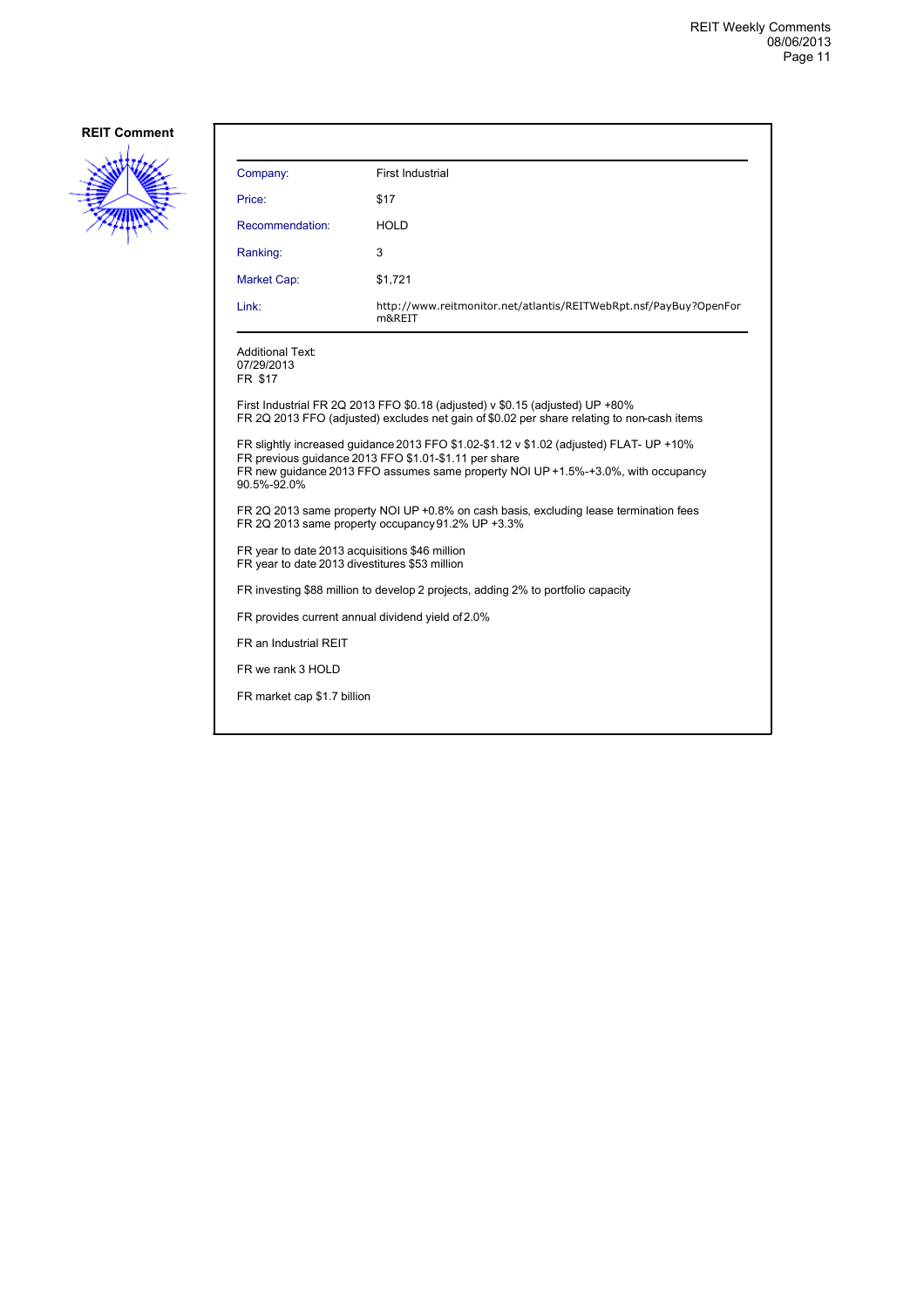

| Company:                                                                                                                                           | <b>Sun Communities</b>                                                      |  |
|----------------------------------------------------------------------------------------------------------------------------------------------------|-----------------------------------------------------------------------------|--|
| Price:                                                                                                                                             | \$51                                                                        |  |
| Recommendation:                                                                                                                                    | <b>BUY</b>                                                                  |  |
| Ranking:                                                                                                                                           | 2                                                                           |  |
| Market Cap:                                                                                                                                        | \$1,723                                                                     |  |
| Link:                                                                                                                                              | http://www.reitmonitor.net/atlantis/REITWebRpt.nsf/PayBuy?OpenFor<br>m&REIT |  |
| <b>Additional Text:</b><br>07/29/2013<br><b>SUI \$51</b>                                                                                           |                                                                             |  |
|                                                                                                                                                    | Sun Communities SUI 2Q 2013 FFO \$0.69 v \$0.78 DOWN (12%)                  |  |
| SUI made no change to guidance 2013 FFO \$3.19-\$3.29 v \$3.19 FLAT - UP +3%                                                                       |                                                                             |  |
| SUI new guidance 3Q 2013 FFO \$0.82-\$0.85 v \$0.71 UP +15%-+20%                                                                                   |                                                                             |  |
| SUI 2Q 2013 same property NOI UP +5.5%<br>SUI 2Q 2013 portfolio occupancy 89.2% UP +2.4%<br>SUI 2Q 2013 average monthly rent per site \$788 UP +3% |                                                                             |  |
| SUI 2Q 2013 total home sales UP +5%                                                                                                                |                                                                             |  |
| SUI 2Q 2013 acquired 2 RV communities for \$29 million                                                                                             |                                                                             |  |
| SUI stock price supported by current dividend yield of 5.0%                                                                                        |                                                                             |  |
| SUI a Specialty REIT with a portfolio of manufactured home communities                                                                             |                                                                             |  |
| SUI we rank 2 BUY                                                                                                                                  |                                                                             |  |
| SUI market cap \$1.7 billion                                                                                                                       |                                                                             |  |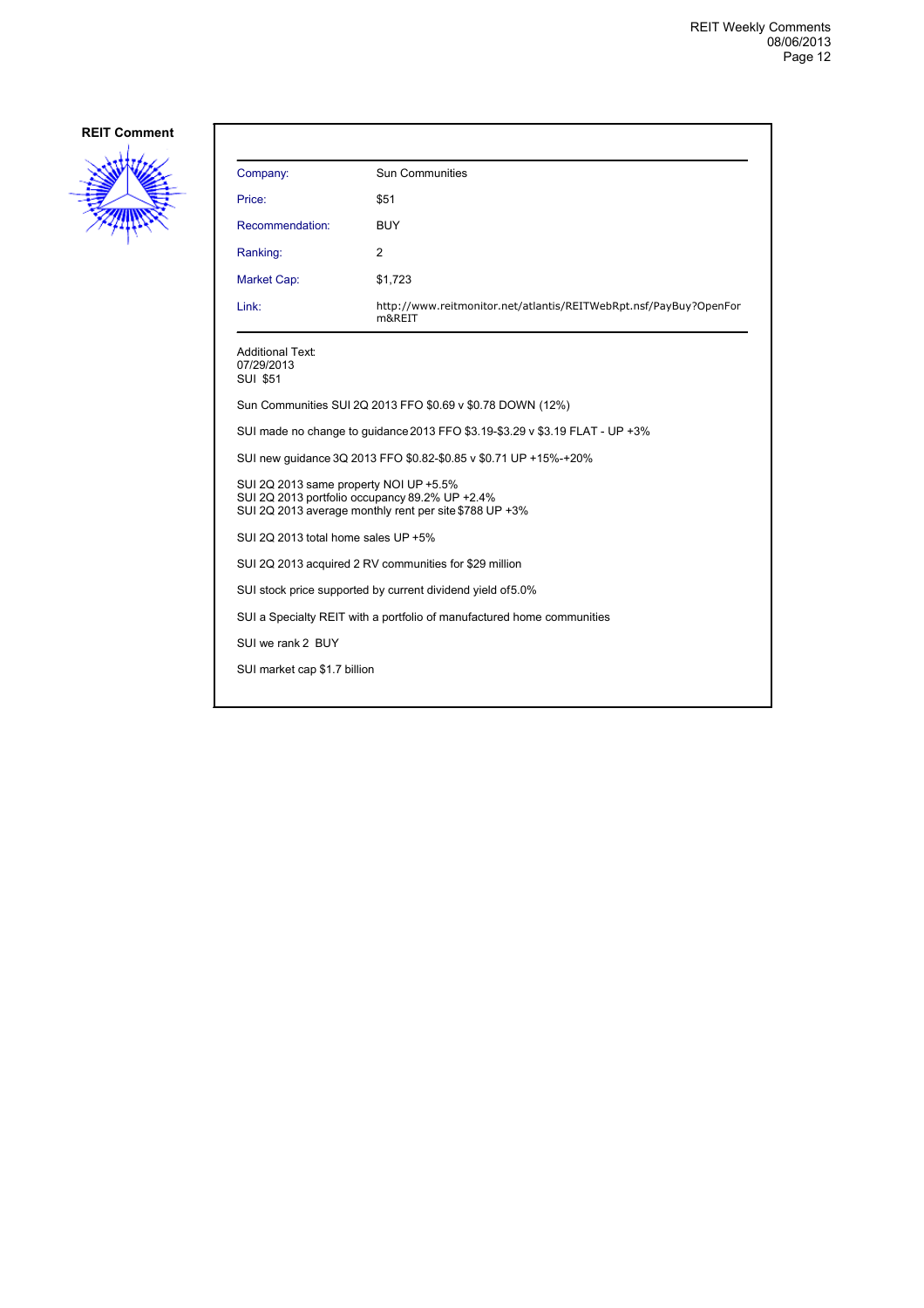

| Company:        | Annaly Capital Management                                                   |
|-----------------|-----------------------------------------------------------------------------|
| Price:          | \$12                                                                        |
| Recommendation: | <b>BUY</b>                                                                  |
| Ranking:        | 2                                                                           |
| Market Cap:     | \$11,739                                                                    |
| Link:           | http://www.reitmonitor.net/atlantis/REITWebRpt.nsf/PayBuy?OpenFor<br>m&REIT |

Additional Text: 07/29/2013

NLY \$12

Annaly Capital Management NLY slight decline in pending sales of existing homes indicates no significant change in housing sector dynamics

NLY report from NAR (National Association of Realtors) found number of contracts for sales of existing homes DOWN (0.4%) for June 2013 from revised number for previous month

NLY number contracts for sales of existing homes still UP +10.9% from previous year

NLY economist for NAR forecasts sales of existing homes will increase UP +8% for 2013, with average price UP +11%

NLY previous NAR report issued this month found actual sales of existing homes UP more than 15% for June, 2013, with supply of existing homes available for sale UF +1.9% to 5.2 months supply

NLY stock price supported by current annual dividend yield of 13.6%, above the midpoint of the range for Financial Mortgage REITs

NLY a Financial Mortgage REIT with a portfolio of agency guaranteed Residential MBS

NLY we rank 2 BUY

NLY market cap \$11.7 billion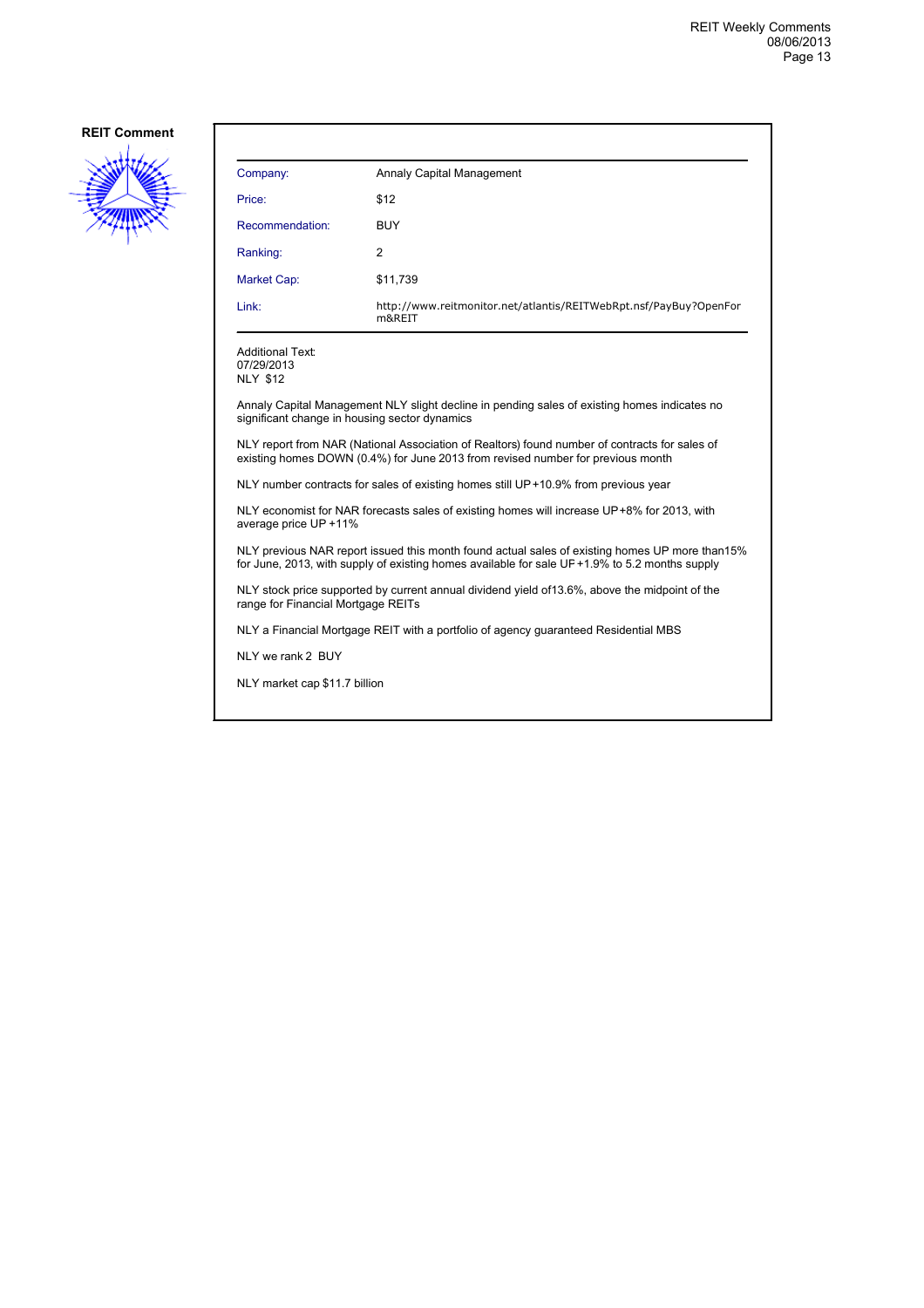

| Company:                                                                                                                                                                                                                                                | EdR                                                                                                                                                             |  |
|---------------------------------------------------------------------------------------------------------------------------------------------------------------------------------------------------------------------------------------------------------|-----------------------------------------------------------------------------------------------------------------------------------------------------------------|--|
| Price:                                                                                                                                                                                                                                                  | \$10                                                                                                                                                            |  |
| Recommendation:                                                                                                                                                                                                                                         | SELL                                                                                                                                                            |  |
| Ranking:                                                                                                                                                                                                                                                | 4                                                                                                                                                               |  |
| Market Cap:                                                                                                                                                                                                                                             | \$1,165                                                                                                                                                         |  |
| Link:                                                                                                                                                                                                                                                   | http://www.reitmonitor.net/atlantis/REITWebRpt.nsf/PayBuy?OpenFor<br>m&REIT                                                                                     |  |
| Additional Text:<br>07/29/2013<br><b>EDR \$10</b>                                                                                                                                                                                                       |                                                                                                                                                                 |  |
| participating developments and other items                                                                                                                                                                                                              | EdR EDR 2Q 2013 core FFO \$0.13 (adjusted) v \$0.12 (adjusted) UP +8%<br>EDR 2Q 2013 core FFO (adjusted) excludes net charges of (\$0.03) per share relating to |  |
| EDR made no change to guidance 2013 core FFO \$0.53-\$0.57 (adjusted) v \$0.47 (adjusted) UP<br>+13%-+21%<br>EDR guidance 2013 core FFO (adjusted) excludes net charges of (\$0.07) per share relating to<br>participating developments and other items |                                                                                                                                                                 |  |
| EDR 2Q 2013 same property NOI DOWN (3.0%)<br>EDR 2Q 2013 portfolio occupancy 84.8% DOWN (3.0%)                                                                                                                                                          |                                                                                                                                                                 |  |
| EDR pre-leasing occupancy for 2013-2014 academic year now 86.6% UP +1.8%<br>EDR management anticipates rents for 2013-2014 academic year UP +2.0%<br>EDR new developments to add 7% to portfolio capacity for 2013-2014 academic year                   |                                                                                                                                                                 |  |
| EDR 2Q 2013 liquidity \$276 million, including \$11 million balance sheet cash and \$265 million<br>unused credit available                                                                                                                             |                                                                                                                                                                 |  |
| EDR stock price supported by current annual dividend yield of 3.9%                                                                                                                                                                                      |                                                                                                                                                                 |  |
| EDR a Specialty REIT with a portfolio of educational housing communities                                                                                                                                                                                |                                                                                                                                                                 |  |
| EDR we rank 4 SELL                                                                                                                                                                                                                                      |                                                                                                                                                                 |  |
| EDR market cap \$1.2 billion                                                                                                                                                                                                                            |                                                                                                                                                                 |  |
|                                                                                                                                                                                                                                                         |                                                                                                                                                                 |  |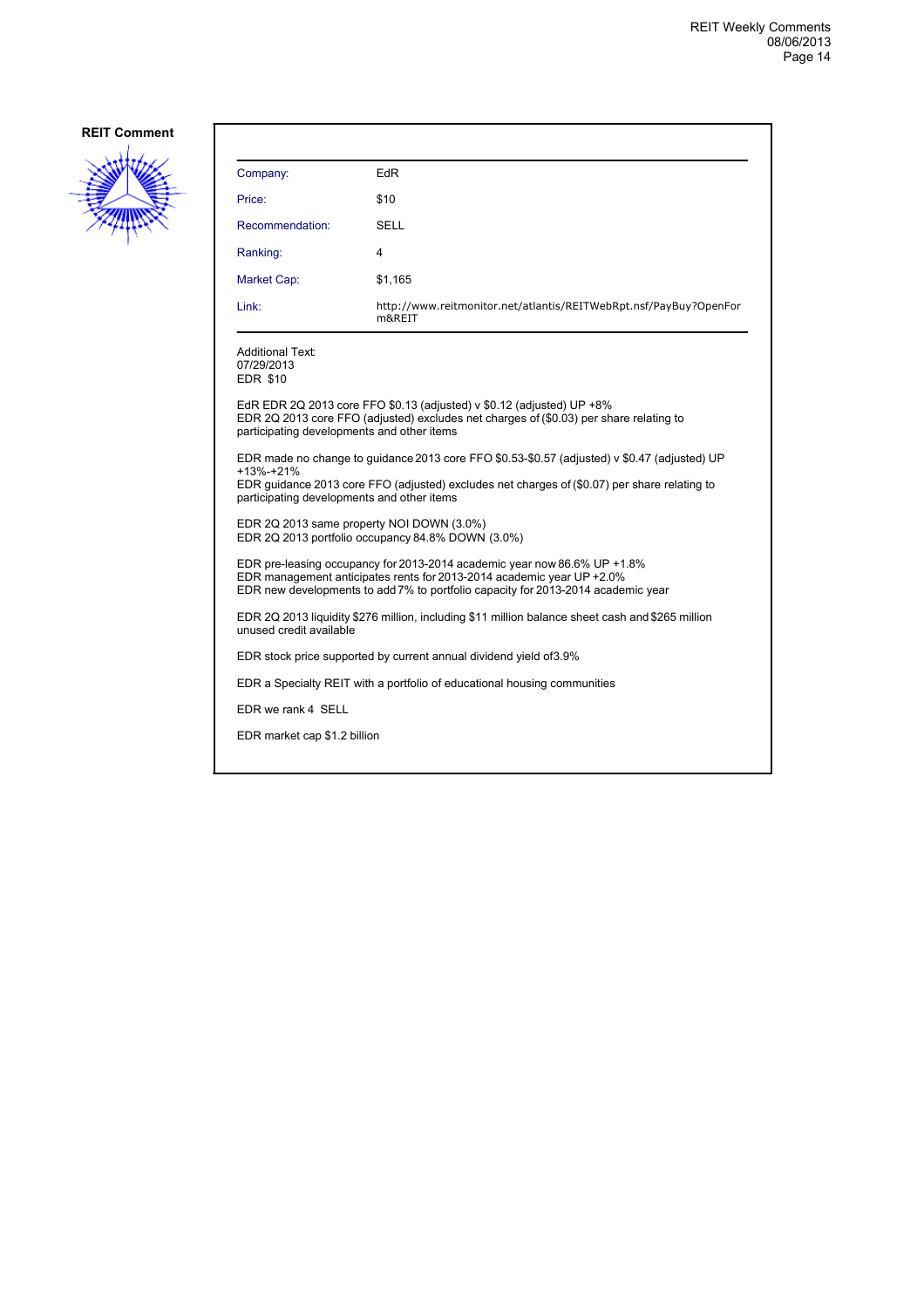

| Company:                                                                                                                                                                                                    | <b>Getty Realty</b>                                                         |  |
|-------------------------------------------------------------------------------------------------------------------------------------------------------------------------------------------------------------|-----------------------------------------------------------------------------|--|
| Price:                                                                                                                                                                                                      | \$21                                                                        |  |
| Recommendation:                                                                                                                                                                                             | HOLD                                                                        |  |
| Ranking:                                                                                                                                                                                                    | 3                                                                           |  |
| <b>Market Cap:</b>                                                                                                                                                                                          | \$706                                                                       |  |
| Link:                                                                                                                                                                                                       | http://www.reitmonitor.net/atlantis/REITWebRpt.nsf/PayBuy?OpenFor<br>m&REIT |  |
| <b>Additional Text:</b><br>07/29/2013<br>GTY \$21                                                                                                                                                           |                                                                             |  |
|                                                                                                                                                                                                             | Getty Realty GTY traded DOWN (\$0.76) per share to close DOWN (3%) day      |  |
| GTY stock traded UP +17% year to date for 2013, outperforming Specialty REITs, trading UP +10%<br>for 2013                                                                                                  |                                                                             |  |
| GTY recently announced settlement of litigation by Getty Petroleum Marketing Inc Liquidating Trust<br>against Lukoil may result in \$93 million payment, with GTY share of cash proceeds to be \$32 million |                                                                             |  |
| GTY settlement agreement must be accepted by the bankruptcy court for Getty Petroleum Marketing<br>Inc Liquidating Trust                                                                                    |                                                                             |  |
| GTY continuing to divest properties previously net leased to bankrupt tenant Getty Petroleum<br><b>Marketing Services</b>                                                                                   |                                                                             |  |
| GTY providing current annual dividend yield of 3.8%                                                                                                                                                         |                                                                             |  |
| GTY a Specialty REIT with a portfolio of net leased gasoline stations and convenience stores                                                                                                                |                                                                             |  |
| GTY we rank 3 HOLD                                                                                                                                                                                          |                                                                             |  |
| GTY market cap \$706 million                                                                                                                                                                                |                                                                             |  |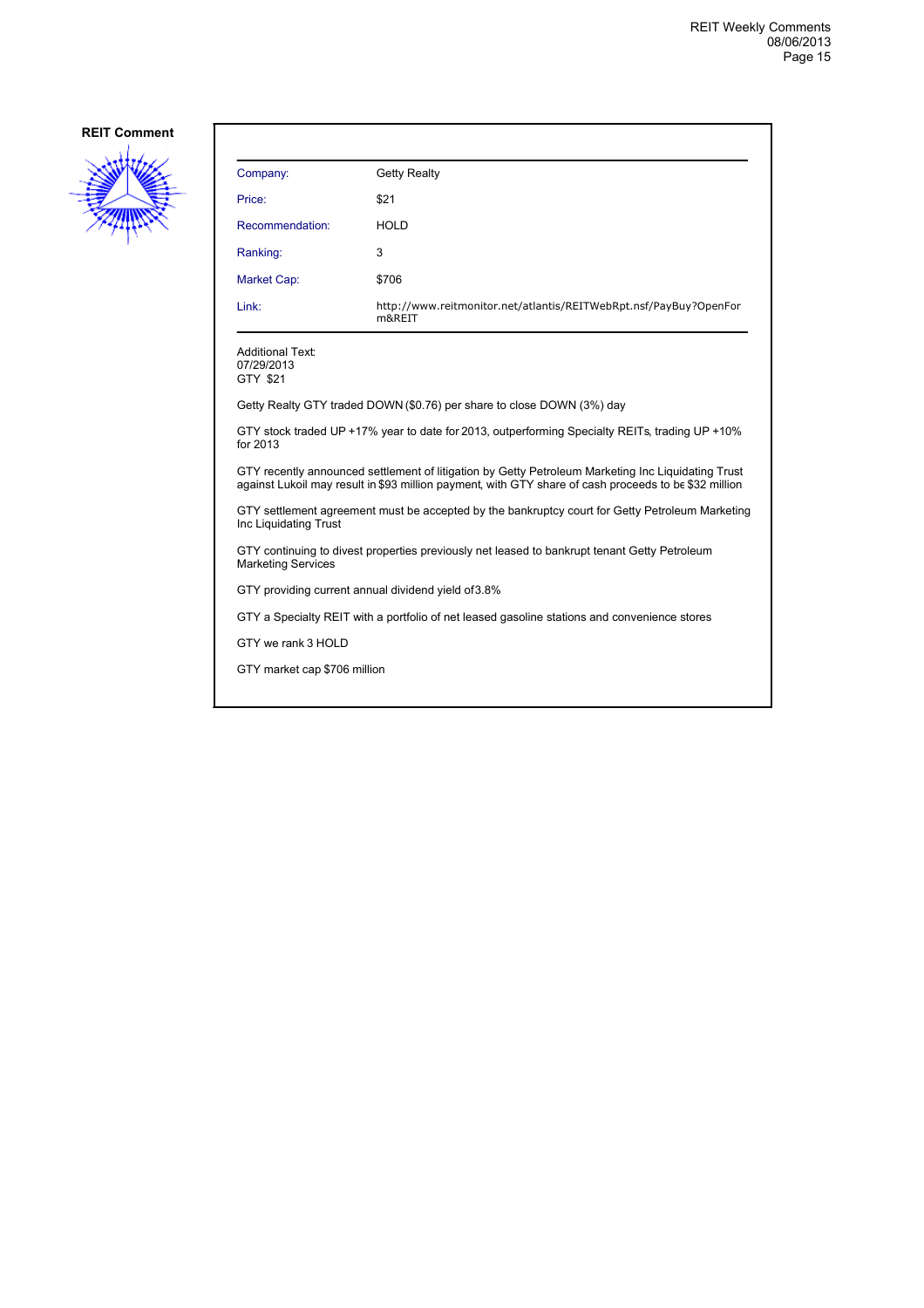

| Company:                                         | Weyerhaeuser                                                                                   |
|--------------------------------------------------|------------------------------------------------------------------------------------------------|
| Price:                                           | \$28                                                                                           |
| Recommendation:                                  | <b>BUY</b>                                                                                     |
| Ranking:                                         | 2                                                                                              |
| Market Cap:                                      | \$15,416                                                                                       |
| Link:                                            | http://www.reitmonitor.net/atlantis/REITWebRpt.nsf/PayBuy?OpenFor<br>m&REIT                    |
| <b>Additional Text:</b><br>07/29/2013<br>WY \$28 |                                                                                                |
|                                                  | Weyerhaeuser WY traded DOWN (\$0.81) per share to close DOWN (3%) day                          |
| for 2012                                         | WY stock traded UP +1% year to date for 2013, underperforming Specialty REITs, trading UP +10% |

WY pending spin-off of homebuilding operations should provide lift for the stock when proxy or prospectus on the spin-off is issued

WY reported 2Q 2013 EPS UP more than 100% from previous year

WY no guidance provided for EPS for 2013

WY recently increased dividend by 10% for 3Q 2013, bringing current annual yield to 3.1%

WY a Specialty Timber REIT with a portfolio of timberlands, wood and cellulose fiber manufacturing plants, and homebuilding operations

WY we rank 2 BUY

WY market cap \$15.4 billion

WY an S&P 500 Index REIT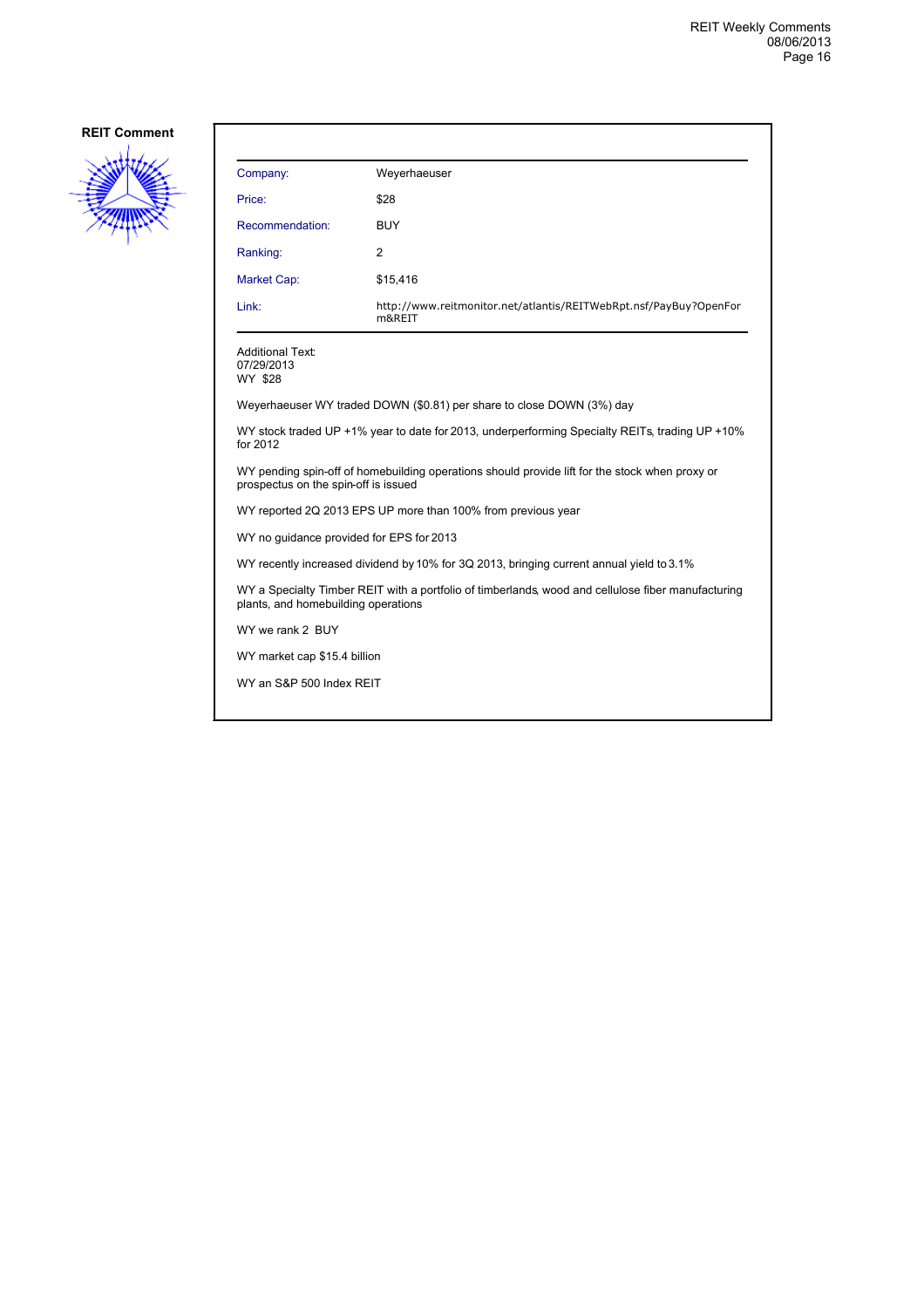

| Company:                                                                                                                                | <b>Strategic Hotels &amp; Resorts</b>                                                |  |
|-----------------------------------------------------------------------------------------------------------------------------------------|--------------------------------------------------------------------------------------|--|
| Price:                                                                                                                                  | \$9                                                                                  |  |
| Recommendation:                                                                                                                         | <b>HOLD</b>                                                                          |  |
| Ranking:                                                                                                                                | 3                                                                                    |  |
| Market Cap:                                                                                                                             | \$1,925                                                                              |  |
| Link:                                                                                                                                   | http://www.reitmonitor.net/atlantis/REITWebRpt.nsf/PayBuy?OpenFor<br>m&REIT          |  |
| <b>Additional Text:</b><br>07/29/2013<br><b>BEE \$9</b>                                                                                 |                                                                                      |  |
|                                                                                                                                         | Strategic Hotels & Resorts BEE traded DOWN (\$0.19) per share to close DOWN (2%) day |  |
| BEE stock traded UP +38% year to date for 2013, outperforming Hotel REITs, trading UP +23% for<br>2013                                  |                                                                                      |  |
| BEE investors await outcome of review of strategic alternatives hoping for takeover offer from a<br>hotel investment group              |                                                                                      |  |
| BEE upscale hotel portfolio likely to attract institutional investors but debt burden is high                                           |                                                                                      |  |
| BEE total valuation including debt now \$3.6 billion, with guidance for comparable EBITDA (adjusted)<br>of \$195-\$210 million for 2013 |                                                                                      |  |
| BEE has not yet restored common stock dividends                                                                                         |                                                                                      |  |
| BEE a Hotel REIT with a portfolio of upscale and resort hotels in US Europe and Mexico                                                  |                                                                                      |  |
| BEE we rank 3 HOLD                                                                                                                      |                                                                                      |  |
| BEE market cap \$1.9 billion                                                                                                            |                                                                                      |  |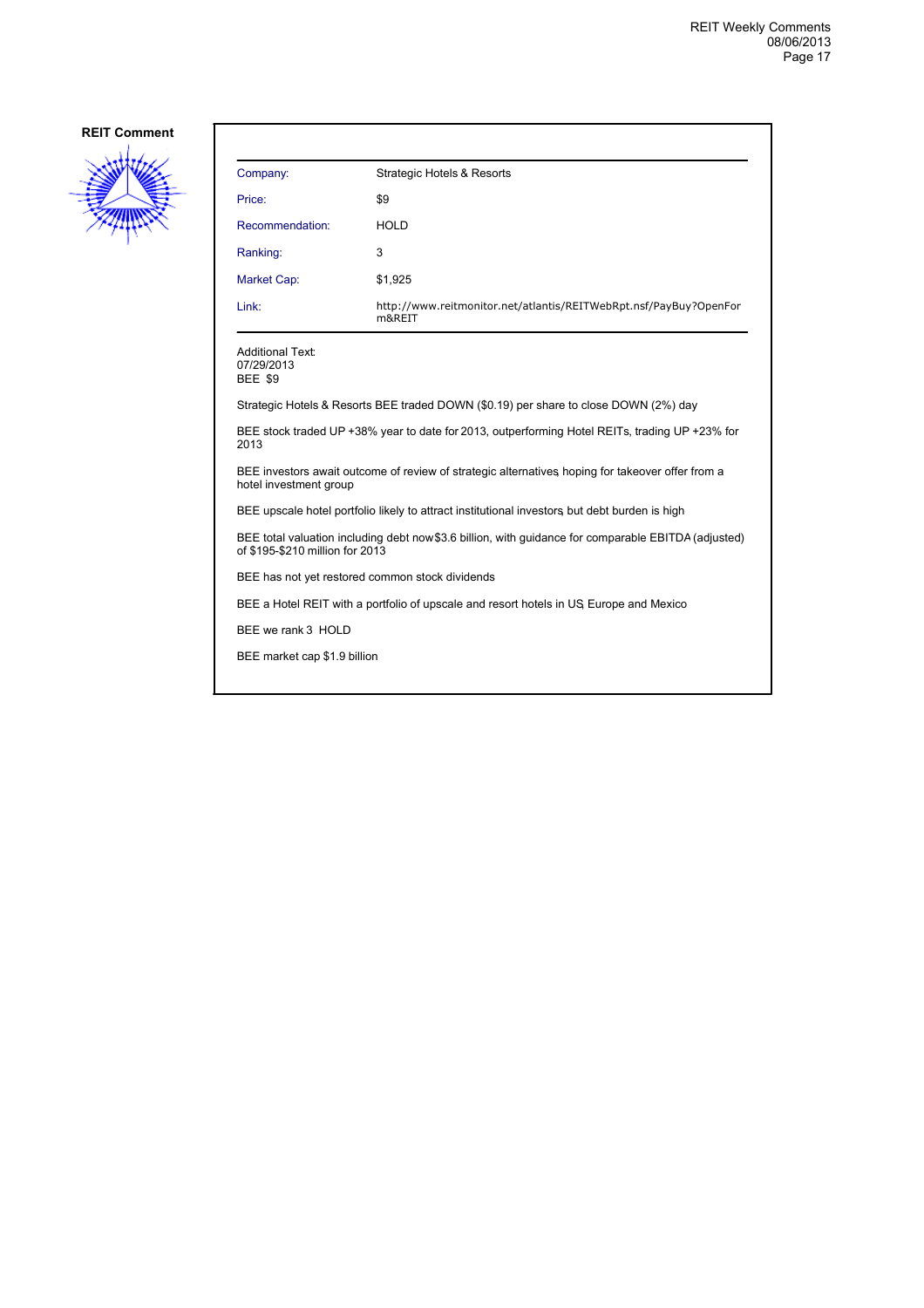

| Company:                                                                                       | <b>Plum Creek Timber</b>                                                                          |  |
|------------------------------------------------------------------------------------------------|---------------------------------------------------------------------------------------------------|--|
| Price:                                                                                         | \$49                                                                                              |  |
| Recommendation:                                                                                | <b>BUY</b>                                                                                        |  |
| Ranking:                                                                                       | $\overline{2}$                                                                                    |  |
| <b>Market Cap:</b>                                                                             | \$7,927                                                                                           |  |
| Link:                                                                                          | http://www.reitmonitor.net/atlantis/REITWebRpt.nsf/PayBuy?OpenFor<br>m&REIT                       |  |
| <b>Additional Text:</b><br>07/29/2013<br><b>PCL \$49</b>                                       |                                                                                                   |  |
|                                                                                                | Plum Creek Timber PCL traded DOWN (\$0.42) per share to close DOWN (1%) day                       |  |
| 2013                                                                                           | PCL stock traded UP +10% year to date for 2013, in line with Specialty REITs, trading UP +10% for |  |
| seasonality                                                                                    | PCL management expects higher sawlog prices through the rest of 2013, with higher harvest due to  |  |
| PCL reported results for 2Q 2013 after the close this evening, showing EPS for 2Q 2013 UP +27% |                                                                                                   |  |
|                                                                                                | PCL narrowed guidance range for EPS for 2013 to indicate growth UP +16%                           |  |
| PCL stock price supported by current annual dividend yield of 3.6%                             |                                                                                                   |  |
| PCL a Specialty Timber REIT with a portfolio of timberlands and sawlog mills                   |                                                                                                   |  |
| PCL we rank 2 BUY                                                                              |                                                                                                   |  |
| PCL market cap \$7.9 billion                                                                   |                                                                                                   |  |
| PCL an S&P 500 Index REIT                                                                      |                                                                                                   |  |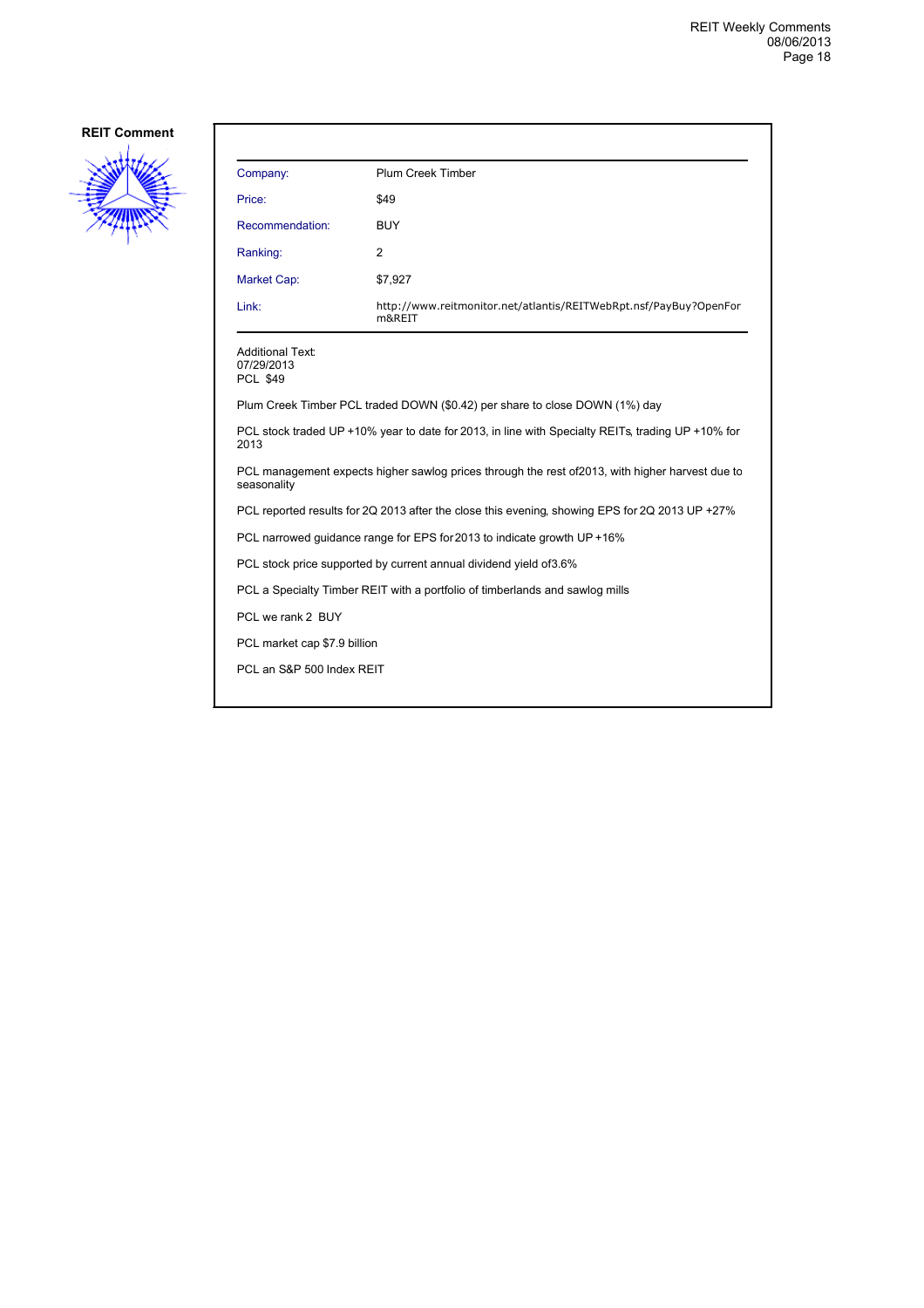

| Company:                                             | <b>General Growth Properties</b>                                                                |
|------------------------------------------------------|-------------------------------------------------------------------------------------------------|
| Price:                                               | \$21                                                                                            |
| Recommendation:                                      | <b>BUY</b>                                                                                      |
| Ranking:                                             | 2                                                                                               |
| Market Cap:                                          | \$21,558                                                                                        |
| Link:                                                | http://www.reitmonitor.net/atlantis/REITWebRpt.nsf/PayBuy?OpenFor<br>m&REIT                     |
| <b>Additional Text:</b><br>07/30/2013<br>GGP \$21    |                                                                                                 |
| for 40 2013                                          | General Growth Properties GGP increased quarterly dividend distibution by8% to \$0.13 per share |
| GGP new annual dividend \$0.52 per share             |                                                                                                 |
| GGP new yield 2.45%                                  |                                                                                                 |
| GGP a Retail REIT with a portfolio of regional malls |                                                                                                 |
| GGP we rank 3 HOLD                                   |                                                                                                 |
| GGP market cap \$21.6 billion                        |                                                                                                 |
|                                                      |                                                                                                 |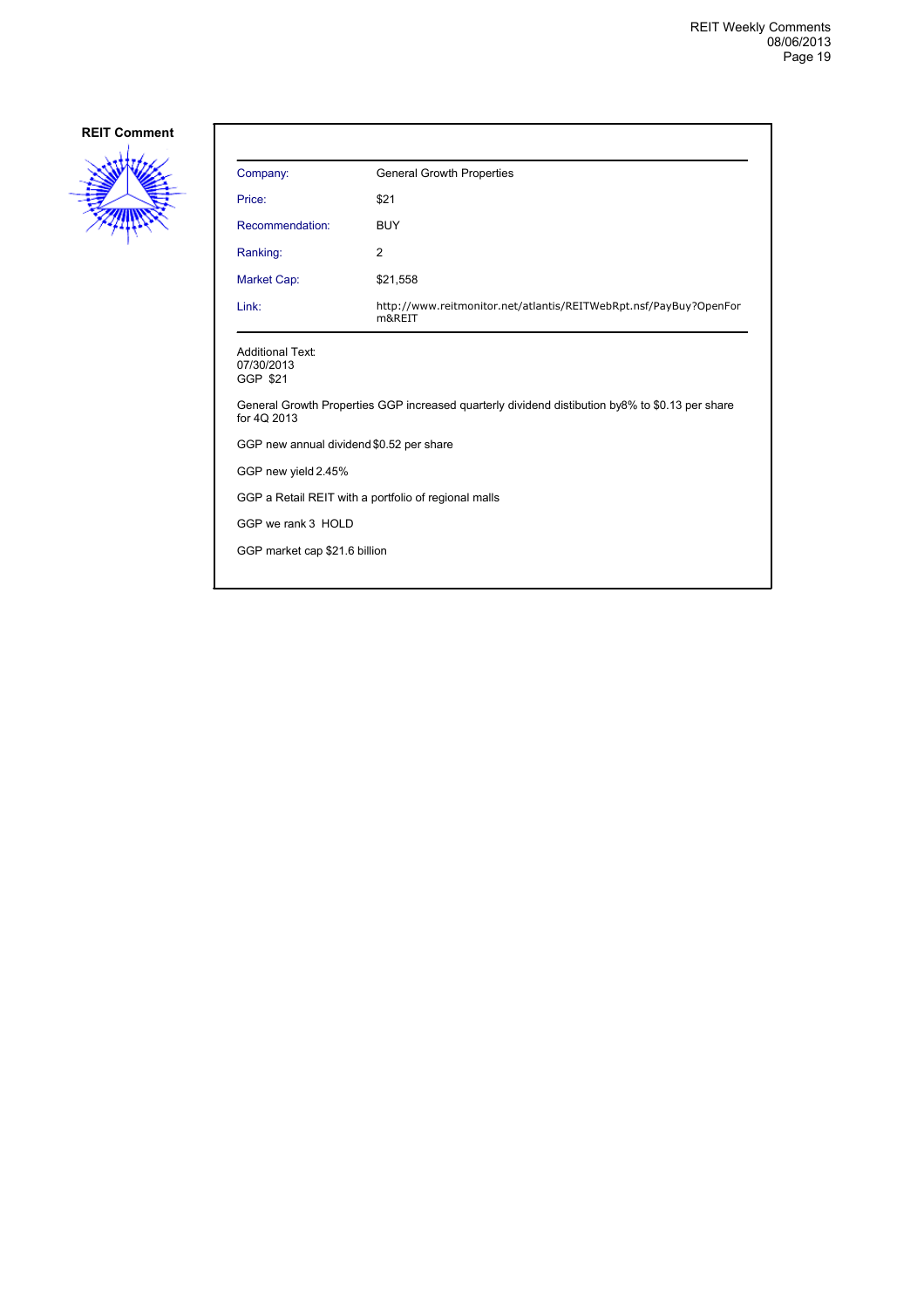

| Company:                                                                                                                                                                                                                                                                                                     | <b>Plum Creek Timber</b>                                                                                                                                                                                                                  |  |
|--------------------------------------------------------------------------------------------------------------------------------------------------------------------------------------------------------------------------------------------------------------------------------------------------------------|-------------------------------------------------------------------------------------------------------------------------------------------------------------------------------------------------------------------------------------------|--|
| Price:                                                                                                                                                                                                                                                                                                       | \$49                                                                                                                                                                                                                                      |  |
| Recommendation:                                                                                                                                                                                                                                                                                              | <b>BUY</b>                                                                                                                                                                                                                                |  |
| Ranking:                                                                                                                                                                                                                                                                                                     | 2                                                                                                                                                                                                                                         |  |
| Market Cap:                                                                                                                                                                                                                                                                                                  | \$7,927                                                                                                                                                                                                                                   |  |
| Link:                                                                                                                                                                                                                                                                                                        | http://www.reitmonitor.net/atlantis/REITWebRpt.nsf/PayBuy?OpenFor<br>m&REIT                                                                                                                                                               |  |
| <b>Additional Text:</b><br>07/30/2013<br><b>PCL \$49</b>                                                                                                                                                                                                                                                     |                                                                                                                                                                                                                                           |  |
|                                                                                                                                                                                                                                                                                                              | Plum Creek Timber PCL 2Q 2013 EPS \$0.28 v \$0.22 UP +27%                                                                                                                                                                                 |  |
|                                                                                                                                                                                                                                                                                                              | PCL 2Q 2013 adjusted EBITDA \$104 million UP +9%                                                                                                                                                                                          |  |
|                                                                                                                                                                                                                                                                                                              | PCL narrowed quidance range for EPS for 2013 \$1.30-\$1.45 v \$1.25 UP +4%-+16%<br>PCL previous quidance 2013 EPS \$1.25-\$1.50 per share<br>PCL made no change to quidance for harvest volume at 17.5-18.0 million tons FLAT - DOWN (2%) |  |
| PCL new quidance 3Q 2013 EPS \$0.38-\$0.43 v \$0.36 UP +6%-+19%                                                                                                                                                                                                                                              |                                                                                                                                                                                                                                           |  |
| PCL 2Q 2013 operating profit northern resource segment \$8 million UP +100%<br>PCL 2Q 2013 operating profit southern resource segment \$23 million UP +5%<br>PCL 2Q 2013 operating profit real estate segment \$30 million UP +3%<br>PCL 2Q 2013 operating profit manufacturing segment \$14 million UP +56% |                                                                                                                                                                                                                                           |  |
| PCL management commented sawlog prices should strengthen in all markets during the rest of<br>2013<br>PCL manufacturing business expected to show higher profitability as lumber demand increases<br>despite higher production by competitors                                                                |                                                                                                                                                                                                                                           |  |
|                                                                                                                                                                                                                                                                                                              | PCL stock price supported by current annual dividend yield of 3.6%                                                                                                                                                                        |  |
|                                                                                                                                                                                                                                                                                                              | PCL a Specialty Timber REIT with a portfolio of timberlands and sawlog mills                                                                                                                                                              |  |
| PCL we rank 2 BUY                                                                                                                                                                                                                                                                                            |                                                                                                                                                                                                                                           |  |
| PCL market cap \$7.9 billion                                                                                                                                                                                                                                                                                 |                                                                                                                                                                                                                                           |  |
| PCL an S&P 500 Index REIT                                                                                                                                                                                                                                                                                    |                                                                                                                                                                                                                                           |  |
|                                                                                                                                                                                                                                                                                                              |                                                                                                                                                                                                                                           |  |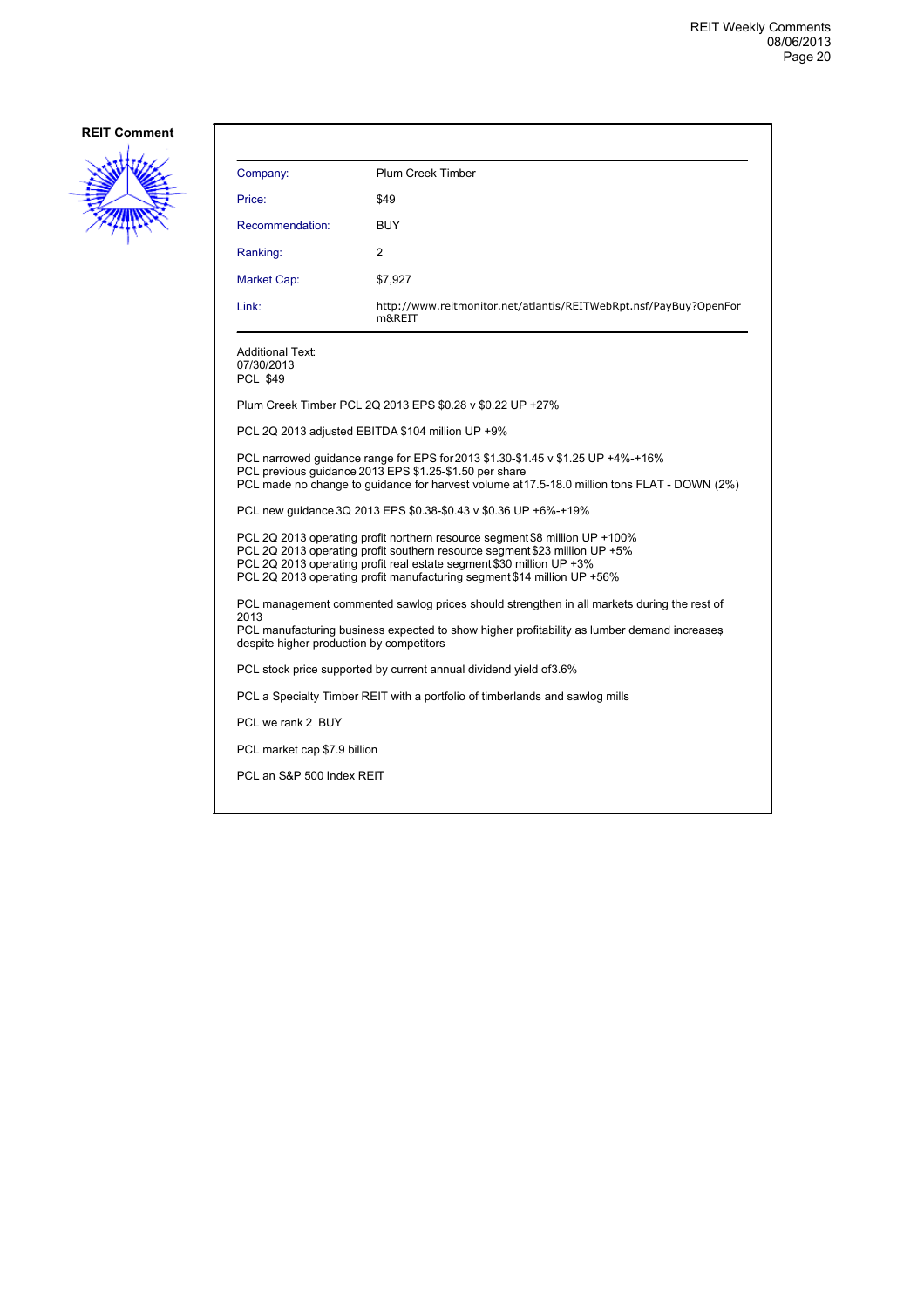

| Company:                                                                                                                                                                                                                                     | UDR, Inc.                                                                                                                                               |  |
|----------------------------------------------------------------------------------------------------------------------------------------------------------------------------------------------------------------------------------------------|---------------------------------------------------------------------------------------------------------------------------------------------------------|--|
| Price:                                                                                                                                                                                                                                       | \$25                                                                                                                                                    |  |
| Recommendation:                                                                                                                                                                                                                              | BUY                                                                                                                                                     |  |
| Ranking:                                                                                                                                                                                                                                     | 2                                                                                                                                                       |  |
| Market Cap:                                                                                                                                                                                                                                  | \$6,360                                                                                                                                                 |  |
| Link:                                                                                                                                                                                                                                        | http://www.reitmonitor.net/atlantis/REITWebRpt.nsf/PayBuy?OpenFor<br>m&REIT                                                                             |  |
| Additional Text:<br>07/30/2013<br><b>UDR \$25</b>                                                                                                                                                                                            |                                                                                                                                                         |  |
| hurricane insurance claims                                                                                                                                                                                                                   | UDR Inc UDR 2Q 2013 FFO \$0.35 (adjusted) v \$0.33 UP +6%<br>UDR 2Q 2013 FFO (adjusted) excludes net gain of \$0.02 per share relating to recoveries on |  |
| UDR increased guidance 2013 FFO \$1.36-\$1.40 (adjusted) v \$1.35 UP +1%-+4%<br>UDR previous guidance 2013 FFO \$1.33-\$1.39 per share<br>UDR guidance 2013 FFO assumes same property NOI UP +5.25%-+6.00%, with physical<br>occupancy 95.5% |                                                                                                                                                         |  |
| UDR new guidance 3Q 2013 FFO \$0.33-\$0.35 v \$0.33 FLAT-UP +6%                                                                                                                                                                              |                                                                                                                                                         |  |
| UDR 2Q 2013 same property NOI UP +6.8%<br>UDR 2Q 2013 same property occupancy 96.1% UP +0.2%<br>UDR 2Q 2013 average monthly rent \$1,546 UP +5%                                                                                              |                                                                                                                                                         |  |
| UDR investing \$1.3 billion in development and redevelopment pipeline to expand portfolio capacity<br>by $5%$                                                                                                                                |                                                                                                                                                         |  |
| UDR stock price supported by current annual dividend yield of 3.7%                                                                                                                                                                           |                                                                                                                                                         |  |
|                                                                                                                                                                                                                                              | UDR a Residential REIT with a diverse portfolio of apartment communities                                                                                |  |
| UDR we rank 2 BUY                                                                                                                                                                                                                            |                                                                                                                                                         |  |
| UDR market cap \$6.4 billion                                                                                                                                                                                                                 |                                                                                                                                                         |  |
|                                                                                                                                                                                                                                              |                                                                                                                                                         |  |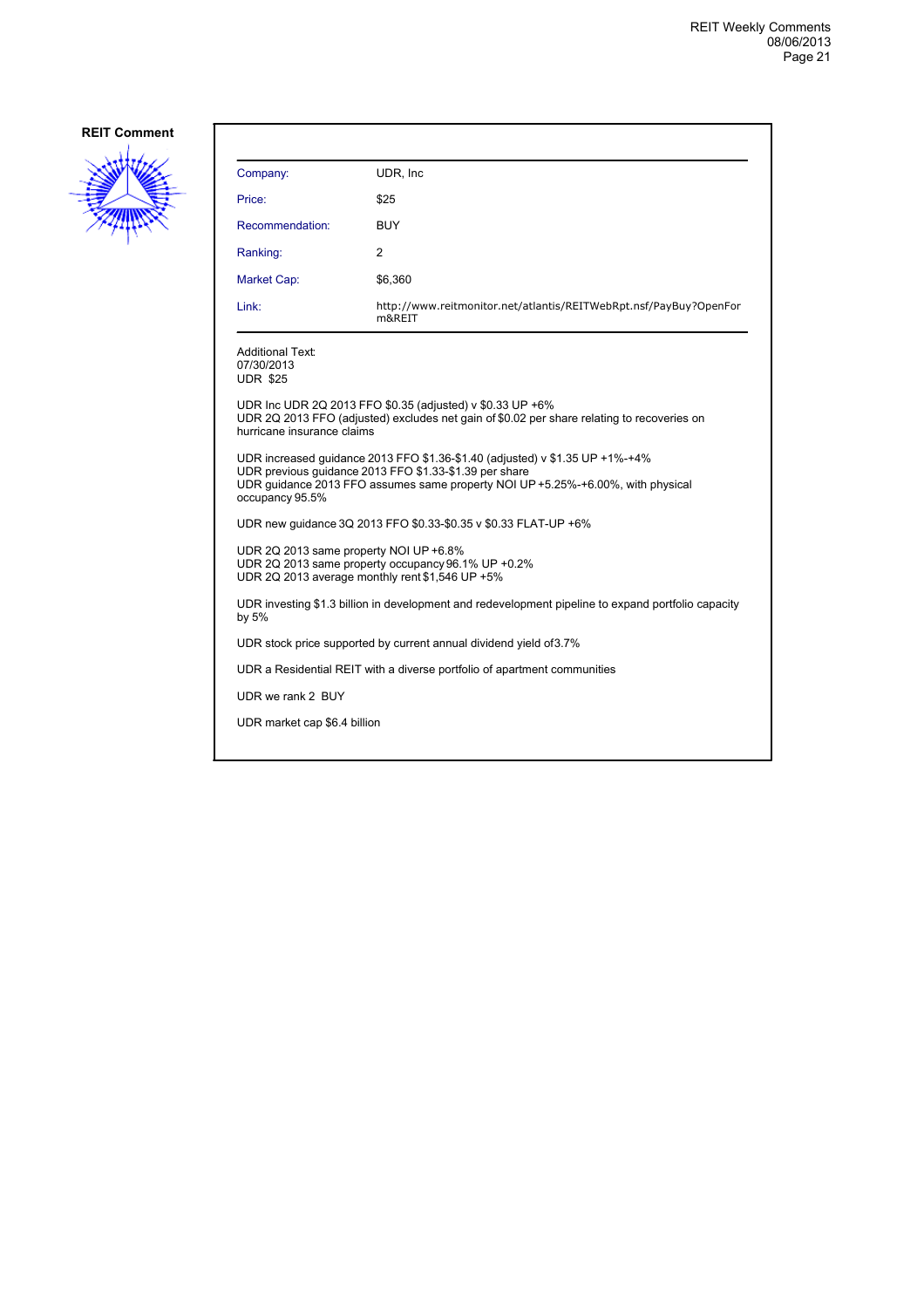

| Company:                                                                                                                                                 | <b>General Growth Properties</b>                                                                                                                   |  |
|----------------------------------------------------------------------------------------------------------------------------------------------------------|----------------------------------------------------------------------------------------------------------------------------------------------------|--|
| Price:                                                                                                                                                   | \$21                                                                                                                                               |  |
| Recommendation:                                                                                                                                          | <b>BUY</b>                                                                                                                                         |  |
| Ranking:                                                                                                                                                 | 2                                                                                                                                                  |  |
| Market Cap:                                                                                                                                              | \$21,558                                                                                                                                           |  |
| Link:                                                                                                                                                    | http://www.reitmonitor.net/atlantis/REITWebRpt.nsf/PayBuy?OpenFor<br>m&REIT                                                                        |  |
| Additional Text:<br>07/30/2013<br>GGP \$21                                                                                                               |                                                                                                                                                    |  |
| GGP 2Q 2013 EBITDA \$503 million UP +5%                                                                                                                  | General Growth Properties GGP 2Q 2013 FFO \$0.27 v \$0.23 UP +17%                                                                                  |  |
|                                                                                                                                                          | GGP increased low end of guidance range for 2013 FFO \$1.13-\$1.15 v \$0.99 UP +13%-+16%<br>GGP previous quidance 2013 FFO \$1.11-\$1.15 per share |  |
| GGP new guidance 3Q 2013 FFO \$0.26-\$0.28 v \$0.23 UP +13%-+22%                                                                                         |                                                                                                                                                    |  |
| GGP 2Q 2013 same property NOI UP +6.8%<br>GGP 2Q 2013 mall occupancy 95.9% UP +1.6%                                                                      |                                                                                                                                                    |  |
| GGP 2Q 2013 trailing 12 month tenant sales per square foot \$560 UP +5.1%<br>GGP 2Q 2013 average rents on lease turnover \$62.79 per square foot UP +11% |                                                                                                                                                    |  |
| GGP investing \$900 million to redevelop 24 retail properties                                                                                            |                                                                                                                                                    |  |
| GGP to sell equity in Brazilian Aliansce Shopping Centers for \$690 million, with proceeds to be<br>invested in US retail properties                     |                                                                                                                                                    |  |
|                                                                                                                                                          | GGP increased dividend distribution by 8% for 4Q 2013, now providing current yield of 2.5%                                                         |  |
| GGP a Retail REIT with a portfolio of regional malls                                                                                                     |                                                                                                                                                    |  |
| GGP we rank 3 HOLD                                                                                                                                       |                                                                                                                                                    |  |
| GGP market cap \$21.6 billion                                                                                                                            |                                                                                                                                                    |  |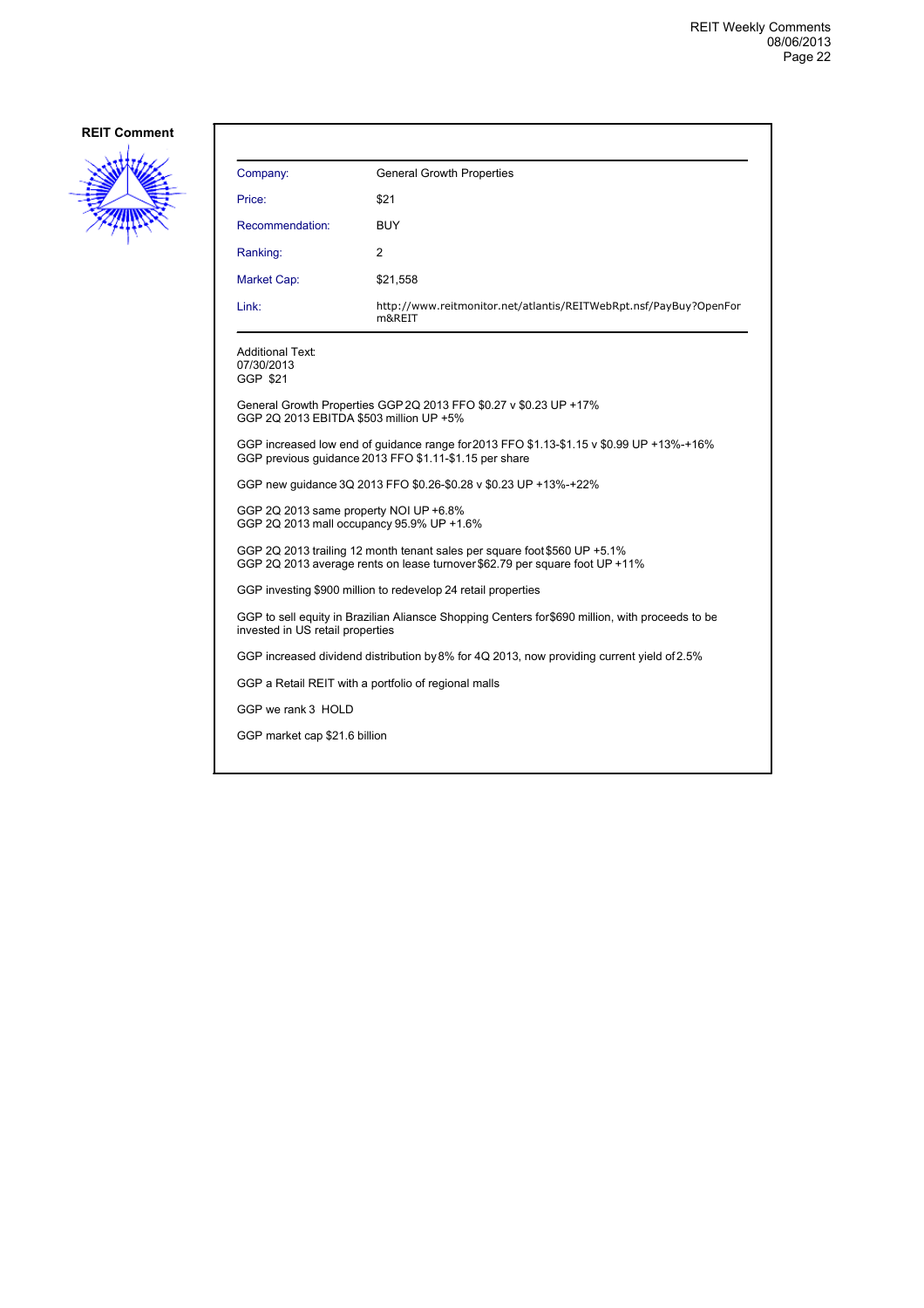

| Company:                                                                                                                                                                       | Post Properties                                                                                                                                                                                                                                                                      |  |
|--------------------------------------------------------------------------------------------------------------------------------------------------------------------------------|--------------------------------------------------------------------------------------------------------------------------------------------------------------------------------------------------------------------------------------------------------------------------------------|--|
| Price:                                                                                                                                                                         | \$48                                                                                                                                                                                                                                                                                 |  |
| Recommendation:                                                                                                                                                                | <b>BUY</b>                                                                                                                                                                                                                                                                           |  |
| Ranking:                                                                                                                                                                       | 2                                                                                                                                                                                                                                                                                    |  |
| Market Cap:                                                                                                                                                                    | \$2,632                                                                                                                                                                                                                                                                              |  |
| Link:                                                                                                                                                                          | http://www.reitmonitor.net/atlantis/REITWebRpt.nsf/PayBuy?OpenFor<br>m&REIT                                                                                                                                                                                                          |  |
| Additional Text:<br>07/30/2013<br>PPS \$48                                                                                                                                     |                                                                                                                                                                                                                                                                                      |  |
|                                                                                                                                                                                | Post Properties PPS 2Q 2013 \$0.87 v \$0.73 UP +19%<br>PPS 2Q 2013 condo sales of \$14 million contributed \$0.25 per share to FFO<br>PPS 2Q 2013 core FFO (excluding condo sales) \$0.62 v \$0.57 UP +9%                                                                            |  |
|                                                                                                                                                                                | PPS narrowed quidance range 2013 core FFO \$2.47-\$2.55 v \$2.25 UP +10%-+13%<br>PPS previous guidance core FFO \$2.46-\$2.56 per share<br>PPS guidance 2013 core FFO assumes same property NOI UP +4.0%-+5.0%, with high end of<br>range for same property NOI reduced from UP+5.5% |  |
| PPS increased guidance range 2013 FFO including condo sales \$2.93-\$3.03 v \$2.92 FLAT-UP +4%<br>PPS previous quidance 2013 FFO including condo sales \$2.66-\$2.93 per share |                                                                                                                                                                                                                                                                                      |  |
| PPS 2Q 2013 same property NOI UP +4.5%<br>PPS 2Q 2013 average portfolio occupancy 95.5% DOWN (0.6%)<br>PPS 2Q 2013 average monthly rent \$1,406 UP +4.6%                       |                                                                                                                                                                                                                                                                                      |  |
|                                                                                                                                                                                | PPS investing in 6 development communities with 1,964 apartments for 9% portfolio expansion                                                                                                                                                                                          |  |
| demand in DC metropolitan area                                                                                                                                                 | PPS management noted disappointing occupancy in northern VA due to new supply and lower                                                                                                                                                                                              |  |
| PPS provides income investors with current dividend yield of 2.8%                                                                                                              |                                                                                                                                                                                                                                                                                      |  |
| southeastern states                                                                                                                                                            | PPS a Residential REIT with a diverse portfolio of apartment communities concentrated in                                                                                                                                                                                             |  |
| PPS we rank 2 BUY                                                                                                                                                              |                                                                                                                                                                                                                                                                                      |  |
| PPS market cap \$2.6 billion                                                                                                                                                   |                                                                                                                                                                                                                                                                                      |  |
|                                                                                                                                                                                |                                                                                                                                                                                                                                                                                      |  |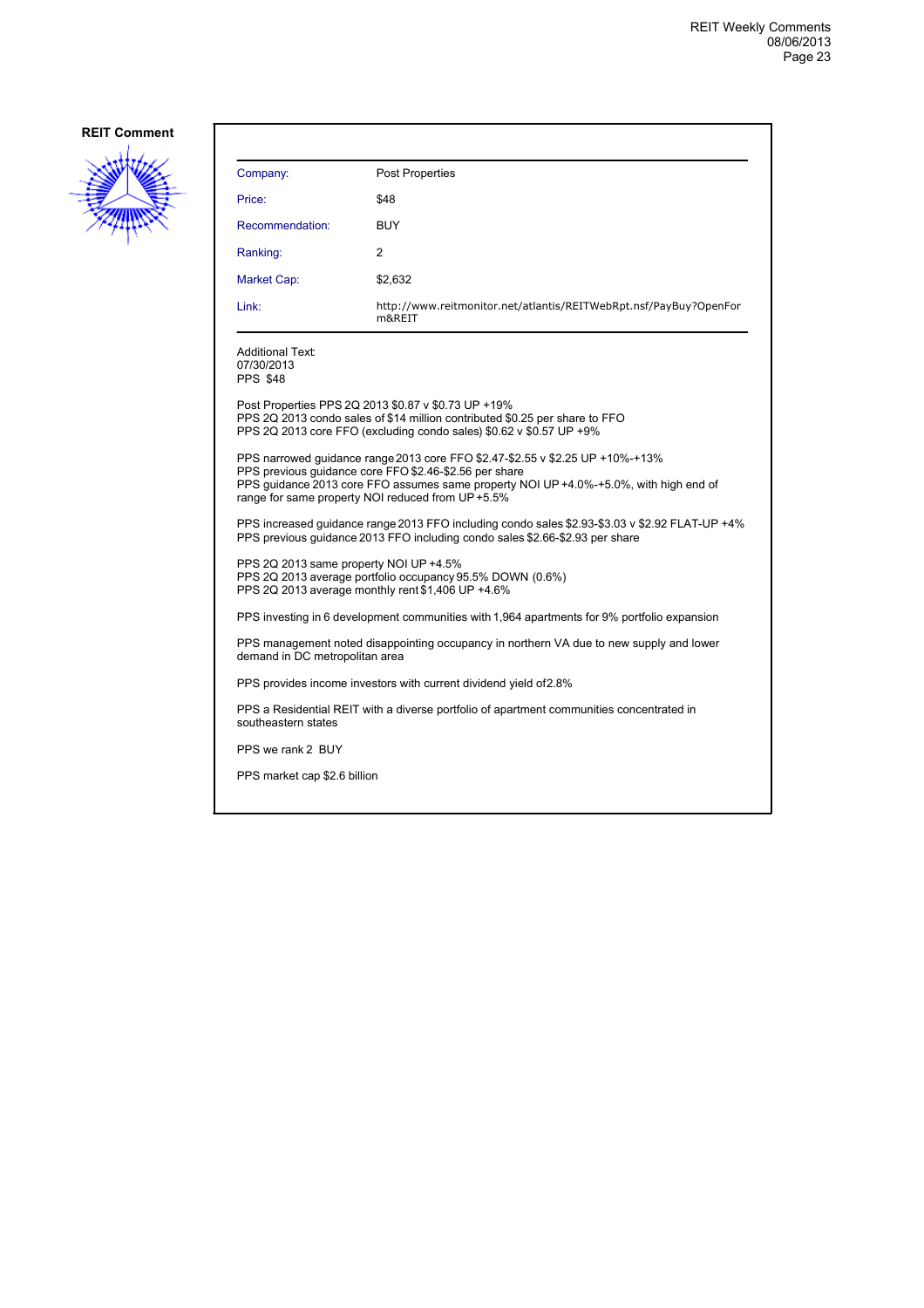

| Company:                                                                                                                                                                                                                                                                                                                                                                                      | Senior Housing Properties Trust                                                                                                                                                                                                                                                                                                                                          |  |
|-----------------------------------------------------------------------------------------------------------------------------------------------------------------------------------------------------------------------------------------------------------------------------------------------------------------------------------------------------------------------------------------------|--------------------------------------------------------------------------------------------------------------------------------------------------------------------------------------------------------------------------------------------------------------------------------------------------------------------------------------------------------------------------|--|
| Price:                                                                                                                                                                                                                                                                                                                                                                                        | \$26                                                                                                                                                                                                                                                                                                                                                                     |  |
| Recommendation:                                                                                                                                                                                                                                                                                                                                                                               | <b>BUY</b>                                                                                                                                                                                                                                                                                                                                                               |  |
| Ranking:                                                                                                                                                                                                                                                                                                                                                                                      | $\overline{2}$                                                                                                                                                                                                                                                                                                                                                           |  |
| Market Cap:                                                                                                                                                                                                                                                                                                                                                                                   | \$4,874                                                                                                                                                                                                                                                                                                                                                                  |  |
| Link:                                                                                                                                                                                                                                                                                                                                                                                         | http://www.reitmonitor.net/atlantis/REITWebRpt.nsf/PayBuy?OpenFor<br>m&REIT                                                                                                                                                                                                                                                                                              |  |
| <b>Additional Text:</b><br>07/30/2013<br><b>SNH \$26</b>                                                                                                                                                                                                                                                                                                                                      |                                                                                                                                                                                                                                                                                                                                                                          |  |
| DOWN (7%)<br>discontinued operations                                                                                                                                                                                                                                                                                                                                                          | Senior Housing Properties Trust SNH 2Q 2013 normalized FFO \$0.42 (adjusted) v \$0.45 (adjusted)<br>SNH 2Q 2013 normalized FFO excludes net charge of (\$0.01) per share relating to acquisition costs,<br>debt extinguishment, and other non-cash and non-recurring items<br>SNH 2Q 2013 FFO excludes net impairment charge of (\$28) million on assets now assigned to |  |
| SNH no guidance provided for normalized FFO for 2013                                                                                                                                                                                                                                                                                                                                          |                                                                                                                                                                                                                                                                                                                                                                          |  |
| SNH 2Q 2013 revenues \$187 million UP +29% due to acquisitions during 2012<br>SNH 2Q 2013 operating income \$61 million UP +1%                                                                                                                                                                                                                                                                |                                                                                                                                                                                                                                                                                                                                                                          |  |
| SNH pending acquisitions 5 properties for \$101 million, including 4 senior living properties and 1<br>biotech laboratory building<br>SNH plans to divest 18 properties now held for sale as discontinued operations including 11 senior<br>living and skilled nursing properties with \$16 million current book value and 7 medical office<br>buildings with \$27 million current book value |                                                                                                                                                                                                                                                                                                                                                                          |  |
| SNH investors considering upside for all related companies to CommonWealth REIT CWH in light of<br>pending proxy battle for control of CWH                                                                                                                                                                                                                                                    |                                                                                                                                                                                                                                                                                                                                                                          |  |
| SNH managed by same outside management group as CWH                                                                                                                                                                                                                                                                                                                                           |                                                                                                                                                                                                                                                                                                                                                                          |  |
|                                                                                                                                                                                                                                                                                                                                                                                               | SNH stock price supported by current annual dividend yield of 5.9%                                                                                                                                                                                                                                                                                                       |  |
| SNH a Health Care REIT with a diverse portfolio of health care properties                                                                                                                                                                                                                                                                                                                     |                                                                                                                                                                                                                                                                                                                                                                          |  |
| SNH we rank 2 BUY                                                                                                                                                                                                                                                                                                                                                                             |                                                                                                                                                                                                                                                                                                                                                                          |  |
| SNH market cap \$4.9 billion                                                                                                                                                                                                                                                                                                                                                                  |                                                                                                                                                                                                                                                                                                                                                                          |  |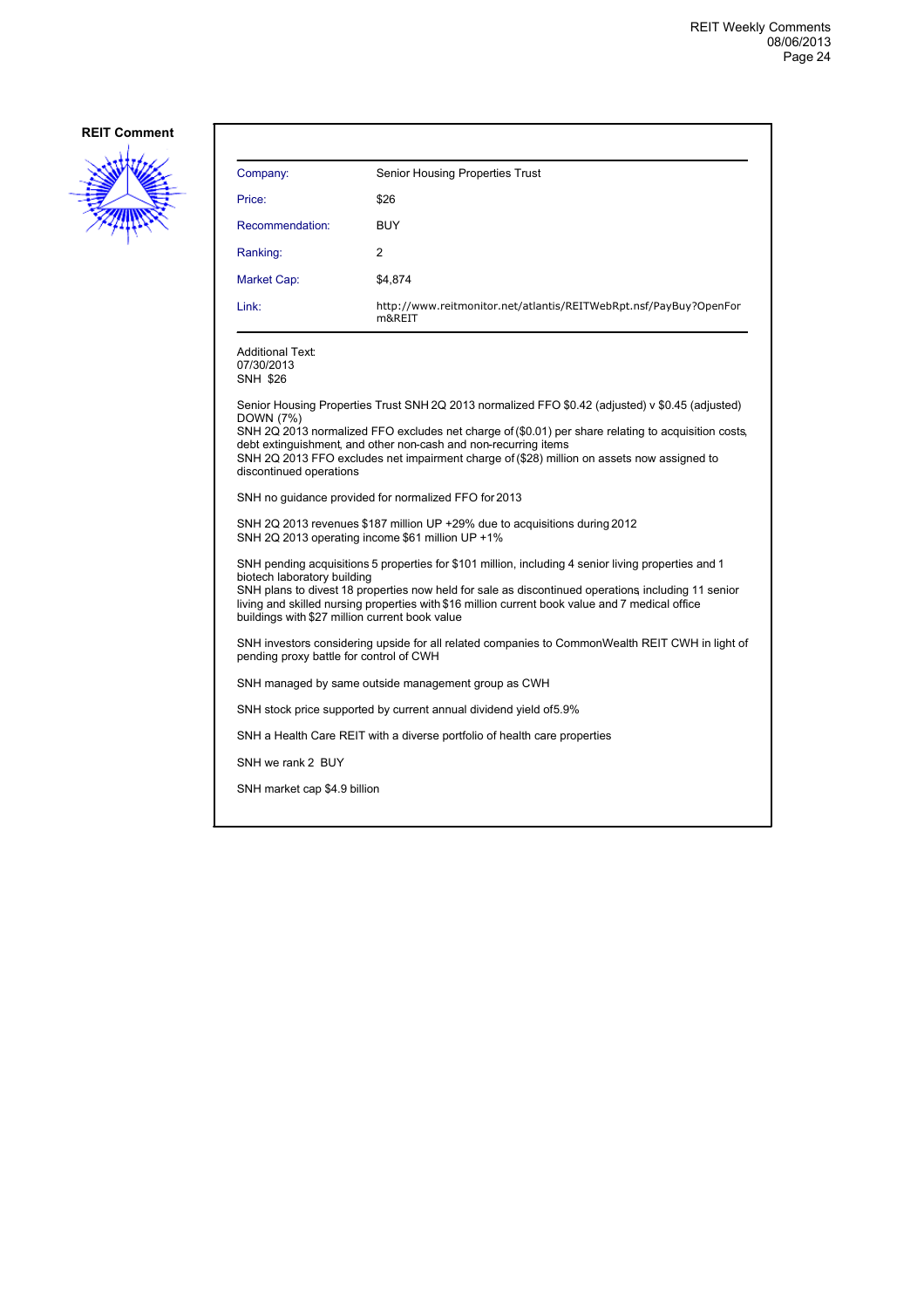

| Company:                                                                                                                                                                                                                                                                                 | <b>HCP</b> Inc                                                                                                                                                                                                                                                                                                                                                                |  |
|------------------------------------------------------------------------------------------------------------------------------------------------------------------------------------------------------------------------------------------------------------------------------------------|-------------------------------------------------------------------------------------------------------------------------------------------------------------------------------------------------------------------------------------------------------------------------------------------------------------------------------------------------------------------------------|--|
| Price:                                                                                                                                                                                                                                                                                   | \$45                                                                                                                                                                                                                                                                                                                                                                          |  |
| Recommendation:                                                                                                                                                                                                                                                                          | BUY                                                                                                                                                                                                                                                                                                                                                                           |  |
| Ranking:                                                                                                                                                                                                                                                                                 | 2                                                                                                                                                                                                                                                                                                                                                                             |  |
| Market Cap:                                                                                                                                                                                                                                                                              | \$20,761                                                                                                                                                                                                                                                                                                                                                                      |  |
| Link:                                                                                                                                                                                                                                                                                    | http://www.reitmonitor.net/atlantis/REITWebRpt.nsf/PayBuy?OpenFor<br>m&REIT                                                                                                                                                                                                                                                                                                   |  |
| <b>Additional Text:</b><br>07/30/2013<br><b>HCP \$45</b>                                                                                                                                                                                                                                 |                                                                                                                                                                                                                                                                                                                                                                               |  |
| HCP 2Q 2013 adjusted EBITDA \$441 UP +10%                                                                                                                                                                                                                                                | HCP Inc HCP 2Q 2013 FFO \$0.72 v \$0.69 UP +4%                                                                                                                                                                                                                                                                                                                                |  |
|                                                                                                                                                                                                                                                                                          | HCP increased guidance range for 2013 FFO \$2.96-\$3.02 v \$2.78 UP +6%-+9%<br>HCP previous quidance 2013 FFO \$2.94-\$3.00 per share                                                                                                                                                                                                                                         |  |
| HCP 2Q 2013 total portfolio same property adjusted NOI UP+3.5%<br>HCP 2Q 2013 occupancy for senior living operating portfolio 87.0%                                                                                                                                                      |                                                                                                                                                                                                                                                                                                                                                                               |  |
|                                                                                                                                                                                                                                                                                          | HCP 2Q 2013 senior housing segment same property adjusted NOI UP+3.1%<br>HCP 2Q 2013 post acute/skilled nursing segment same property adjusted NOI UP+2.4%<br>HCP 2Q 2013 life science segment same property adjusted NOI UP+0.2%<br>HCP 2Q 2013 medical office segment same property adjusted NOI UP+0.2%<br>HCP 2Q 2013 hospital segment same property adjusted NOI UP+3.3% |  |
| HCP management noted lower than expected patient admissions impacting coverage ratios for HCR<br>post-acute acre facilities, as rents paid to HCP remain the same<br>HCP believes Medicare sequestration temporarily depressing patient volume for skilled nursing<br>facilities as well |                                                                                                                                                                                                                                                                                                                                                                               |  |
|                                                                                                                                                                                                                                                                                          | HCP recently increased dividend by 5%, bringing current yield to 4.7%                                                                                                                                                                                                                                                                                                         |  |
|                                                                                                                                                                                                                                                                                          | HCP a Health Care REIT with a diverse portfolio of health care and life science properties                                                                                                                                                                                                                                                                                    |  |
| HCP we rank 2 BUY                                                                                                                                                                                                                                                                        |                                                                                                                                                                                                                                                                                                                                                                               |  |
| HCP market cap \$20.8 billion                                                                                                                                                                                                                                                            |                                                                                                                                                                                                                                                                                                                                                                               |  |
| HCP an S&P 500 Index REIT                                                                                                                                                                                                                                                                |                                                                                                                                                                                                                                                                                                                                                                               |  |
|                                                                                                                                                                                                                                                                                          |                                                                                                                                                                                                                                                                                                                                                                               |  |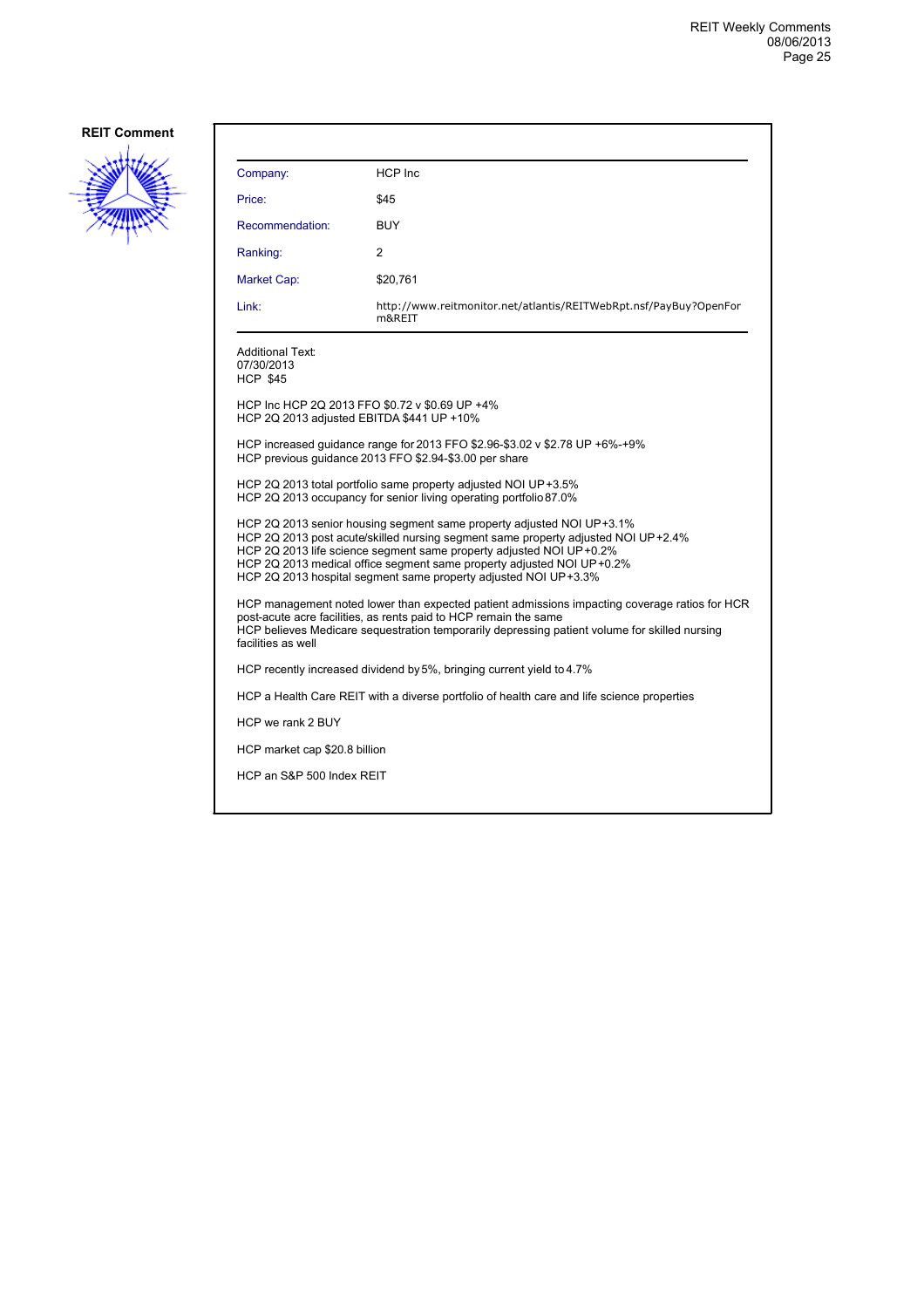

| Company:                                                                                                                     | <b>Kilroy Realty</b>                                                                                                                      |  |
|------------------------------------------------------------------------------------------------------------------------------|-------------------------------------------------------------------------------------------------------------------------------------------|--|
| Price:                                                                                                                       | \$54                                                                                                                                      |  |
| Recommendation:                                                                                                              | <b>BUY</b>                                                                                                                                |  |
| Ranking:                                                                                                                     | 2                                                                                                                                         |  |
| <b>Market Cap:</b>                                                                                                           | \$4,265                                                                                                                                   |  |
| Link:                                                                                                                        | http://www.reitmonitor.net/atlantis/REITWebRpt.nsf/PayBuy?OpenFor<br>m&REIT                                                               |  |
| <b>Additional Text:</b><br>07/30/2013<br><b>KRC \$54</b>                                                                     |                                                                                                                                           |  |
|                                                                                                                              | Kilroy Realty KRC 2Q 2013 FFO \$0.69 v \$0.55 UP +25%                                                                                     |  |
| KRC made no change to quidance 2013 FFO \$2.46-\$2.60 v \$2.25 UP +9%-+16%                                                   |                                                                                                                                           |  |
|                                                                                                                              | KRC 2Q 2013 same property NOI UP +6.8% on GAAP basis and UP +12.8% on cash basis<br>KRC 2Q 2013 portfolio 93.2% leased and 90.7% occupied |  |
| KRC investing \$810 million in 4 development projects (now 100% leased) for 10% portfolio capacity<br>increment              |                                                                                                                                           |  |
| KRC provides current yield of 2.6%                                                                                           |                                                                                                                                           |  |
| KRC an Office REIT with a portfolio of properties concentrated in southern and northern CA with<br>new investment in Seattle |                                                                                                                                           |  |
| KRC we rank 2 BUY                                                                                                            |                                                                                                                                           |  |
| KRC market cap \$4.3 billion                                                                                                 |                                                                                                                                           |  |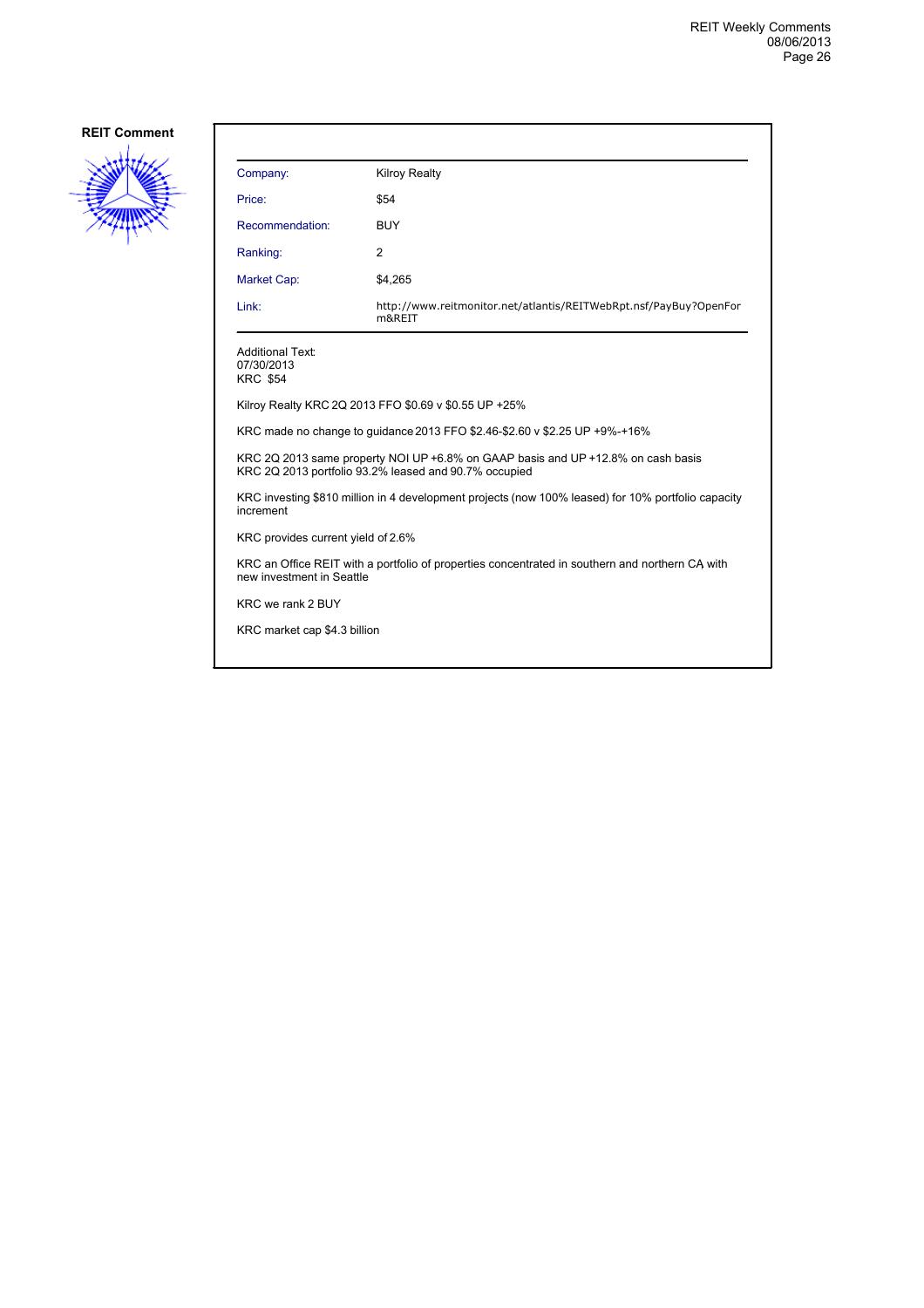

| Company:        | Annaly Capital Management                                                   |
|-----------------|-----------------------------------------------------------------------------|
| Price:          | \$12                                                                        |
| Recommendation: | <b>BUY</b>                                                                  |
| Ranking:        | 2                                                                           |
| Market Cap:     | \$11,838                                                                    |
| Link:           | http://www.reitmonitor.net/atlantis/REITWebRpt.nsf/PayBuy?OpenFor<br>m&REIT |

Additional Text: 07/30/2013

NLY \$12

Annaly Capital Management NLY news of higher home prices indicates positive year over year trend continues, with all regions reporting positive price trend

NLY report from Case-Shiller showed prices of US existing homes UP +12.2% for May 2013 from previous year

NLY greatest yearly change in prices included San Francisco UP +24.5%, Las Vegas UP +23.3%, Phoenix UP +20.6%, Atlanta UP +20.1%, Detroit UP +19.1% and Los Angeles UP +19.2%

NLY lowest yearly change in prices shown for New York UP+3.3%, Cleveland UP +3.4%, Washington UP +6.5%, Charlotte UP +7.0%, Dallas UP +7.6% and Boston UP +7.5%

NLY home prices in Dallas and Denver now exceed prefinancial crisis peak levels of 2006-2007

NLY proposals for Fannie Mae reform to be debated by House and Senate during 4Q 2013, with much opposition expected from liberal Congressmen and mortgage lending industry lobbying groups

NLY investing up to 25% of equity in non-agency real estate assets, with recent \$721 million acquisition of publicly traded NLY subsidiary CreXus Investment CXS, now to be operated as Annaly Commercial Real Estate Group

NLY stock price supported by current annual dividend yield of 13.5%, at the high end of the range for Financial Mortgage REITs

NLY a Financial Mortgage REIT with a portfolio of agency guaranteed Residential MBS

NLY we rank 2 BUY

NLY market cap \$11.8 billion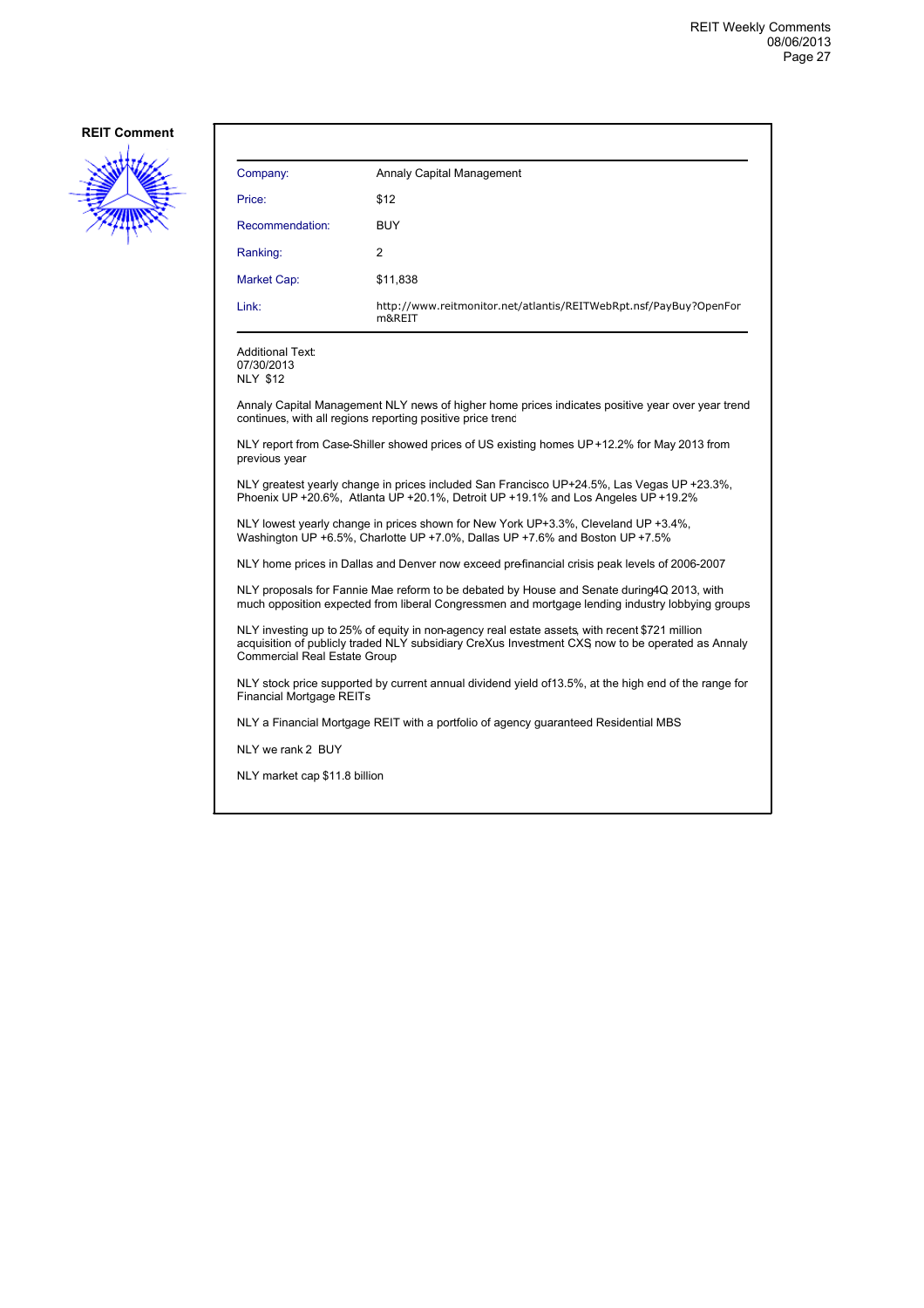

| Company:                                                                                                                                                                                                                                | Anworth Mortgage Asset                                                                                                                                                    |  |
|-----------------------------------------------------------------------------------------------------------------------------------------------------------------------------------------------------------------------------------------|---------------------------------------------------------------------------------------------------------------------------------------------------------------------------|--|
| Price:                                                                                                                                                                                                                                  | \$5                                                                                                                                                                       |  |
| Recommendation:                                                                                                                                                                                                                         | <b>BUY</b>                                                                                                                                                                |  |
| Ranking:                                                                                                                                                                                                                                | 2                                                                                                                                                                         |  |
| Market Cap:                                                                                                                                                                                                                             | \$730                                                                                                                                                                     |  |
| Link:                                                                                                                                                                                                                                   | http://www.reitmonitor.net/atlantis/REITWebRpt.nsf/PayBuy?OpenFor<br>m&REIT                                                                                               |  |
| <b>Additional Text:</b><br>07/30/2013<br><b>ANH \$5</b>                                                                                                                                                                                 |                                                                                                                                                                           |  |
|                                                                                                                                                                                                                                         | Anworth Mortgage Asset ANH 2Q 2013 GAAP EPS \$0.15 v \$0.18 DOWN (17%)<br>ANH 2Q 2013 GAAP EPS include net realized gains of \$2 million on sales of portfolio securities |  |
| ANH 2Q 2013 core EPS \$0.15 v \$0.15 FLAT<br>ANH 2Q 2013 core EPS excludes (\$20) million loss on portfolio valuation adjustments for unrealized<br>gains and losses, now shown as offset to income contribution to shareholders equity |                                                                                                                                                                           |  |
| ANH no quidance provided for core or GAAP EPS for 2013                                                                                                                                                                                  |                                                                                                                                                                           |  |
| ANH 2Q 2013 book value \$6.01 per share DOWN (15%) from March 2013<br>ANH stock now valued at discount of (17%) to latest book value                                                                                                    |                                                                                                                                                                           |  |
| ANH 2Q 2013 portfolio \$9.5 billion DOWN (1%) from March 2013<br>ANH 2Q 2013 average portfolio yield 2.64% DOWN (0.01%)                                                                                                                 |                                                                                                                                                                           |  |
| ANH 2Q 2013 NIM (net interest margin) 1.00% UP +0.11%                                                                                                                                                                                   |                                                                                                                                                                           |  |
| ANH 2Q 2013 portfolio leverage 8.7X UP +1.6X from March 2013<br>ANH 2Q 2013 CPR (constant prepayment rate) 24% FLAT                                                                                                                     |                                                                                                                                                                           |  |
| ANH stock price supported by current annual dividend yield of 12.1%, above the midpoint of the<br>range for Financial Mortgage REITs<br>ANH management expects CPR to decline through rest of 2013                                      |                                                                                                                                                                           |  |
|                                                                                                                                                                                                                                         | ANH stock price supported by current annual dividend yield of 12.1%, above the midpoint of the<br>range for Financial Mortgage REITs                                      |  |
|                                                                                                                                                                                                                                         | ANH a Financial Mortgage REIT with a portfolio of agency guaranteed Residential MBS                                                                                       |  |
| ANH we rank 2 BUY                                                                                                                                                                                                                       |                                                                                                                                                                           |  |
| ANH market cap \$730 million                                                                                                                                                                                                            |                                                                                                                                                                           |  |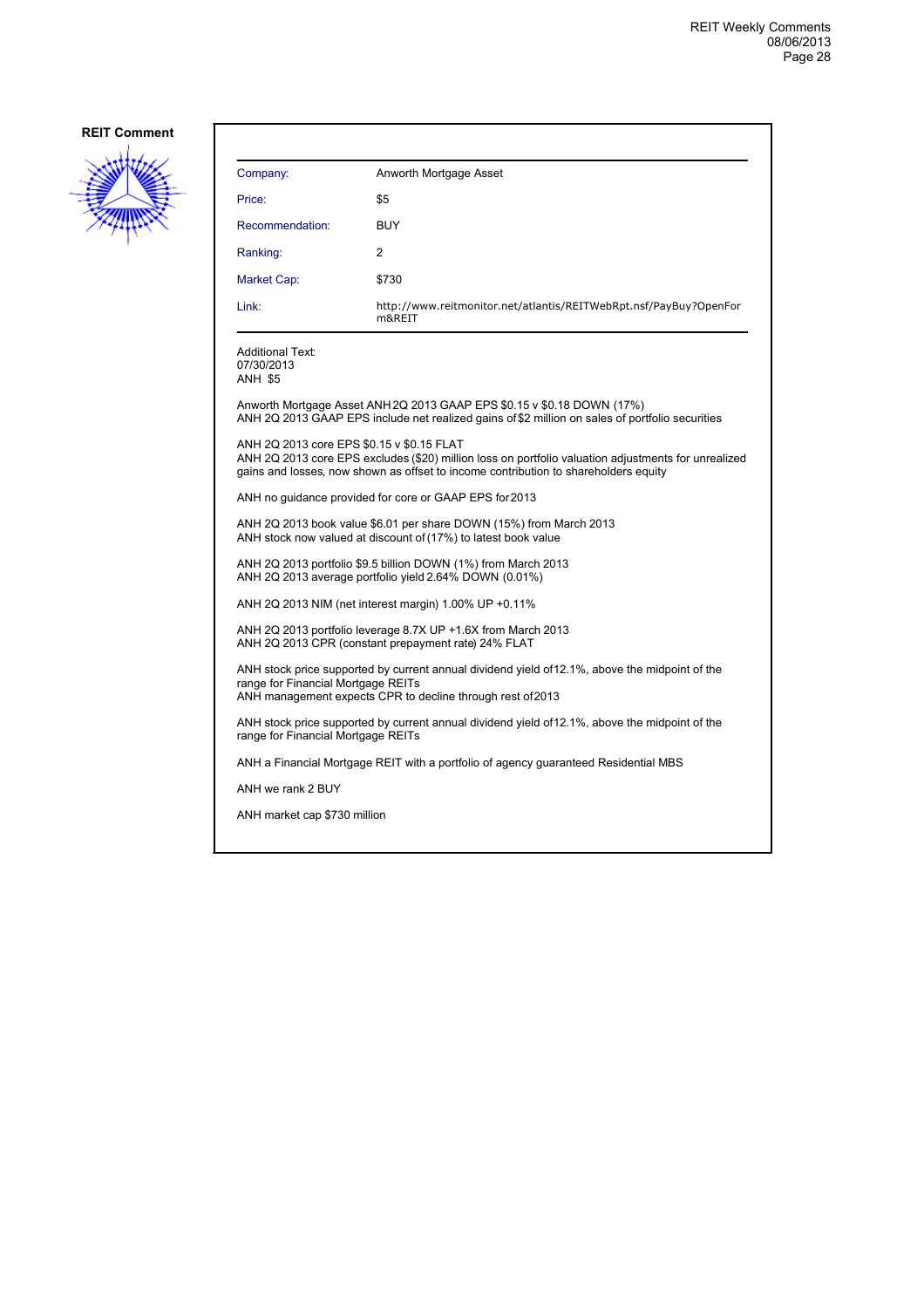

| Company:                                                                                                                                                                                                                     | <b>Agree Realty</b>                                                                             |  |
|------------------------------------------------------------------------------------------------------------------------------------------------------------------------------------------------------------------------------|-------------------------------------------------------------------------------------------------|--|
| Price:                                                                                                                                                                                                                       | \$32                                                                                            |  |
| Recommendation:                                                                                                                                                                                                              | HOLD                                                                                            |  |
| Ranking:                                                                                                                                                                                                                     | 3                                                                                               |  |
| Market Cap:                                                                                                                                                                                                                  | \$417                                                                                           |  |
| Link:                                                                                                                                                                                                                        | http://www.reitmonitor.net/atlantis/REITWebRpt.nsf/PayBuy?OpenFor<br>m&REIT                     |  |
| <b>Additional Text:</b><br>07/30/2013<br>ADC \$32                                                                                                                                                                            |                                                                                                 |  |
| Agree Realty ADC 2Q 2013 FFO $$0.52$ (adjusted) v $$0.51$ (adjusted) UP +2%<br>ADC 2Q 2013 FFO (adjusted) excludes net charge of (\$0.01) per share for stock based<br>compensation expense, partially offset by other items |                                                                                                 |  |
| ADC no quidance provided for 2013 FFO                                                                                                                                                                                        |                                                                                                 |  |
| ADC 2Q 2013 portfolio occupancy 97%                                                                                                                                                                                          |                                                                                                 |  |
|                                                                                                                                                                                                                              | ADC year to date acquisitions \$43 million for 9 properties                                     |  |
| ADC key tenants include Walgreens, representing 28% of total rents, Kmart 7%, CVS 6%, Wal-mart<br>5%, Wawa 5% and Rite Aid 5%                                                                                                |                                                                                                 |  |
|                                                                                                                                                                                                                              | ADC investing in acquisitions and new build-to-suit retail developments for portfolio expansion |  |
| ADC stock price supported by current annual dividend yield of 5.2%                                                                                                                                                           |                                                                                                 |  |
| ADC a Retail REIT with a portfolio of net leased retail properties                                                                                                                                                           |                                                                                                 |  |
| ADC we rank 3 HOLD                                                                                                                                                                                                           |                                                                                                 |  |
| ADC market cap \$417 million                                                                                                                                                                                                 |                                                                                                 |  |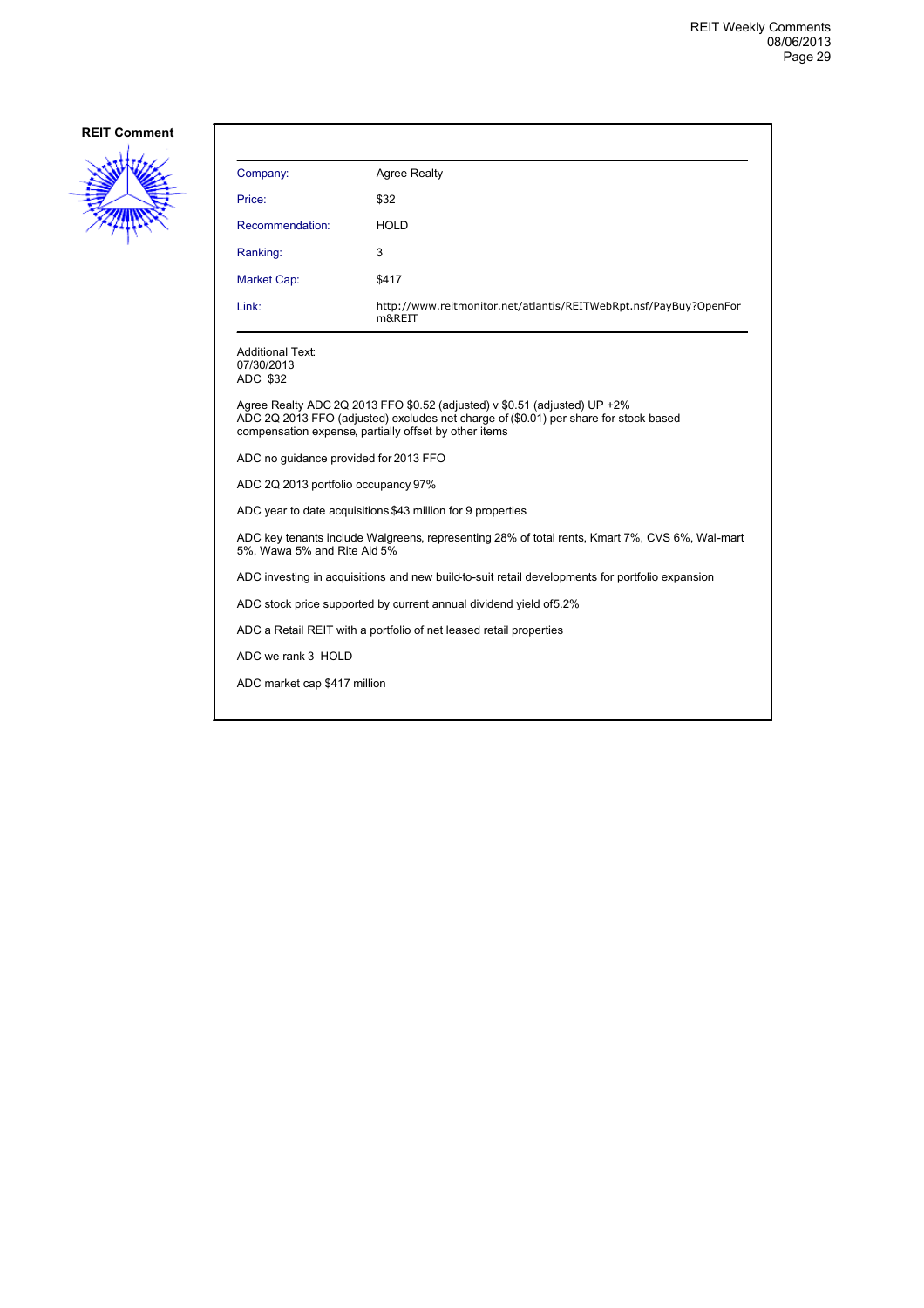

| Company:                                          | Alexandria Real Estate Equities                                                                                                                                                                                                                                                                                                                     |
|---------------------------------------------------|-----------------------------------------------------------------------------------------------------------------------------------------------------------------------------------------------------------------------------------------------------------------------------------------------------------------------------------------------------|
| Price:                                            | \$69                                                                                                                                                                                                                                                                                                                                                |
| Recommendation:                                   | <b>BUY</b>                                                                                                                                                                                                                                                                                                                                          |
| Ranking:                                          | 2                                                                                                                                                                                                                                                                                                                                                   |
| Market Cap:                                       | \$4,341                                                                                                                                                                                                                                                                                                                                             |
| Link:                                             | http://www.reitmonitor.net/atlantis/REITWebRpt.nsf/PayBuy?OpenFor<br>m&REIT                                                                                                                                                                                                                                                                         |
| <b>Additional Text:</b><br>07/30/2013<br>ARE \$69 |                                                                                                                                                                                                                                                                                                                                                     |
|                                                   | Alexandria Real Estate Equities ARE 2Q 2013 FFO \$1.07 (adjusted) v \$1.08 DOWN (1%)<br>ARE 2Q 2013 FFO (adjusted) excludes net charge of (\$0.01) per share for debt extinguishment                                                                                                                                                                |
| and other items<br>94.3%-94.7%                    | ARE reduced guidance 2013 FFO \$4.35-\$4.45 (adjusted) v \$4.38 DOWN (1%)-UP +2%<br>ARE previous quidance 2013 FFO (adjusted) \$4.46-\$4.62 per share<br>ARE guidance 2013 FFO (adjusted) excludes net charges of (\$0.03) relating to debt extinguishment<br>ARE quidance 2013 FFO (adjusted) assumes same property NOI UP +5%-+7%, with occupancy |
| ARE 2Q 2013 portfolio occupancy 94.6% UP +0.4%    | ARE 2Q 2013 same property NOI UP +7.2% on cash basis<br>ARE 2Q 2013 rents on new and renewed leases UP+6.7%                                                                                                                                                                                                                                         |
| space                                             | ARE recent biotech IPOs and biotech takeovers a positive signal for demand for life science office                                                                                                                                                                                                                                                  |
| providing portfolio capacity increment of 13%     | ARE investing more than \$1.0 billion to develop and redevelop pipeline of 1.9 million square feet,                                                                                                                                                                                                                                                 |
|                                                   | ARE increased dividend by 16% for 3Q 2013, now providing current annual dividend yield of 3.8%                                                                                                                                                                                                                                                      |
| pharmaceutical tenants                            | ARE a Health Care REIT with a portfolio of office and laboratory properties net leased to biotech and                                                                                                                                                                                                                                               |
| ARE we rank 2 BUY                                 |                                                                                                                                                                                                                                                                                                                                                     |
| ARE market cap \$4.3 billion                      |                                                                                                                                                                                                                                                                                                                                                     |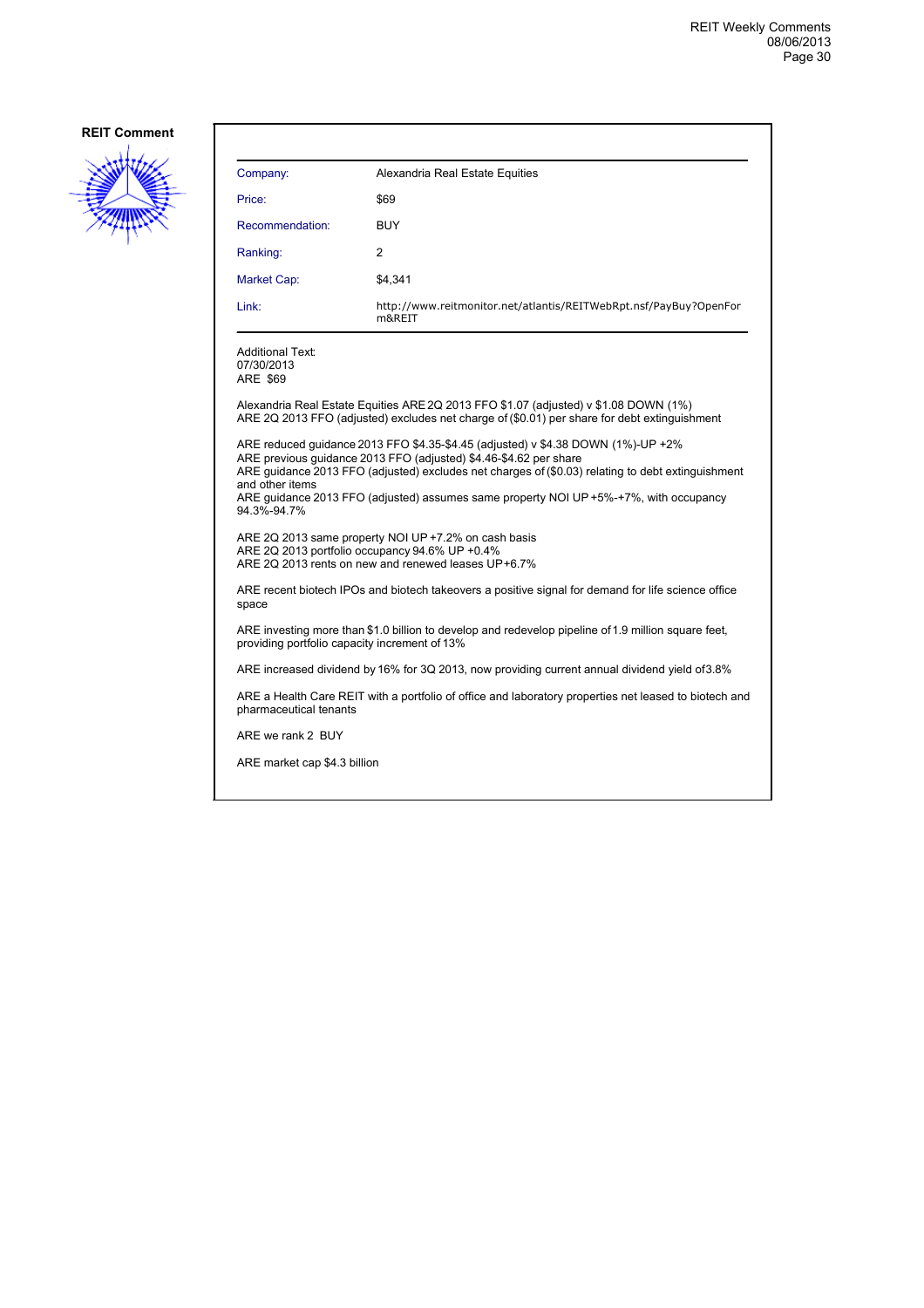

| Company:                                          | Alexandria Real Estate Equities                                                                       |
|---------------------------------------------------|-------------------------------------------------------------------------------------------------------|
| Price:                                            | \$69                                                                                                  |
| Recommendation:                                   | <b>BUY</b>                                                                                            |
| Ranking:                                          | 2                                                                                                     |
| Market Cap:                                       | \$4,341                                                                                               |
| Link:                                             | http://www.reitmonitor.net/atlantis/REITWebRpt.nsf/PayBuy?OpenFor<br>m&REIT                           |
| <b>Additional Text:</b><br>07/30/2013<br>ARE \$69 |                                                                                                       |
| share for 3Q 2013                                 | Alexandria Real Estate Equities ARE increased quarterly dividend distribution by 16% to \$0.65 per    |
| ARE new annual dividend \$2.60 per share          |                                                                                                       |
| ARE new yield 3.8%                                |                                                                                                       |
| pharmaceutical tenants                            | ARE a Health Care REIT with a portfolio of office and laboratory properties net leased to biotech and |
| ARE we rank 2 BUY                                 |                                                                                                       |
| ARE market cap \$4.3 billion                      |                                                                                                       |
|                                                   |                                                                                                       |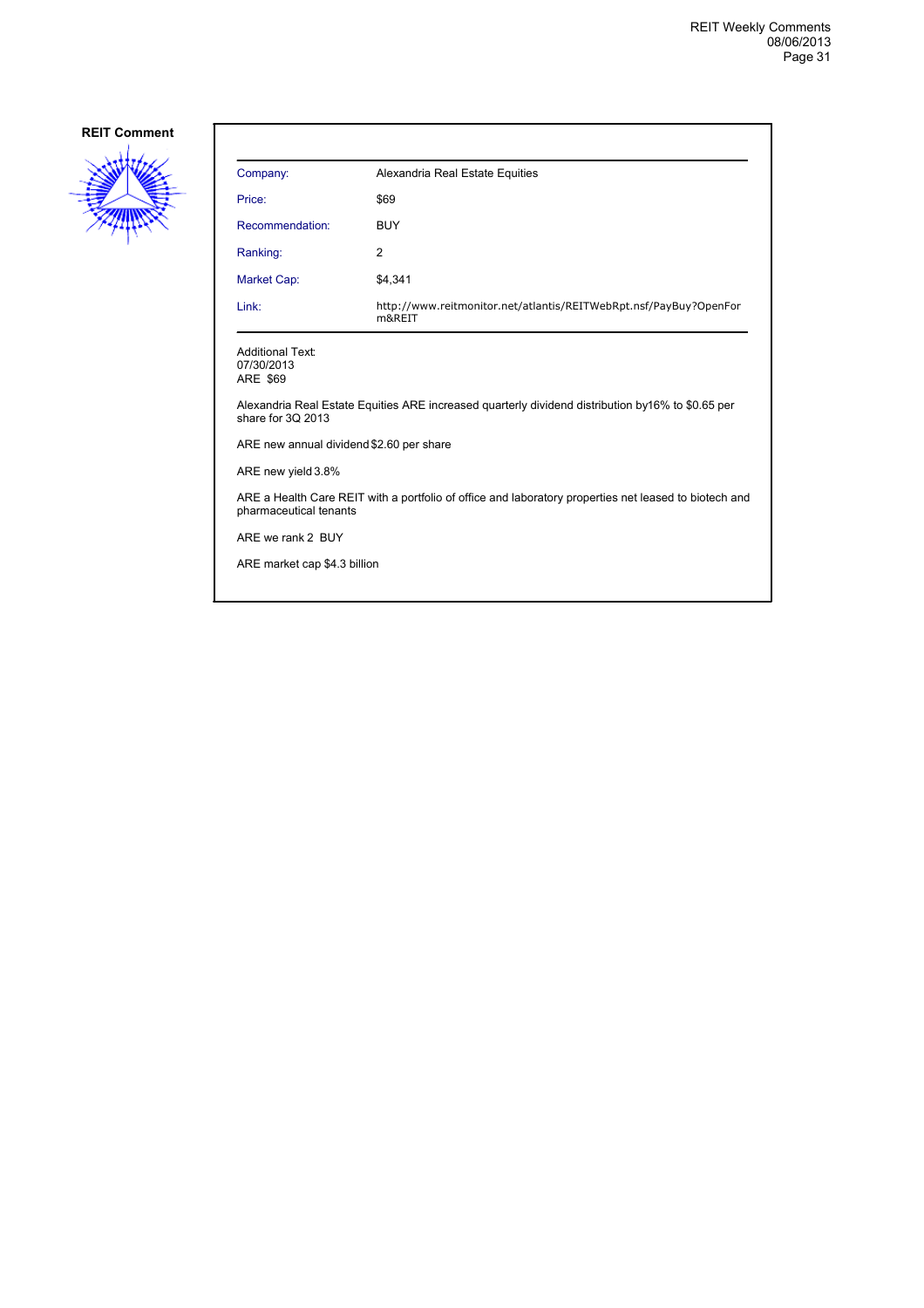

| Company:                                                                                                                                                     | Senior Housing Properties Trust                                                           |  |
|--------------------------------------------------------------------------------------------------------------------------------------------------------------|-------------------------------------------------------------------------------------------|--|
| Price:                                                                                                                                                       | \$26                                                                                      |  |
| Recommendation:                                                                                                                                              | BUY                                                                                       |  |
| Ranking:                                                                                                                                                     | 2                                                                                         |  |
| <b>Market Cap:</b>                                                                                                                                           | \$4,759                                                                                   |  |
| Link:                                                                                                                                                        | http://www.reitmonitor.net/atlantis/REITWebRpt.nsf/PayBuy?OpenFor<br>m&REIT               |  |
| Additional Text:<br>07/30/2013<br><b>SNH \$26</b>                                                                                                            |                                                                                           |  |
|                                                                                                                                                              | Senior Housing Properties Trust SNH traded DOWN (\$0.62) per share to close DOWN (2%) day |  |
| SNH stock traded UP +9% year to date for 2013, outperforming Health Care REITs, trading UP<br>$+11%$                                                         |                                                                                           |  |
| SNH earlier today reported 2Q 2013 FFO DOWN (7%) due to divestitures                                                                                         |                                                                                           |  |
| SNH no guidance provided for FFO for 2013                                                                                                                    |                                                                                           |  |
| SNH recognized (\$28) million impairment (excluded from FFO) on \$43 million properties now<br>accounted for as discontinued operations, pending divestiture |                                                                                           |  |
| SNH investors considering upside for all related companies to CommonWealth REIT CWH in light of<br>pending proxy battle for control of CWH                   |                                                                                           |  |
| SNH managed by same outside management group as CWH                                                                                                          |                                                                                           |  |
|                                                                                                                                                              | SNH stock price supported by current annual dividend yield of 6.1%                        |  |
|                                                                                                                                                              | SNH a Health Care REIT with a diverse portfolio of health care properties                 |  |
| SNH we rank 2 BUY                                                                                                                                            |                                                                                           |  |
| SNH market cap \$4.8 billion                                                                                                                                 |                                                                                           |  |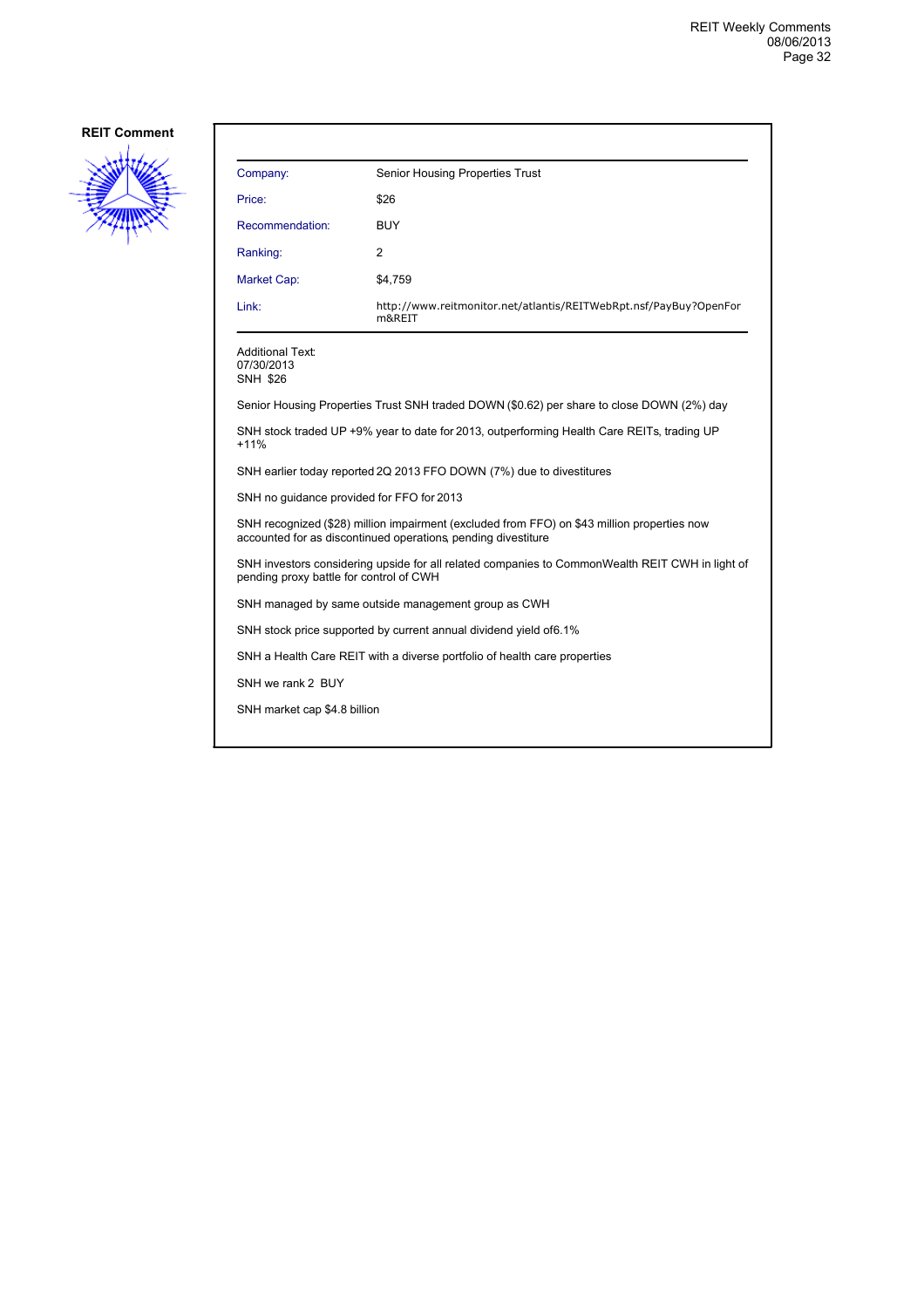

| Company:                                                                                                        | <b>Post Properties</b>                                                      |
|-----------------------------------------------------------------------------------------------------------------|-----------------------------------------------------------------------------|
| Price:                                                                                                          | \$47                                                                        |
| Recommendation:                                                                                                 | <b>BUY</b>                                                                  |
| Ranking:                                                                                                        | 2                                                                           |
| Market Cap:                                                                                                     | \$2,578                                                                     |
| Link:                                                                                                           | http://www.reitmonitor.net/atlantis/REITWebRpt.nsf/PayBuy?OpenFor<br>m&REIT |
| <b>Additional Text:</b><br>07/30/2013<br><b>PPS \$47</b>                                                        |                                                                             |
| Post Properties PPS traded DOWN (\$0.98) per share to close DOWN (2%) day                                       |                                                                             |
| PPS stock traded DOWN (6%) year to date for 2013, underperforming Residential REITs, trading<br>UP +5% for 2013 |                                                                             |
| PPS earlier today reported 2Q 2013 FFO UP +19% (including condo sales)                                          |                                                                             |
| PPS also increased guidance for 2013 core FFO to indicate growth UP +13%                                        |                                                                             |

PPS management noted disappointing occupancy in northern VA due to new supply and lower demand in DC metropolitan area

PPS provides income investors with current dividend yield of 2.8%

PPS a Residential REIT with a diverse portfolio of apartment communities concentrated in southeastern states

PPS we rank 2 BUY

PPS market cap \$2.6 billion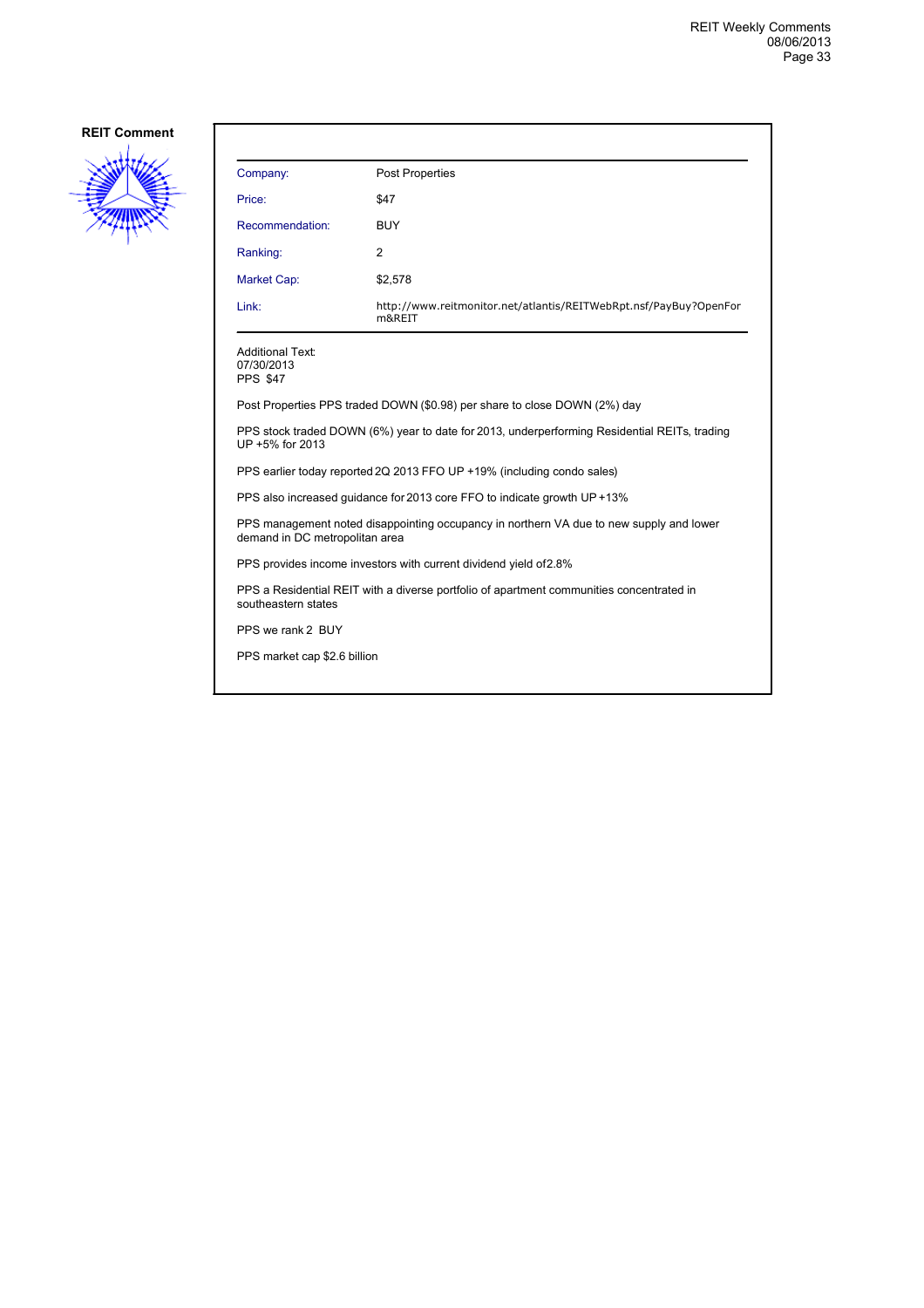

| Company:                                                                                                                                                  | HCP Inc                                                                     |
|-----------------------------------------------------------------------------------------------------------------------------------------------------------|-----------------------------------------------------------------------------|
| Price:                                                                                                                                                    | \$45                                                                        |
| Recommendation:                                                                                                                                           | <b>BUY</b>                                                                  |
| Ranking:                                                                                                                                                  | 2                                                                           |
| Market Cap:                                                                                                                                               | \$20,577                                                                    |
| Link:                                                                                                                                                     | http://www.reitmonitor.net/atlantis/REITWebRpt.nsf/PayBuy?OpenFor<br>m&REIT |
| <b>Additional Text:</b><br>07/30/2013<br><b>HCP \$45</b>                                                                                                  |                                                                             |
|                                                                                                                                                           | HCP Inc HCP traded DOWN (\$0.40) per share to close DOWN (1%) day           |
| HCP stock traded DOWN (1%) year to date for 2013, underperforming Health Care REITs, trading<br>UP +11% for 2013                                          |                                                                             |
| HCP management comments noting lower than expected admissions for some health care<br>properties may indicate short term impact of Medicare sequestration |                                                                             |
| HCP earlier today reported 2Q 2013 FFO UP +4%, with total portfolio same property adjusted NO<br>UP +3.5%                                                 |                                                                             |
| HCP increased quidance for FFO for 2013 to indicate growth UP +9%                                                                                         |                                                                             |
|                                                                                                                                                           | HCP recently increased dividend by 5%, bringing current yield to 4.7%       |
| HCP a Health Care REIT with a diverse portfolio of health care and life science properties                                                                |                                                                             |
| HCP we rank 2 BUY                                                                                                                                         |                                                                             |
| HCP market cap \$20.6 billion                                                                                                                             |                                                                             |
| HCP an S&P 500 Index REIT                                                                                                                                 |                                                                             |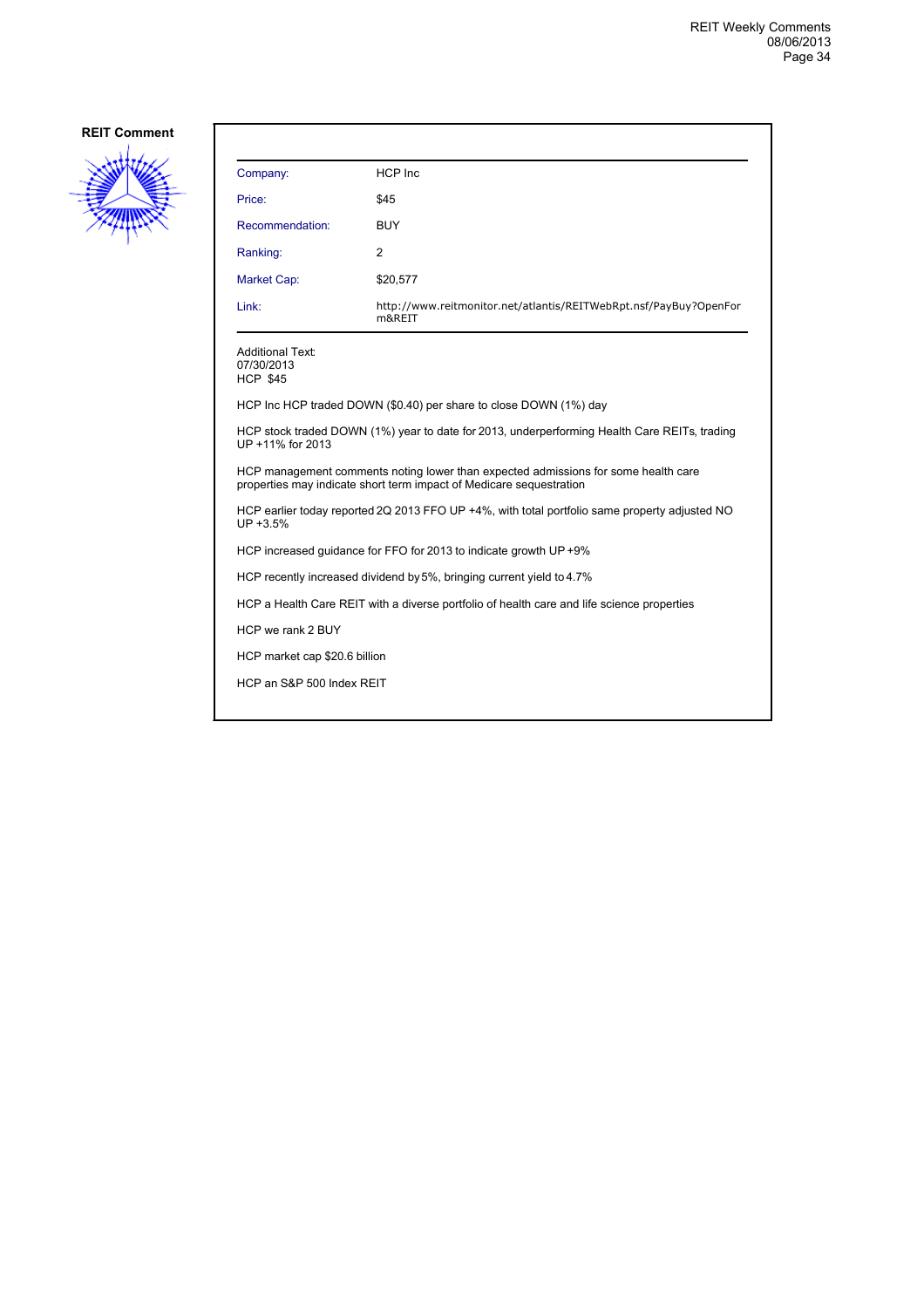

| Company:                                                                                                                             | Anworth Mortgage Asset                                                      |
|--------------------------------------------------------------------------------------------------------------------------------------|-----------------------------------------------------------------------------|
| Price:                                                                                                                               | \$5                                                                         |
| Recommendation:                                                                                                                      | <b>BUY</b>                                                                  |
| Ranking:                                                                                                                             | 2                                                                           |
| Market Cap:                                                                                                                          | \$735                                                                       |
| Link:                                                                                                                                | http://www.reitmonitor.net/atlantis/REITWebRpt.nsf/PayBuy?OpenFor<br>m&REIT |
| <b>Additional Text:</b><br>07/30/2013<br><b>ANH \$5</b>                                                                              |                                                                             |
| Anworth Mortgage Asset ANH traded UP\$0.03 per share to close UP +1% day                                                             |                                                                             |
| ANH stock traded DOWN (13%) year to date for 2013, underperforming Financial Mortgage REITs,<br>trading DOWN (10%) for 2013          |                                                                             |
| ANH earlier today reported 2Q 2013 GAAP EPS DOWN (17%), due to net unrealized portfolio<br>losses impacting book value               |                                                                             |
| ANH stock now valued at discount of (17%) to latest book value of \$6.01 per share as of June 30,<br>2013                            |                                                                             |
| ANH stock price supported by current annual dividend yield of 12.0%, above the midpoint of the<br>range for Financial Mortgage REITs |                                                                             |
| ANH a Financial Mortgage REIT with a portfolio of agency guaranteed Residential MBS                                                  |                                                                             |
| ANH we rank 2 BUY                                                                                                                    |                                                                             |
| ANH market cap \$735 million                                                                                                         |                                                                             |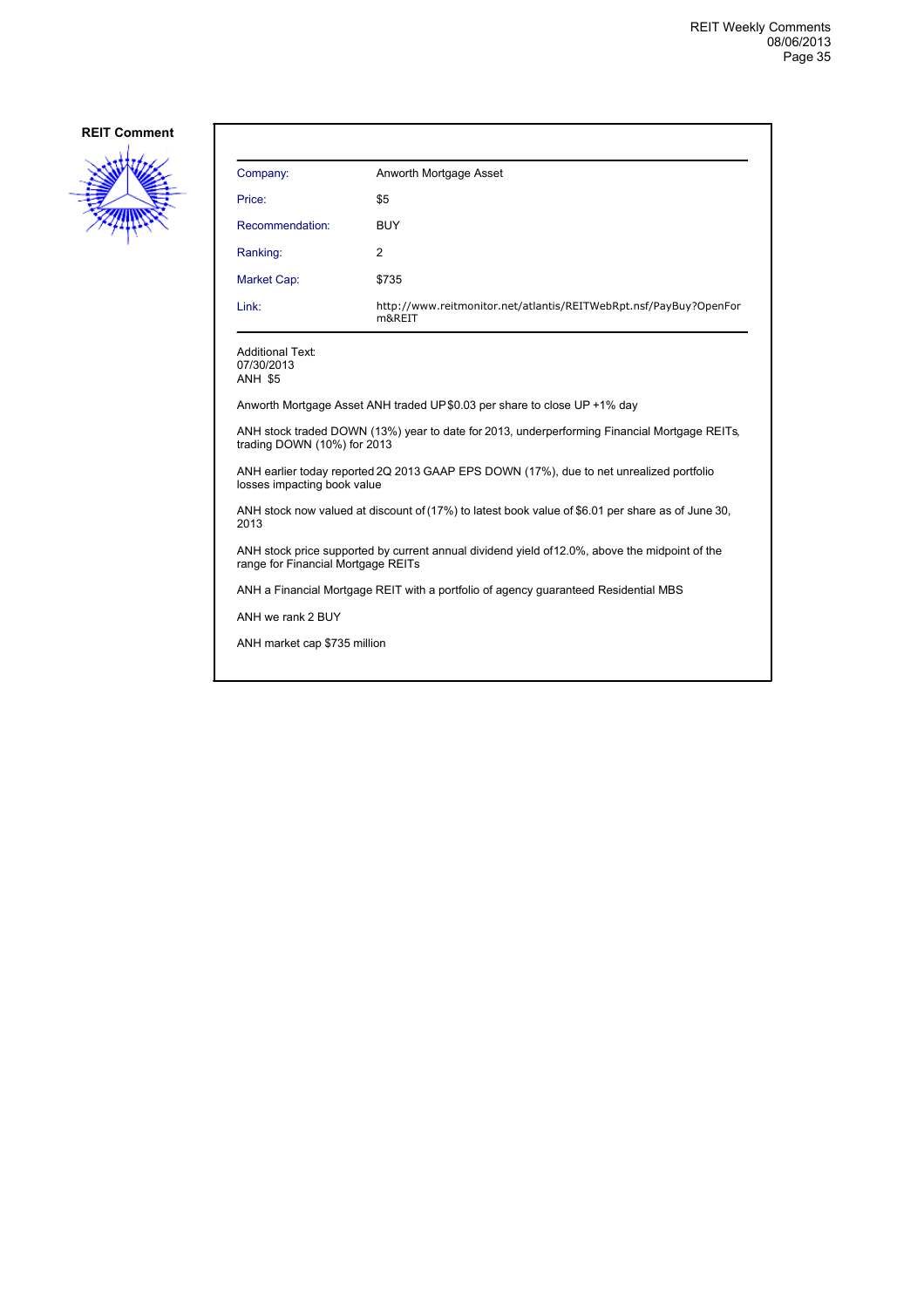

| Company:                                           | AvalonBay Communities                                                       |
|----------------------------------------------------|-----------------------------------------------------------------------------|
| Price:                                             | \$137                                                                       |
| Recommendation:                                    | <b>BUY</b>                                                                  |
| Ranking:                                           | 2                                                                           |
| <b>Market Cap:</b>                                 | \$16,485                                                                    |
| Link:                                              | http://www.reitmonitor.net/atlantis/REITWebRpt.nsf/PayBuy?OpenFor<br>m&REIT |
| <b>Additional Text:</b><br>07/31/2013<br>AVB \$137 |                                                                             |
| .                                                  | .                                                                           |

AvalonBay Communities AVB latest employment report from ADP found higher than expected job creation

AVP report from (Automatic Data Processing) found private sector added 200,000 new jobs for July 2013, UP +2,000 from revised 198,000 for June 2013

AVB report expected later this week from Labor Department may conflict with ADP report due to inclusion of shrinking government jobs

AVB like all Residential REITs reporting high occupancy and rental rate increases, supported by improving employment trends

AVB guidance for FFO for 2013 indicates growth of UP +16%

AVB provides current annual dividend yield of 3.1%

AVB a Residential REIT with a portfolio of upscale apartment communities in east coast and west coast locations

AVB we rank 2 BUY

AVB market cap \$16.5 billion

AVB an S&P 500 Index REIT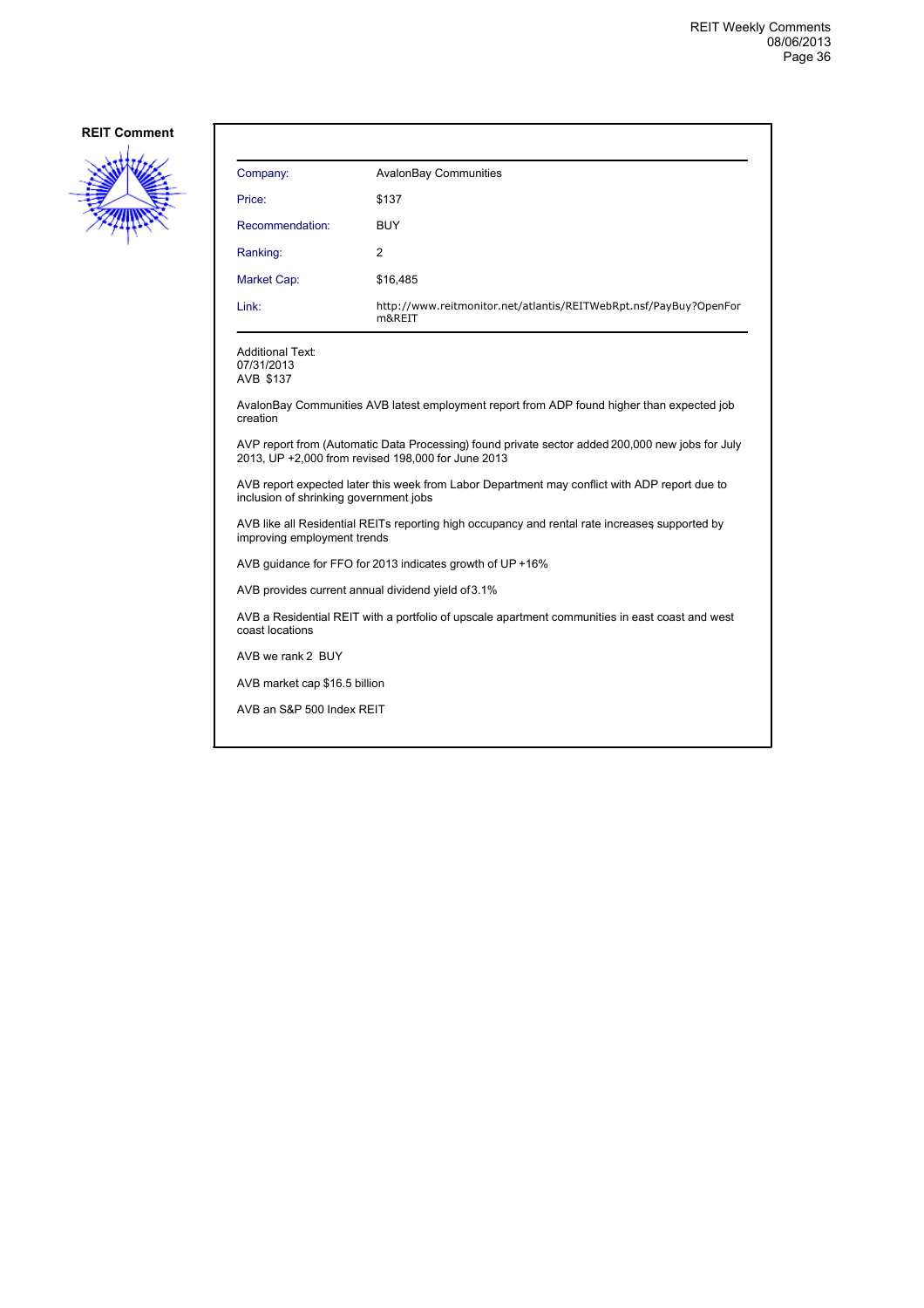

| Company:                                                                                                                                                 | American Tower                                                                                                                                                                                                                                                          |
|----------------------------------------------------------------------------------------------------------------------------------------------------------|-------------------------------------------------------------------------------------------------------------------------------------------------------------------------------------------------------------------------------------------------------------------------|
| Price:                                                                                                                                                   | \$73                                                                                                                                                                                                                                                                    |
| Recommendation:                                                                                                                                          | <b>BUY</b>                                                                                                                                                                                                                                                              |
| Ranking:                                                                                                                                                 | 2                                                                                                                                                                                                                                                                       |
| Market Cap:                                                                                                                                              | \$29,043                                                                                                                                                                                                                                                                |
| Link:                                                                                                                                                    | http://www.reitmonitor.net/atlantis/REITWebRpt.nsf/PayBuy?OpenFor<br>m&REIT                                                                                                                                                                                             |
| Additional Text:<br>07/31/2013<br>AMT \$73                                                                                                               |                                                                                                                                                                                                                                                                         |
|                                                                                                                                                          | American Tower AMT 2Q 2013 EPS \$0.25 v \$0.12 UP +108%                                                                                                                                                                                                                 |
| AMT 2Q 2013 AFFO \$366 million UP +20%                                                                                                                   | AMT 2Q 2013 AFFO per share \$0.92 v \$0.77 UP +19%                                                                                                                                                                                                                      |
|                                                                                                                                                          | AMT increased guidance 2013 AFFO \$1.430-\$1.480 billion v \$1.198 UP +19%-+24%                                                                                                                                                                                         |
|                                                                                                                                                          | AMT increased quidance 2013 AFFO per share \$3.62-\$3.74 v \$3.00 UP +21%-+25%<br>AMT previous quidance 2013 AFFO \$3.55-\$3.68 per share                                                                                                                               |
| 33% international rental revenues UP +28%                                                                                                                | AMT 2Q 2013 revenue \$808 million UP +16%, with 64% domestic rental revenues UP +10% and<br>AMT 2Q 2013 operating income \$313 million UP +16%<br>AMT 2Q 2013 cash flow from operations \$391 million UP +16%                                                           |
| towers                                                                                                                                                   | AMT year to date 2013 acquisitions \$311 million for 36 domestic and 1,017 international telecom                                                                                                                                                                        |
|                                                                                                                                                          | AMT year to date 2013 invested \$75 million to repurchase 1.0 million shares                                                                                                                                                                                            |
| scenario for AMT                                                                                                                                         | AMT management comments noted merger of Sprint with Clearwire and TMobile with MetroPCS<br>brings the US cellular market into a state of heightened competition with4 major carriers, a positive                                                                        |
| carrier capacity                                                                                                                                         | AMT while major carriers in US are nearing completion of LTE population coverage need for<br>incremental capacity will continue to drive additional US rental growth<br>AMT impact of tablets adds significant demand for video streaming requiring more investment for |
|                                                                                                                                                          | AMT increased dividend by 4%, now providing annual dividend yield of 1.5%                                                                                                                                                                                               |
| AMT a Specialty REIT with a portfolio of wireless and broadcast communications real estate with<br>towers in US, Europe, South America, Africa and India |                                                                                                                                                                                                                                                                         |
| AMT we rank 2 BUY                                                                                                                                        |                                                                                                                                                                                                                                                                         |
| AMT market cap \$29.0 billion                                                                                                                            |                                                                                                                                                                                                                                                                         |
| AMT an S&P 500 Index REIT                                                                                                                                |                                                                                                                                                                                                                                                                         |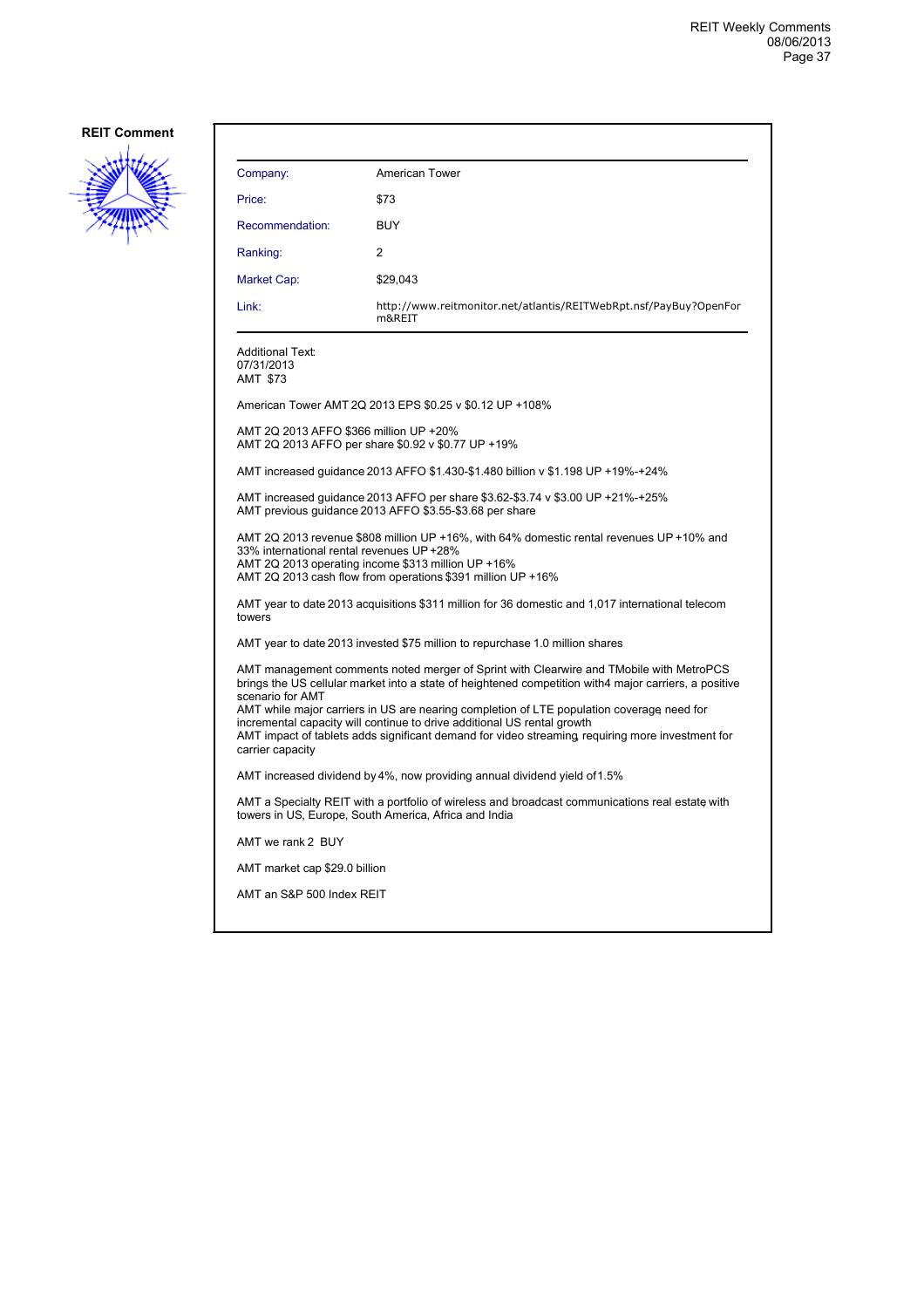

| Company:                                                                                                                                                 | American Tower                                                                           |  |
|----------------------------------------------------------------------------------------------------------------------------------------------------------|------------------------------------------------------------------------------------------|--|
| Price:                                                                                                                                                   | \$73                                                                                     |  |
| Recommendation:                                                                                                                                          | <b>BUY</b>                                                                               |  |
| Ranking:                                                                                                                                                 | $\overline{2}$                                                                           |  |
| Market Cap:                                                                                                                                              | \$29,043                                                                                 |  |
| Link:                                                                                                                                                    | http://www.reitmonitor.net/atlantis/REITWebRpt.nsf/PayBuy?OpenFor<br>m&REIT              |  |
| <b>Additional Text:</b><br>07/31/2013<br><b>AMT \$73</b>                                                                                                 |                                                                                          |  |
|                                                                                                                                                          | American Tower AMT increased dividend distribution by 4% to \$0.27 per share for 3Q 2013 |  |
| AMT new annual dividend \$1.08 per share                                                                                                                 |                                                                                          |  |
| AMT new yield 1.5%                                                                                                                                       |                                                                                          |  |
| AMT converted to REIT status on merger with American Tower REIT in January 2012                                                                          |                                                                                          |  |
| AMT a Specialty REIT with a portfolio of wireless and broadcast communications real estate with<br>towers in US, Europe, South America, Africa and India |                                                                                          |  |
| AMT we rank 2 BUY                                                                                                                                        |                                                                                          |  |
| AMT market cap \$29.0 billion                                                                                                                            |                                                                                          |  |
| AMT an S&P 500 Index REIT                                                                                                                                |                                                                                          |  |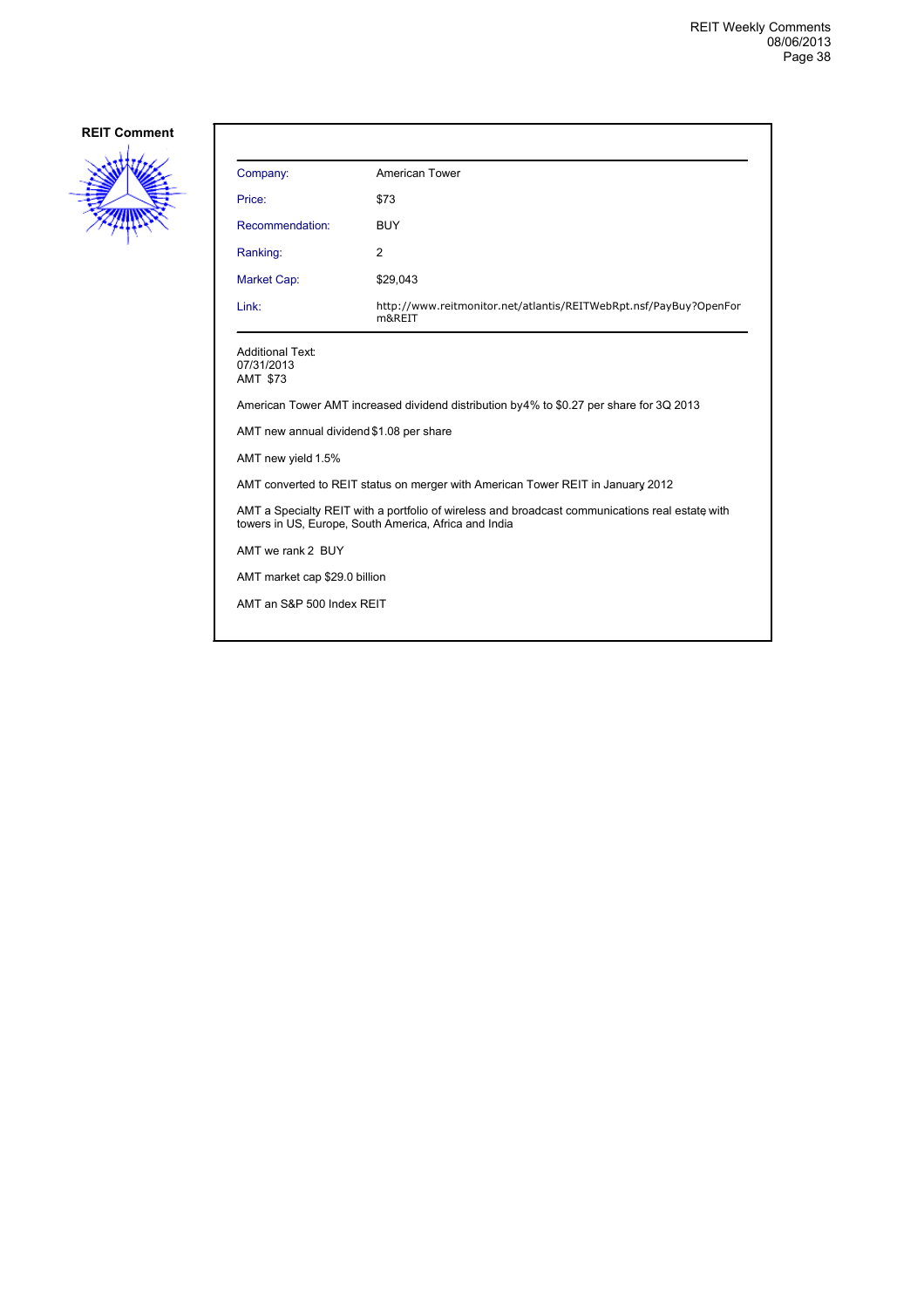

| Company:                                                                                                                                                                                                                                                                                                                                          | <b>Equity Residential</b>                                                                                                                                                                                                                     |  |
|---------------------------------------------------------------------------------------------------------------------------------------------------------------------------------------------------------------------------------------------------------------------------------------------------------------------------------------------------|-----------------------------------------------------------------------------------------------------------------------------------------------------------------------------------------------------------------------------------------------|--|
| Price:                                                                                                                                                                                                                                                                                                                                            | \$58                                                                                                                                                                                                                                          |  |
| Recommendation:                                                                                                                                                                                                                                                                                                                                   | <b>BUY</b>                                                                                                                                                                                                                                    |  |
| Ranking:                                                                                                                                                                                                                                                                                                                                          | 2                                                                                                                                                                                                                                             |  |
| Market Cap:                                                                                                                                                                                                                                                                                                                                       | \$21,582                                                                                                                                                                                                                                      |  |
| Link:                                                                                                                                                                                                                                                                                                                                             | http://www.reitmonitor.net/atlantis/REITWebRpt.nsf/PayBuy?OpenFor<br>m&REIT                                                                                                                                                                   |  |
| <b>Additional Text:</b><br>07/31/2013<br><b>EQR \$58</b>                                                                                                                                                                                                                                                                                          |                                                                                                                                                                                                                                               |  |
| partially offset by property acquisition costs                                                                                                                                                                                                                                                                                                    | Equity Residential EQR 2Q 2013 normalized FFO \$0.71 (adjusted) v \$0.68 (adjusted) UP +4%<br>EQR 2Q 2013 FFO (adjusted) excludes net gain of \$0.02 per share relating to income tax benefit                                                 |  |
| 95.3%                                                                                                                                                                                                                                                                                                                                             | EQR reduced top end of guidance range 2013 normalized FFO \$2.80-\$2.85 v \$2.76 UP +1%-+3%<br>EQR previous guidance 2013 FFO \$2.80-\$2.90 per share<br>EQR narrowed guidance assumption for same property NOI UP+5.0%-+5.25% with occupancy |  |
| EQR 2Q 2013 same property NOI UP +5.6%                                                                                                                                                                                                                                                                                                            | EQR 2Q 2013 same property occupancy 95.5% UP +0.3%<br>EQR 2Q 2013 average monthly rent \$1,884 UP +4.5%                                                                                                                                       |  |
| EQR 2Q 2013 apartment turnover 14.9%, representing annual rate of 60%                                                                                                                                                                                                                                                                             |                                                                                                                                                                                                                                               |  |
| EQR management comments noted only slight increase in moveouts for home purchase to 13% of<br>total move-outs<br>EQR seeing higher rental rate increases on renewal with July rents UP +5.4% and<br>August/September UP +6.5%<br>EQR saw only modest same property occupancy decline for DC DOWN (0.2%), while rental rates<br>increased UP +3.2% |                                                                                                                                                                                                                                               |  |
| EQR impact of \$9.4 billion Archstone acquisition positive for margins, but creates need for<br>divestitures to repay debt                                                                                                                                                                                                                        |                                                                                                                                                                                                                                               |  |
|                                                                                                                                                                                                                                                                                                                                                   | EQR stock supported by current annual dividend yield of 3.1%                                                                                                                                                                                  |  |
|                                                                                                                                                                                                                                                                                                                                                   | EQR the largest publicly traded Residential REIT with a diverse portfolio of apartment communities                                                                                                                                            |  |
| EQR we rank 2 BUY                                                                                                                                                                                                                                                                                                                                 |                                                                                                                                                                                                                                               |  |
| EQR market cap \$21.6 billion                                                                                                                                                                                                                                                                                                                     |                                                                                                                                                                                                                                               |  |
| EQR an S&P 500 Index REIT                                                                                                                                                                                                                                                                                                                         |                                                                                                                                                                                                                                               |  |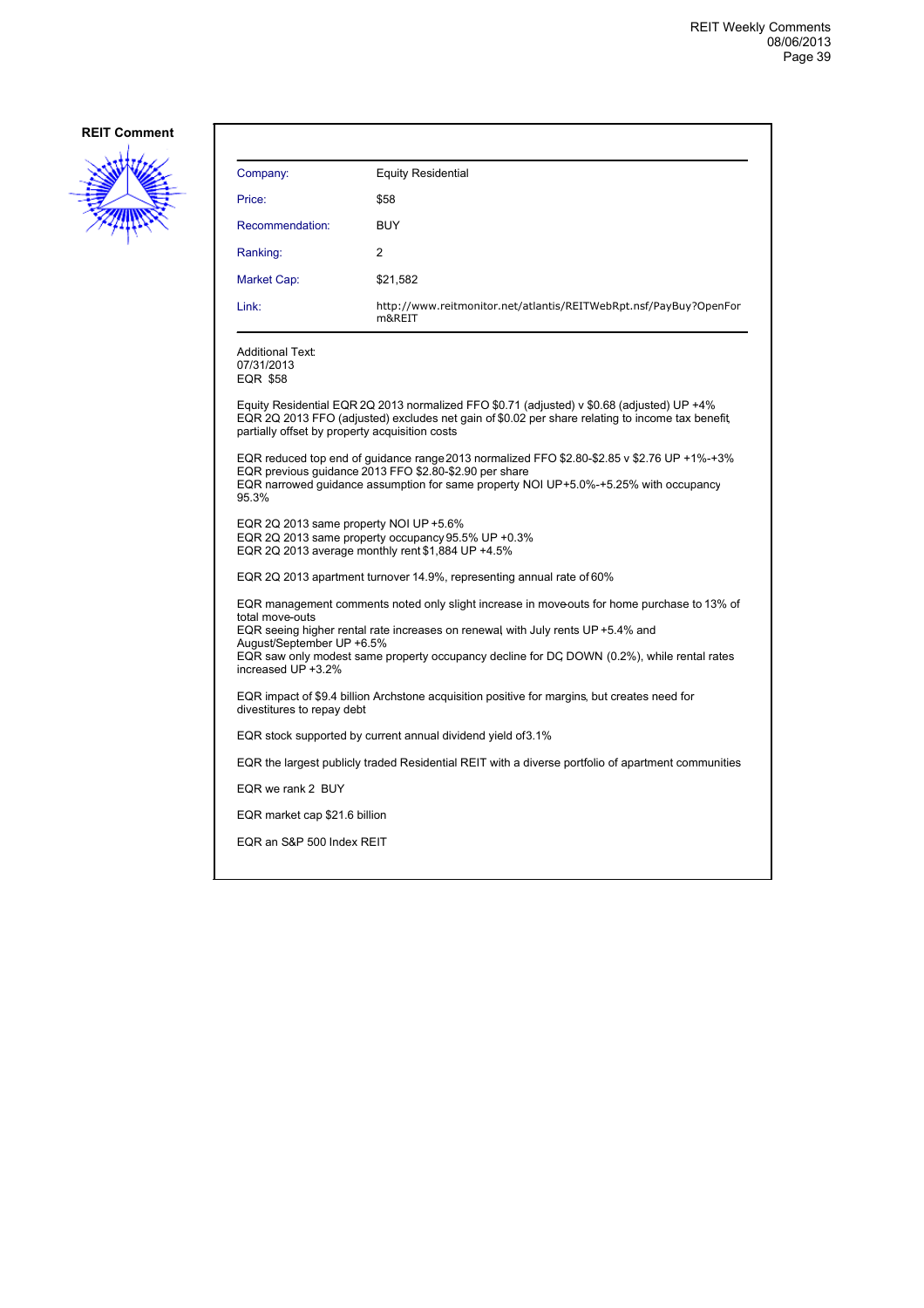

| Kimco Realty                                                                                                                                                                                                                                                                                                                                                                                                                                                                         |  |  |
|--------------------------------------------------------------------------------------------------------------------------------------------------------------------------------------------------------------------------------------------------------------------------------------------------------------------------------------------------------------------------------------------------------------------------------------------------------------------------------------|--|--|
| \$22                                                                                                                                                                                                                                                                                                                                                                                                                                                                                 |  |  |
| <b>BUY</b>                                                                                                                                                                                                                                                                                                                                                                                                                                                                           |  |  |
| 1                                                                                                                                                                                                                                                                                                                                                                                                                                                                                    |  |  |
| \$9,203                                                                                                                                                                                                                                                                                                                                                                                                                                                                              |  |  |
| http://www.reitmonitor.net/atlantis/REITWebRpt.nsf/PayBuy?OpenFor<br>m&REIT                                                                                                                                                                                                                                                                                                                                                                                                          |  |  |
|                                                                                                                                                                                                                                                                                                                                                                                                                                                                                      |  |  |
| Kimco Realty KIM 2Q 2013 FFO \$0.35 v \$0.31 (adjusted) UP +13%                                                                                                                                                                                                                                                                                                                                                                                                                      |  |  |
| KIM narrowed guidance range for 2013 FFO \$1.31-\$1.33 (adjusted) v \$1.25 UP +5%-+6%<br>KIM previous quidance 2013 FFO \$1.30-\$1.34 per share<br>KIM guidance 2013 FFO (adjusted) excludes net charge of (\$0.01) per share relating to non-cash<br>KIM guidance 2013 FFO assumes same property NOI UP +3.0%-+4.0%, with occupancy UP<br>KIM 2Q 2013 same property NOI UP +4.2%<br>KIM 2Q 2013 portfolio occupancy 93.7% UP +0.4%<br>KIM 2Q 2013 rents on lease turnover UP +16.7% |  |  |
| KIM year to date 2013 acquisitions \$147 million for joint venture interests in properties and<br>KIM year to date divestitures \$82 million, with \$129 million additional pending transactions                                                                                                                                                                                                                                                                                     |  |  |
| KIM management expecting to target larger assets for acquisitions with focus on potential for<br>redevelopment<br>KIM management striving to improve quality of retail portfolio                                                                                                                                                                                                                                                                                                     |  |  |
| KIM provides current annual dividend yield of 3.8%                                                                                                                                                                                                                                                                                                                                                                                                                                   |  |  |
| KIM a Retail REIT with a diverse portfolio of retail properties, including neighborhood and community<br>shopping centers and big box retail, as well as grocery anchored shopping centers                                                                                                                                                                                                                                                                                           |  |  |
|                                                                                                                                                                                                                                                                                                                                                                                                                                                                                      |  |  |
| KIM market cap \$9.2 billion                                                                                                                                                                                                                                                                                                                                                                                                                                                         |  |  |
| KIM an S&P 500 Index REIT                                                                                                                                                                                                                                                                                                                                                                                                                                                            |  |  |
|                                                                                                                                                                                                                                                                                                                                                                                                                                                                                      |  |  |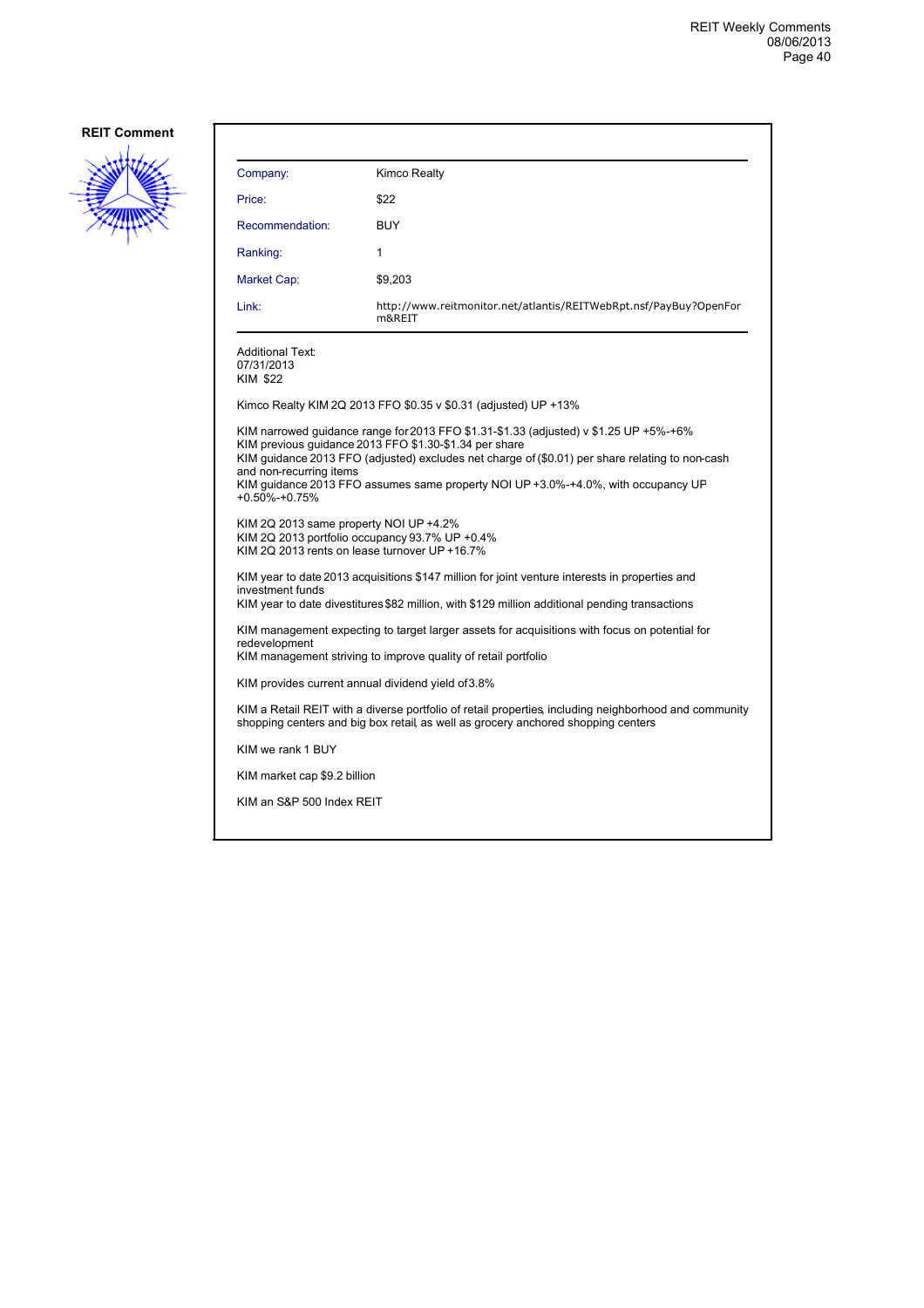

| Company:                                                                                                | <b>Boston Properties</b>                                                                                                              |
|---------------------------------------------------------------------------------------------------------|---------------------------------------------------------------------------------------------------------------------------------------|
| Price:                                                                                                  | \$109                                                                                                                                 |
| Recommendation:                                                                                         | SELL                                                                                                                                  |
| Ranking:                                                                                                | 4                                                                                                                                     |
| Market Cap:                                                                                             | \$16,662                                                                                                                              |
| Link:                                                                                                   | http://www.reitmonitor.net/atlantis/REITWebRpt.nsf/PayBuy?OpenFor<br>m&REIT                                                           |
| <b>Additional Text:</b><br>07/31/2013<br>BXP \$109                                                      |                                                                                                                                       |
|                                                                                                         | Boston Properties BXP 2Q 2013 FFO \$1.28 v \$1.36 DOWN (6%)                                                                           |
|                                                                                                         | BXP reduced quidance 2013 FFO \$4.89-\$4.94 v \$4.90 FLAT-UP +1%<br>BXP previous guidance 2013 FFO \$4.97-\$5.07 per share            |
|                                                                                                         | BXP new guidance 3Q 2013 FFO \$1.27-\$1.29 v \$1.16 UP +9%-+11%<br>BXP implied guidance 4Q 2013 FFO \$1.28-\$1.31 v \$1.27 UP +1%-+3% |
| pending divestitures                                                                                    | BXP guidance reduction indicates higher than expected interest expense and negative impact of                                         |
| BXP 2Q 2013 occupancy 92.3% UP 0.7%                                                                     | BXP 2Q 2013 same property NOI UP +3.7% on cash basis                                                                                  |
|                                                                                                         | BXP 2Q 2013 average rents on lease turnover DOWN (1.3%)                                                                               |
|                                                                                                         | BXP investing \$2.5 billion in 8 projects to increase portfolio capacity by 6%                                                        |
|                                                                                                         | BXP provides current annual dividend yield of 2.4%                                                                                    |
| BXP an Office REIT with a portfolio of upscale office properties in NY, Boston, DC and San<br>Francisco |                                                                                                                                       |
| BXP we rank 4 SELL                                                                                      |                                                                                                                                       |
| BXP market cap \$16.7 billion                                                                           |                                                                                                                                       |
| BXP an S&P 500 Index REIT                                                                               |                                                                                                                                       |
|                                                                                                         |                                                                                                                                       |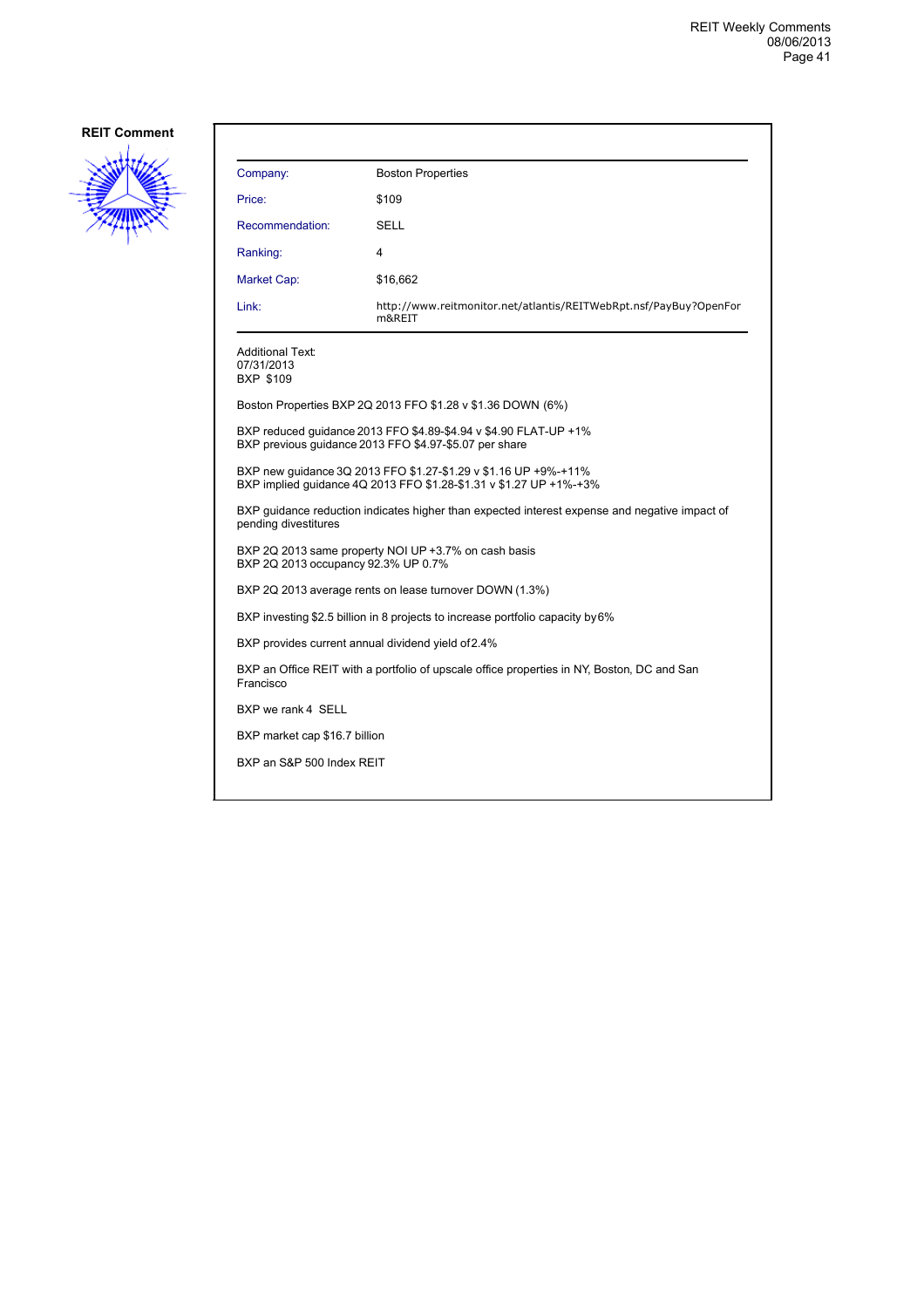

| Company:                                                                        | <b>Tanger Factory Outlet Centers</b>                                                                                                                                                             |
|---------------------------------------------------------------------------------|--------------------------------------------------------------------------------------------------------------------------------------------------------------------------------------------------|
| Price:                                                                          | \$34                                                                                                                                                                                             |
| Recommendation:                                                                 | <b>BUY</b>                                                                                                                                                                                       |
| Ranking:                                                                        | 2                                                                                                                                                                                                |
| Market Cap:                                                                     | \$3,342                                                                                                                                                                                          |
| Link:                                                                           | http://www.reitmonitor.net/atlantis/REITWebRpt.nsf/PayBuy?OpenFor<br>m&REIT                                                                                                                      |
| Additional Text:<br>07/31/2013<br><b>SKT \$34</b>                               |                                                                                                                                                                                                  |
| and other items                                                                 | Tanger Factory Outlet Centers SKT 2Q 2013 FFO \$0.44 (adjusted) v \$0.39 UP +13%<br>SKT 2Q 2013 FFO (adjusted) excludes net charge of (\$0.01) per share relating to acquisition costs           |
|                                                                                 | SKT slightly increased low end of guidance range 2013 FFO \$1.78-\$1.81 v \$1.63 UP +9%-+11%<br>SKT previous guidance 2013 FFO \$1.77-\$1.81 per share                                           |
| SKT 2Q 2013 same property NOI UP +4.5%<br>SKT 2Q 2013 portfolio occupancy 98.3% |                                                                                                                                                                                                  |
|                                                                                 | SKT 2Q 2013 trailing 12 month annualized tenant sales per square foot \$384 UP +2.3%                                                                                                             |
|                                                                                 | SKT year to date 2013 average increase in rents on lease turnover UP +22%                                                                                                                        |
| Canada                                                                          | SKT plans to open 2 new outlet centers annually, with focus for this year on Washington Harbor<br>project in DC, to open Holiday 2013, and new ground-up development in Toronto and Ottawa       |
| Columbus, OH                                                                    | SKT additional portfolio developments include Foxwoods resort in CT, and Scottsdale, AZ, as well as<br>2 joint venture development projects with Simon Property Group SPG in Charlotte NC and ir |
|                                                                                 | SKT provides current annual dividend yield of 2.6%                                                                                                                                               |
|                                                                                 | SKT a Retail REIT with a portfolio of brand name outlet centers                                                                                                                                  |
| SKT we rank 2 BUY                                                               |                                                                                                                                                                                                  |
| SKT market cap \$3.3 billion                                                    |                                                                                                                                                                                                  |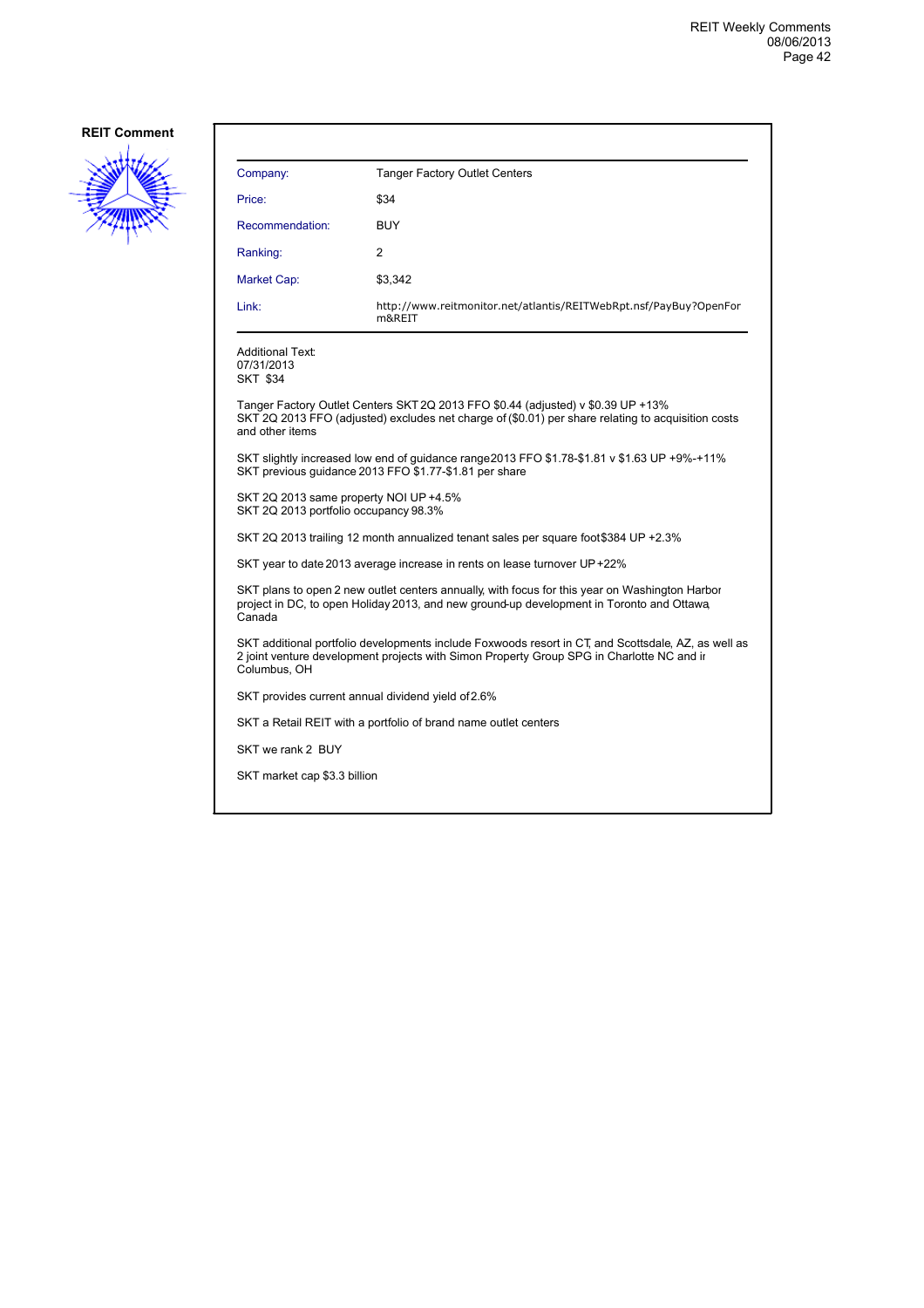

| Company:        | Annaly Capital Management                                                   |
|-----------------|-----------------------------------------------------------------------------|
| Price:          | \$12                                                                        |
| Recommendation: | <b>BUY</b>                                                                  |
| Ranking:        | 2                                                                           |
| Market Cap:     | \$11,948                                                                    |
| Link:           | http://www.reitmonitor.net/atlantis/REITWebRpt.nsf/PayBuy?OpenFor<br>m&REIT |

Additional Text: 07/31/2013 NLY \$12

Annaly Capital Management NLY lower mortgage application volume reflecting homeowner resistance to higher mortgage interest rates

NLY report from MBA (Mortgage Bankers Association) found mortgage applications DOWN (3.7%) for week ended July 26, 2013

NLY mortgage applications for refinance DOWN (4%), while mortgage applications for home purchase DOWN (3%)

NLY refinance applications represented 63% of all applications, an unusually low level, reflecting consumer concern over higher mortgage interest rates

NLY report from MBA (Mortgage Bankers Association) found average interest rate on 30 year fixed rate conforming mortgage unchanged at 4.58%, unchanged from previous week, but UP 1.00% since May 2013

NLY proposals for Fannie Mae reform to be debated by House and Senate during 4Q 2013, with much opposition expected from liberal Congressmen and mortgage lending industry lobbying groups

NLY completed acquisition of publicly traded NLY subsidiary CreXus Investment CXS, as part of strategic decision to invest up to 25% of equity in non-agency real estate assets

NLY stock price supported by current annual dividend yield of 13.3%, at the high end of the range for Financial Mortgage REITs

NLY a Financial Mortgage REIT with a portfolio of agency guaranteed Residential MBS

NLY we rank 2 BUY

NLY market cap \$11.9 billion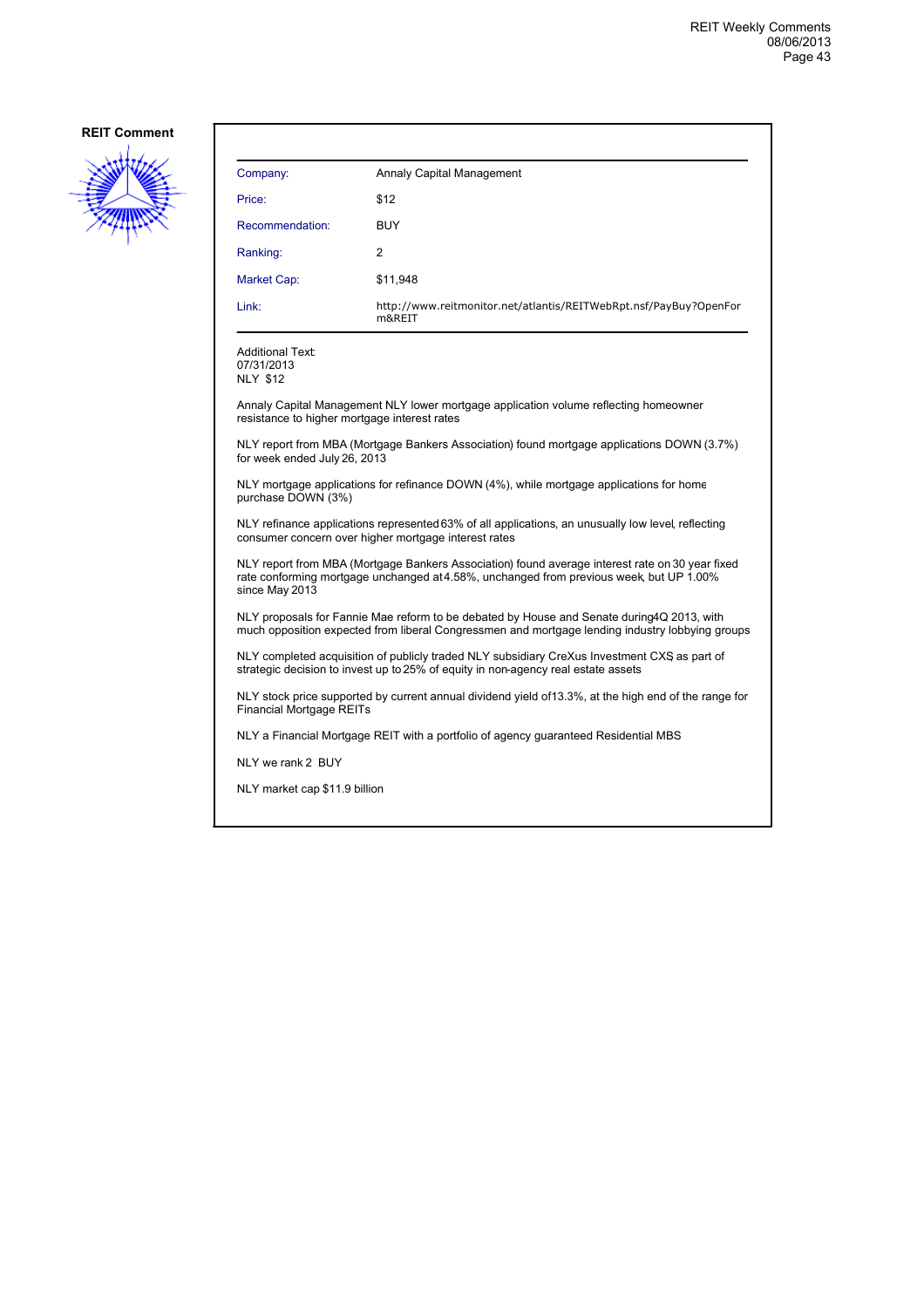

| Company:                                                                               | <b>Healthcare Realty Trust</b>                                                                                                                                       |  |
|----------------------------------------------------------------------------------------|----------------------------------------------------------------------------------------------------------------------------------------------------------------------|--|
| Price:                                                                                 | \$26                                                                                                                                                                 |  |
| Recommendation:                                                                        | BUY                                                                                                                                                                  |  |
| Ranking:                                                                               | $\overline{2}$                                                                                                                                                       |  |
| Market Cap:                                                                            | \$2,332                                                                                                                                                              |  |
| Link:                                                                                  | http://www.reitmonitor.net/atlantis/REITWebRpt.nsf/PayBuy?OpenFor<br>m&REIT                                                                                          |  |
| <b>Additional Text:</b><br>07/31/2013<br>HR \$26                                       |                                                                                                                                                                      |  |
| extinguishment and other items                                                         | Healthcare Realty Trust HR 2Q 2013 FFO \$0.32 (adjusted) v \$0.34 DOWN (6%)<br>HR 2Q 2013 FFO (adjusted) excludes net charges of (\$0.34) per share relating to debt |  |
| HR no quidance provided for FFO for 2013<br>re-leasing spreads UP +0.5%-+3.0%          | HR indicated same property NOI expected UP+2.0%-+4.0% for multi-tenant properties with                                                                               |  |
| HR 2Q 2013 same property NOI UP +0.1%<br>HR 2Q 2013 portfolio occupancy 86.9% UP +0.3% |                                                                                                                                                                      |  |
| HR 2Q 2013 tenant retention 77%                                                        |                                                                                                                                                                      |  |
| HR 2Q 2013 occupancy for properties in lease-up at 69%, on plan                        |                                                                                                                                                                      |  |
|                                                                                        | HR 78% of medical office properties located adjacent to hospital campuses                                                                                            |  |
| HR stock price supported by current dividend yield of 4.6%                             |                                                                                                                                                                      |  |
| HR a Health Care REIT with a portfolio concentrated in medical office properties       |                                                                                                                                                                      |  |
| HR we rank 2 BUY                                                                       |                                                                                                                                                                      |  |
| HR market cap \$2.3 billion                                                            |                                                                                                                                                                      |  |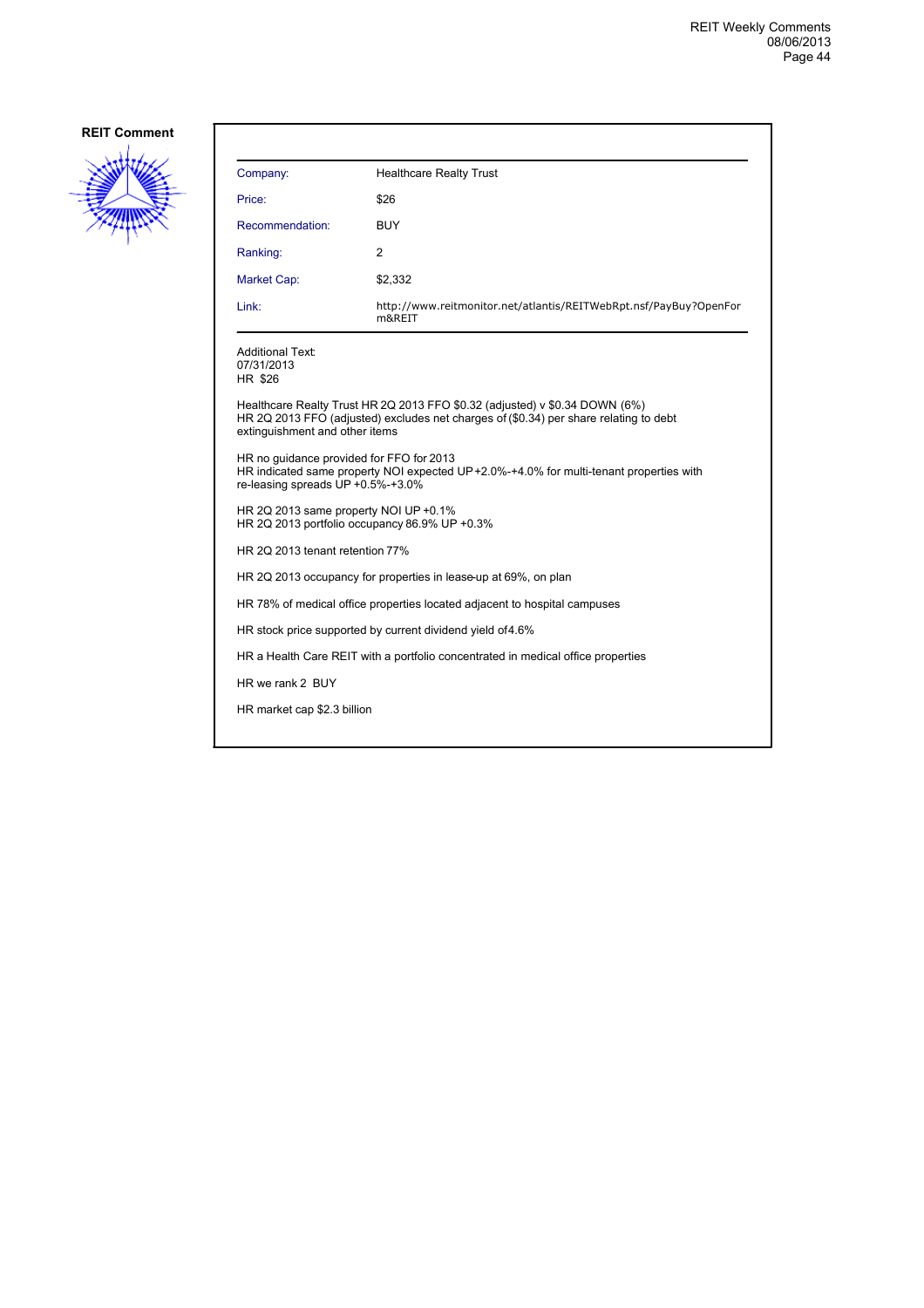

| Company:                                                                                                | <b>Agree Realty</b>                                                         |  |
|---------------------------------------------------------------------------------------------------------|-----------------------------------------------------------------------------|--|
| Price:                                                                                                  | \$30                                                                        |  |
| Recommendation:                                                                                         | <b>HOLD</b>                                                                 |  |
| Ranking:                                                                                                | 3                                                                           |  |
| <b>Market Cap:</b>                                                                                      | \$393                                                                       |  |
| Link:                                                                                                   | http://www.reitmonitor.net/atlantis/REITWebRpt.nsf/PayBuy?OpenFor<br>m&REIT |  |
| <b>Additional Text:</b><br>07/31/2013<br>ADC \$30                                                       |                                                                             |  |
|                                                                                                         | Agree Realty ADC traded DOWN (\$1.89) per share to close DOWN (6%) day      |  |
| ADC stock traded UP +13% year to date for 2013, outperforming Retail REITs, trading UP +12% for<br>2013 |                                                                             |  |
| ADC yesterday reported 2Q 2013 FFO growth UP +2%                                                        |                                                                             |  |
| ADC no guidance provided for FFO for 2013                                                               |                                                                             |  |
| ADC investing in acquisitions and new build-to-suit retail developments for portfolio expansion         |                                                                             |  |
| ADC stock price supported by current annual dividend yield of 5.4%                                      |                                                                             |  |
| ADC a Retail REIT with a portfolio of net leased retail properties                                      |                                                                             |  |
| ADC we rank 3 HOLD                                                                                      |                                                                             |  |
| ADC market cap \$393 million                                                                            |                                                                             |  |
|                                                                                                         |                                                                             |  |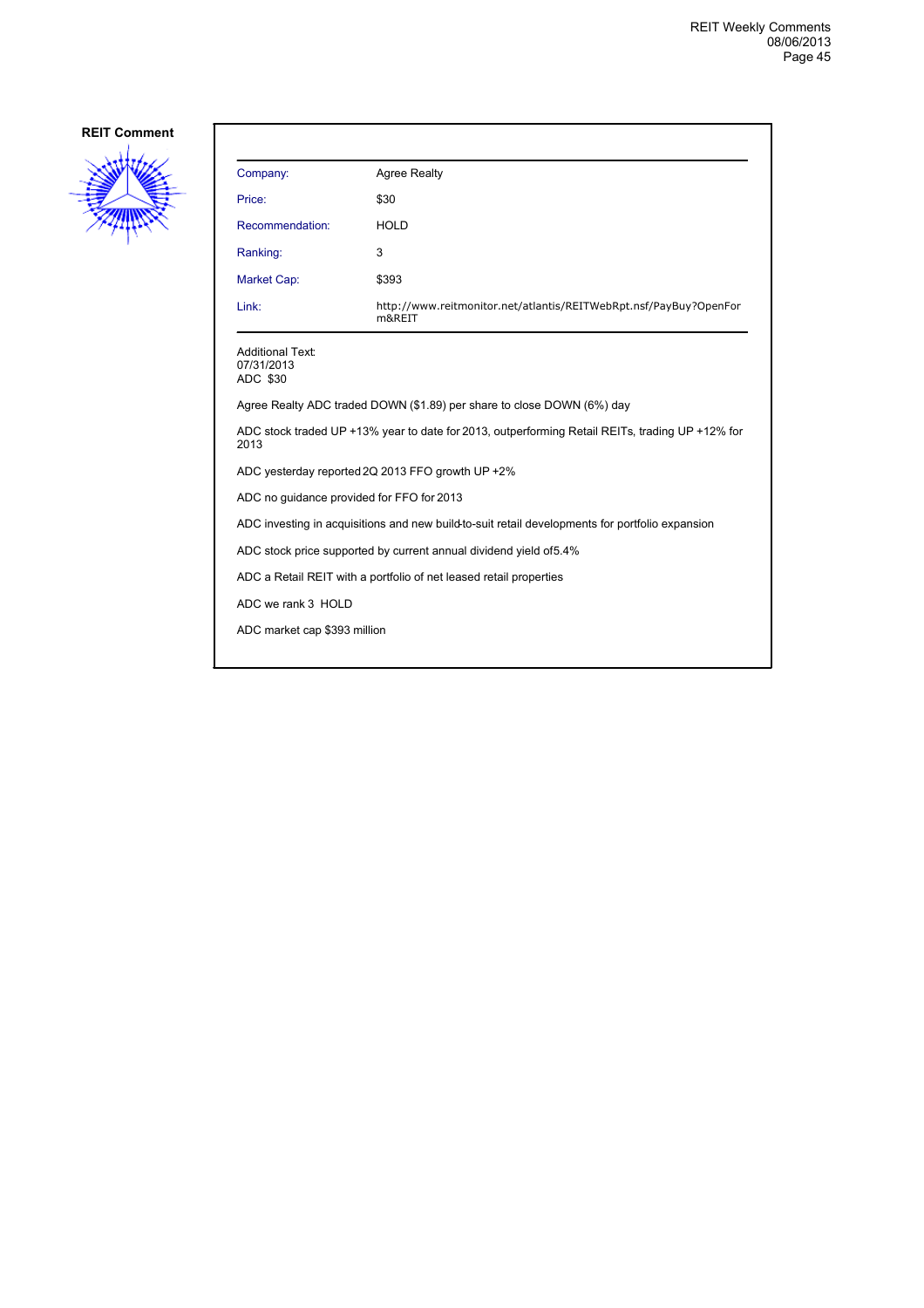

| Company:                                                        | Tanger Factory Outlet Centers                                                              |
|-----------------------------------------------------------------|--------------------------------------------------------------------------------------------|
| Price:                                                          | \$32                                                                                       |
| Recommendation:                                                 | <b>BUY</b>                                                                                 |
| Ranking:                                                        | 2                                                                                          |
| Market Cap:                                                     | \$3,204                                                                                    |
| Link:                                                           | http://www.reitmonitor.net/atlantis/REITWebRpt.nsf/PayBuy?OpenFor<br>m&REIT                |
| <b>Additional Text:</b><br>07/31/2013<br><b>SKT \$32</b>        |                                                                                            |
|                                                                 | Tanger Factory Outlet Centers SKT traded DOWN (\$1.40) per share to close DOWN (4%) day    |
| +12% for 2013                                                   | SKT stock traded DOWN (5%) year to date for 2013, underperforming Retail REITs, trading UP |
|                                                                 | SKT earlier today reported 2Q 2013 FFO UP +13%                                             |
|                                                                 | SKT also slightly increased guidance for FFO for 2013 to indicate growth UP +11%           |
|                                                                 | SKT benefiting from significant rental rate increases on lease turnover                    |
|                                                                 | SKT development projects should provide FFO growth for 2014 and 2015                       |
|                                                                 | SKT provides current annual dividend yield of 2.6%                                         |
| SKT a Retail REIT with a portfolio of brand name outlet centers |                                                                                            |
| SKT we rank 2 BUY                                               |                                                                                            |
| SKT market cap \$3.2 billion                                    |                                                                                            |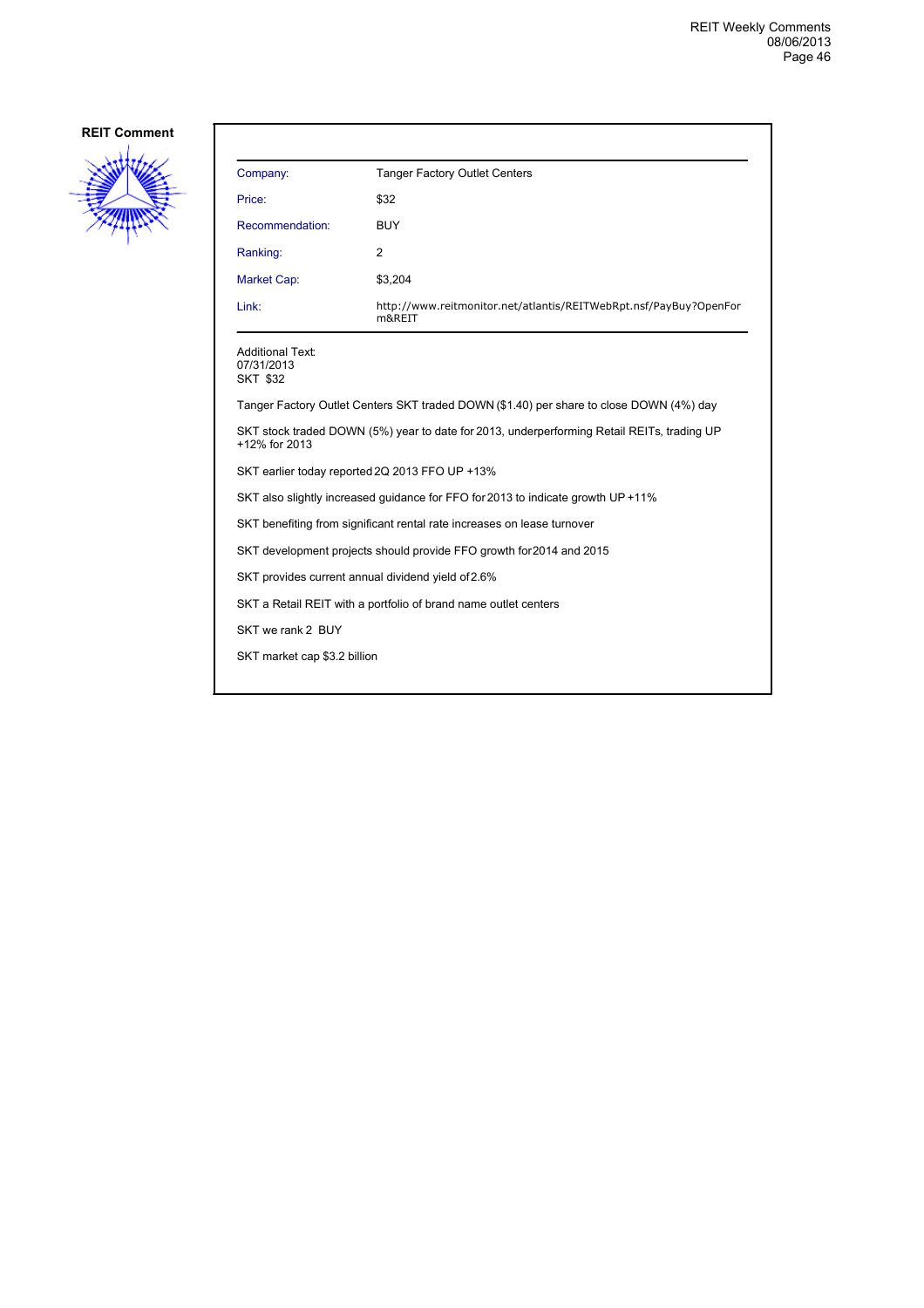

| Company:                                                                                                                                                       | <b>Boston Properties</b>                                                                     |  |
|----------------------------------------------------------------------------------------------------------------------------------------------------------------|----------------------------------------------------------------------------------------------|--|
| Price:                                                                                                                                                         | \$107                                                                                        |  |
| Recommendation:                                                                                                                                                | SELL                                                                                         |  |
| Ranking:                                                                                                                                                       | 4                                                                                            |  |
| Market Cap:                                                                                                                                                    | \$16,391                                                                                     |  |
| Link:                                                                                                                                                          | http://www.reitmonitor.net/atlantis/REITWebRpt.nsf/PayBuy?OpenFor<br>m&REIT                  |  |
| Additional Text:<br>07/31/2013<br><b>BXP \$107</b>                                                                                                             |                                                                                              |  |
|                                                                                                                                                                | Boston Properties BXP traded DOWN (\$1.77) per share to close DOWN (2%) day                  |  |
| for 2013                                                                                                                                                       | BXP stock traded UP +1% year to date for 2013, underperforming Office REITs, trading UP +12% |  |
| BXP earlier today reported 2Q 2013 FFO DOWN (6%)                                                                                                               |                                                                                              |  |
| BXP reduced quidance for FFO for 2013 to indicate a FLAT year, due to higher than expected<br>interest expense and the negative impact of pending divestitures |                                                                                              |  |
| BXP development projects unlikely to generate significant FFO before 2014-2015                                                                                 |                                                                                              |  |
| BXP seeing no incremental FFO from rental rates in most markets                                                                                                |                                                                                              |  |
| BXP provides current annual dividend yield of 2.4%                                                                                                             |                                                                                              |  |
| BXP an Office REIT with a portfolio of upscale office properties in NY, Boston, DC and San<br>Francisco                                                        |                                                                                              |  |
| BXP we rank 4 SELL                                                                                                                                             |                                                                                              |  |
| BXP market cap \$16.4 billion                                                                                                                                  |                                                                                              |  |
| BXP an S&P 500 Index REIT                                                                                                                                      |                                                                                              |  |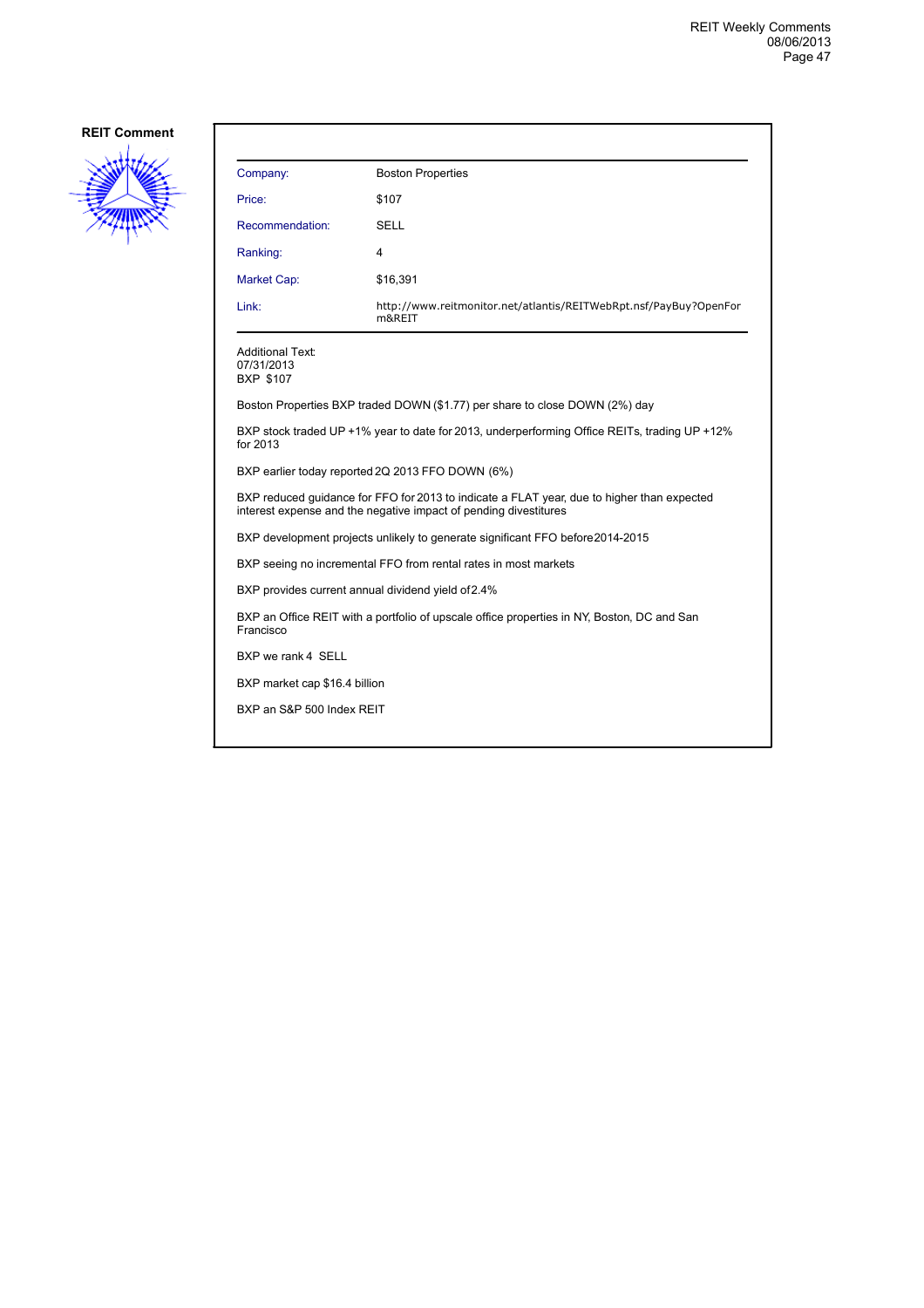

| Company:                                                                                                                                    | <b>Equity Residential</b>                                                    |  |
|---------------------------------------------------------------------------------------------------------------------------------------------|------------------------------------------------------------------------------|--|
| Price:                                                                                                                                      | \$56                                                                         |  |
| Recommendation:                                                                                                                             | BUY                                                                          |  |
| Ranking:                                                                                                                                    | 2                                                                            |  |
| Market Cap:                                                                                                                                 | \$20,960                                                                     |  |
| Link:                                                                                                                                       | http://www.reitmonitor.net/atlantis/REITWebRpt.nsf/PayBuy?OpenFor<br>m&REIT  |  |
| <b>Additional Text:</b><br>07/31/2013<br><b>EQR \$56</b>                                                                                    |                                                                              |  |
|                                                                                                                                             | Equity Residential EQR traded DOWN (\$1.66) per share to close DOWN (3%) day |  |
| EQR stock traded DOWN (1%) year to date for 2013, underperforming Residential REITs, trading<br>UP +5% for 2013                             |                                                                              |  |
| EQR reported FFO growth UP +4% for 2Q 2013, while slightly reducing top end of quidance range<br>for FFO for 2013 to indicate growth UP +3% |                                                                              |  |
| EQR management discussion noted stability of portfolio returns, with better than expected rental rate<br>increases now expected for 3Q 2013 |                                                                              |  |
| EQR impact of \$9.4 billion Archstone acquisition positive for margins, but creates need for<br>divestitures to repay debt                  |                                                                              |  |
| EQR stock supported by current annual dividend yield of 3.2%                                                                                |                                                                              |  |
| EQR the largest publicly traded Residential REIT with a diverse portfolio of apartment communities                                          |                                                                              |  |
| EQR we rank 2 BUY                                                                                                                           |                                                                              |  |
| EQR market cap \$21.0 billion                                                                                                               |                                                                              |  |
| EQR an S&P 500 Index REIT                                                                                                                   |                                                                              |  |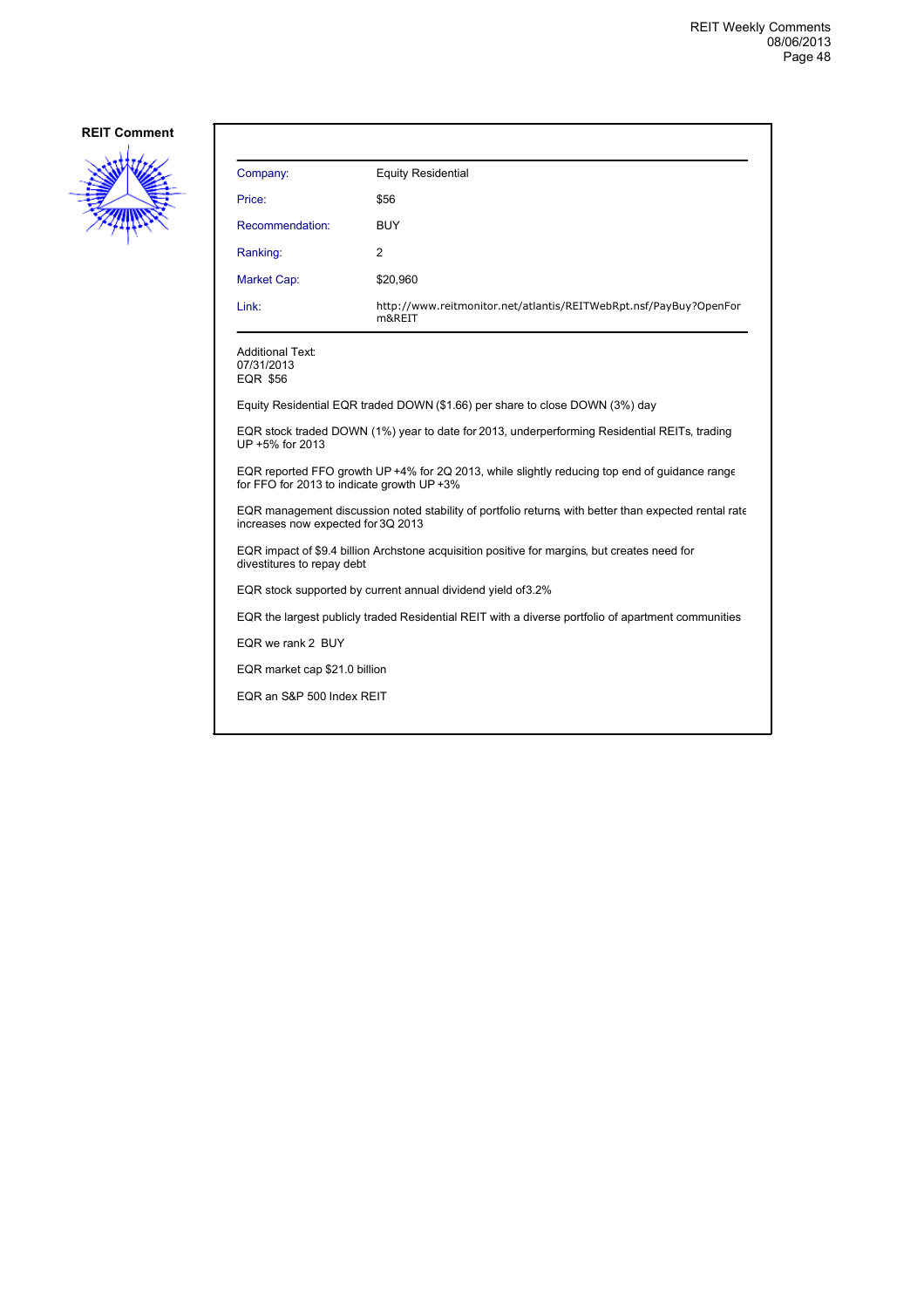

| Company:                                                                                                                                                                                                                                                              | Government Properties Income Trust                                                                                                                                                        |  |
|-----------------------------------------------------------------------------------------------------------------------------------------------------------------------------------------------------------------------------------------------------------------------|-------------------------------------------------------------------------------------------------------------------------------------------------------------------------------------------|--|
| Price:                                                                                                                                                                                                                                                                | \$25                                                                                                                                                                                      |  |
| Recommendation:                                                                                                                                                                                                                                                       | <b>HOLD</b>                                                                                                                                                                               |  |
| Ranking:                                                                                                                                                                                                                                                              | 3                                                                                                                                                                                         |  |
| Market Cap:                                                                                                                                                                                                                                                           | \$1,381                                                                                                                                                                                   |  |
| Link:                                                                                                                                                                                                                                                                 | http://www.reitmonitor.net/atlantis/REITWebRpt.nsf/PayBuy?OpenFor<br>m&REIT                                                                                                               |  |
| Additional Text:<br>08/01/2013<br>GOV \$25                                                                                                                                                                                                                            |                                                                                                                                                                                           |  |
|                                                                                                                                                                                                                                                                       | Government Properties Income Trust GOV 2Q 2013 normalized FFO \$0.54 v \$0.52 UP +4%<br>GOV 2Q 2013 normalized FFO excludes net charge of (\$0.01) per share relating to acquisition cost |  |
| GOV no guidance provided for FFO for 2013                                                                                                                                                                                                                             |                                                                                                                                                                                           |  |
| GOV 2Q 2013 portfolio occupancy 93.4% UP +0.8%<br>GOV 2Q 2013 rents on lease turnover DOWN (1.4%)                                                                                                                                                                     |                                                                                                                                                                                           |  |
| GOV pending acquisition \$13 million<br>GOV July 2013 vacancy of building previously leased to FBI in San Diego to cause lower FFO for3Q<br>2013 and 4Q 2013                                                                                                          |                                                                                                                                                                                           |  |
| GOV portfolio of office properties 83% leased to government agencies and 17% leased to state and<br>local agencies                                                                                                                                                    |                                                                                                                                                                                           |  |
| GOV internal rental growth limited by contract to average1% revenue growth per year                                                                                                                                                                                   |                                                                                                                                                                                           |  |
| GOV following recent secondary stock offering of all remaining shares held by CommonWealth REIT<br>CWH during March 2013, GOV is now fully independent and no longer treated as a subsidiary of a<br>closely held Office REIT                                         |                                                                                                                                                                                           |  |
| GOV continues under external management by RMR(Reit Management & Research LLC), a real<br>estate management company that also manages CommonWealth REIT CWH, Hospitality Properties<br>Trust HPT, TravelCenters of America TA and Senior Housing Properties Trust SNH |                                                                                                                                                                                           |  |
| GOV provides current annual dividend yield of 6.8%                                                                                                                                                                                                                    |                                                                                                                                                                                           |  |
|                                                                                                                                                                                                                                                                       | GOV a Specialty REIT with a portfolio of office properties net leased to federal and state agencies                                                                                       |  |
| GOV we rank 3 HOLD                                                                                                                                                                                                                                                    |                                                                                                                                                                                           |  |
| GOV market cap \$1.4 billion                                                                                                                                                                                                                                          |                                                                                                                                                                                           |  |
|                                                                                                                                                                                                                                                                       |                                                                                                                                                                                           |  |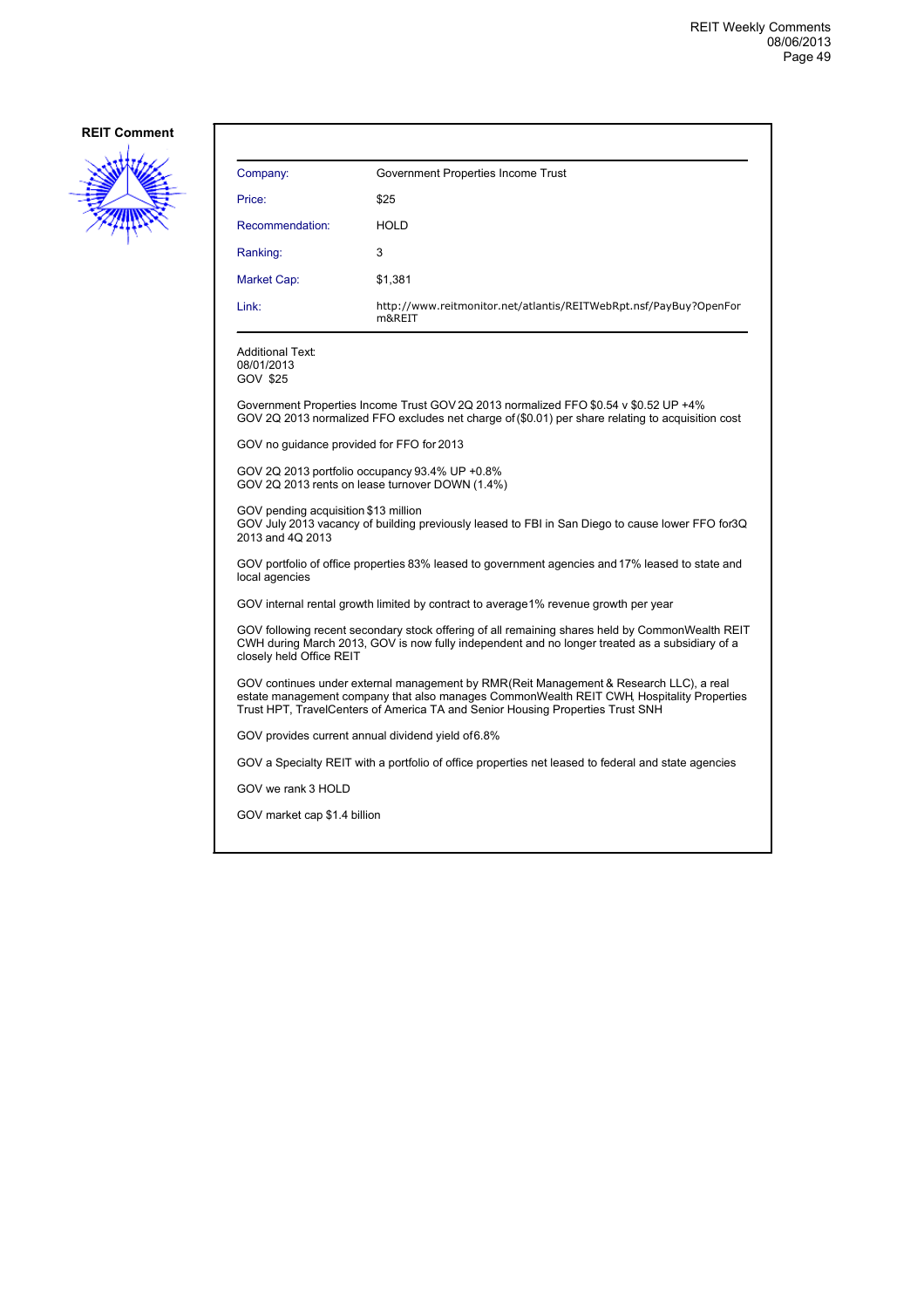

| Company:                                                                                                                | <b>BRE</b> Properties                                                                                 |  |
|-------------------------------------------------------------------------------------------------------------------------|-------------------------------------------------------------------------------------------------------|--|
| Price:                                                                                                                  | \$53                                                                                                  |  |
| Recommendation:                                                                                                         | <b>BUY</b>                                                                                            |  |
| Ranking:                                                                                                                | 2                                                                                                     |  |
| Market Cap:                                                                                                             | \$4,099                                                                                               |  |
| Link:                                                                                                                   | http://www.reitmonitor.net/atlantis/REITWebRpt.nsf/PayBuy?OpenFor<br>m&REIT                           |  |
| Additional Text:<br>08/01/2013<br><b>BRE \$53</b>                                                                       |                                                                                                       |  |
|                                                                                                                         | BRE Properties BRE received unsolicited takeover offer of \$60 per share from Land & Buildings        |  |
| discussions last month                                                                                                  | BRE Land & Buildings made offer public yesterday after BRE management rejected offer in private       |  |
| BRE offer values BRE at \$5.8 billion (including debt), representing premium of 13% to last night's<br>closing price    |                                                                                                       |  |
| BRE response to Land & Buildings in public letter questions ability of \$200 million hedge fund to<br>complete an offer |                                                                                                       |  |
|                                                                                                                         | BRE Land & Buildings holds \$9 million equity stake in BRE, representing less than 1% of total equity |  |
| BRE additional discussions with other bidders may be underway as management seeks a friendly<br>merger                  |                                                                                                       |  |
|                                                                                                                         | BRE potential interest from Essex Property Trust ESS unconfirmed                                      |  |
| BRE reported 2Q 2013 FFO UP +7%                                                                                         |                                                                                                       |  |
|                                                                                                                         | BRE increased guidance for FFO for 2013 to indicate growth UP +5%                                     |  |
| BRE stock price supported by current annual dividend yield of 3.0%                                                      |                                                                                                       |  |
| BRE a Residential REIT with a diverse portfolio of apartment communities concentrated in western<br>states              |                                                                                                       |  |
| BRE we rank 2 BUY                                                                                                       |                                                                                                       |  |
| BRE market cap \$4.1 billion                                                                                            |                                                                                                       |  |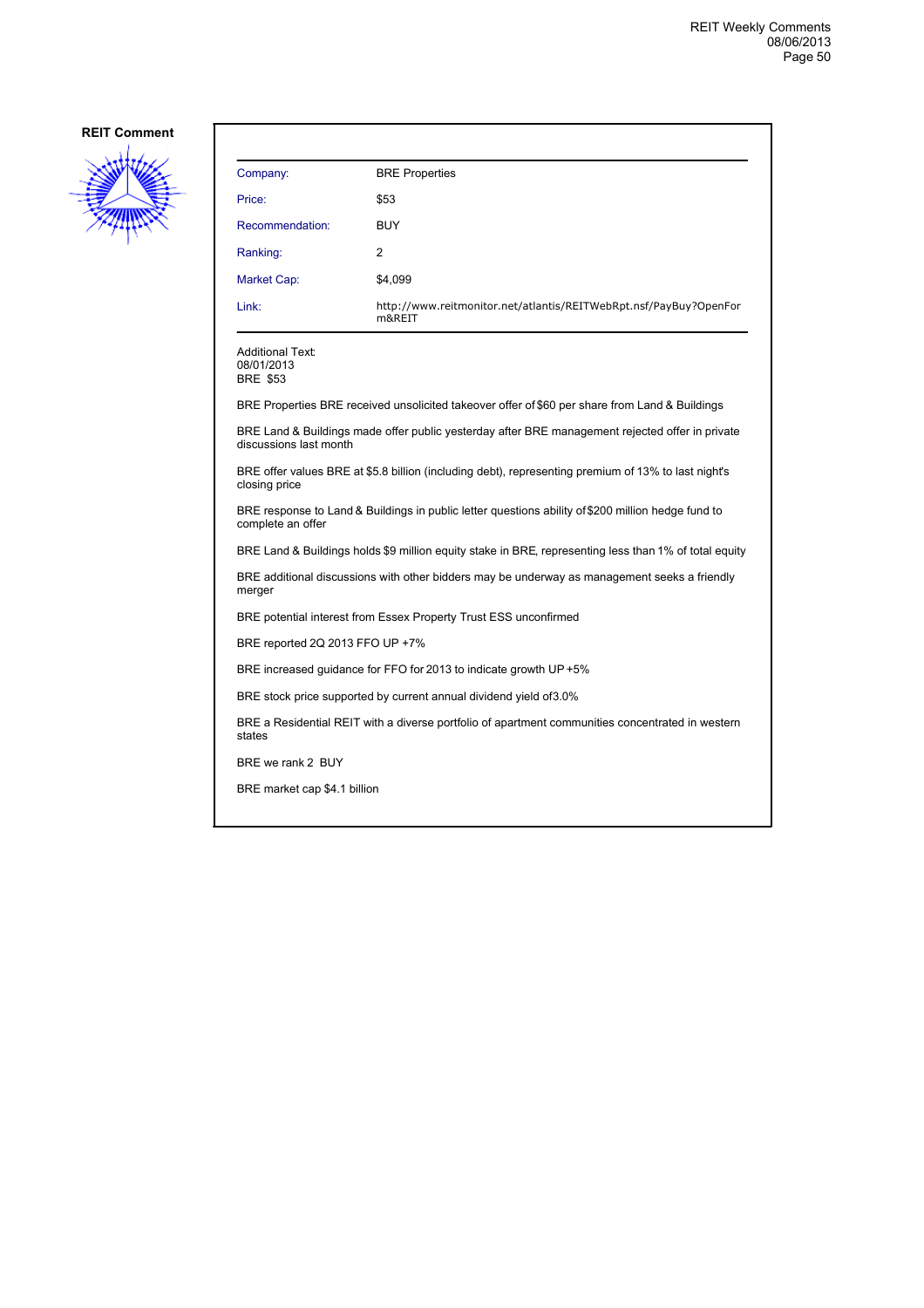

| Company:                                                                                                                                        | Prologis Inc                                                                                    |  |
|-------------------------------------------------------------------------------------------------------------------------------------------------|-------------------------------------------------------------------------------------------------|--|
| Price:                                                                                                                                          | \$38                                                                                            |  |
| Recommendation:                                                                                                                                 | <b>BUY</b>                                                                                      |  |
| Ranking:                                                                                                                                        | 2                                                                                               |  |
| Market Cap:                                                                                                                                     | \$18,300                                                                                        |  |
| Link:                                                                                                                                           | http://www.reitmonitor.net/atlantis/REITWebRpt.nsf/PayBuy?OpenFor<br>m&REIT                     |  |
| <b>Additional Text:</b><br>08/01/2013<br><b>PLD \$38</b>                                                                                        |                                                                                                 |  |
| for Industrial REITs                                                                                                                            | Prologis Inc PLD news of higher than expected US GDP growth sets positive operating environment |  |
| PLD report from Commerce Department yesterday found US GDP growth UP+1.7% for 2Q 2013,<br>clearly accelerating from growth UP +1.1% for 1Q 2013 |                                                                                                 |  |
| PLD best economic metrics as coincident indicators for Industrial REITs are retail sales and<br>international freight shipments                 |                                                                                                 |  |
| PLD reported FFO down (4%) for 2Q 2013 due to divestitures of properties to investment funds                                                    |                                                                                                 |  |
|                                                                                                                                                 | PLD guidance for FFO for 2013 indicates decrease DOWN as much as (6%)                           |  |
| PLD outlook for long term growth enhanced by \$22.8 billion combined assets under management in<br>15 international investment funds            |                                                                                                 |  |
| PLD provides current yield of 2.9%                                                                                                              |                                                                                                 |  |
|                                                                                                                                                 | PLD an Industrial REIT with a portfolio of bulk distribution facilities in US. Europe and Asia  |  |
| PLD we rank 2 BUY                                                                                                                               |                                                                                                 |  |

PLD market cap \$18.3 billion

PLD an S&P 500 Index REIT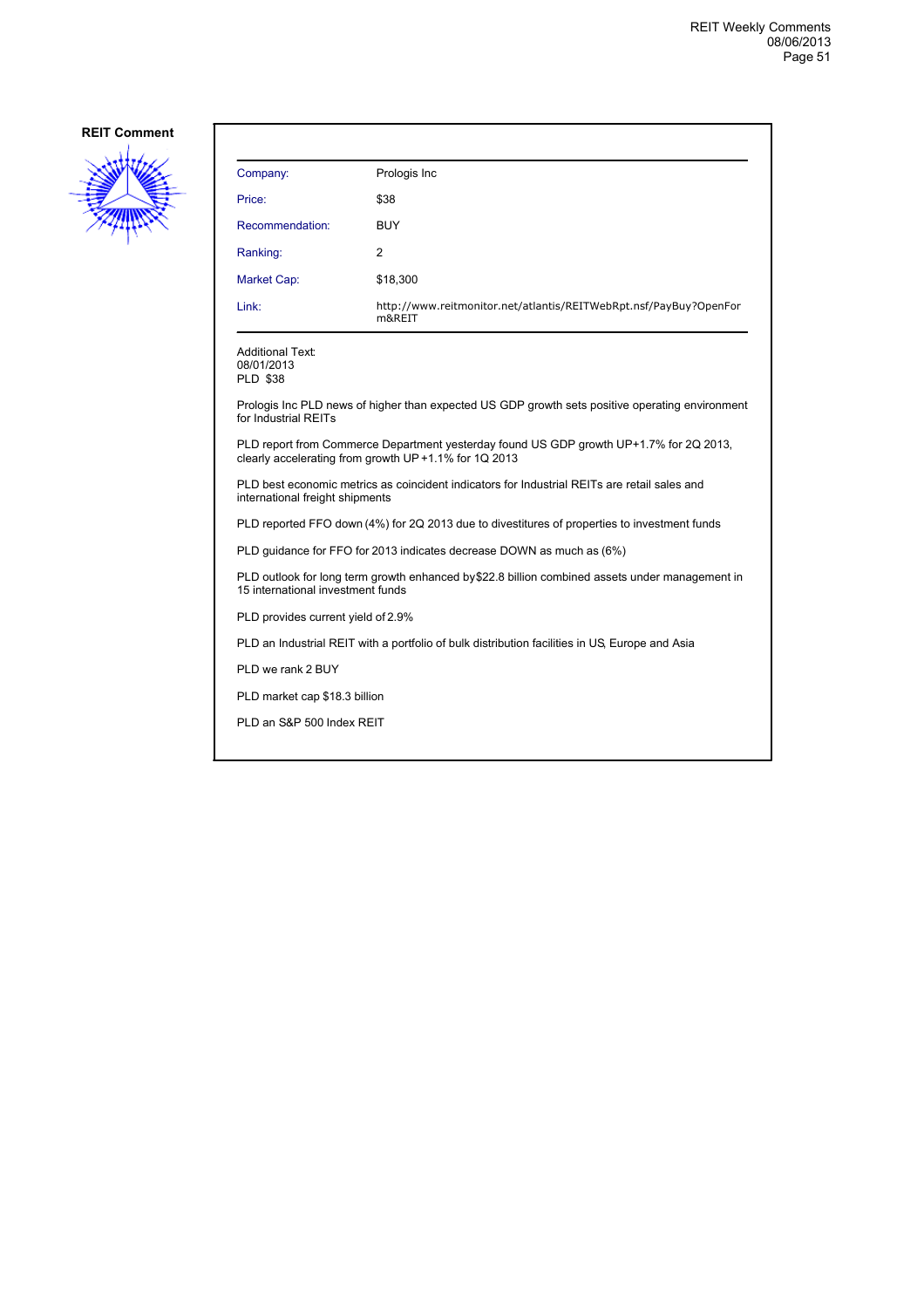

| Company:                                                                                                                                                                                                                                                                   | <b>BRE</b> Properties                                                                                                                                                                               |  |
|----------------------------------------------------------------------------------------------------------------------------------------------------------------------------------------------------------------------------------------------------------------------------|-----------------------------------------------------------------------------------------------------------------------------------------------------------------------------------------------------|--|
| Price:                                                                                                                                                                                                                                                                     | \$53                                                                                                                                                                                                |  |
| Recommendation:                                                                                                                                                                                                                                                            | <b>BUY</b>                                                                                                                                                                                          |  |
| Ranking:                                                                                                                                                                                                                                                                   | 2                                                                                                                                                                                                   |  |
| Market Cap:                                                                                                                                                                                                                                                                | \$4,099                                                                                                                                                                                             |  |
| Link:                                                                                                                                                                                                                                                                      | http://www.reitmonitor.net/atlantis/REITWebRpt.nsf/PayBuy?OpenFor<br>m&REIT                                                                                                                         |  |
| <b>Additional Text:</b><br>08/01/2013<br><b>BRE \$53</b>                                                                                                                                                                                                                   |                                                                                                                                                                                                     |  |
|                                                                                                                                                                                                                                                                            | BRE Properties BRE 2Q 2013 FFO \$0.63 v \$0.59 UP +7%                                                                                                                                               |  |
|                                                                                                                                                                                                                                                                            | BRE increased quidance range 2013 FFO \$2.44-\$2.50 v \$2.39 UP +2%-+5%<br>BRE previous quidance 2013 FFO \$2.38-\$2.45 per share<br>BRE quidance 2013 FFO assumes same property NOI UP +5.0%-+6.0% |  |
| BRE 2Q 2013 same property NOI UP +7.1%<br>BRE 2Q 2013 same property occupancy 92.9%<br>BRE 2Q 2013 portfolio occupancy 94.7%                                                                                                                                               |                                                                                                                                                                                                     |  |
|                                                                                                                                                                                                                                                                            | BRE 2Q 2013 average monthly rent \$1,694 UP +1.8%                                                                                                                                                   |  |
|                                                                                                                                                                                                                                                                            | BRE 2Q 2013 dispositions included 2 properties for \$53 million, sold for net gain of \$6 million                                                                                                   |  |
| BRE investing \$724 million in 4 development projects now under construction providing 7% portfolio<br>capacity expansion                                                                                                                                                  |                                                                                                                                                                                                     |  |
| BRE management commented rental increases on lease renewals expected to continue UP<br>+5%-+6% for 3Q 2013<br>BRE management did not comment directly on takeover offer from Land & Buildings, but indicated<br>will consider any reasonable to maximize shareholder value |                                                                                                                                                                                                     |  |
|                                                                                                                                                                                                                                                                            | BRE stock price supported by current annual dividend yield of 3.0%                                                                                                                                  |  |
| states                                                                                                                                                                                                                                                                     | BRE a Residential REIT with a diverse portfolio of apartment communities concentrated in western                                                                                                    |  |
| BRE we rank 2 BUY                                                                                                                                                                                                                                                          |                                                                                                                                                                                                     |  |
| BRE market cap \$4.1 billion                                                                                                                                                                                                                                               |                                                                                                                                                                                                     |  |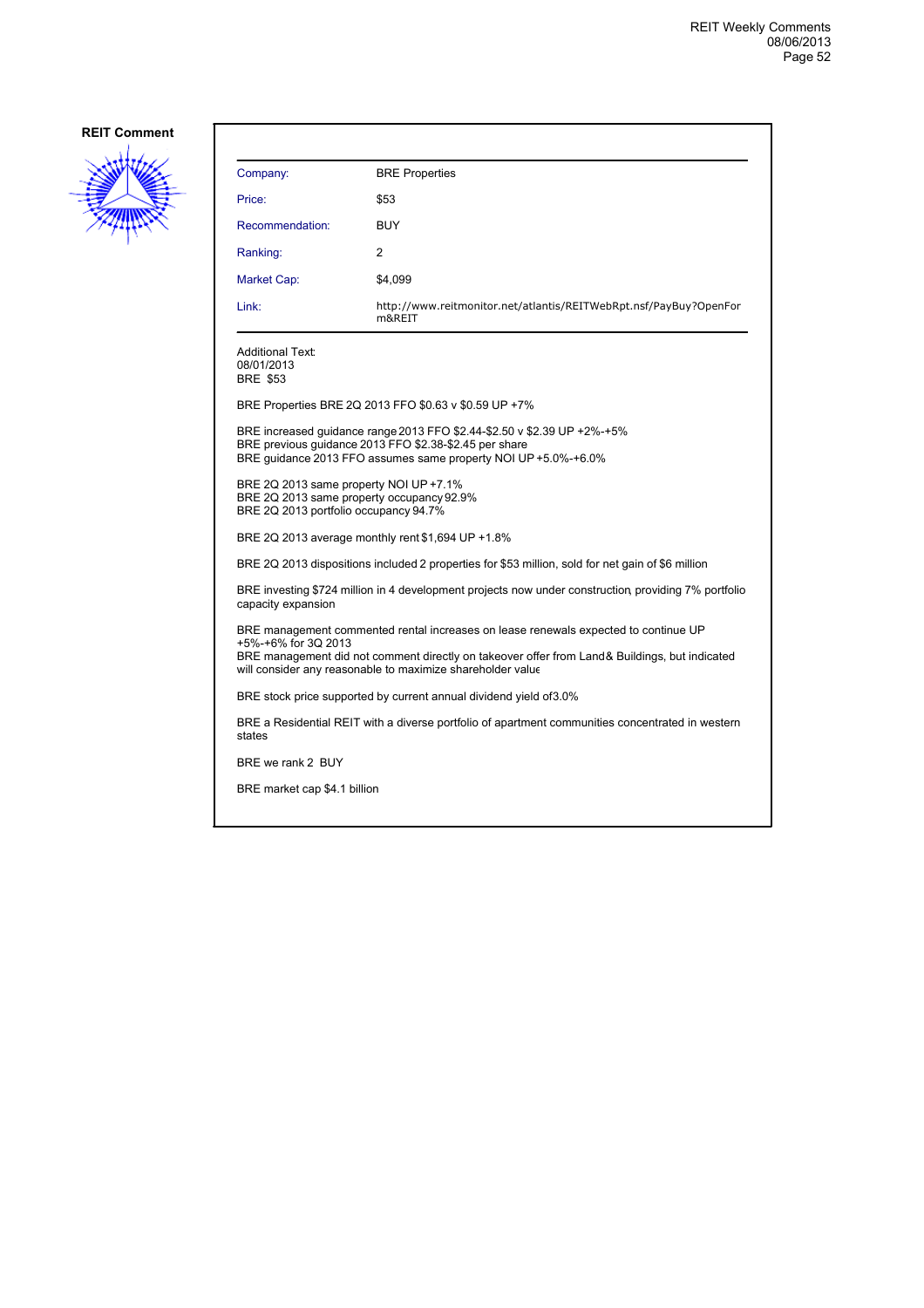

| Company:                                                                                                                                                       | <b>National Retail Properties</b>                                                      |  |
|----------------------------------------------------------------------------------------------------------------------------------------------------------------|----------------------------------------------------------------------------------------|--|
| Price:                                                                                                                                                         | \$35                                                                                   |  |
| Recommendation:                                                                                                                                                | <b>BUY</b>                                                                             |  |
| Ranking:                                                                                                                                                       | 2                                                                                      |  |
| Market Cap:                                                                                                                                                    | \$4,054                                                                                |  |
| Link:                                                                                                                                                          | http://www.reitmonitor.net/atlantis/REITWebRpt.nsf/PayBuy?OpenFor<br>m&REIT            |  |
| <b>Additional Text:</b><br>08/01/2013<br><b>NNN \$35</b>                                                                                                       |                                                                                        |  |
|                                                                                                                                                                | National Retail Properties NNN 2Q 2013 recurring FFO \$0.45 v \$0.43 (adjusted) UP +5% |  |
| NNN slightly increased guidance range 2013 recurring FFO \$1.86-\$1.90 v \$1.74 UP +7%-+9%<br>NNN previous guidance 2013 recurring FFO \$1.85-\$1.89 per share |                                                                                        |  |
| NNN 2Q 2013 portfolio occupancy 98.1% DOWN (0.1%)                                                                                                              |                                                                                        |  |
| NNN 2Q 2013 acquisitions \$438 million for 209 properties with 1.1 million square feet, adding 5% to<br>portfolio capacity                                     |                                                                                        |  |
| NNN 2Q 2013 dispositions \$134 million for 7 properties, generating \$2 million gain                                                                           |                                                                                        |  |
| NNN all leases are triple net, with no exposure to variable tenant sales                                                                                       |                                                                                        |  |
| NNN recently increased quarterly dividend by 2.5%, bringing current yield to 4.6%                                                                              |                                                                                        |  |
| NNN a Retail REIT with a portfolio of net leased retail and commercial properties                                                                              |                                                                                        |  |
| NNN we rank 2 BUY                                                                                                                                              |                                                                                        |  |
| NNN market cap \$4.1 billion                                                                                                                                   |                                                                                        |  |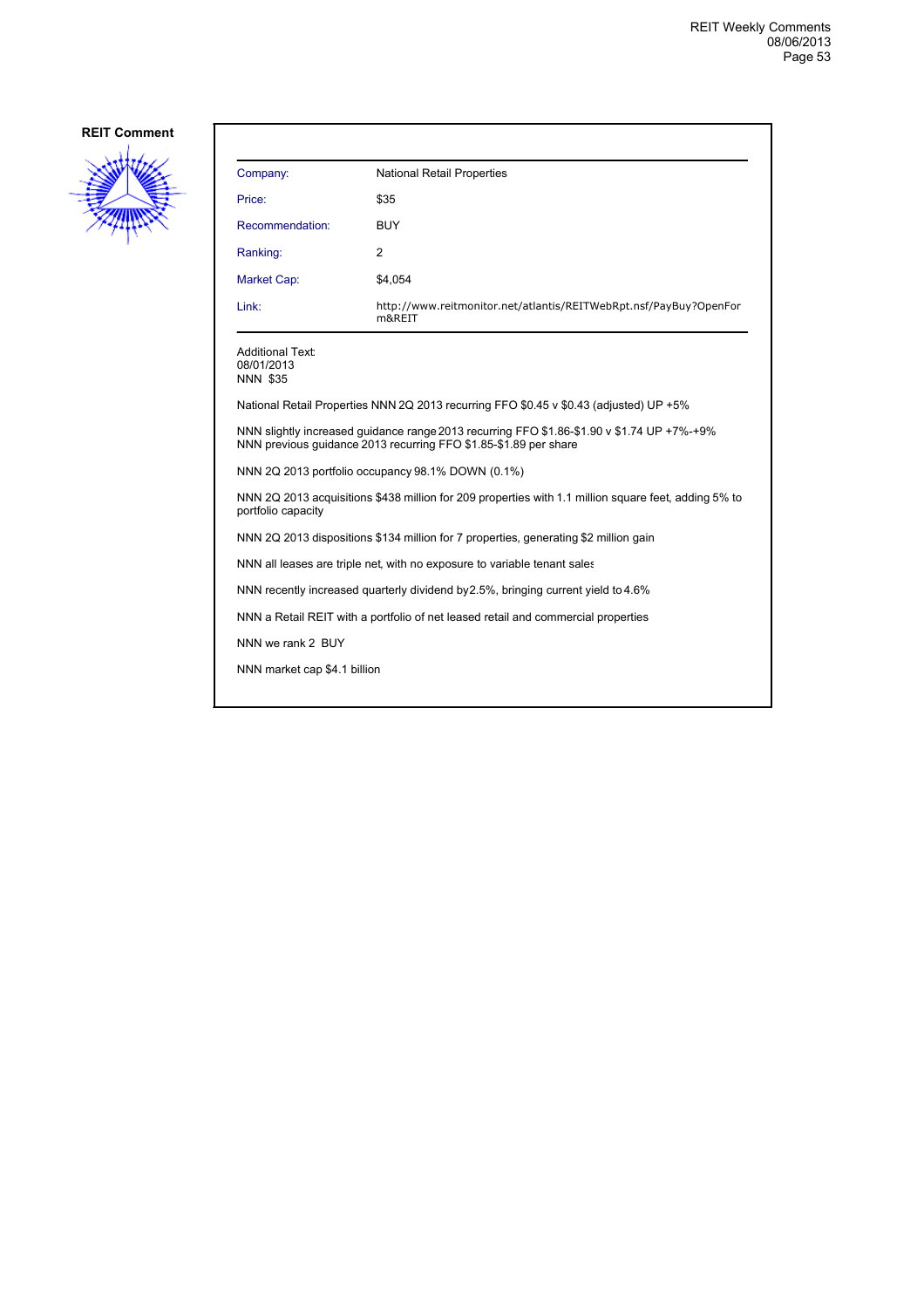

| Company:                                                                                                                                                                                                                                                                                                                         | <b>MFA Financial</b>                                                                                                                                                                                            |  |
|----------------------------------------------------------------------------------------------------------------------------------------------------------------------------------------------------------------------------------------------------------------------------------------------------------------------------------|-----------------------------------------------------------------------------------------------------------------------------------------------------------------------------------------------------------------|--|
| Price:                                                                                                                                                                                                                                                                                                                           | \$8                                                                                                                                                                                                             |  |
| Recommendation:                                                                                                                                                                                                                                                                                                                  | <b>BUY</b>                                                                                                                                                                                                      |  |
| Ranking:                                                                                                                                                                                                                                                                                                                         | 2                                                                                                                                                                                                               |  |
| Market Cap:                                                                                                                                                                                                                                                                                                                      | \$2,858                                                                                                                                                                                                         |  |
| Link:                                                                                                                                                                                                                                                                                                                            | http://www.reitmonitor.net/atlantis/REITWebRpt.nsf/PayBuy?OpenFor<br>m&REIT                                                                                                                                     |  |
| <b>Additional Text:</b><br>08/01/2013<br>MFA \$8                                                                                                                                                                                                                                                                                 |                                                                                                                                                                                                                 |  |
| losses on portfolio adjustments                                                                                                                                                                                                                                                                                                  | MFA Financial MFA 2Q 2013 GAAP EPS \$0.19 v \$0.20 DOWN (5%)<br>MFA 2Q 2013 GAAP EPS includes \$4.4 million gains on sale of MBS and \$0.8 million unrealized                                                   |  |
|                                                                                                                                                                                                                                                                                                                                  | MFA 2Q 2013 core EPS \$0.19 v \$0.19 (adjusted) FLAT<br>MFA 2Q 2013 core EPS excludes \$0.01 gains on sale of MBS, offset by unrealized losses on<br>portfolio adjustments and costs of issuing preferred stock |  |
|                                                                                                                                                                                                                                                                                                                                  | MFA no guidance provided for GAAP EPS or core EPS for 2013                                                                                                                                                      |  |
| MFA 2Q 2013 GAAP book value \$8.19 per share, DOWN (7%) from March, 2013<br>MFA stock trading at discount of (3%) to latest book value                                                                                                                                                                                           |                                                                                                                                                                                                                 |  |
| MFA during 2Q 2013 MFA provided \$55 million reversal of loan loss reserve, to be recognized as<br>gain included in GAAP EPS over the life of the assets<br>MFA provided \$224 million reversal of loan loss reserve over the last 12 months, indicating<br>conservative valuation of non-agency securities                      |                                                                                                                                                                                                                 |  |
| MFA 2Q 2013 portfolio \$12.3 billion DOWN (2%) from March 2013<br>MFA 2Q 2013 portfolio \$12.3 billion includes \$6.9 billion agency guaranteed Residential MBS and<br>\$5.3 billion non-agency Residential MBS<br>MFA 2Q 2013 portfolio yield 4.27%, including agency guaranteed RMBS 2.19% and non-agency<br><b>RMBS 7.15%</b> |                                                                                                                                                                                                                 |  |
| and non-agency RMBS 4.74%                                                                                                                                                                                                                                                                                                        | MFA 2Q 2013 portfolio NIM (net interest income) 2.62%, including agency guaranteed RMBS 1.04%                                                                                                                   |  |
| non-agency RMBS portfolio at 2.2X<br>at 20.2% and non-agency RMBS at 16.4%                                                                                                                                                                                                                                                       | MFA 2Q 2013 portfolio leverage 4.3X, including agency guaranteed RMBS portfolio at 8.2X and<br>MFA 2Q 2013 portfolio CPR (constant prepayment rate) 18.5%, including agency guaranteed RMBS                     |  |
| MFA better than expected loan loss performance for non-agency portfolio of RMBS enables MFA to<br>reverse previous loan loss reserves while maintaining conservative valuations<br>MFA strengthening US housing sector stimulates non-agency mortgage originations, providing<br>opportunities for MFA to reposition portfolio   |                                                                                                                                                                                                                 |  |
| MFA to pay 2nd special dividend of \$0.28 per share in August 2013, reflecting undistributed amounts<br>of REIT taxable income relating to prior periods                                                                                                                                                                         |                                                                                                                                                                                                                 |  |
| Mortgage REITs                                                                                                                                                                                                                                                                                                                   | MFA provides current annual dividend yield of 11.0%, below the midpoint of the range for Financial                                                                                                              |  |
| Residential loans and MBS                                                                                                                                                                                                                                                                                                        | MFA a Financial Mortgage REIT with a portfolio of agency guaranteed and nonagency guaranteed                                                                                                                    |  |
| MFA we rank 2 BUY                                                                                                                                                                                                                                                                                                                |                                                                                                                                                                                                                 |  |
| MFA market cap \$2.9 billion                                                                                                                                                                                                                                                                                                     |                                                                                                                                                                                                                 |  |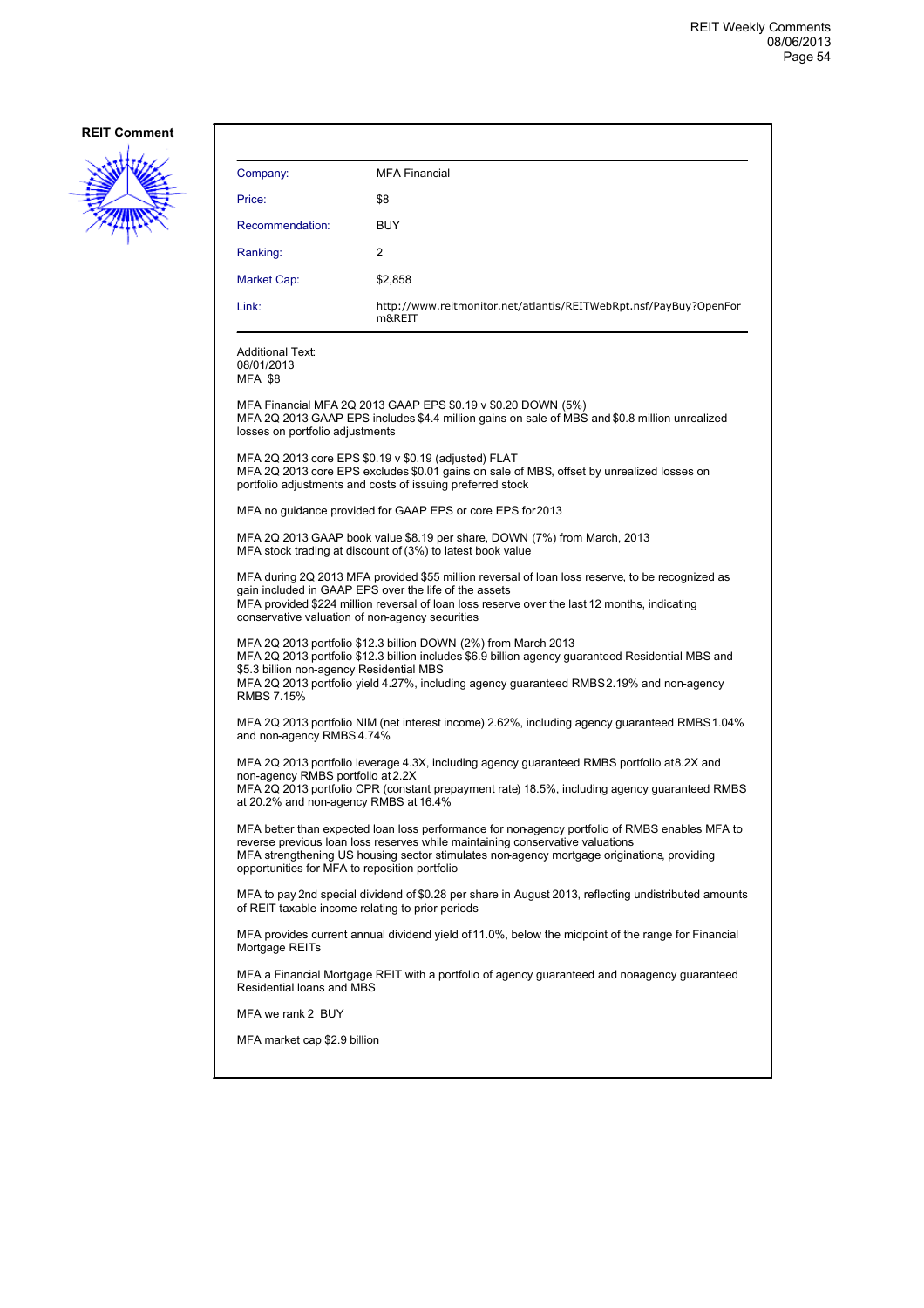

| Company:                                                                                                                                                                                                       | <b>Regency Centers</b>                                                                                                                                                                       |  |
|----------------------------------------------------------------------------------------------------------------------------------------------------------------------------------------------------------------|----------------------------------------------------------------------------------------------------------------------------------------------------------------------------------------------|--|
| Price:                                                                                                                                                                                                         | \$53                                                                                                                                                                                         |  |
| Recommendation:                                                                                                                                                                                                | <b>BUY</b>                                                                                                                                                                                   |  |
| Ranking:                                                                                                                                                                                                       | 2                                                                                                                                                                                            |  |
| <b>Market Cap:</b>                                                                                                                                                                                             | \$4,764                                                                                                                                                                                      |  |
| Link:                                                                                                                                                                                                          | http://www.reitmonitor.net/atlantis/REITWebRpt.nsf/PayBuy?OpenFor<br>m&REIT                                                                                                                  |  |
| Additional Text:<br>08/01/2013<br>REG \$53                                                                                                                                                                     |                                                                                                                                                                                              |  |
|                                                                                                                                                                                                                | Regency Centers REG 2Q 2013 core FFO \$0.67 (adjusted) v \$0.69 (adjusted) DOWN (3%)<br>REG 2Q 2013 core FFO (adjusted) excludes net gain of \$0.01 per share relating to transaction profit |  |
| REG increased quidance 2013 core FFO \$2.55-\$2.60 v \$2.56 FLAT -UP +2%<br>REG previous quidance 2013 core FFO \$2.50-\$2.57 per share<br>REG quidance 2013 core FFO assumes same property NOI UP +3.5%-+4.0% |                                                                                                                                                                                              |  |
| REG 2Q 2013 same property NOI UP +5.2% excluding lease termination fees<br>REG 2Q 2013 portfolio occupancy 94.3%                                                                                               |                                                                                                                                                                                              |  |
| REG 2Q 2013 rents on lease turnover UP +5.7%                                                                                                                                                                   |                                                                                                                                                                                              |  |
| capacity expansion                                                                                                                                                                                             | REG investing \$241 million to develop 6 properties (now 91% pre-leased), representing 2% portfolio                                                                                          |  |
| REG stock price supported by current annual dividend yield of 3.5%                                                                                                                                             |                                                                                                                                                                                              |  |
|                                                                                                                                                                                                                | REG a Retail REIT with a portfolio of grocery anchored shopping centers                                                                                                                      |  |
| REG we rank 2 BUY                                                                                                                                                                                              |                                                                                                                                                                                              |  |
| REG market cap \$4.8 billion                                                                                                                                                                                   |                                                                                                                                                                                              |  |
|                                                                                                                                                                                                                |                                                                                                                                                                                              |  |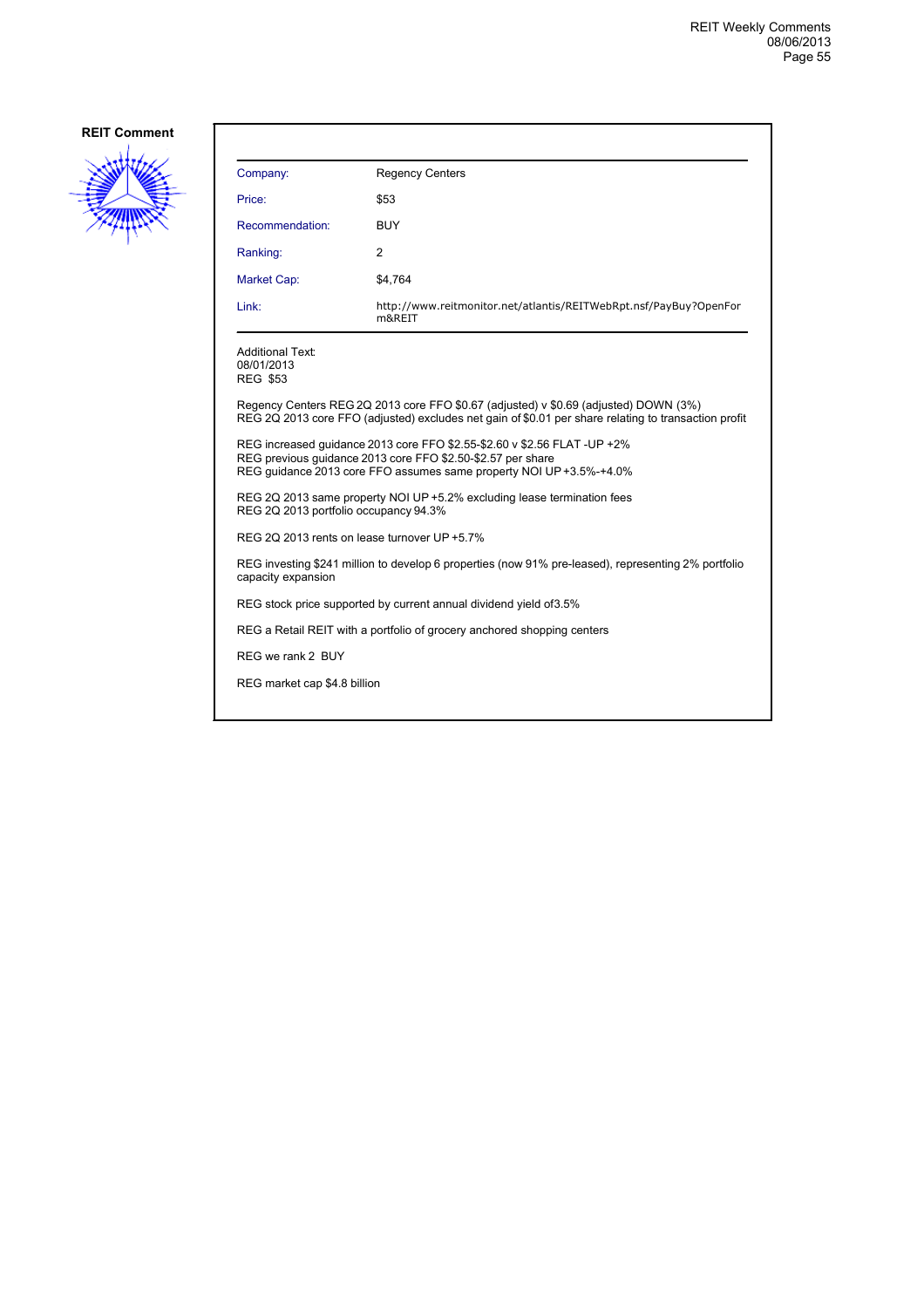

| Company:                                                                                                                                                                                                                                                                                                                                                                                                                                                                                                                                                                                                                                                                                                                                                                                                             | <b>Ashford Hospitality Trust</b>                                                                                                                                                              |  |
|----------------------------------------------------------------------------------------------------------------------------------------------------------------------------------------------------------------------------------------------------------------------------------------------------------------------------------------------------------------------------------------------------------------------------------------------------------------------------------------------------------------------------------------------------------------------------------------------------------------------------------------------------------------------------------------------------------------------------------------------------------------------------------------------------------------------|-----------------------------------------------------------------------------------------------------------------------------------------------------------------------------------------------|--|
| Price:                                                                                                                                                                                                                                                                                                                                                                                                                                                                                                                                                                                                                                                                                                                                                                                                               | \$12                                                                                                                                                                                          |  |
| Recommendation:                                                                                                                                                                                                                                                                                                                                                                                                                                                                                                                                                                                                                                                                                                                                                                                                      | BUY                                                                                                                                                                                           |  |
| Ranking:                                                                                                                                                                                                                                                                                                                                                                                                                                                                                                                                                                                                                                                                                                                                                                                                             | 2                                                                                                                                                                                             |  |
| Market Cap:                                                                                                                                                                                                                                                                                                                                                                                                                                                                                                                                                                                                                                                                                                                                                                                                          | \$1,001                                                                                                                                                                                       |  |
| Link:                                                                                                                                                                                                                                                                                                                                                                                                                                                                                                                                                                                                                                                                                                                                                                                                                | http://www.reitmonitor.net/atlantis/REITWebRpt.nsf/PayBuy?OpenFor<br>m&REIT                                                                                                                   |  |
| Additional Text:<br>08/01/2013<br>AHT \$12                                                                                                                                                                                                                                                                                                                                                                                                                                                                                                                                                                                                                                                                                                                                                                           |                                                                                                                                                                                               |  |
| and other non-recurring items                                                                                                                                                                                                                                                                                                                                                                                                                                                                                                                                                                                                                                                                                                                                                                                        | Ashford Hospitality Trust AHT 2Q 2013 FFO \$0.55 (adjusted) v \$0.52 (adjusted) UP +6%<br>AHT 2Q 2013 FFO (adjusted) excludes net charges of (\$0.05) per share relating to transaction costs |  |
|                                                                                                                                                                                                                                                                                                                                                                                                                                                                                                                                                                                                                                                                                                                                                                                                                      | AHT 2Q 2013 adjusted EBITDA \$109 million UP +11%                                                                                                                                             |  |
| AHT no guidance provided for FFO for 2013                                                                                                                                                                                                                                                                                                                                                                                                                                                                                                                                                                                                                                                                                                                                                                            |                                                                                                                                                                                               |  |
| AHT 2Q 2013 pro forma RevPAR (revenue per available room) for 95 legacy hotels \$112 UP +4.1%<br>AHT 2Q 2013 pro forma ADR (average daily rate) \$143 UP +3.8%<br>AHT 2Q 2013 pro forma occupancy 78.7% +0.2%<br>AHT 2Q 2013 pro forma hotel EBITDA margin 35.6% UP +0.8%                                                                                                                                                                                                                                                                                                                                                                                                                                                                                                                                            |                                                                                                                                                                                               |  |
| AHT 2Q 2013 Highland Hospitality hotels RevPAR (revenue per available room) \$117 UP +4.5%<br>AHT 2Q 2013 Highland Hospitality hotels ADR (average daily rate) \$153 UP +4.7%<br>AHT 2Q 2013 Highland Hospitality hotels occupancy 75.7% UP +0.5%<br>AHT 2Q 2013 Highland Hospitality hotels hotel EBITDA margin 33.4% UP +0.1%                                                                                                                                                                                                                                                                                                                                                                                                                                                                                      |                                                                                                                                                                                               |  |
| AHT management comments noted pending spin-off of Ashford Prime AHP (80% of portfolio of 8<br>stable, profitable and fully leveraged hotels) to be a taxable distribution to AHT common<br>shareholders, with transaction to be completed during Septembel 2013<br>AHT hotels to be included in AHP have much higher RevPAR (revenue per available room) and<br>ADR (average daily rate), with occupancy more than 83% as of 2Q 2013<br>AHT spin-off of AHP to common shareholders of AHT will not impede continuity of AHT dividend at<br>\$0.12 per share per quarter, while AHP expected to pay annual dividend of \$0.04 per share<br>AHT spin-off of AHP to AHT to include \$140 million cash as well as associated debt on properties on<br>spin-off properties<br>AHT provides current dividend yield of 4.1% |                                                                                                                                                                                               |  |
| AHT a Hotel REIT                                                                                                                                                                                                                                                                                                                                                                                                                                                                                                                                                                                                                                                                                                                                                                                                     |                                                                                                                                                                                               |  |
| AHT we rank 2 BUY                                                                                                                                                                                                                                                                                                                                                                                                                                                                                                                                                                                                                                                                                                                                                                                                    |                                                                                                                                                                                               |  |
| AHT market cap \$1.0 billion                                                                                                                                                                                                                                                                                                                                                                                                                                                                                                                                                                                                                                                                                                                                                                                         |                                                                                                                                                                                               |  |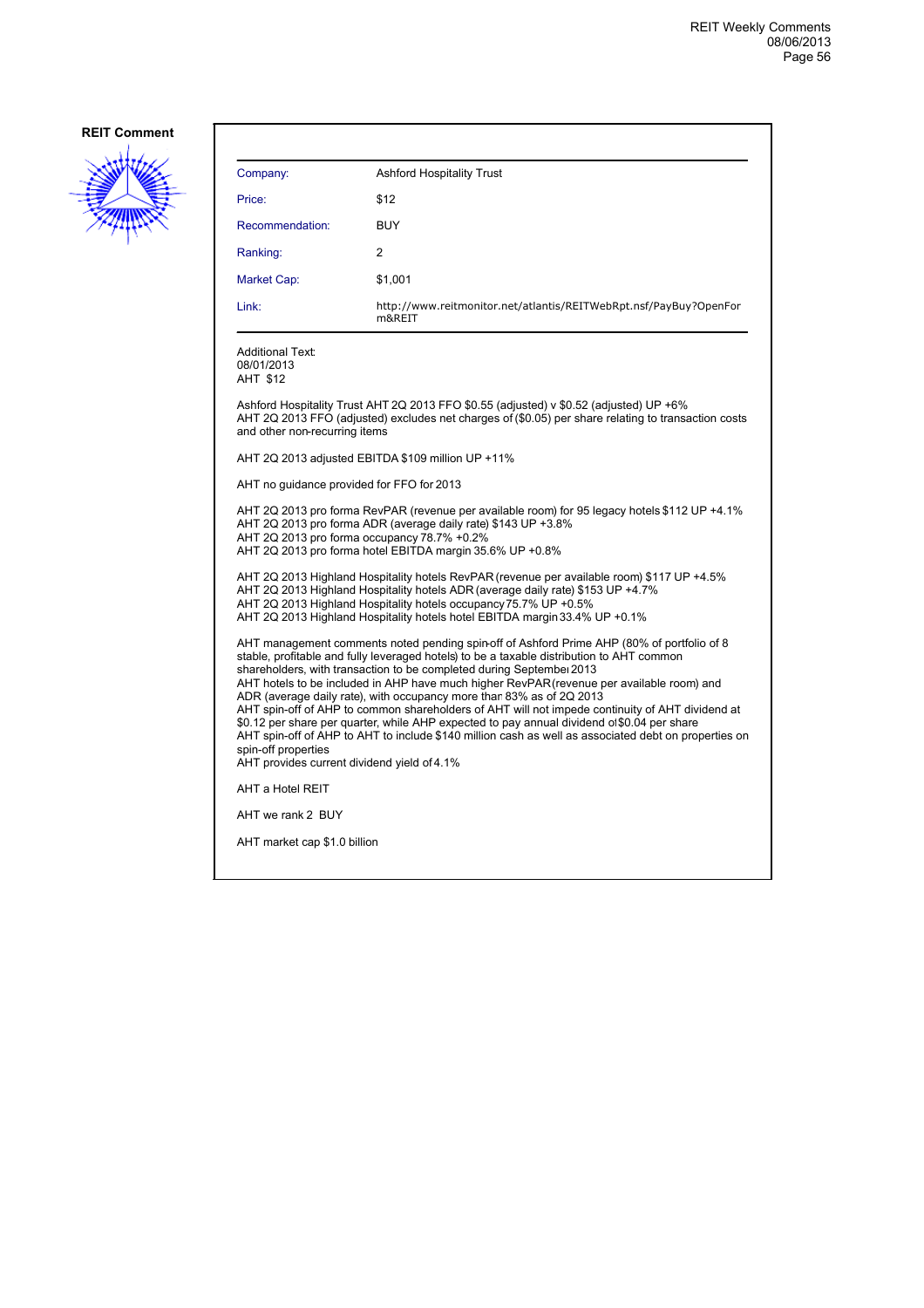

| Company:                                    | <b>Essex Property Trust</b>                                                                                                                                                                                                                                                                                                                                                  |
|---------------------------------------------|------------------------------------------------------------------------------------------------------------------------------------------------------------------------------------------------------------------------------------------------------------------------------------------------------------------------------------------------------------------------------|
| Price:                                      | \$161                                                                                                                                                                                                                                                                                                                                                                        |
| Recommendation:                             | <b>BUY</b>                                                                                                                                                                                                                                                                                                                                                                   |
| Ranking:                                    | 2                                                                                                                                                                                                                                                                                                                                                                            |
| Market Cap:                                 | \$6,324                                                                                                                                                                                                                                                                                                                                                                      |
| Link:                                       | http://www.reitmonitor.net/atlantis/REITWebRpt.nsf/PayBuy?OpenFor<br>m&REIT                                                                                                                                                                                                                                                                                                  |
| Additional Text:<br>08/01/2013<br>ESS \$161 |                                                                                                                                                                                                                                                                                                                                                                              |
|                                             | Essex Property Trust ESS 2Q 2013 FFO \$1.88 (adjusted) v \$1.66 (adjusted) UP +13%<br>ESS guidance 2Q 2013 core FFO (adjusted) excludes net gain of \$0.03 per share                                                                                                                                                                                                         |
| +10%-+12%                                   | ESS narrowed guidance range 2013 core FFO \$7.50-\$7.65 (adjusted) v \$6.82 (adjusted) UP<br>ESS previous guidance 2013 FFO \$7.40-\$7.70 per share<br>ESS guidance 2013 core FFO assumes same property NOI UP +7.0%-+7.2%                                                                                                                                                   |
|                                             | ESS new guidance 3Q 2013 core FFO \$1.85-\$1.93 v \$1.71 (adjusted) UP +8%-+13%                                                                                                                                                                                                                                                                                              |
|                                             | ESS 2Q 2013 same property NOI UP +7.0%, with lowest improvement for southern CA +4.8% and<br>highest for northern CA +9.7%, with Seattle UP +7.8%<br>ESS 2Q 2013 same property occupancy 96.0% DOWN (0.3%)<br>ESS 2Q 2013 average monthly rent \$1,574 UP +6.2%                                                                                                              |
|                                             | ESS 2Q 2013 annualized apartment turnover 56% UP +2%                                                                                                                                                                                                                                                                                                                         |
|                                             | ESS 2Q 2013 acquisitions \$114 million for 2 properties<br>ESS 2Q 2013 dispositions \$270 million for 4 properties                                                                                                                                                                                                                                                           |
|                                             | ESS investing \$1.1 billion to develop 12 apartment communities (including 2 wholly owned and 10<br>joint venture investments) for total portfolio capacity increment of 7%                                                                                                                                                                                                  |
| than normal seasonal layoffs at Disneyland  | ESS management noted higher home prices and higher mortgage rates limit affordability of home<br>ownership, likely to deter apartment dwellers from becoming homeowners<br>ESS management denied any involvement in Land& Buildings offer to acquire BRE Properties BRE<br>ESS commented that rental increases in Los Angeles lower than expected for 2Q 2013 due to earlier |
| vield of 2.9%                               | ESS increased quarterly dividend distribution by 10% during 2013, now providing annual dividend                                                                                                                                                                                                                                                                              |
|                                             | ESS a Residential REIT with a diverse portfolio of apartment communities in west coast states                                                                                                                                                                                                                                                                                |
| ESS we rank 2 BUY                           |                                                                                                                                                                                                                                                                                                                                                                              |
| ESS market cap \$6.3 billion                |                                                                                                                                                                                                                                                                                                                                                                              |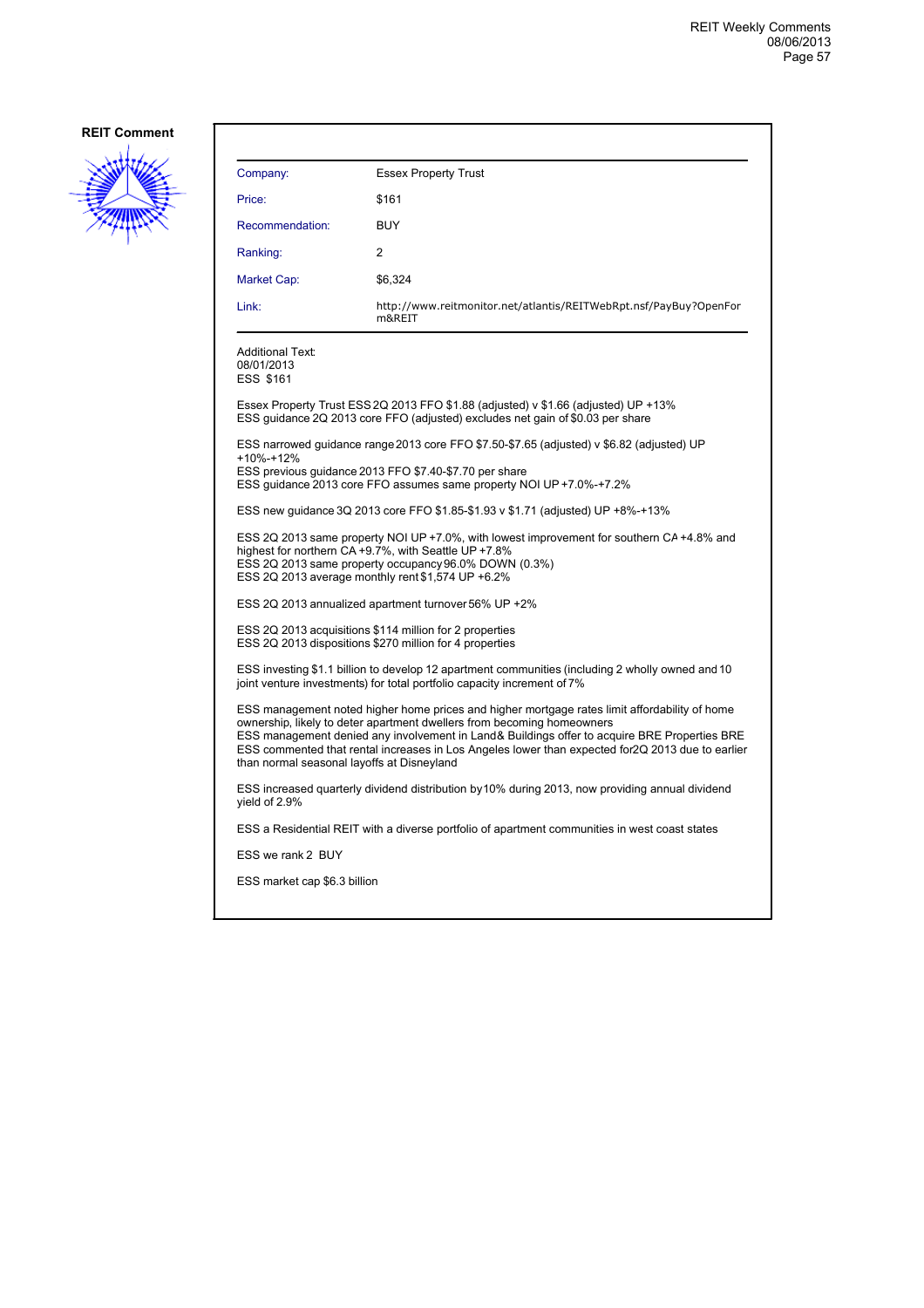

| Company:                                                                                                                                                                                                 | <b>CBL &amp; Associates</b>                                                                                                                                 |  |
|----------------------------------------------------------------------------------------------------------------------------------------------------------------------------------------------------------|-------------------------------------------------------------------------------------------------------------------------------------------------------------|--|
| Price:                                                                                                                                                                                                   | \$23                                                                                                                                                        |  |
| Recommendation:                                                                                                                                                                                          | <b>BUY</b>                                                                                                                                                  |  |
| Ranking:                                                                                                                                                                                                 | 2                                                                                                                                                           |  |
| Market Cap:                                                                                                                                                                                              | \$4,351                                                                                                                                                     |  |
| Link:                                                                                                                                                                                                    | http://www.reitmonitor.net/atlantis/REITWebRpt.nsf/PayBuy?OpenFor<br>m&REIT                                                                                 |  |
| <b>Additional Text:</b><br>08/01/2013<br><b>CBL \$24</b>                                                                                                                                                 |                                                                                                                                                             |  |
| extinguishment                                                                                                                                                                                           | CBL & Associates CBL 2Q 2013 FFO \$0.55 (adjusted) v \$0.53 UP +4%<br>CBL 2Q 2013 FFO (adjusted) excludes net charge of (\$0.04) per share relating to debt |  |
| CBL made no change to quidance 2013 FFO \$2.18-\$2.26 v \$2.17 (adjusted) FLAT - UP +4%<br>CBL guidance 2013 FFO assumes same property NOI UP +1.0%-+3.0%                                                |                                                                                                                                                             |  |
| CBL 2Q 2013 same property NOI UP +1.8% (excluding lease termination fees)<br>CBL 2Q 2013 portfolio occupancy 93.0% UP +0.7%                                                                              |                                                                                                                                                             |  |
| CBL 2Q 2013 trailing 12 month annualized mall tenant sales per square foot \$356 UP +3.2%<br>CBL 2Q 2013 average increase in annualized mall gross rent per square foot on lease turnover UP<br>$+12.1%$ |                                                                                                                                                             |  |
| CBL investment in portfolio expansion drives FFO growth<br>CBL renovations at 3 regional malls should contribute to improved profitability during 2013                                                   |                                                                                                                                                             |  |
| CBL provides current yield of 4.0%                                                                                                                                                                       |                                                                                                                                                             |  |
| CBL a Retail REIT with a portfolio of regional malls in southeastern and midAtlantic states                                                                                                              |                                                                                                                                                             |  |
| CBL we rank 2 BUY                                                                                                                                                                                        |                                                                                                                                                             |  |
| CBL market cap \$4.4 billion                                                                                                                                                                             |                                                                                                                                                             |  |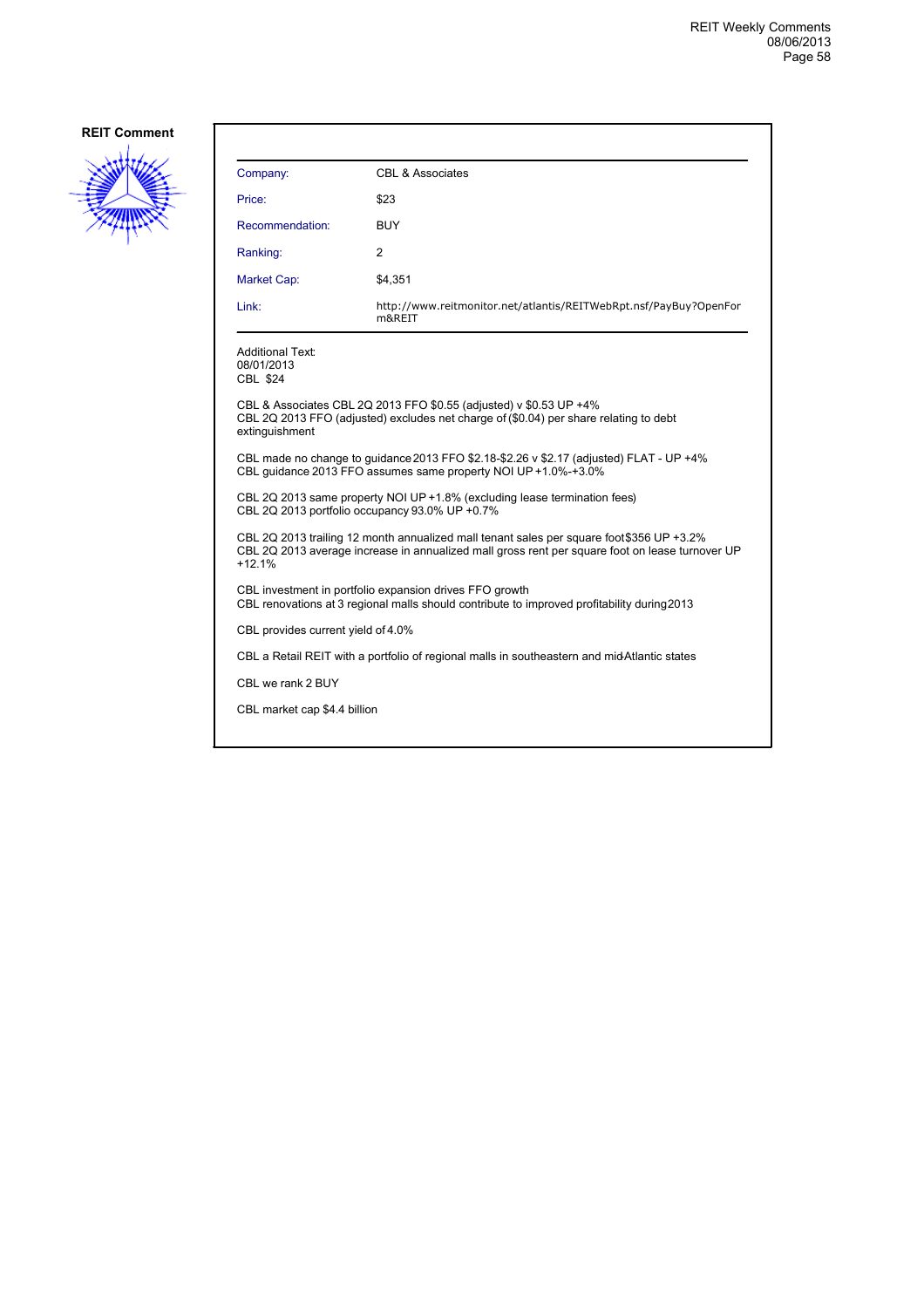

| Company:                                                 | <b>National Retail Properties</b>                                           |
|----------------------------------------------------------|-----------------------------------------------------------------------------|
| Price:                                                   | \$34                                                                        |
| Recommendation:                                          | <b>BUY</b>                                                                  |
| Ranking:                                                 | $\overline{2}$                                                              |
| Market Cap:                                              | \$4,054                                                                     |
| Link:                                                    | http://www.reitmonitor.net/atlantis/REITWebRpt.nsf/PayBuy?OpenFor<br>m&REIT |
| <b>Additional Text:</b><br>08/01/2013<br><b>NNN \$34</b> |                                                                             |

National Retail Properties NNN stock traded DOWN (\$0.90) per share to close DOWN (3%) day

NNN stock traded UP +9% year to date for 2013, underperforming Retail REITs, trading UP +12% for 2013

NNN earlier today reported 2Q 2013 FFO UP +5%

NNN also increased guidance for FFO for 2013 to indicate growth UP +9%

NNN all leases are triple net, with no exposure to variable tenant sales

NNN recently increased quarterly dividend by 2.5%, bringing current yield to 4.6%

NNN a Retail REIT with a portfolio of net leased retail and commercial properties

NNN we rank 2 BUY

NNN market cap \$4.1 billion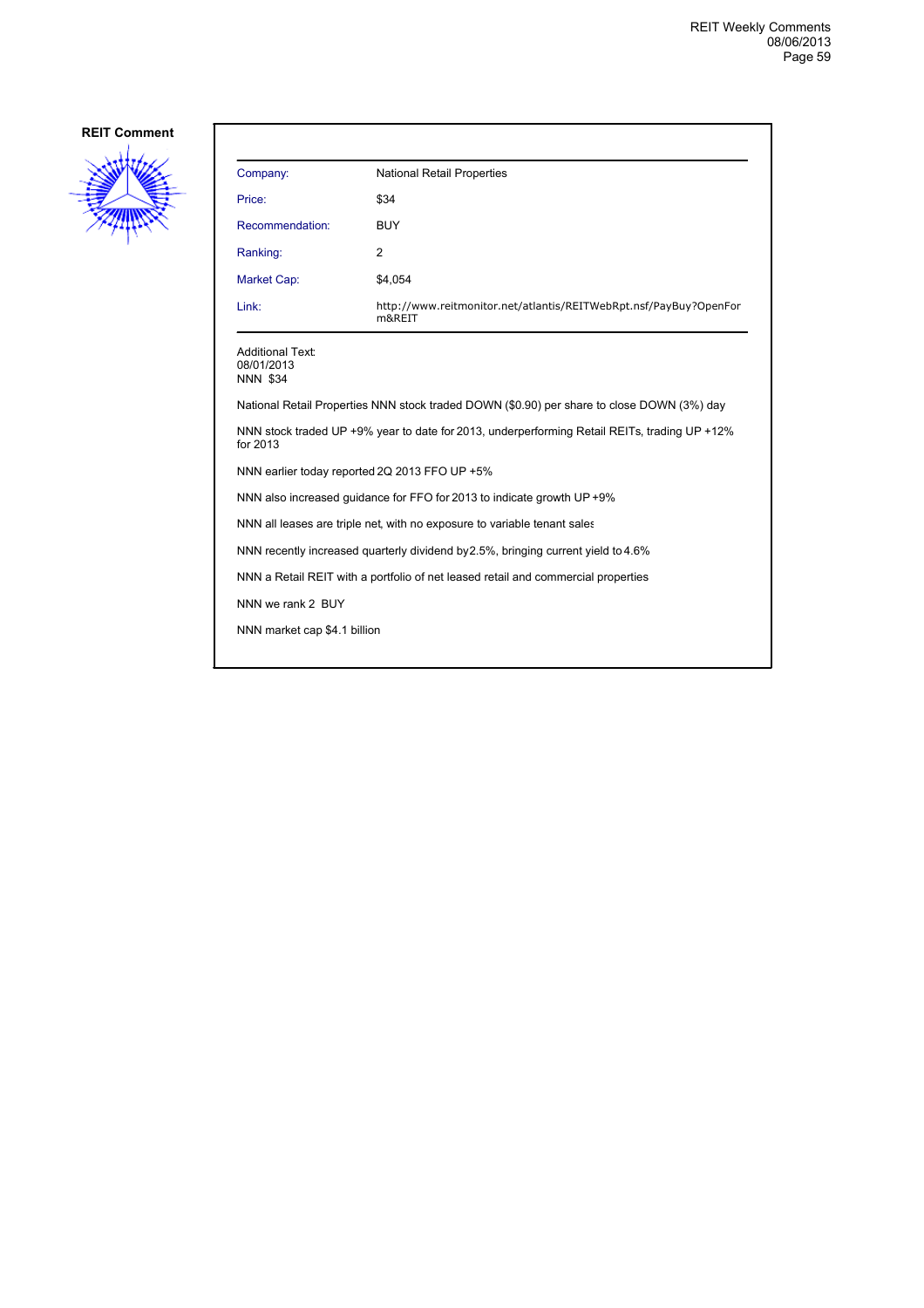

| Company:                                                                                                                  | <b>Regency Centers</b>                                                      |  |
|---------------------------------------------------------------------------------------------------------------------------|-----------------------------------------------------------------------------|--|
| Price:                                                                                                                    | \$54                                                                        |  |
| Recommendation:                                                                                                           | <b>BUY</b>                                                                  |  |
| Ranking:                                                                                                                  | 2                                                                           |  |
| Market Cap:                                                                                                               | \$4,849                                                                     |  |
| Link:                                                                                                                     | http://www.reitmonitor.net/atlantis/REITWebRpt.nsf/PayBuy?OpenFor<br>m&REIT |  |
| <b>Additional Text:</b><br>08/01/2013<br><b>REG \$54</b>                                                                  |                                                                             |  |
|                                                                                                                           | Regency Centers REG traded UP \$0.94 per share to close UP +2% day          |  |
| REG stock traded UP +14% year to date for 2014, outperforming Retail REITs, trading UP +12% for<br>2013                   |                                                                             |  |
| REG earlier today reported core FFO for 2Q 2013 DOWN (3%)                                                                 |                                                                             |  |
| REG also increased guidance for core FFO for 2013 to indicate growth UP +9%                                               |                                                                             |  |
| REG investing \$241 million to develop 6 properties (now 91% pre-leased), representing 2% portfolio<br>capacity expansion |                                                                             |  |
| REG stock price supported by current annual dividend yield of 3.5%                                                        |                                                                             |  |
| REG a Retail REIT with a portfolio of grocery anchored shopping centers                                                   |                                                                             |  |
| REG we rank 2 BUY                                                                                                         |                                                                             |  |
| REG market cap \$4.8 billion                                                                                              |                                                                             |  |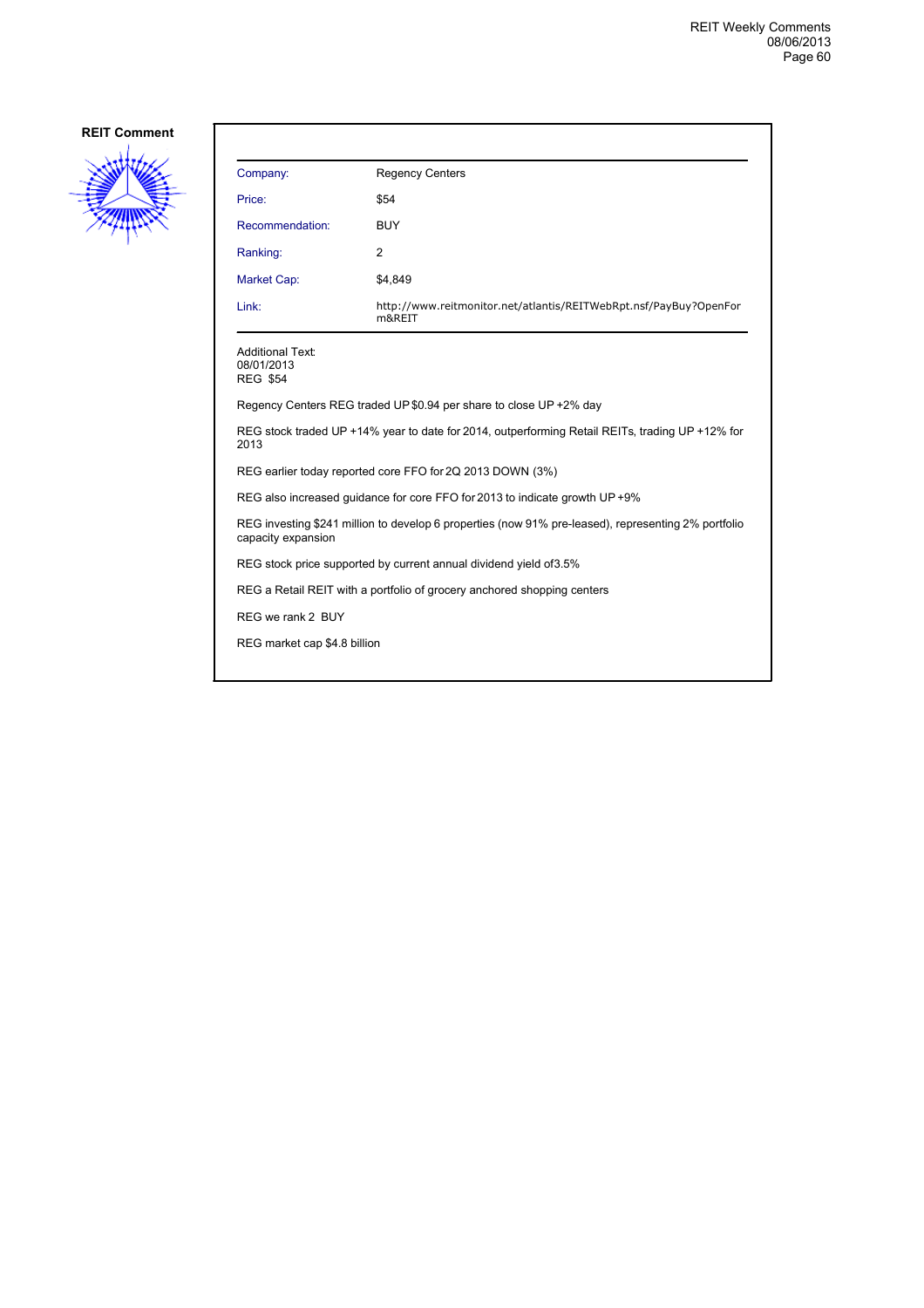

| Company:                                                                                                                                                                    | <b>MFA Financial</b>                                                                      |  |
|-----------------------------------------------------------------------------------------------------------------------------------------------------------------------------|-------------------------------------------------------------------------------------------|--|
| Price:                                                                                                                                                                      | \$8                                                                                       |  |
| Recommendation:                                                                                                                                                             | BUY                                                                                       |  |
| Ranking:                                                                                                                                                                    | 2                                                                                         |  |
| Market Cap:                                                                                                                                                                 | \$2,800                                                                                   |  |
| Link:                                                                                                                                                                       | http://www.reitmonitor.net/atlantis/REITWebRpt.nsf/PayBuy?OpenFor<br>m&REIT               |  |
| <b>Additional Text:</b><br>08/01/2013<br><b>MFA \$8</b>                                                                                                                     |                                                                                           |  |
|                                                                                                                                                                             | MFA Financial MFA traded DOWN (\$0.16) per share to close DOWN (2%) day                   |  |
| trading DOWN (10%) for 2013                                                                                                                                                 | MFA stock traded DOWN (4%) year to date for 2013, outperforming Financial Mortgage REITs, |  |
| MFA although portfolio size was almost stable, MFA earlier today reported book value decline of<br>(7%) during 2Q 2013, due to lower prices on portfolio of Residential MBS |                                                                                           |  |
| MFA stock now trading at discount of (5%) to latest book value of \$8.19 per share, DOWN (7%)<br>from March, 2013                                                           |                                                                                           |  |
| MFA to pay 2nd special dividend of \$0.28 per share in August 2013, reflecting undistributed amounts<br>of REIT taxable income relating to prior periods                    |                                                                                           |  |
| MFA provides current annual dividend yield of 11.3%, below the midpoint of the range for Financial<br>Mortgage REITs                                                        |                                                                                           |  |
| MFA a Financial Mortgage REIT with a portfolio of agency guaranteed and nonagency guaranteed<br>Residential loans and MBS                                                   |                                                                                           |  |
| MFA we rank 2 BUY                                                                                                                                                           |                                                                                           |  |
| MFA market cap \$2.8 billion                                                                                                                                                |                                                                                           |  |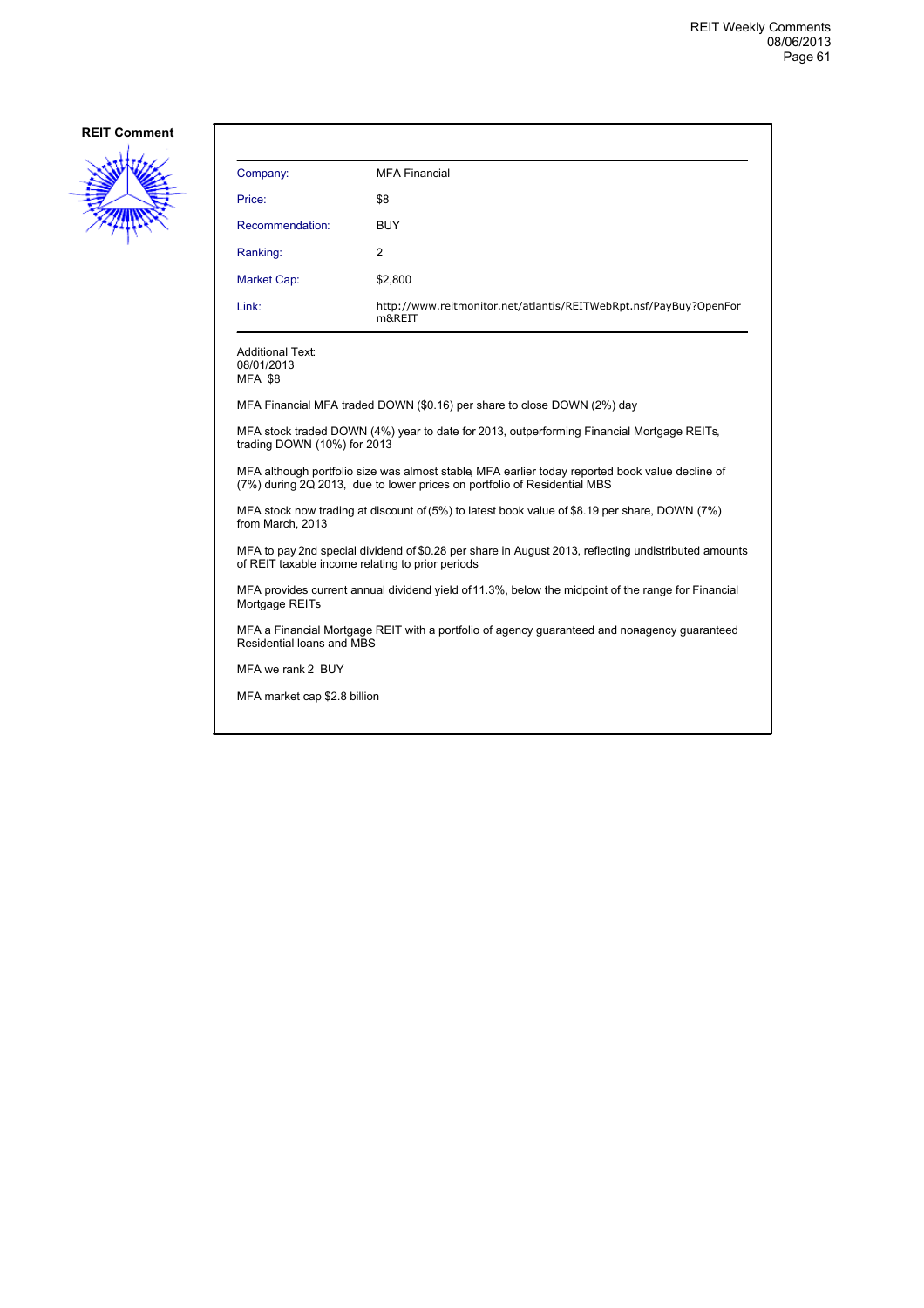

| Company:                                                                                                 | CBL & Associates                                                            |  |
|----------------------------------------------------------------------------------------------------------|-----------------------------------------------------------------------------|--|
| Price:                                                                                                   | \$22                                                                        |  |
| Recommendation:                                                                                          | <b>BUY</b>                                                                  |  |
| Ranking:                                                                                                 | 2                                                                           |  |
| Market Cap:                                                                                              | \$4,242                                                                     |  |
| Link:                                                                                                    | http://www.reitmonitor.net/atlantis/REITWebRpt.nsf/PayBuy?OpenFor<br>m&REIT |  |
| <b>Additional Text:</b><br>08/01/2013<br><b>CBL \$22</b>                                                 |                                                                             |  |
|                                                                                                          | CBL & Associates CBL traded DOWN (\$0.57) per share to close DOWN (3%) day  |  |
| CBL stock traded UP +4% year to date for 2013, underperforming Retail REITs, trading UP +12%<br>for 2013 |                                                                             |  |
| CBL earlier today reported FFO for 2Q 2013 UP +4%                                                        |                                                                             |  |
| CBL made no change to guidance for FFO for 2013 indicating growth UP +4%                                 |                                                                             |  |
| CBL investment in portfolio expansion drives FFO growth                                                  |                                                                             |  |
| CBL renovations at 3 regional malls should contribute to improved profitability during 2013              |                                                                             |  |
| CBL provides current yield of 4.1%                                                                       |                                                                             |  |
| CBL a Retail REIT with a portfolio of regional malls in southeastern and mid-Atlantic states             |                                                                             |  |
| CBL we rank 2 BUY                                                                                        |                                                                             |  |
| CBL market cap \$4.2 billion                                                                             |                                                                             |  |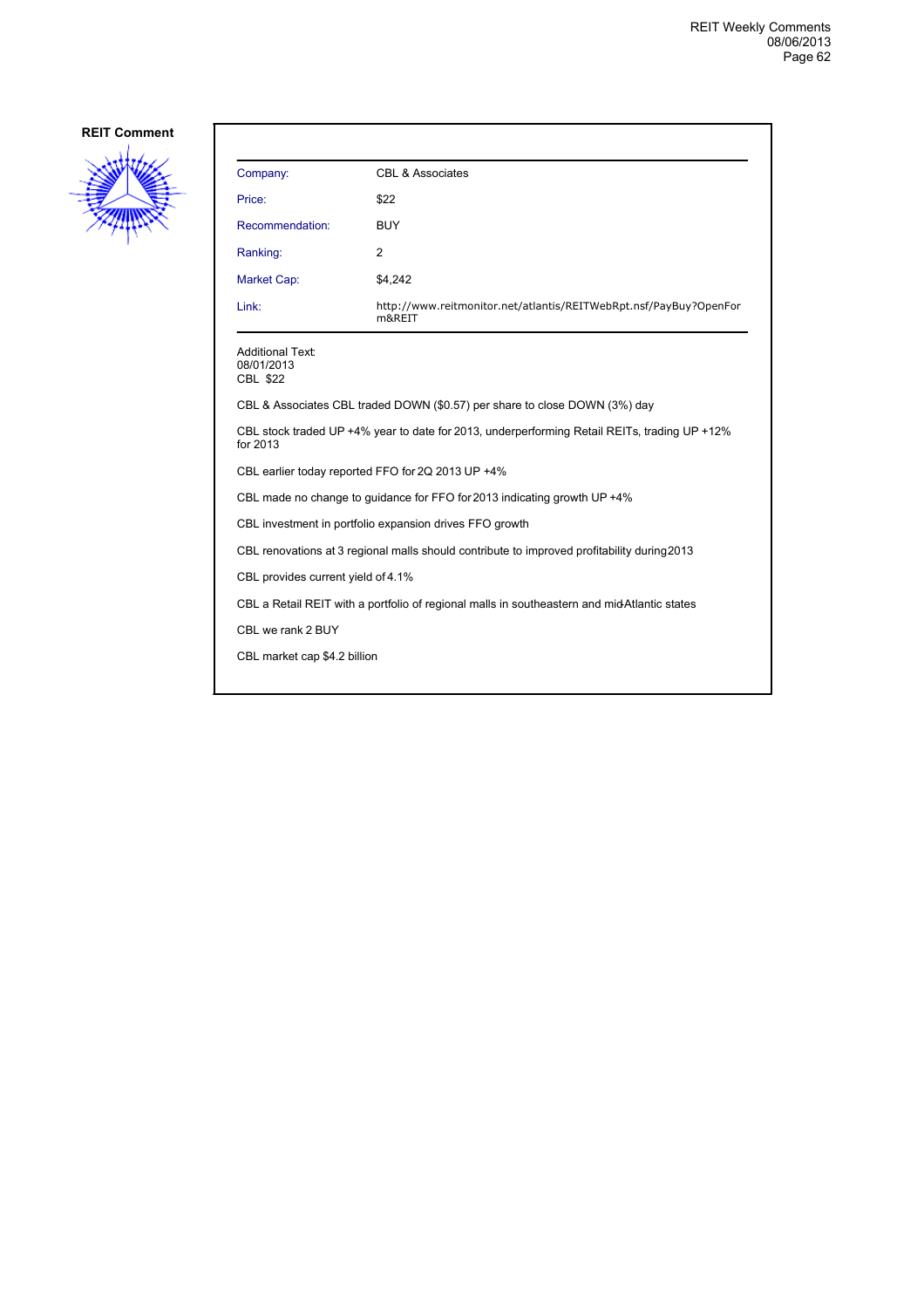

| Company:                                                                                                                                                                                                    | <b>Equity Residential</b>                                                                          |  |
|-------------------------------------------------------------------------------------------------------------------------------------------------------------------------------------------------------------|----------------------------------------------------------------------------------------------------|--|
| Price:                                                                                                                                                                                                      | \$56                                                                                               |  |
| Recommendation:                                                                                                                                                                                             | <b>BUY</b>                                                                                         |  |
| Ranking:                                                                                                                                                                                                    | 2                                                                                                  |  |
| Market Cap:                                                                                                                                                                                                 | \$20,833                                                                                           |  |
| Link:                                                                                                                                                                                                       | http://www.reitmonitor.net/atlantis/REITWebRpt.nsf/PayBuy?OpenFor<br>m&REIT                        |  |
| <b>Additional Text:</b><br>08/02/2013<br>EQR \$56                                                                                                                                                           |                                                                                                    |  |
| <b>Residential REITs</b>                                                                                                                                                                                    | Equity Residential EQR report of lower than expected new job creation presents mixed outlook for   |  |
| EQR report from BLS (Bureau of Labor Statistics) of Labor Department found US economy created<br>162,000 new jobs for July, 2013, with unemployment rate slightly DOWN to 7.4%                              |                                                                                                    |  |
| EQR private sector jobs increased UP +161,000, while government jobs UP +1,000, with federal<br>government DOWN (2,000), state government DOWN (3,000) and local government UP +6,000 due<br>to seasonality |                                                                                                    |  |
| EQR earlier this week ADP survey report found 200,000 new jobs created in private sector during<br>July 2013, UP +2,000 from revised 198,000 for June 2013                                                  |                                                                                                    |  |
| EQR difference between ADP report and Labor Department report may indicate private sector<br>estimates by Labor Department impacted by seasonal adjustments                                                 |                                                                                                    |  |
| EQR Residential REITs normally benefit from employment growth as most new jobs are taken by<br>25-34 year old age group, target market for apartment dwellers                                               |                                                                                                    |  |
| EQR impact of Archstone acquisition positive for margins, but creates need for divestitures to repay<br>debt                                                                                                |                                                                                                    |  |
| EQR reported FFO growth UP +4% for 2Q 2013, while slightly reducing top end of guidance range<br>for FFO for 2013 to indicate growth UP +3%                                                                 |                                                                                                    |  |
| EQR stock supported by current annual dividend yield of 3.2%                                                                                                                                                |                                                                                                    |  |
|                                                                                                                                                                                                             | EQR the largest publicly traded Residential REIT with a diverse portfolio of apartment communities |  |
| EQR we rank 2 BUY                                                                                                                                                                                           |                                                                                                    |  |
| EQR market cap \$20.8 billion                                                                                                                                                                               |                                                                                                    |  |
|                                                                                                                                                                                                             |                                                                                                    |  |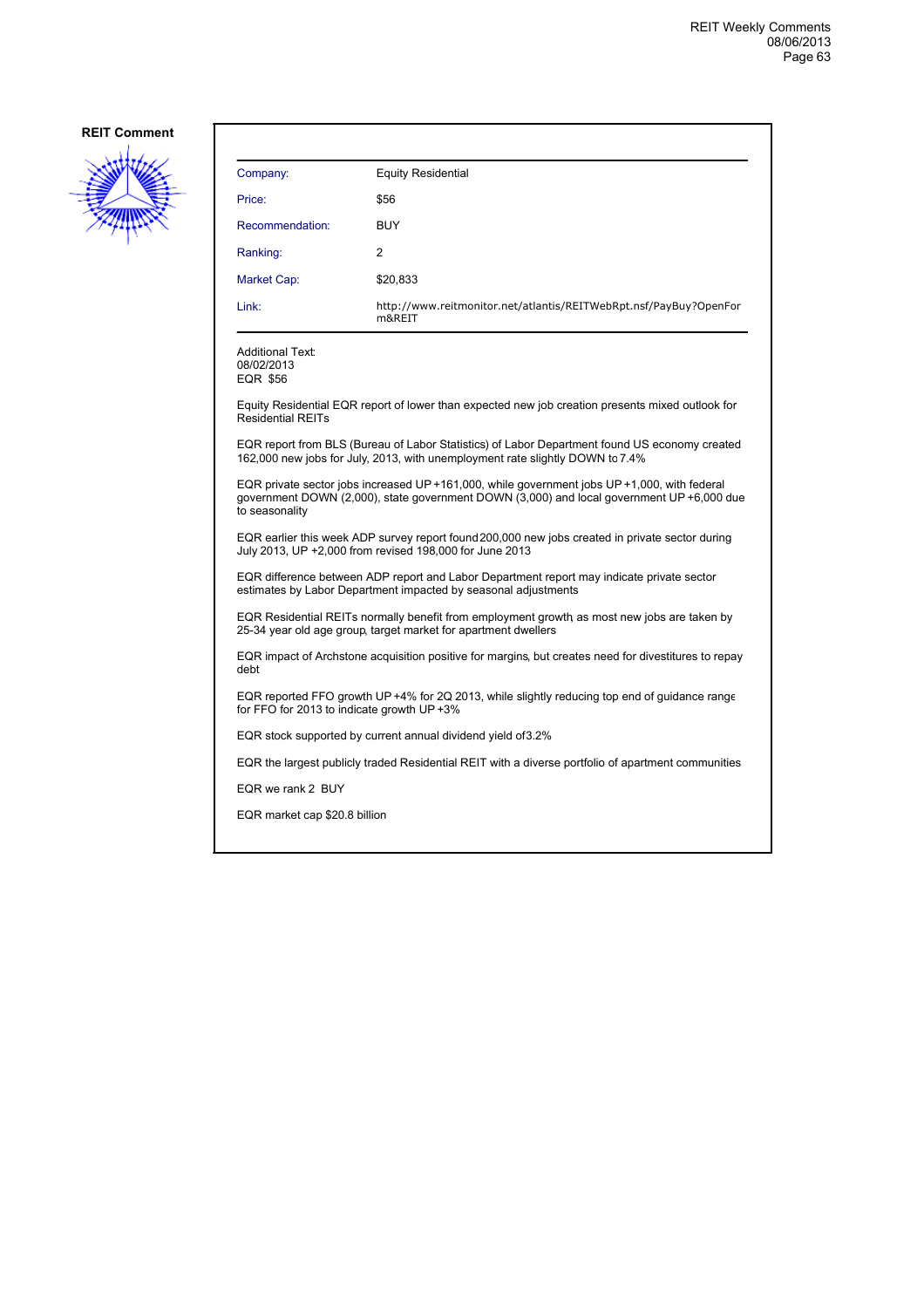

| Company:                                                 | Host Hotels & Resorts                                                                                                                                                                                                                                                                                                                                                                                    |
|----------------------------------------------------------|----------------------------------------------------------------------------------------------------------------------------------------------------------------------------------------------------------------------------------------------------------------------------------------------------------------------------------------------------------------------------------------------------------|
| Price:                                                   | \$18                                                                                                                                                                                                                                                                                                                                                                                                     |
| Recommendation:                                          | <b>HOLD</b>                                                                                                                                                                                                                                                                                                                                                                                              |
| Ranking:                                                 | 3                                                                                                                                                                                                                                                                                                                                                                                                        |
| Market Cap:                                              | \$13,413                                                                                                                                                                                                                                                                                                                                                                                                 |
| Link:                                                    | http://www.reitmonitor.net/atlantis/REITWebRpt.nsf/PayBuy?OpenFor<br>m&REIT                                                                                                                                                                                                                                                                                                                              |
| <b>Additional Text:</b><br>08/01/2013<br><b>HST \$18</b> |                                                                                                                                                                                                                                                                                                                                                                                                          |
| extinguishment and other items                           | Host Hotels & Resorts HST 2Q 2013 FFO \$0.45 (adjusted) v \$0.33 (adjusted) UP +36%<br>HST 2Q 2013 FFO (adjusted) excludes net charges of (\$0.06) per share relating to debt                                                                                                                                                                                                                            |
| debt extinguishment and other items                      | HST narrowed guidance range for 2013 FFO \$1.28-\$1.32 v \$1.10 UP +16%-+20%<br>HST previous guidance 2013 FFO (adjusted) \$1.25-\$1.33 per share<br>HST guidance 2013 FFO (adjusted) excludes net charges of (\$0.04)-(\$0.05) per share relating to<br>HST new guidance 2013 FFO (adjusted) assumes RevPAR (revenue per available room) UP<br>+5.5%-+6.25%, with hotel operating margin UP +1.0%-+1.2% |
|                                                          | HST 2Q 2013 adjusted EBITDA \$431 million UP +23%<br>HST guidance 2013 adjusted EBITDA \$1.290-\$1.315 billion                                                                                                                                                                                                                                                                                           |
|                                                          | HST 2Q 2013 same hotel RevPAR (revenue per available room) \$163 UP +6.1%<br>HST 2Q 2013 same hotel ADR (average daily rate) \$204 UP +4.5%<br>HST 2Q 2013 same hotel occupancy 79.8% UP +1.1%                                                                                                                                                                                                           |
|                                                          | HST 2Q 2013 acquisition \$139 million for Hyatt Place Waikiki Beach in HI<br>HST 2Q 2013 disposition \$161 million for The Ritz-Carlton Hotel in San Francisco                                                                                                                                                                                                                                           |
| properties                                               | HST during 2013 expects to invest \$280-\$300 million on renewal and replacements for existing<br>portfolio, with additional \$35-\$45 million to be invested in improvements at recently acquired                                                                                                                                                                                                       |
|                                                          | HST management commented that group nights continue below expectations with slight decline<br>from previous year continuing long term declining trend, although group daily rates have recovered<br>HST Boston occupancy a disppointment for 2Q 2013 due to disruption after terrorist event                                                                                                             |
|                                                          | HST increased dividend distribution by 10%, now providing annual yield of 2.4%                                                                                                                                                                                                                                                                                                                           |
|                                                          | HST a Hotel REIT with a portfolio of upscale hotels and resorts in US Mexico, Europe and Pacific                                                                                                                                                                                                                                                                                                         |
| HST we rank 3 HOLD                                       |                                                                                                                                                                                                                                                                                                                                                                                                          |
| HST market cap \$13.4 billion                            |                                                                                                                                                                                                                                                                                                                                                                                                          |
| HST an S&P 500 Index REIT                                |                                                                                                                                                                                                                                                                                                                                                                                                          |
|                                                          |                                                                                                                                                                                                                                                                                                                                                                                                          |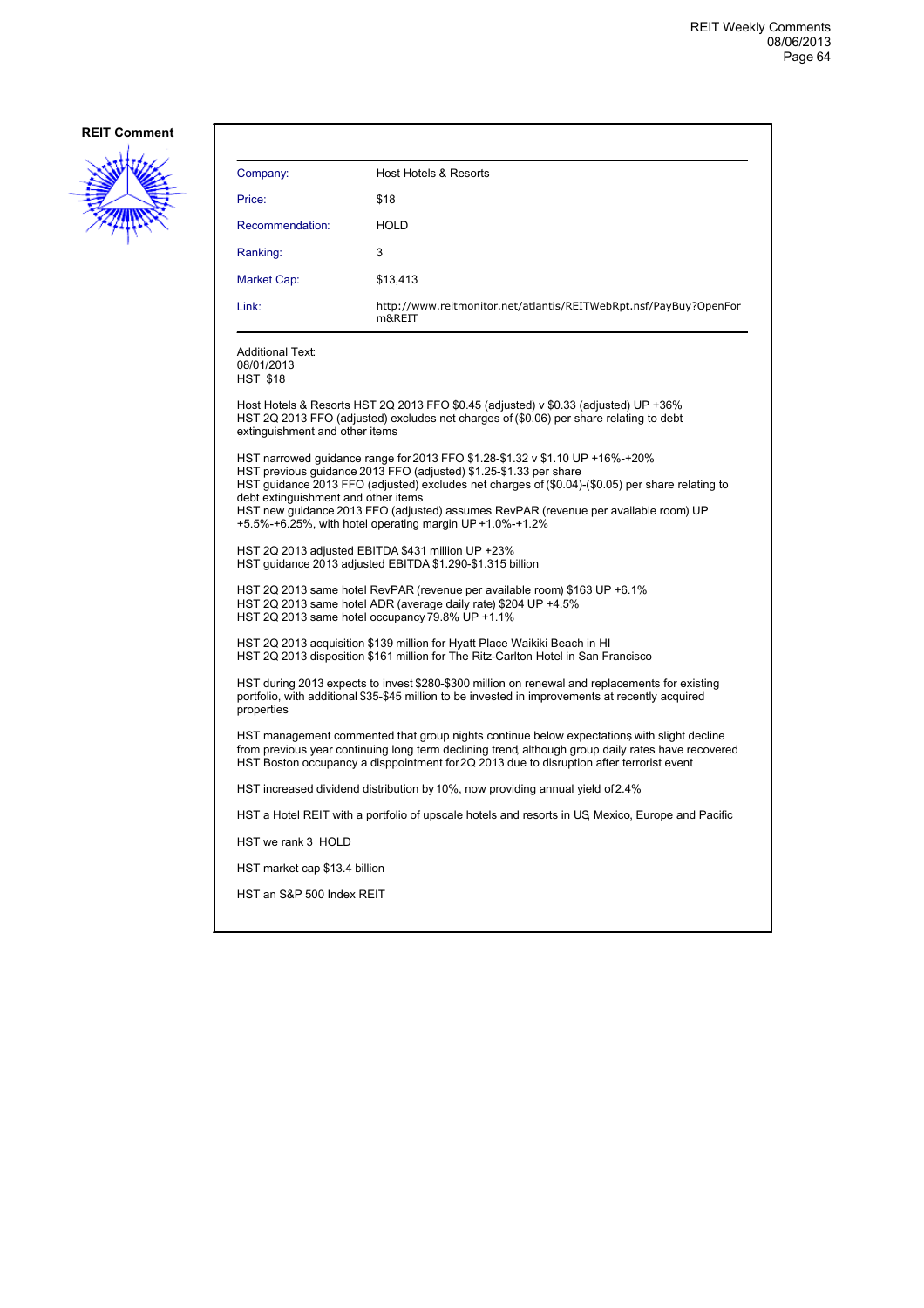

| Company:                                                                                 | <b>DDR Corp</b>                                                                                                                                          |  |
|------------------------------------------------------------------------------------------|----------------------------------------------------------------------------------------------------------------------------------------------------------|--|
| Price:                                                                                   | \$17                                                                                                                                                     |  |
| Recommendation:                                                                          | BUY                                                                                                                                                      |  |
| Ranking:                                                                                 | 2                                                                                                                                                        |  |
| Market Cap:                                                                              | \$5,484                                                                                                                                                  |  |
| Link:                                                                                    | http://www.reitmonitor.net/atlantis/REITWebRpt.nsf/PayBuy?OpenFor<br>m&REIT                                                                              |  |
| <b>Additional Text:</b><br>08/02/2013<br><b>DDR \$17</b>                                 |                                                                                                                                                          |  |
| non-cash impairment charges and other items                                              | DDR Corp DDR 2Q 2013 operating FFO \$0.27 v \$0.25 UP +8%<br>DDR 2Q 2013 operating FFO (adjusted) excludes net charges of (\$0.02) per share relating to |  |
|                                                                                          | DDR made no change to guidance range 2013 operating FFO \$1.08-\$1.11 v \$1.04 UP +4%-+7%                                                                |  |
| DDR 2Q 2013 same property NOI UP +3.1%<br>DDR 2Q 2013 portfolio occupancy 94.6% UP +0.2% |                                                                                                                                                          |  |
| UP +7%                                                                                   | DDR 2Q 2013 increased rents on new leases UP +12%, while rents on renewed leases increased                                                               |  |
| DDR 2Q 2013 acquisitions \$106 million<br>DDR 2Q 2013 dispositions \$64 million          |                                                                                                                                                          |  |
| during 4Q 2013                                                                           | DDR to close pending acquisition of 95% interest in 30 prime shopping centers from Blackstone                                                            |  |
|                                                                                          | DDR provides current annual dividend yield of 3.1%                                                                                                       |  |
|                                                                                          | DDR a Retail REIT with a diverse portfolio of retail properties in US, Puerto Rico and Brazil                                                            |  |
| DDR we rank 2 BUY                                                                        |                                                                                                                                                          |  |
| DDR market cap \$5.5 billion                                                             |                                                                                                                                                          |  |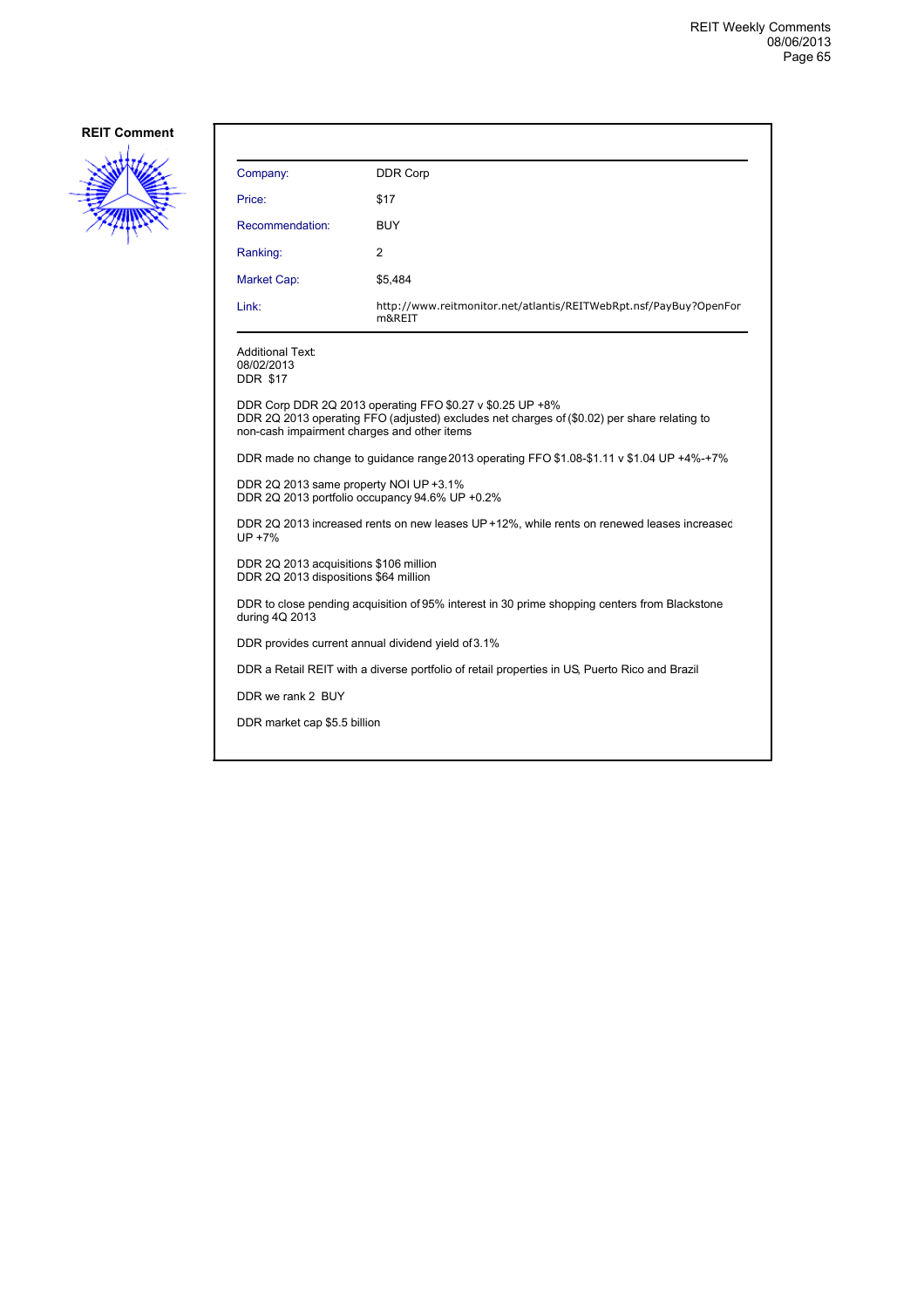

| Company:                                                 | Host Hotels & Resorts                                                                              |
|----------------------------------------------------------|----------------------------------------------------------------------------------------------------|
| Price:                                                   | \$18                                                                                               |
| Recommendation:                                          | <b>HOLD</b>                                                                                        |
| Ranking:                                                 | 3                                                                                                  |
| Market Cap:                                              | \$13,413                                                                                           |
| Link:                                                    | http://www.reitmonitor.net/atlantis/REITWebRpt.nsf/PayBuy?OpenFor<br>m&REIT                        |
| <b>Additional Text:</b><br>08/02/2013<br><b>HST \$18</b> |                                                                                                    |
| 3Q 2103                                                  | Host Hotels & Resorts HST increased quarterly dividend distribution by 10% to \$0.11 per share for |
| HST new annual dividend \$0.44 per share                 |                                                                                                    |
| HST new yield 2.4%                                       |                                                                                                    |
|                                                          | HST a Hotel REIT with a portfolio of upscale hotels and resorts in US Mexico, Europe and Pacific   |
| HST we rank 3 HOLD                                       |                                                                                                    |
| HST market cap \$13.4 billion                            |                                                                                                    |
| HST an S&P 500 Index REIT                                |                                                                                                    |
|                                                          |                                                                                                    |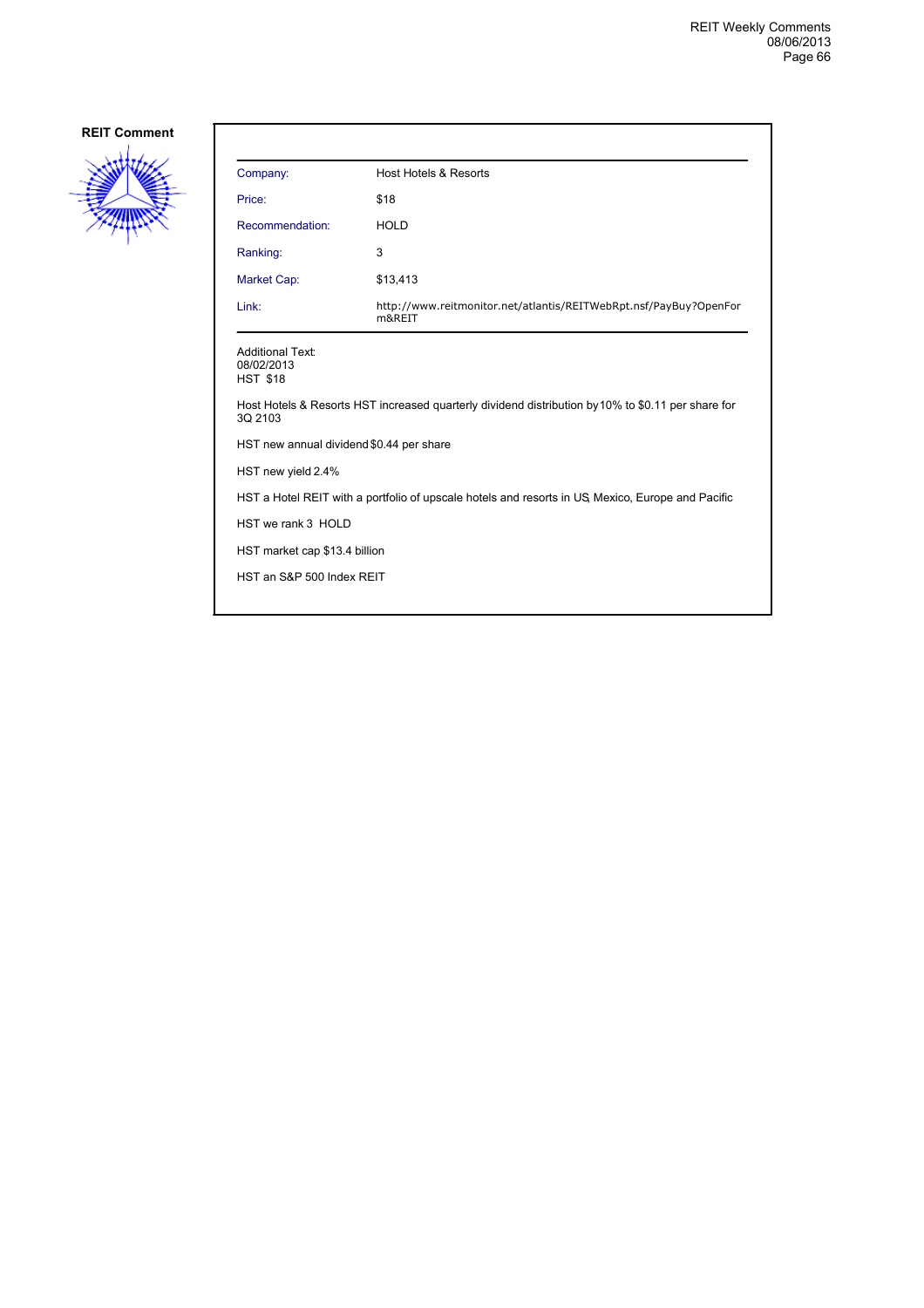

| Company:                                                                                               | Omega Healthcare Investors                                                                         |
|--------------------------------------------------------------------------------------------------------|----------------------------------------------------------------------------------------------------|
| Price:                                                                                                 | \$30                                                                                               |
| Recommendation:                                                                                        | <b>BUY</b>                                                                                         |
| Ranking:                                                                                               | 2                                                                                                  |
| Market Cap:                                                                                            | \$3,402                                                                                            |
| Link:                                                                                                  | http://www.reitmonitor.net/atlantis/REITWebRpt.nsf/PayBuy?OpenFor<br>m&REIT                        |
| <b>Additional Text:</b><br>08/02/2013<br>OHI \$33                                                      |                                                                                                    |
| for 3Q 2013                                                                                            | Omega Healthcare Investors OHI increased quarterly dividend distribution by 2% to \$0.47 per share |
| OHI new annual dividend \$1.88 per share                                                               |                                                                                                    |
| OHI new yield 6.3%                                                                                     |                                                                                                    |
| OHI a Health Care REIT with a portfolio concentrated in skilled nursing and assisted living properties |                                                                                                    |
| OHI we rank 2 BUY                                                                                      |                                                                                                    |
| OHI market cap \$3.4 billion                                                                           |                                                                                                    |
|                                                                                                        |                                                                                                    |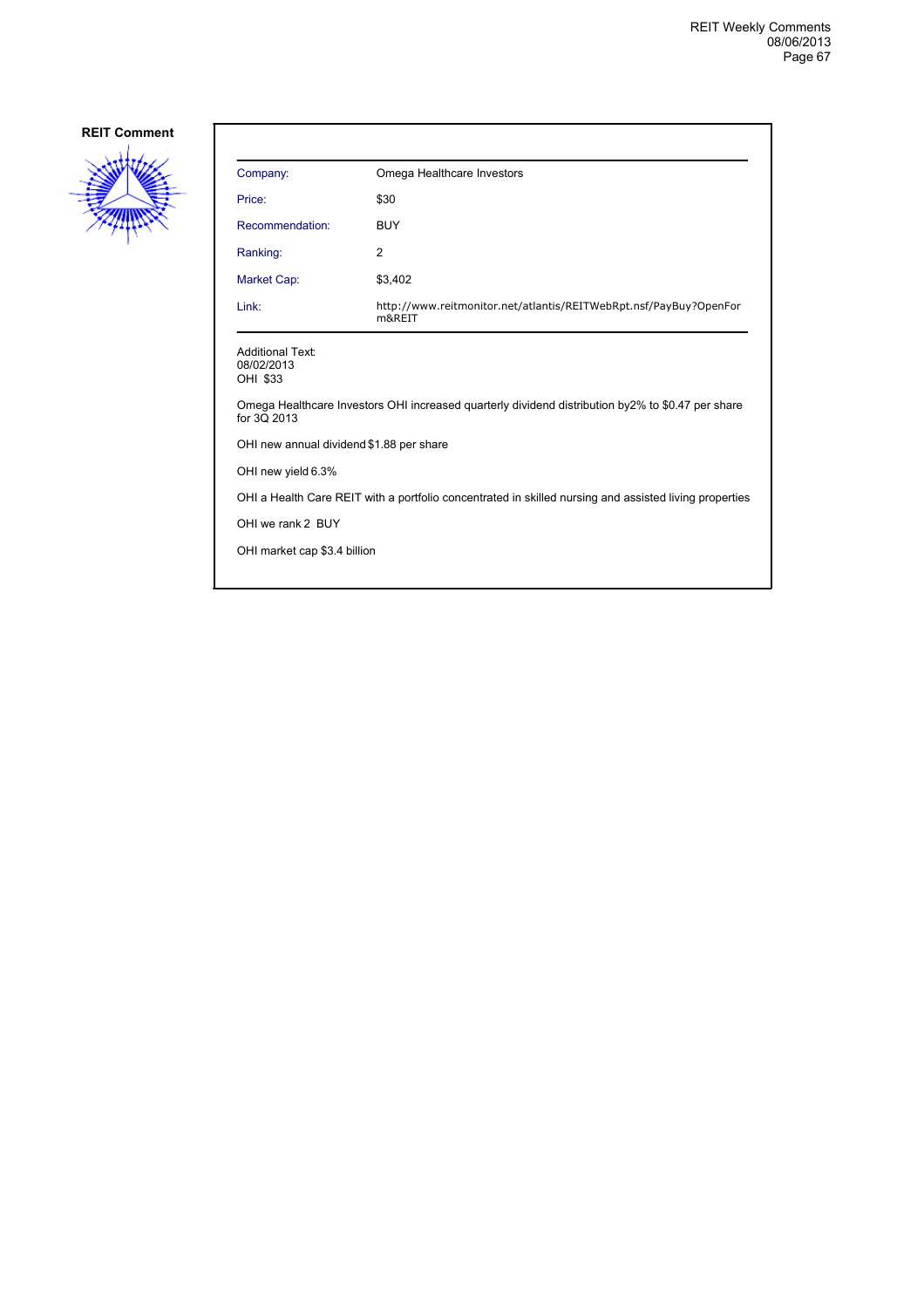

| Company:                                                                                                                              | Duke Realty                                                                                                                                                                                                               |  |
|---------------------------------------------------------------------------------------------------------------------------------------|---------------------------------------------------------------------------------------------------------------------------------------------------------------------------------------------------------------------------|--|
| Price:                                                                                                                                | \$16                                                                                                                                                                                                                      |  |
| Recommendation:                                                                                                                       | <b>BUY</b>                                                                                                                                                                                                                |  |
| Ranking:                                                                                                                              | 2                                                                                                                                                                                                                         |  |
| Market Cap:                                                                                                                           | \$5,211                                                                                                                                                                                                                   |  |
| Link:                                                                                                                                 | http://www.reitmonitor.net/atlantis/REITWebRpt.nsf/PayBuy?OpenFor<br>m&REIT                                                                                                                                               |  |
| <b>Additional Text:</b><br>08/02/2013<br><b>DRE \$16</b>                                                                              |                                                                                                                                                                                                                           |  |
| costs and impairments                                                                                                                 | Duke Realty DRE 2Q 2013 core FFO \$0.27 (adjusted) v \$0.26 (adjusted) UP +5%-+9%<br>DRE 2Q 2013 core FFO (adjusted) excludes net charges of (\$0.02) per share relating to acquisition                                   |  |
|                                                                                                                                       | DRE increased low end of guidance range 2013 core FFO \$1.07-\$1.11 v \$1.02 UP +5%-+9%<br>DRE previous guidance 2013 core FFO \$1.03-\$1.11 per share<br>DRE quidance 2013 FFO assumes dispositions of \$40-\$50 million |  |
| DRE 2Q 2013 same property NOI UP +3.4%<br>DRE 2Q 2013 portfolio occupancy 93.1%                                                       |                                                                                                                                                                                                                           |  |
| DRE 2Q 2013 tenant retention 74%<br>DRE 2Q 2013 rents on lease runover UP +2%                                                         |                                                                                                                                                                                                                           |  |
|                                                                                                                                       | DRE 2Q 2013 acquisitions \$405 million of 11 geographically dispersed modern bulk distirbution                                                                                                                            |  |
| facilities<br>as 61 acres of undeveloped land                                                                                         | DRE 2Q 2013 dispositions \$202 million including retail, suburban office, industrial properties, as well                                                                                                                  |  |
| DRE investing \$512 million to develop 18 properties, including 13 medical office buildings, adding<br>2% to total portfolio capacity |                                                                                                                                                                                                                           |  |
|                                                                                                                                       | DRE stock price supported by current annual dividend yield of 4.2%                                                                                                                                                        |  |
| properties                                                                                                                            | DRE an Industrial REIT with a diverse portfolio of distribution industrial, commercial and office                                                                                                                         |  |
| DRE we rank 2 BUY                                                                                                                     |                                                                                                                                                                                                                           |  |
| DRE market cap \$5.2 billion                                                                                                          |                                                                                                                                                                                                                           |  |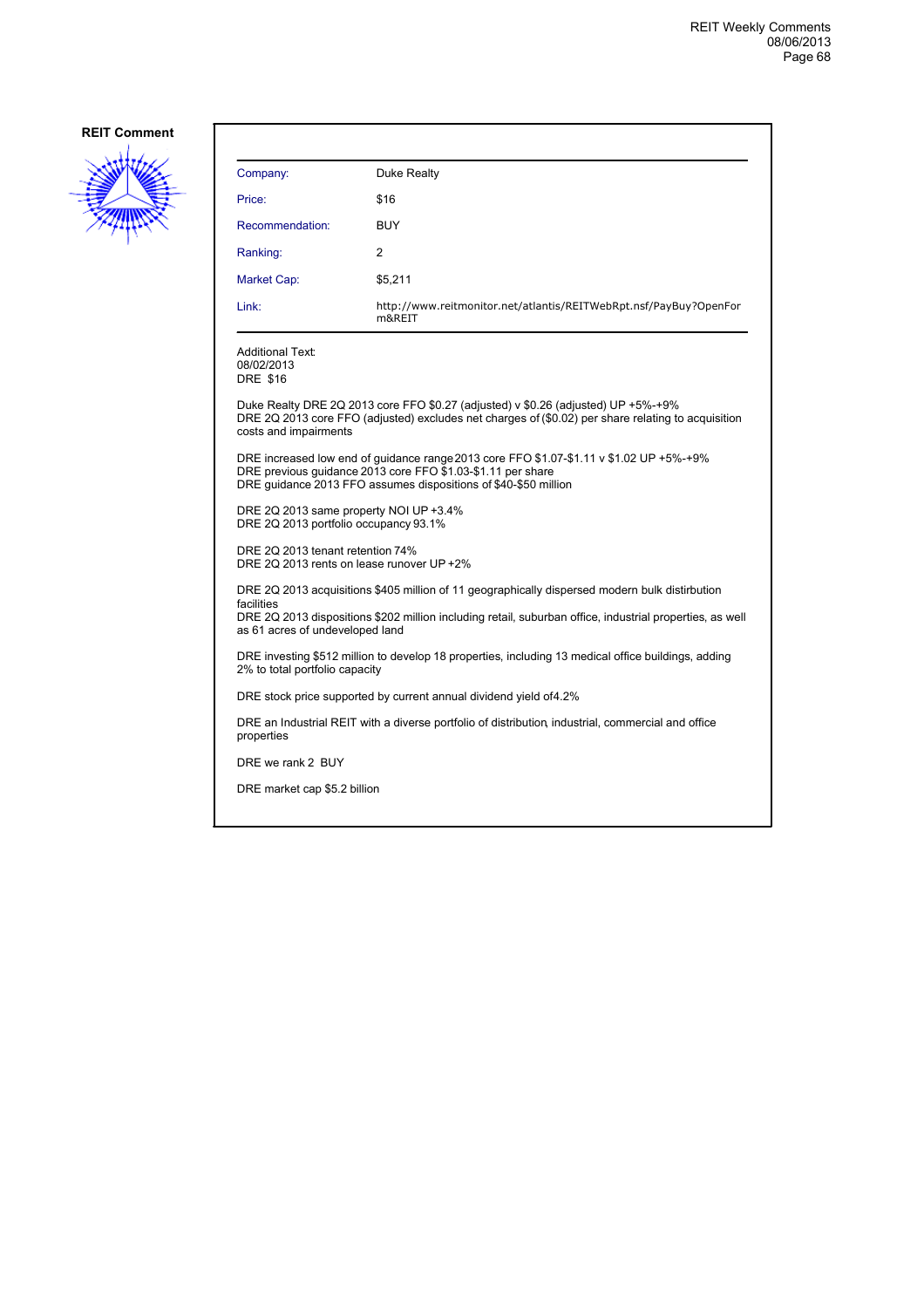

| Company:                                                                                              | Omega Healthcare Investors                                                                                                                                                                                                                                                                                                 |
|-------------------------------------------------------------------------------------------------------|----------------------------------------------------------------------------------------------------------------------------------------------------------------------------------------------------------------------------------------------------------------------------------------------------------------------------|
| Price:                                                                                                | \$30                                                                                                                                                                                                                                                                                                                       |
| Recommendation:                                                                                       | <b>BUY</b>                                                                                                                                                                                                                                                                                                                 |
| Ranking:                                                                                              | 2                                                                                                                                                                                                                                                                                                                          |
| Market Cap:                                                                                           | \$3,402                                                                                                                                                                                                                                                                                                                    |
| Link:                                                                                                 | http://www.reitmonitor.net/atlantis/REITWebRpt.nsf/PayBuy?OpenFor<br>m&REIT                                                                                                                                                                                                                                                |
| Additional Text:<br>08/02/2013<br>OHI \$30                                                            |                                                                                                                                                                                                                                                                                                                            |
| and non-cash stock based compensation expense                                                         | Omega Healthcare Investors OHI 2Q 2013 FFO \$0.62 (adjusted) v \$0.53 +17%<br>OHI 2Q 2013 FFO (adjusted) excludes net charges of (\$0.08) per share relating to refinancing costs                                                                                                                                          |
|                                                                                                       | OHI increased guidance 2013 FFO \$2.48-\$2.51 (adjusted) v \$2.19 UP +13%-+15%<br>OHI previous guidance 2013 FFO (adjusted) \$2.45-\$2.50 per share<br>OHI quidance 2013 FFO (adjusted) excludes net charges of (\$0.04)-(\$0.05) per share relating to<br>refinancing costs and non-cash stock based compensation expense |
| expense) \$66 million UP +25%                                                                         | OHI 2Q 2013 revenues \$103 million UP +24% due to acquisitions<br>OHI 2Q 2013 operating income (excluding acquisitions, impairments and stock compensation                                                                                                                                                                 |
| OHI year to date 2013 new investments \$45 million<br>OHI 2013 goal for new investments \$200 million |                                                                                                                                                                                                                                                                                                                            |
|                                                                                                       | OHI management comment on acquisitions noted continued availability of skilled nursing properties<br>for sale, with most transactions in range of 1-5 facilities<br>OHI management targets 10% initial yield on invested capital for acquisitions                                                                          |
|                                                                                                       | OHI increased dividend distribution by 2%, now providing annual dividend yield of 5.3%                                                                                                                                                                                                                                     |
|                                                                                                       | OHI a Health Care REIT with a portfolio concentrated in skilled nursing and assisted living properties                                                                                                                                                                                                                     |
| OHI we rank 2 BUY                                                                                     |                                                                                                                                                                                                                                                                                                                            |
| OHI market cap \$3.4 billion                                                                          |                                                                                                                                                                                                                                                                                                                            |
|                                                                                                       |                                                                                                                                                                                                                                                                                                                            |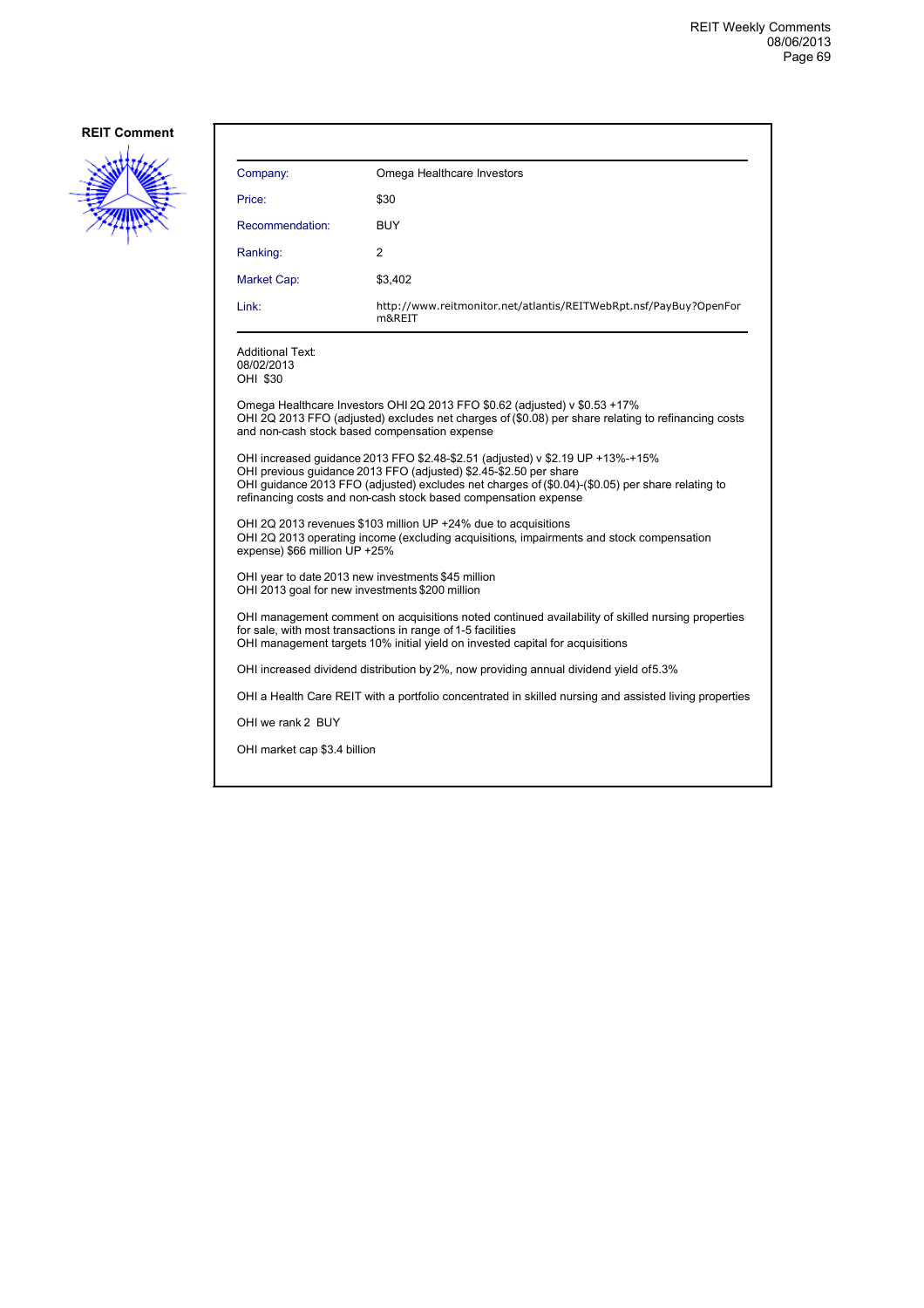

| Company:                                         | <b>DCT Industrial Trust</b>                                                                                                                                                                                          |  |
|--------------------------------------------------|----------------------------------------------------------------------------------------------------------------------------------------------------------------------------------------------------------------------|--|
| Price:                                           | \$8                                                                                                                                                                                                                  |  |
| Recommendation:                                  | <b>BUY</b>                                                                                                                                                                                                           |  |
| Ranking:                                         | 2                                                                                                                                                                                                                    |  |
| Market Cap:                                      | \$2,283                                                                                                                                                                                                              |  |
| Link:                                            | http://www.reitmonitor.net/atlantis/REITWebRpt.nsf/PayBuy?OpenFor<br>m&REIT                                                                                                                                          |  |
| <b>Additional Text:</b><br>08/02/2013<br>DCT \$8 |                                                                                                                                                                                                                      |  |
|                                                  | DCT Industrial Trust DCT 2Q 2013 FFO \$0.11 (adjusted) v \$0.10 UP +10%<br>DCT 2Q 2013 FFO (adjusted) excludes net charge of (\$0.01) per share for acquisition costs                                                |  |
|                                                  | DCT narrowed guidance range 2013 FFO \$0.42-\$0.45 v \$0.42 FLAT-UP +7%<br>DCT previous 2013 FFO \$0.44-\$0.46 per share                                                                                             |  |
|                                                  | DCT 2Q 2013 same property NOI UP +4.0% on cash basis<br>DCT 2Q 2013 same property occupancy 92.1% UP +1.3%<br>DCT 2Q 2013 portfolio occupancy 91.9% DOWN (0.8%)                                                      |  |
| DCT 2Q 2013 tenant retention 67%                 | DCT 2Q 2013 rents on lease turnover UP +3.7% on GAAP basis and DOWN (3.8%) on cash basis                                                                                                                             |  |
|                                                  | DCT 2Q 2013 acquisitions \$157 million for 31 buildings<br>DCT 2Q 2013 dispositions \$52 million for 15 buildings                                                                                                    |  |
|                                                  | DCT management described small tenant leasing activity as brisk<br>DCT increased target for 2013 acquisitions to \$250-\$350 million<br>DCT also increased target for 2013 development starts to \$200-\$225 million |  |
| and acquisition programs                         | DCT proceeds from pending sale of Mexico assets for \$83 million to be applied to fund development                                                                                                                   |  |
|                                                  | DCT stock price supported by current annual dividend yield of 3.7%                                                                                                                                                   |  |
| DCT an Industrial REIT                           |                                                                                                                                                                                                                      |  |
| DCT we rank 2 BUY                                |                                                                                                                                                                                                                      |  |
| DCT market cap \$2.3 billion                     |                                                                                                                                                                                                                      |  |
|                                                  |                                                                                                                                                                                                                      |  |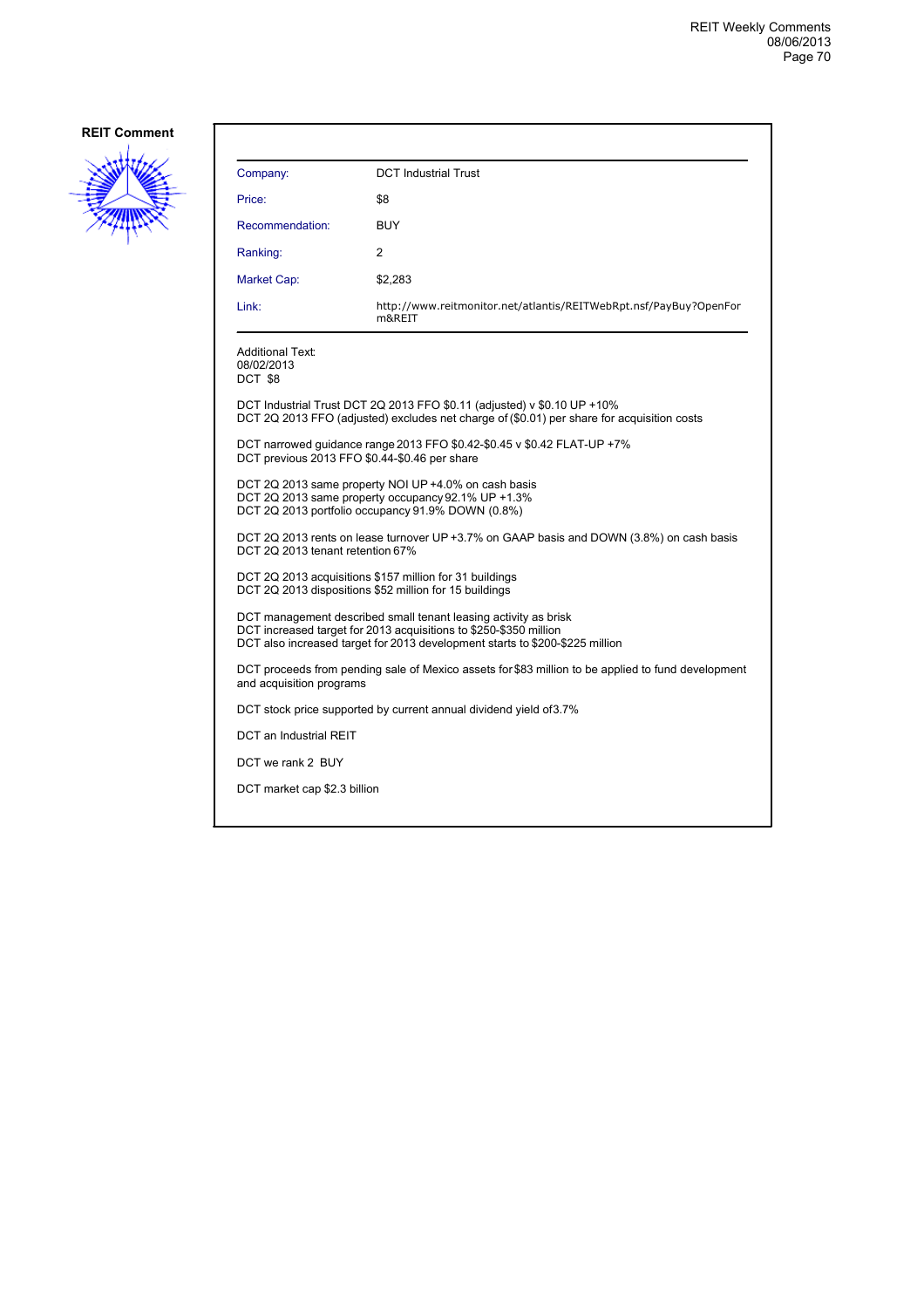

| Company:                                                                                                                                                          | Prologis Inc                                                                |  |
|-------------------------------------------------------------------------------------------------------------------------------------------------------------------|-----------------------------------------------------------------------------|--|
| Price:                                                                                                                                                            | \$38                                                                        |  |
| Recommendation:                                                                                                                                                   | <b>BUY</b>                                                                  |  |
| Ranking:                                                                                                                                                          | 2                                                                           |  |
| Market Cap:                                                                                                                                                       | \$18,300                                                                    |  |
| Link:                                                                                                                                                             | http://www.reitmonitor.net/atlantis/REITWebRpt.nsf/PayBuy?OpenFor<br>m&REIT |  |
| <b>Additional Text:</b><br>08/02/2013<br><b>PLD \$38</b>                                                                                                          |                                                                             |  |
| Prologis Inc PLD higher orders for US factory output indicates continued economic growth as<br>reflected in previously reported US GDP growth UP+1.7% for 2Q 2013 |                                                                             |  |
| PLD report from Commerce Department found US orders for manufactured goods UP+1.5% for<br>June, 2013, following revised increase UP +3.0% for May 2013            |                                                                             |  |
| PLD best economic metrics as coincident indicators for Industrial REITs are retail sales and<br>international freight shipments                                   |                                                                             |  |
| PLD reported FFO down (4%) for 2Q 2013 due to divestitures of properties to investment funds                                                                      |                                                                             |  |
| PLD quidance for FFO for 2013 indicates decrease DOWN as much as (6%)                                                                                             |                                                                             |  |
| PLD outlook for long term growth enhanced by\$22.8 billion combined assets under management in<br>15 international investment funds                               |                                                                             |  |
| PLD provides current yield of 2.9%                                                                                                                                |                                                                             |  |
| PLD an Industrial REIT with a portfolio of bulk distribution facilities in US. Europe and Asia                                                                    |                                                                             |  |
| PLD we rank 2 BUY                                                                                                                                                 |                                                                             |  |
| PLD market cap \$18.3 billion                                                                                                                                     |                                                                             |  |
|                                                                                                                                                                   |                                                                             |  |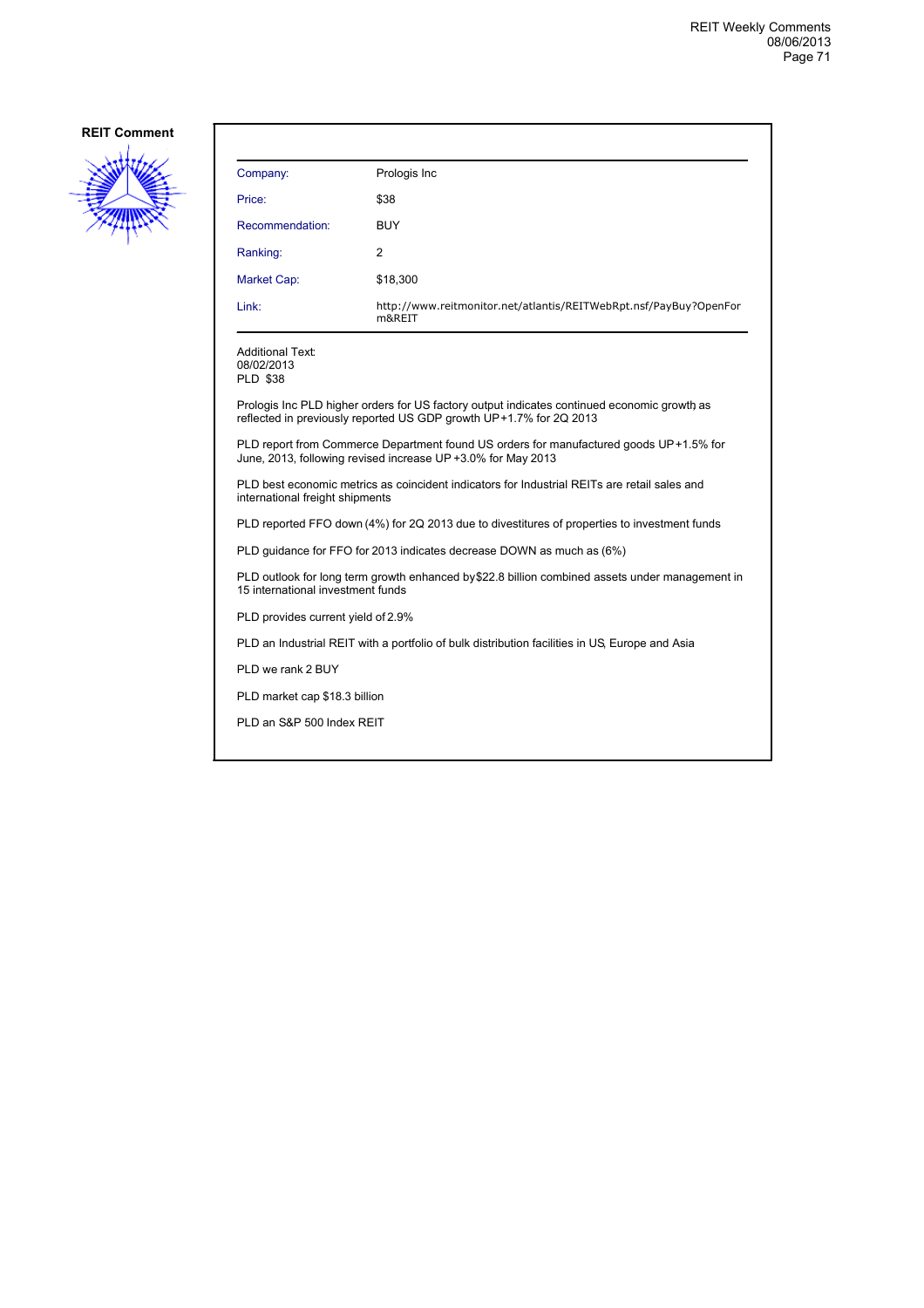

| Company:                                                                                                | Apartment Investment and Management                                                                                                                                                                         |  |
|---------------------------------------------------------------------------------------------------------|-------------------------------------------------------------------------------------------------------------------------------------------------------------------------------------------------------------|--|
| Price:                                                                                                  | \$29                                                                                                                                                                                                        |  |
| Recommendation:                                                                                         | <b>BUY</b>                                                                                                                                                                                                  |  |
| Ranking:                                                                                                | 2                                                                                                                                                                                                           |  |
| Market Cap:                                                                                             | \$4.271                                                                                                                                                                                                     |  |
| Link:                                                                                                   | http://www.reitmonitor.net/atlantis/REITWebRpt.nsf/PayBuy?OpenFor<br>m&REIT                                                                                                                                 |  |
| <b>Additional Text:</b><br>08/02/2013<br>AIV \$29                                                       |                                                                                                                                                                                                             |  |
| $+2%$                                                                                                   | Apartment Investment and Management AIV2Q 2013 pro forma FFO \$0.49 v \$0.46 (adjusted) UP                                                                                                                  |  |
|                                                                                                         | AIV narrowed quidance range 2013 pro forma FFO \$1.99-\$2.07 v \$1.84 UP +8%-+13%<br>AIV previous guidance range 2013 pro forma FFO \$1.94-\$2.10 per share                                                 |  |
|                                                                                                         | AIV new guidance 3Q 2013 pro forma FFO \$0.48-\$0.52 v \$0.46 (adjusted) UP +4%-+13%                                                                                                                        |  |
|                                                                                                         | AIV 2Q 2013 conventional segment property NOI UP +5.3%<br>AIV 2Q 2013 conventional segment same property occupancy 95.5% UP + 0.1%<br>AIV 2Q 2013 conventional segment average monthly rent\$1,212 UP +4.1% |  |
| rental rate increases UP +4.1%                                                                          | AIV 2Q 2013 rents on renewal leases UP +5.2%, while rents on new leases UP +3.1%, for blended                                                                                                               |  |
| by career move and 17% by affordability                                                                 | AIV move-outs for home purchase at 15% of total move-outs, while 29% of move-outs determined                                                                                                                |  |
|                                                                                                         | AIV provides current dividend yield of 3.1%                                                                                                                                                                 |  |
| AIV a Residential REIT with a diverse portfolio of conventional and affordable apartment<br>communities |                                                                                                                                                                                                             |  |
| AIV we rank 2 BUY                                                                                       |                                                                                                                                                                                                             |  |
| AIV market cap \$4.3 billion                                                                            |                                                                                                                                                                                                             |  |
| AIV an S&P 500 Index REIT                                                                               |                                                                                                                                                                                                             |  |
|                                                                                                         |                                                                                                                                                                                                             |  |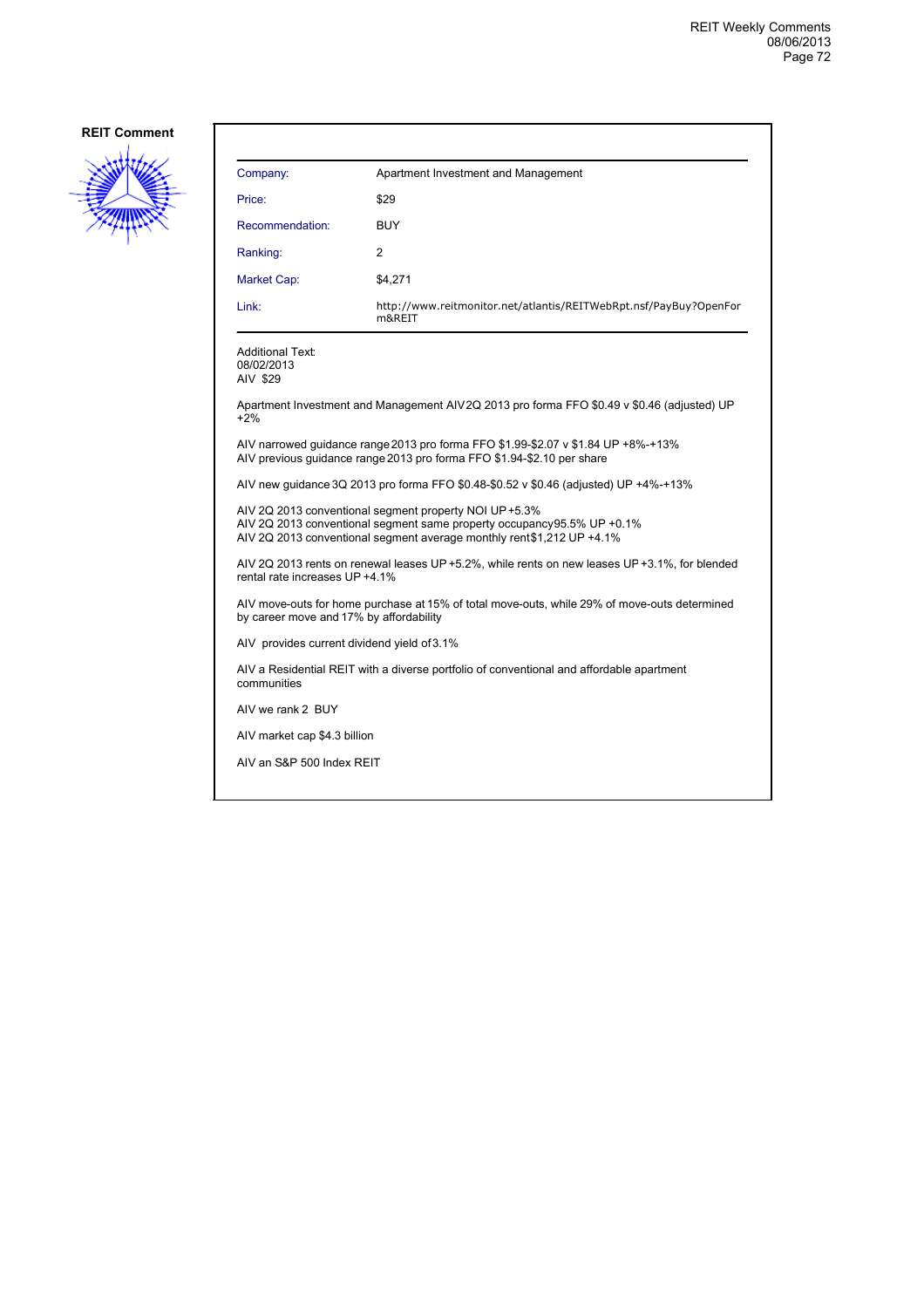

| Company:                                                                                                                                                                                                      | <b>Public Storage</b>                                                       |  |  |  |
|---------------------------------------------------------------------------------------------------------------------------------------------------------------------------------------------------------------|-----------------------------------------------------------------------------|--|--|--|
| Price:                                                                                                                                                                                                        | \$161                                                                       |  |  |  |
| Recommendation:                                                                                                                                                                                               | <b>HOLD</b>                                                                 |  |  |  |
| Ranking:                                                                                                                                                                                                      | 3                                                                           |  |  |  |
| Market Cap:                                                                                                                                                                                                   | \$27,823                                                                    |  |  |  |
| Link:                                                                                                                                                                                                         | http://www.reitmonitor.net/atlantis/REITWebRpt.nsf/PayBuy?OpenFor<br>m&REIT |  |  |  |
| <b>Additional Text:</b><br>08/02/2013<br><b>PSA \$161</b>                                                                                                                                                     |                                                                             |  |  |  |
| Public Storage PSA Public Storage PSA 2Q 2013 core FFO \$1.80 (adjusted) v \$1.62 (adjusted) UP<br>+15%<br>PSA 2Q 2013 core FFO (adjusted) excludes net gain of \$0.03 per share relating to foreign exchange |                                                                             |  |  |  |
| PSA no quidance provided for FFO for 2013                                                                                                                                                                     |                                                                             |  |  |  |
| PSA 2Q 2013 same property NOI UP +8.4%<br>PSA 2Q 2013 same property occupancy 94.0% UP +1.7%                                                                                                                  |                                                                             |  |  |  |
| PSA 2Q 2013 realized annual rent per square foot \$13.85 UP +3.4%<br>PSA year to date 2013 in place annual rents per square foot \$14.59 UP +2.2%                                                             |                                                                             |  |  |  |
| PSA 2Q 2013 Shurgard Europe contribution \$13 million, supplemented by foreign exchange gain of                                                                                                               |                                                                             |  |  |  |
| \$6 million<br>PSA 2Q 2013 Shurgard Europe same property NOI DOWN (6.9%) with occupancy 80.2% DOWN                                                                                                            |                                                                             |  |  |  |
| $(3.8\%)$<br>PSA 2Q 2013 Shurgard Europe realized annual rent per square foot \$26.23 UP +0.9%                                                                                                                |                                                                             |  |  |  |
| PSA provides current dividend yield of 3.1% on common shares                                                                                                                                                  |                                                                             |  |  |  |
| PSA a Specialty REIT with a portfolio of self-storage facilities in US and Europe                                                                                                                             |                                                                             |  |  |  |
| PSA we rank 3 HOLD                                                                                                                                                                                            |                                                                             |  |  |  |
| PSA market cap \$27.8 billion                                                                                                                                                                                 |                                                                             |  |  |  |
| PSA an S&P 500 Index REIT                                                                                                                                                                                     |                                                                             |  |  |  |
|                                                                                                                                                                                                               |                                                                             |  |  |  |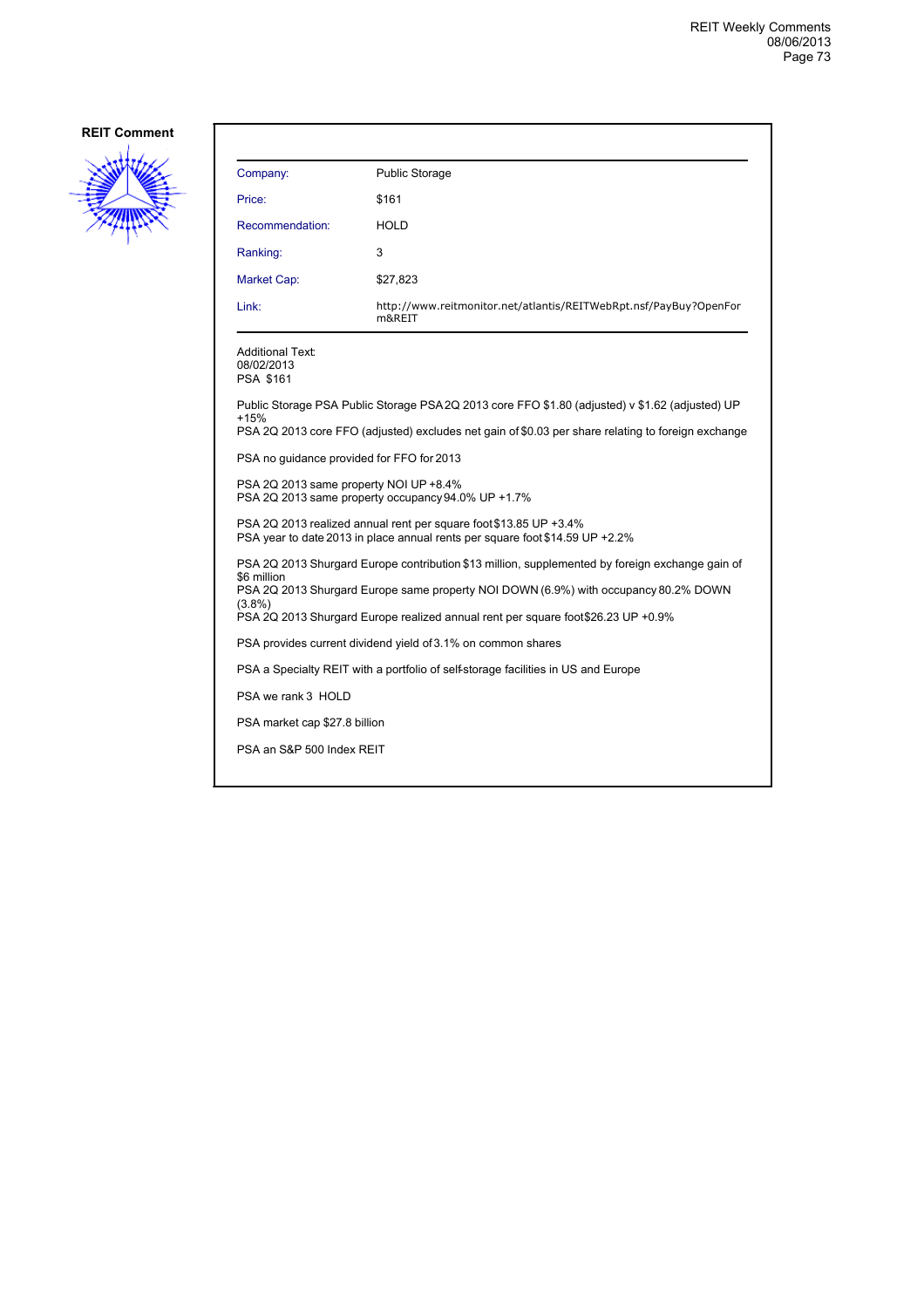

| Company:                                                                                                                   | <b>DCT</b> Industrial Trust                                                 |  |  |
|----------------------------------------------------------------------------------------------------------------------------|-----------------------------------------------------------------------------|--|--|
| Price:                                                                                                                     | \$7                                                                         |  |  |
| Recommendation:                                                                                                            | <b>BUY</b>                                                                  |  |  |
| Ranking:                                                                                                                   | 2                                                                           |  |  |
| <b>Market Cap:</b>                                                                                                         | \$2,231                                                                     |  |  |
| Link:                                                                                                                      | http://www.reitmonitor.net/atlantis/REITWebRpt.nsf/PayBuy?OpenFor<br>m&REIT |  |  |
| <b>Additional Text:</b><br>08/02/2013<br>DCT \$7                                                                           |                                                                             |  |  |
| DCT Industrial Trust DCT traded DOWN (\$0.17) per share to close DOWN (2%) day                                             |                                                                             |  |  |
| DCT stock traded UP +13% year to date for 2013, slightly underperforming Industrial REITs, trading<br>UP +14% for 2013     |                                                                             |  |  |
| DCT \$83 million proceeds from pending sale of Mexico assets to be applied to fund development<br>and acquisition programs |                                                                             |  |  |
| DCT reported 2Q 2013 FFO increased UP +10%                                                                                 |                                                                             |  |  |
| DCT narrowed guidance range for FFO for 2013 to indicate growth UP +7%                                                     |                                                                             |  |  |
| DCT stock price supported by current annual dividend yield of 3.8%                                                         |                                                                             |  |  |
| <b>DCT</b> an Industrial REIT                                                                                              |                                                                             |  |  |
| DCT we rank 2 BUY                                                                                                          |                                                                             |  |  |
| DCT market cap \$2.2 billion                                                                                               |                                                                             |  |  |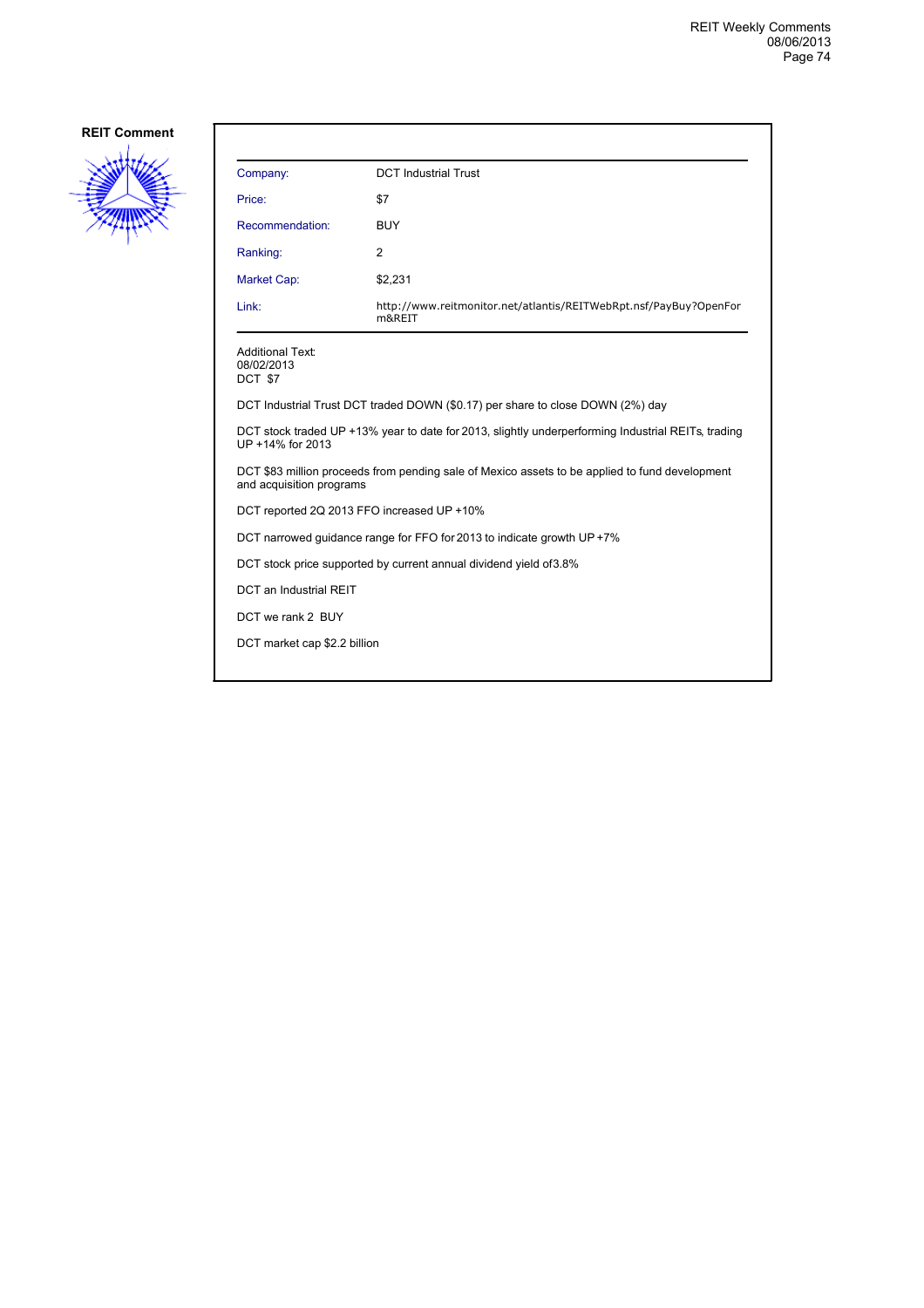

| Company:                                                                                                 | <b>Host Hotels &amp; Resorts</b>                                                         |  |
|----------------------------------------------------------------------------------------------------------|------------------------------------------------------------------------------------------|--|
| Price:                                                                                                   | \$19                                                                                     |  |
| Recommendation:                                                                                          | <b>HOLD</b>                                                                              |  |
| Ranking:                                                                                                 | 3                                                                                        |  |
| <b>Market Cap:</b>                                                                                       | \$13,664                                                                                 |  |
| Link:                                                                                                    | http://www.reitmonitor.net/atlantis/REITWebRpt.nsf/PayBuy?OpenFor<br>m&REIT              |  |
| <b>Additional Text:</b><br>08/02/2013<br><b>HST \$19</b>                                                 |                                                                                          |  |
|                                                                                                          | Host Hotels & Resorts HST traded UP \$0.34 per share to close UP +2% day                 |  |
| HST stock traded UP +18% year to date for 2013, underperforming Hotel REITs, trading UP +23%<br>for 2013 |                                                                                          |  |
| improved room rates and higher occupancy                                                                 | HST earlier today reported better than expected results for 2Q 2013, with FFO UP +13% on |  |
|                                                                                                          | HST narrowed guidance range for FFO for 2013 to indicate growth UP +20%                  |  |
| HST increased dividend distribution by 10%, now providing annual yield of 2.4%                           |                                                                                          |  |
| HST a Hotel REIT with a portfolio of upscale hotels and resorts in US, Mexico, Europe and Pacific        |                                                                                          |  |
| HST we rank 3 HOLD                                                                                       |                                                                                          |  |
| HST market cap \$13.7 billion                                                                            |                                                                                          |  |
| HST an S&P 500 Index REIT                                                                                |                                                                                          |  |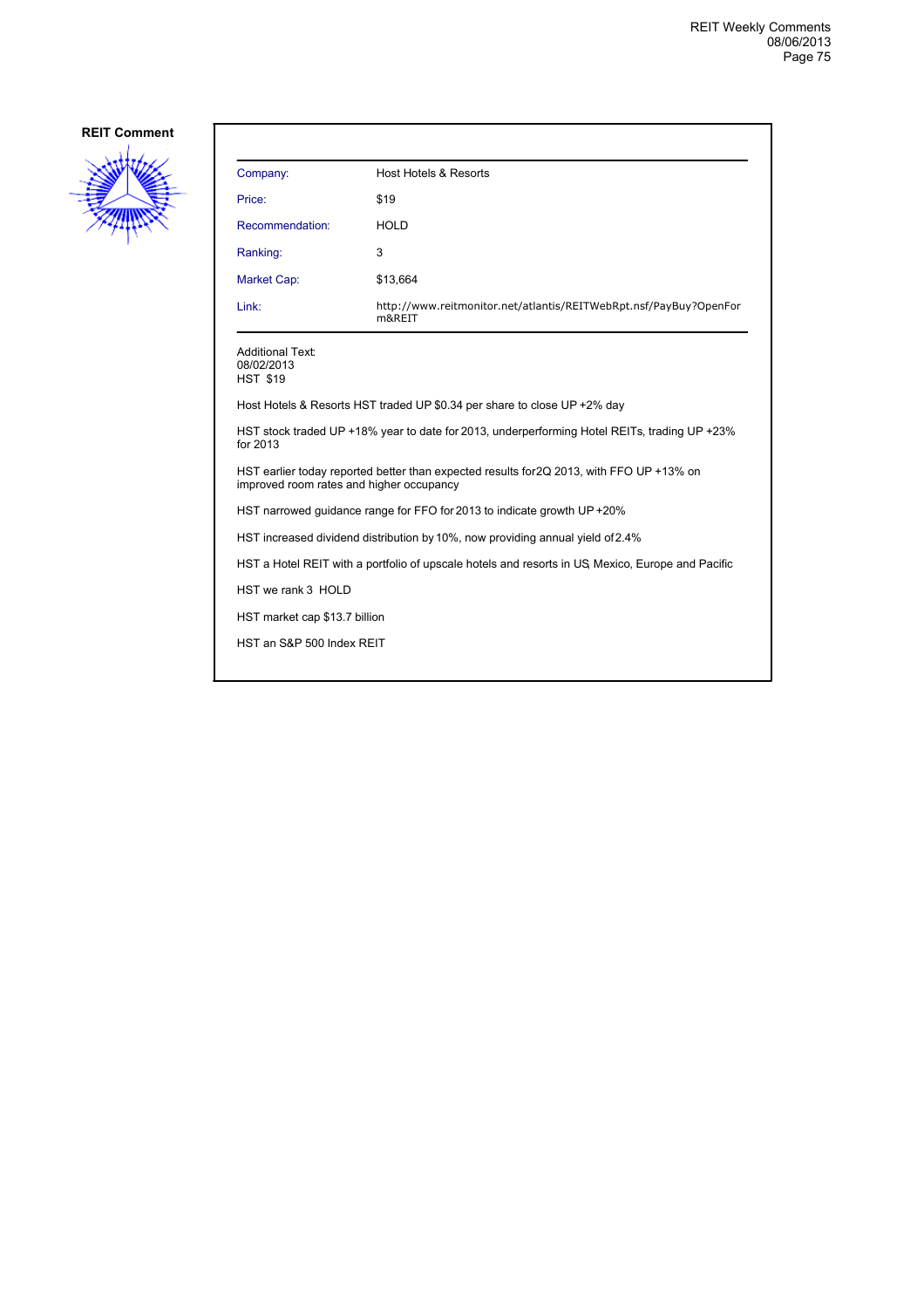

| Company:                                                                                                                                                           | <b>HCP</b> Inc                                                              |  |  |
|--------------------------------------------------------------------------------------------------------------------------------------------------------------------|-----------------------------------------------------------------------------|--|--|
| Price:                                                                                                                                                             | \$43                                                                        |  |  |
| Recommendation:                                                                                                                                                    | <b>BUY</b>                                                                  |  |  |
| Ranking:                                                                                                                                                           | 2                                                                           |  |  |
| Market Cap:                                                                                                                                                        | \$19,720                                                                    |  |  |
| Link:                                                                                                                                                              | http://www.reitmonitor.net/atlantis/REITWebRpt.nsf/PayBuy?OpenFor<br>m&REIT |  |  |
| Additional Text:<br>08/02/2013<br><b>HCP \$43</b>                                                                                                                  |                                                                             |  |  |
| HCP Inc HCP traded UP \$0.73 per share to close UP +2% day                                                                                                         |                                                                             |  |  |
| HCP stock traded DOWN (5%) year to date for 2013, underperforming Health Care REITs, trading<br>UP +11% for 2013                                                   |                                                                             |  |  |
| HCP Health Care REIT reports for 2Q 2013 indicate stable portfolio returns, with long term rental<br>agreements driving same property NOI growth of 3%-4% annually |                                                                             |  |  |
| HCP reported FFO for 2Q 2013 UP +4%                                                                                                                                |                                                                             |  |  |
| HCP increased quidance for FFO for 2013 to indicate growth UP +9%                                                                                                  |                                                                             |  |  |
| HCP recently increased dividend by 5%, bringing current yield to 4.9%                                                                                              |                                                                             |  |  |
| HCP a Health Care REIT with a diverse portfolio of health care and life science properties                                                                         |                                                                             |  |  |
| HCP we rank 2 BUY                                                                                                                                                  |                                                                             |  |  |
| HCP market cap \$19.7 billion                                                                                                                                      |                                                                             |  |  |
| HCP an S&P 500 Index REIT                                                                                                                                          |                                                                             |  |  |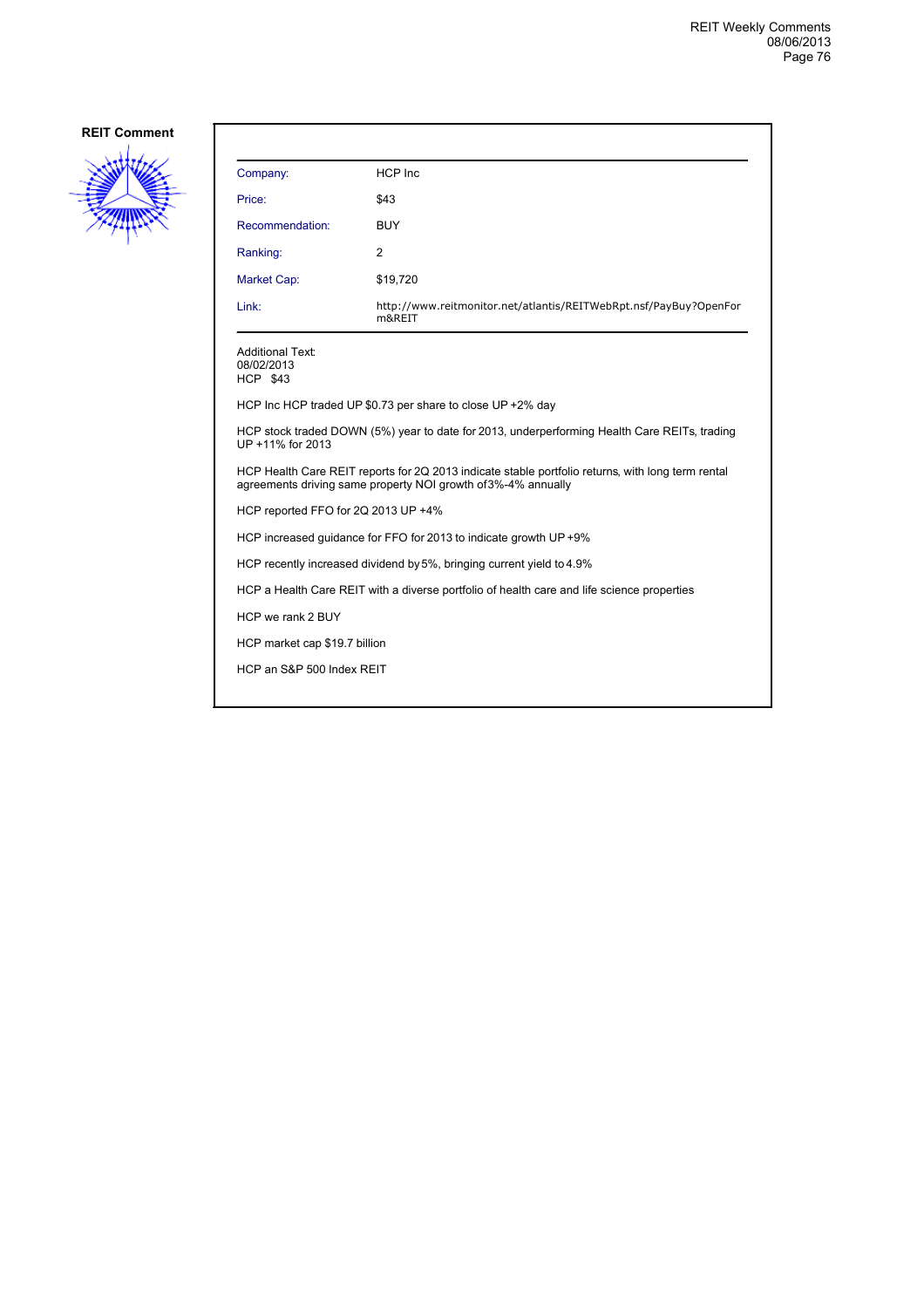

| Company:                                                                                                                                                                        | Corporate Office Properties Trust                                           |  |  |
|---------------------------------------------------------------------------------------------------------------------------------------------------------------------------------|-----------------------------------------------------------------------------|--|--|
| Price:                                                                                                                                                                          | \$25                                                                        |  |  |
| Recommendation:                                                                                                                                                                 | <b>SELL</b>                                                                 |  |  |
| Ranking:                                                                                                                                                                        | 5                                                                           |  |  |
| Market Cap:                                                                                                                                                                     | \$2,155                                                                     |  |  |
| Link:                                                                                                                                                                           | http://www.reitmonitor.net/atlantis/REITWebRpt.nsf/PayBuy?OpenFor<br>m&REIT |  |  |
| <b>Additional Text:</b><br>08/02/2013<br><b>OFC \$25</b>                                                                                                                        |                                                                             |  |  |
| Corporate Office Properties Trust OFC traded DOWN (\$0.53) per share to close DOWN (2%) day                                                                                     |                                                                             |  |  |
| OFC stock traded UP +1% year to date for 2013, underperforming Office REITs, trading UP +12%<br>for 2013                                                                        |                                                                             |  |  |
| OFC Congress adjourned today without voting a budget for FY2014, to begin October 1, 2013                                                                                       |                                                                             |  |  |
| OFC 5 week recess puts a short timeframe on ability to address needed issues, potentially forcing<br>another round of automatic spending cuts for FY2014 only 2 months from now |                                                                             |  |  |
| OFC management expects vacancies at office properties to trend higher due to DOD spending<br>reductions                                                                         |                                                                             |  |  |
| OFC recently notified of pending vacancy by Merck at suburban office property in Feb2014,<br>expected to impact FFO by (\$0.03) per share annually                              |                                                                             |  |  |
| OFC last week reported FFO for 2Q 2013 DOWN (4%), while providing guidance for FFO for 2013<br>indicating decrease DOWN (9%)                                                    |                                                                             |  |  |
| OFC stock price supported by current annual dividend yield of 4.4%                                                                                                              |                                                                             |  |  |
| OFC an Office REIT with a portfolio of office properties concentrated in metropolitan DC area                                                                                   |                                                                             |  |  |
| OFC we rank 5 SELL                                                                                                                                                              |                                                                             |  |  |
| OFC market cap \$2.2 billion                                                                                                                                                    |                                                                             |  |  |